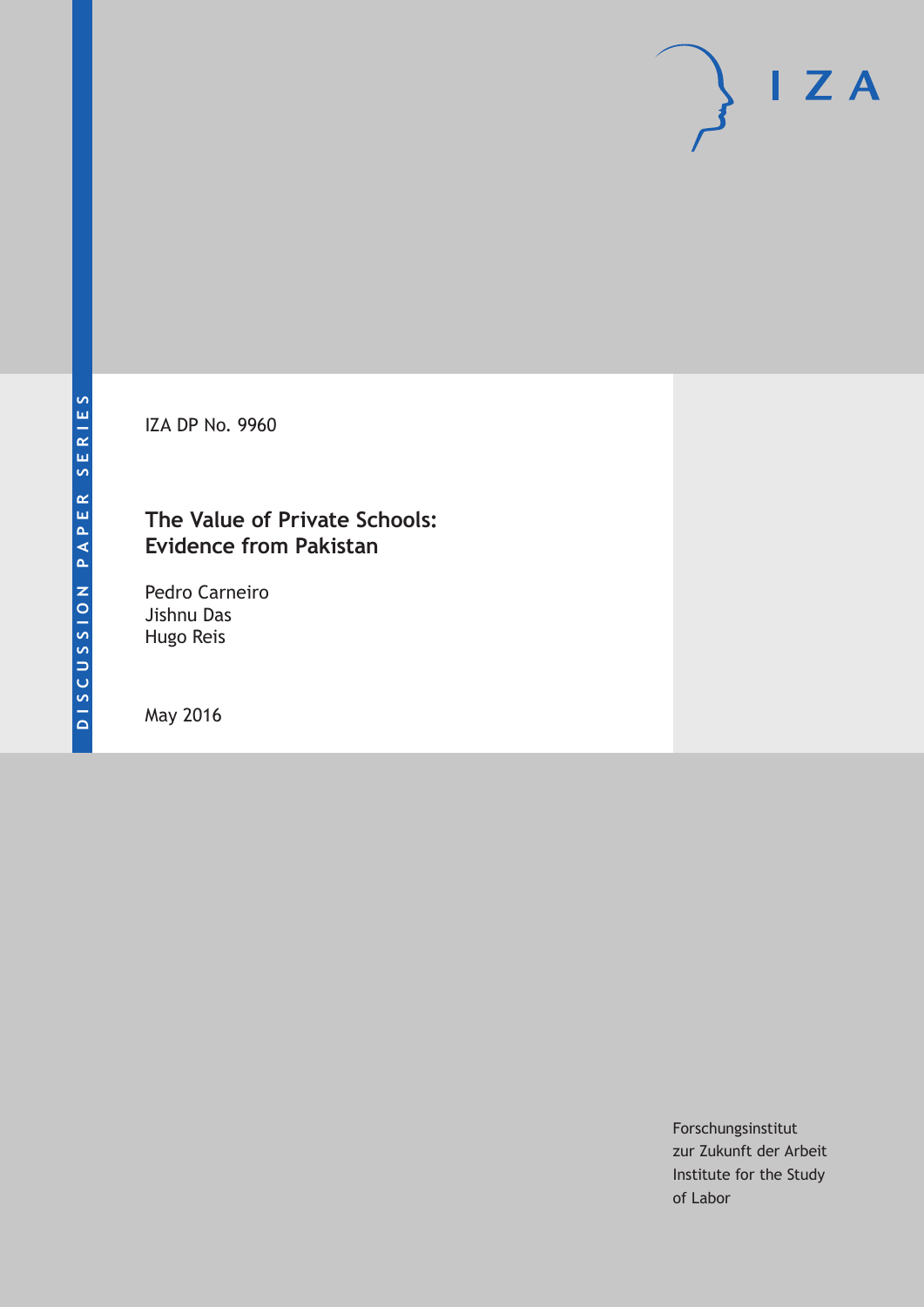# **The Value of Private Schools: Evidence from Pakistan**

## **Pedro Carneiro**

*University College London, IFS, CeMMAP, and IZA* 

## **Jishnu Das**

*World Bank* 

## **Hugo Reis**

*Bank of Portugal, Católica Lisbon SBE, and IZA*

Discussion Paper No. 9960 May 2016

IZA

P.O. Box 7240 53072 Bonn Germany

Phone: +49-228-3894-0 Fax: +49-228-3894-180 E-mail: iza@iza.org

Any opinions expressed here are those of the author(s) and not those of IZA. Research published in this series may include views on policy, but the institute itself takes no institutional policy positions. The IZA research network is committed to the IZA Guiding Principles of Research Integrity.

The Institute for the Study of Labor (IZA) in Bonn is a local and virtual international research center and a place of communication between science, politics and business. IZA is an independent nonprofit organization supported by Deutsche Post Foundation. The center is associated with the University of Bonn and offers a stimulating research environment through its international network, workshops and conferences, data service, project support, research visits and doctoral program. IZA engages in (i) original and internationally competitive research in all fields of labor economics, (ii) development of policy concepts, and (iii) dissemination of research results and concepts to the interested public.

IZA Discussion Papers often represent preliminary work and are circulated to encourage discussion. Citation of such a paper should account for its provisional character. A revised version may be available directly from the author.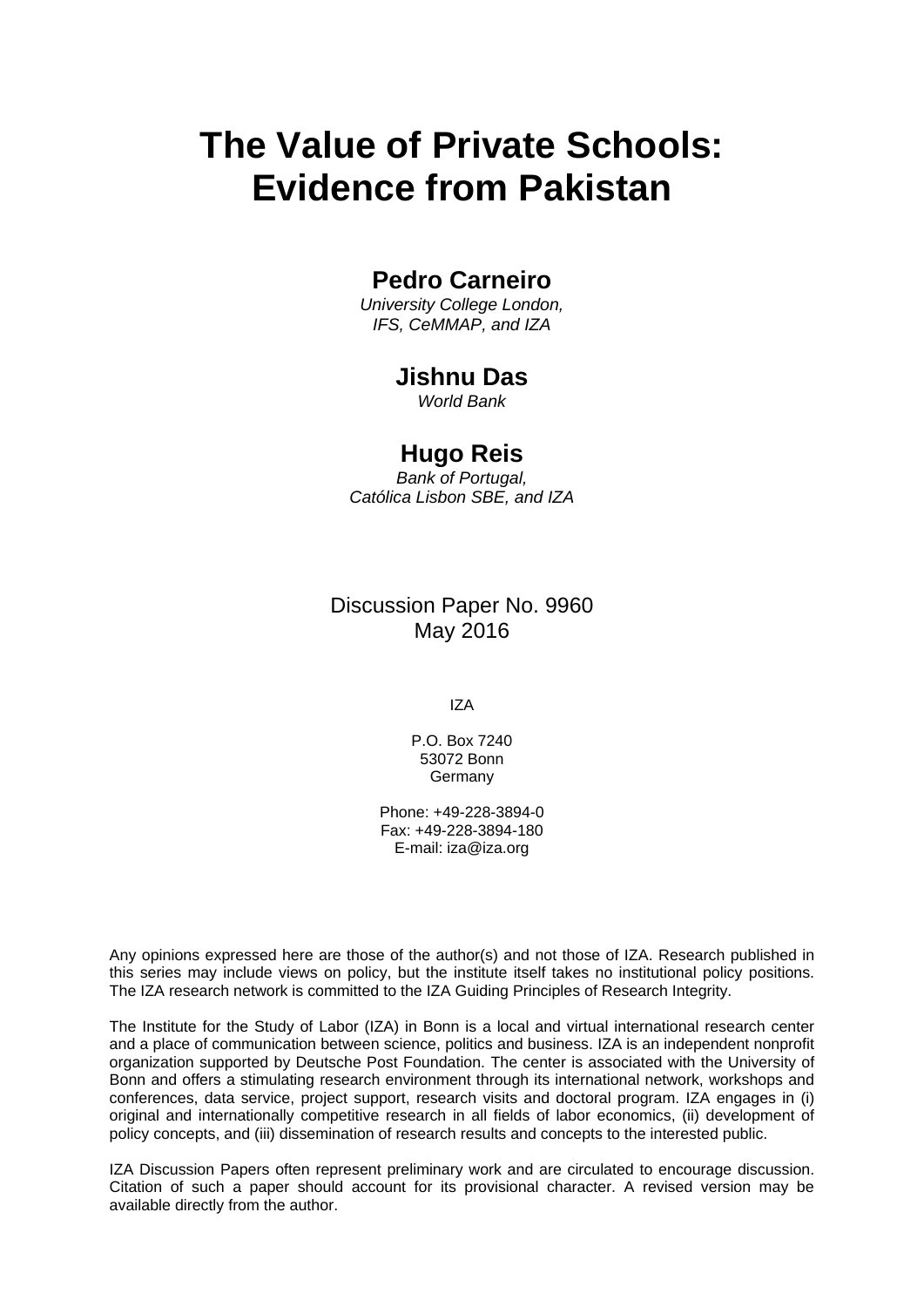IZA Discussion Paper No. 9960 May 2016

## **ABSTRACT**

## **The Value of Private Schools: Evidence from Pakistan\***

Using unique data from Pakistan we estimate a model of demand for differentiated products in 112 rural education markets with significant choice among public and private schools. Our model accounts for the endogeneity of school fees and the characteristics of students attending the school. As expected, central determinants of school choice are the distance to school, school fees, and the characteristics of peers. Families are willing to pay on average between 75% and 115% of the average annual private school fee for a 500 meter reduction in distance. In contrast, price elasticities are low: -0.5 for girls and -0.2 for boys. Both distance and price elasticities are consistent with other estimates in the literature, but at odds with a belief among policy makers that school fees deter enrollment and participation in private schooling. Using the estimates from the demand model we show that the existence of a low fee private school market is of great value for households in our sample, reaching about 25% to 100% of monthly per capita income for those choosing private schools. A voucher policy that reduces the fees of private schools to \$0 (from an average annual fee of \$13) increases private school enrollment by 7.5 percentage points for girls and 4.2 percentage points for boys. Our demand estimates and policy simulations, which account for key challenges specific to the schooling market, help situate ongoing debate around private schools within a larger framework of consumer choice and welfare.

JEL Classification: I20, I21

Keywords: education, school choice, Pakistan, characteristics model

Corresponding author:

 $\overline{a}$ 

Pedro Carneiro Department of Economics University College London Gower Street London WC1E 6BT United Kingdom E-mail: p.carneiro@ucl.ac.uk

<sup>\*</sup> We thank Phillipe Haile, Lars Nesheim, Petra Todd, Ariel Pakes, Orazio Attanasio, Jeffrey Hammer, Lant Pritchett, Abhijeet Singh, and seminar participants at a CSAE-Oxford seminar, the IZA summer school, 2011 SOLE conference, the 2011 RES conference, and the 2013 NBER/BREAD meetings for valuable comments. Pedro Carneiro gratefully acknowledges the financial support from the Economic and Social Research Council (grant reference RES-589-28-0001) through the Centre for Microdata Methods and Practice, and the support of the European Research Council through ERC-2009-StG-240910-ROMETA and ERC-2009-AdG-249612. Hugo Reis acknowledges the support of Fundaçãao para a Ciência e Tecnologia. The findings, interpretations and conclusions expressed in this paper are those of the authors and do not necessarily represent the views of the World Bank, its Executive Directors, or the governments they represent.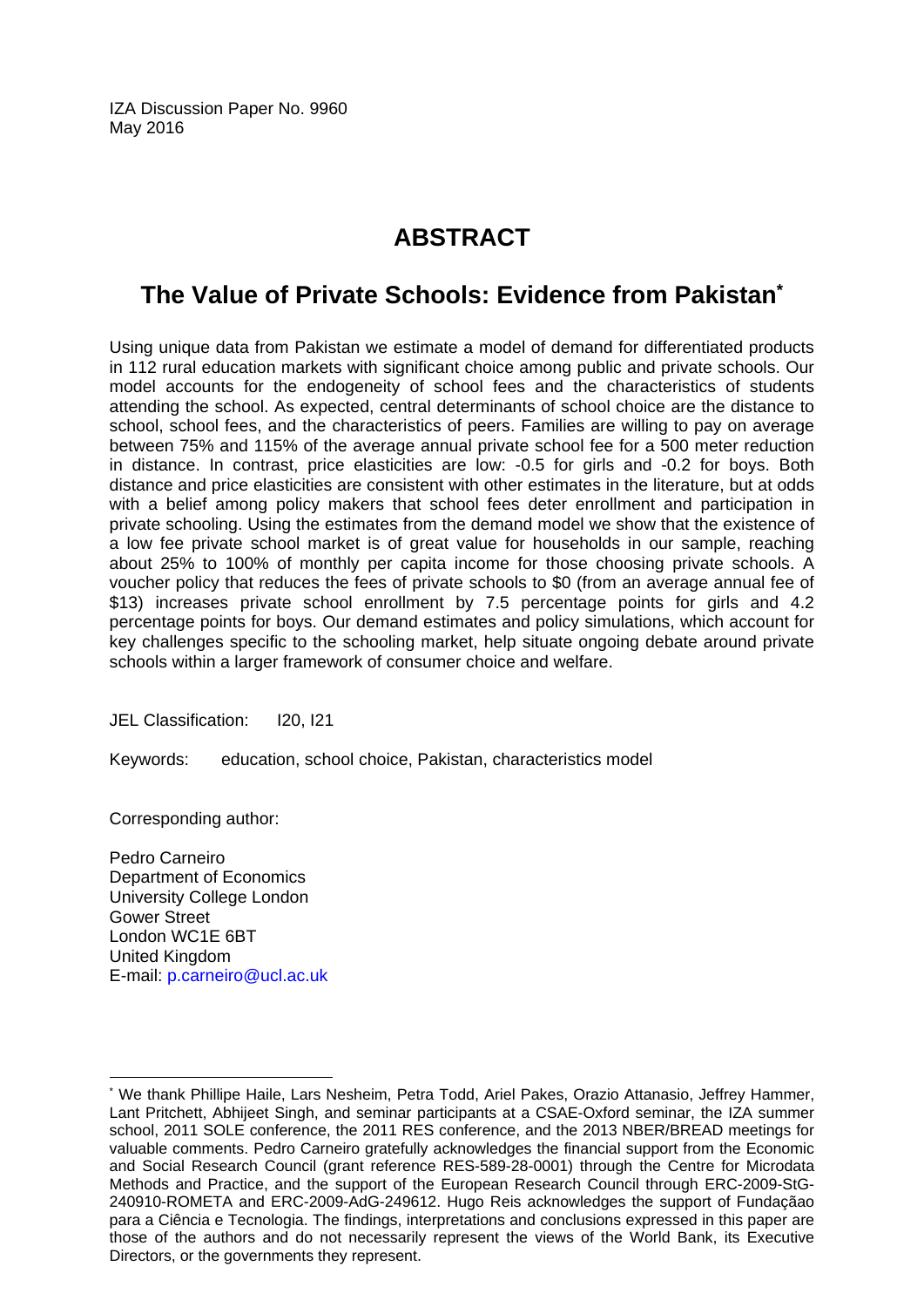### 1 Introduction

Even as debates over school choice in the OECD countries continue, some of the most vibrant schooling markets with significant school choice are emerging in the poorest areas of the world. Driven by the surprising rise of low-fee for-profit schools, the private school share of enrollment in low and middle-income countries has increased from 10% in 1990 to almost 25% in 2015  $(Ba$ um et al.  $(2014)$ .<sup>[1](#page-3-0)</sup> In Pakistan, the focus of this study, the share of private primary education in 2015 stood at 39 percent. Policy makers and researchers have been rightly concerned about the quality and costs of private schooling, leading to a series of papers on test-scores and civic values in private compared to public schools (see [Muralidharan and Sundararaman](#page-46-0) [\(2015\)](#page-46-0), [Andrabi et al.](#page-44-1) [\(2015a\)](#page-44-1), [Rao](#page-46-1) [\(2013\)](#page-46-1), and [Angrist et al.](#page-44-2) [\(2002\)](#page-44-2)).

What has received less attention is a second line of research, based on an established tradition in industrial organization, which estimates parents' valuations of different school attributes, and uses these to infer the welfare impacts of counterfactual school policies affecting the choices parents face. For example, currently we do not have estimates of the welfare gains (or losses) due to the introduction of private schools, nor for several other school programs. This contrasts with a large literature evaluating school policies in terms of their impacts on test scores.

Yet, estimating the welfare impacts of education policies is important. As [Hausman](#page-45-0) [\(1996\)](#page-45-0) points out, any new good with a substantial market share will significantly increase consumer welfare unless its price elasticity is very high. In his example, the introduction of a new brand of cereal, which attained a market share of only 1.6%, nevertheless increased consumer welfare by \$78 million per year (but see also [Bresnahan and Gordon](#page-45-1) [\(1997\)](#page-45-1) for a discussion). Given that the market share of private schools in our setting is 39 percent, the computation of the welfare benefits of private schools would appear to be a first-order issue.

This paper addresses that gap. Using unique data that we have collected from villages in the province of Punjab, Pakistan, we first estimate a model for the demand of differentiated products, applied to the local education market [\(Berry et al.](#page-44-3) [\(1995\)](#page-44-3) and [Berry et al.](#page-45-2) [\(2004\)](#page-45-2)). Our model accounts both for the endogeneity of school prices and peer group characteristics. For the latter, we use an instrumental variables strategy proposed by [Bayer and Timmins](#page-44-4)  $(2007).<sup>2</sup>$  $(2007).<sup>2</sup>$  $(2007).<sup>2</sup>$  $(2007).<sup>2</sup>$  To our knowledge, these are the first such estimates in the literature from a population of poor households with low levels of education, which has nevertheless seen a large expansion in private schooling over the last two decades [\(Andrabi et al.](#page-44-5) [\(2008\)](#page-44-5)). Using our

<span id="page-3-0"></span><sup>&</sup>lt;sup>1</sup>Official schooling statistics often undercount such schools as they fall outside the ambit of "registered" and "recognized" schools. Detailed street-by-street enumerations, for instance, by [Tooley and Dixon](#page-46-2) [\(2005\)](#page-46-2), [Dixon](#page-45-3) [\(2012\)](#page-45-3), and [Andrabi et al.](#page-44-6) [\(2010\)](#page-44-6) highlight the growing importance of such schools in a number of countries.

<span id="page-3-1"></span><sup>2</sup>Such rich data has not been available in other studies of school choice, both in high and low-income countries. The dataset includes several characteristics of every school in each of the villages surveyed, including data on running costs and teacher salaries. It also includes a detailed household survey where we observe which school is attended by each child. Finally, it includes the distance between each school and each household in the survey. The school level data allow us to include a long list of school attributes potentially valued by parents, with less information unobserved to the econometrician. The cost data provides us with potentially exogenous sources of variation in tuition fees at the school level, especially after we control for school attributes and village fixed effects. These two features of the data allow us to credibly estimate the parental willingness to pay for a large set of school attributes and to examine how this willingness to pay for different school attributes varies with household characteristics.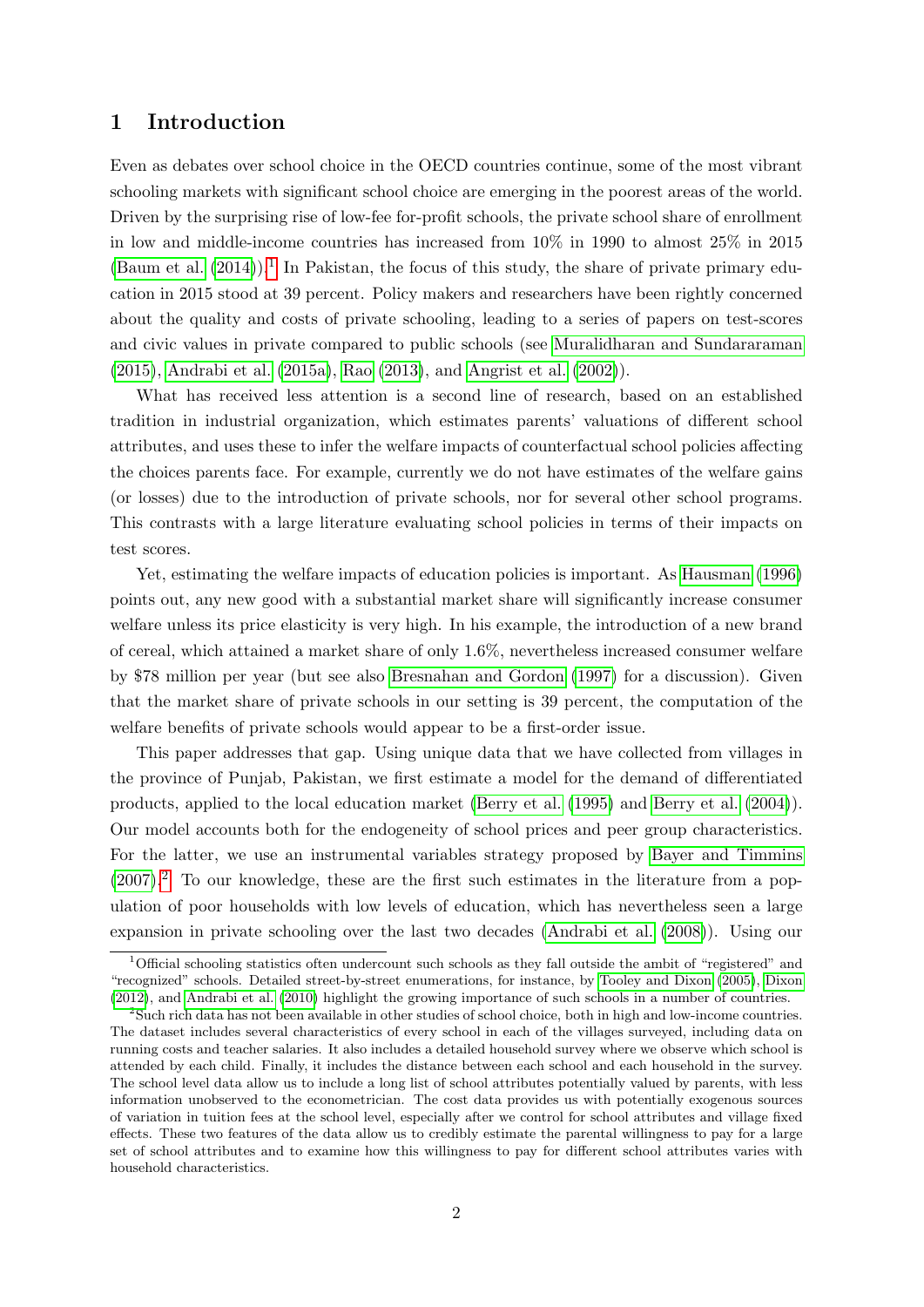preferred estimates, we compute (a) the welfare cost of abolishing the private school market (which is equivalent to the valuation of private schools); (b) the value of having multiple and differentiated private schooling options in the market (as opposed to a single type of public school and a single type of private school); and (c) the enrollment impacts of a voucher scheme.

What makes our setting particularly attractive for the analysis is that the villages in our sample each constitute a separate education market with parents choosing among the schools in the village, and most enrolment in schools drawn from the village where the school is located. Parents can choose among public and private schools in a very competitive setting with close to 7 schools in each village. This simplifies the issues that arise when markets are not as clearly defined, or when school nominations are affected by strategic considerations due to assignment mechanisms (see for instance, [Burgess et al.](#page-45-4) [\(2015\)](#page-45-4)).

Moreover, we are able to explore a very rich dataset with information on parental characteristics and their school choices, and a detailed set of school attributes and costs, for all schools in multiple villages. Many of the variables that we use here, ranging from teacher testscores to detailed cost information on private schools are not readily available in administrative data, but as we will show, are important for understanding this market. We document several noteworthy findings.

First, the central determinant of school choice in this setting is the distance between a student's residence and each school (we do not endogenize the residential location choice explicitly, but we discuss below how our estimates are robust to this issue). The average distance between home and school (for those enrolled) is (only) 510 meters for girls and 680 meters for boys. A 500 meter increase in distance decreases the likelihood that a school is chosen by 5.4 percentage points for girls, and 4.1 percentage points for boys. For a 500 meter reduction in distance, parents of girls are willing to pay three quarters of the average annual value of private school fees (about \$13 per year), while parents of boys are willing to pay more than a full year of school fees. Although these estimates at first glance appear to be very high, we note that similar results are found in experimental studies of enrollment and distance to school in similar contexts (see [Burde and Linden](#page-45-5) [\(2013\)](#page-45-5), [Jacoby and Mansuri](#page-46-3) [\(2015\)](#page-46-3), and [Glewwe](#page-45-6) [and Muralidharan](#page-45-6) [\(2015\)](#page-45-6) for a summary).

Second, price elasticities are quite low: -0.5 for girls and -0.2 for boys. These elasticities imply that an increase in annual tuition by one percent (the average private school fee is \$13 in our sample) decreases the likelihood that a school is chosen by 0.5 and 0.2 percentage points for girls and boys, respectively. These estimates are inconsistent with a general perception that prices act as a significant barrier to the use of private schools. We were surprised to discover that our estimates are consistent with price elasticities in several studies that range from -0.19 [\(Dynarski et al.](#page-45-7) [\(2009\)](#page-45-7)) to -1.44 [\(Muralidharan and Sundararaman](#page-46-0) [\(2015\)](#page-46-0)), with most estimates well below -1. These low price elasticities raise fundamental questions about the cost effectiveness of programs such as vouchers, which we discuss below.

Third, in terms of peer attributes, parents of boys and girls are willing to pay (on average) \$17-\$23 per year for a 1 standard deviation increase in the test scores of the other students in the school. This is around 150% of average annual tuition in a private school, but is imprecisely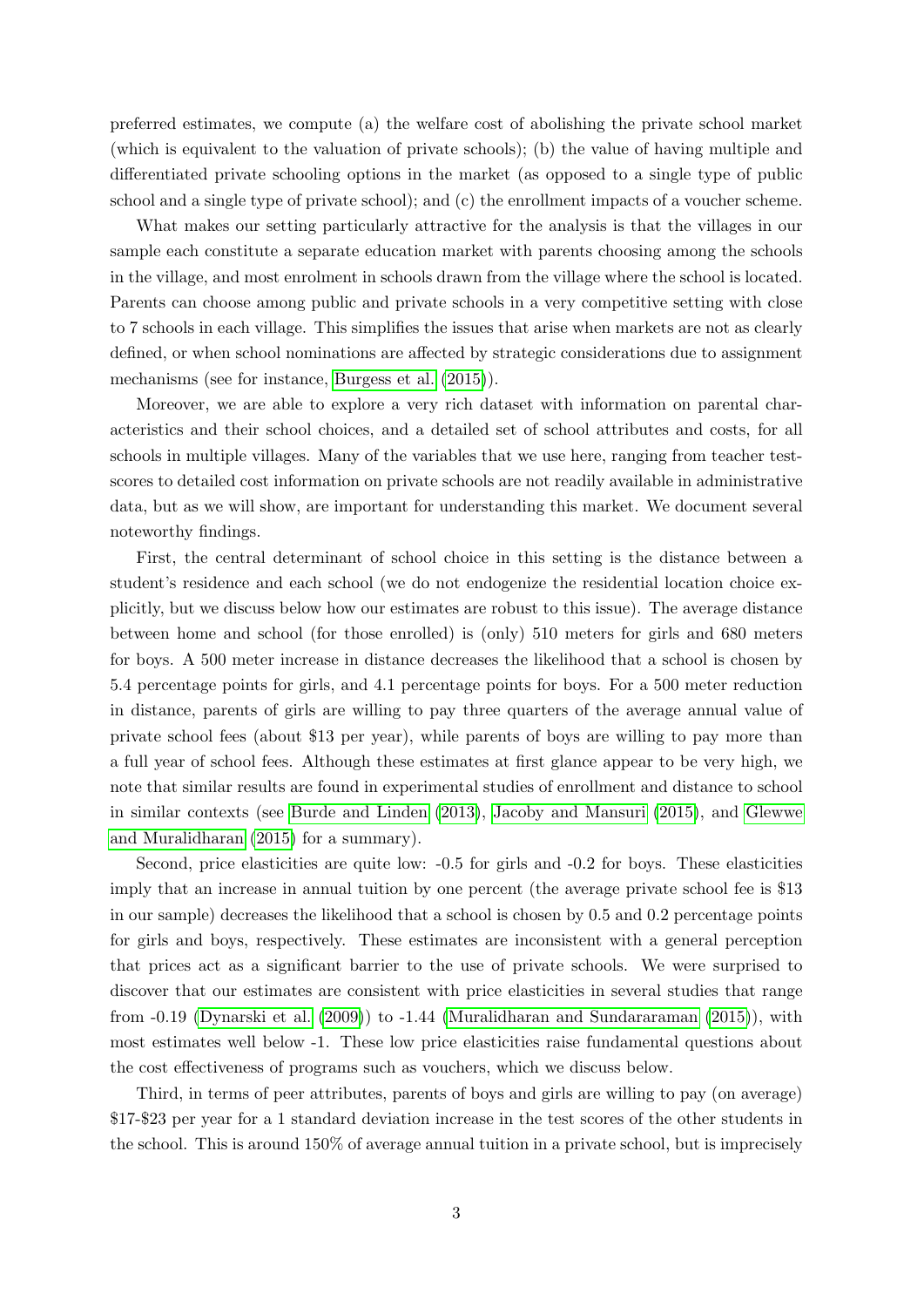estimated for girls. At the same time they are willing to pay (on average) \$5 per year for a 10% reduction in the proportion of students whose mothers have ever attended some schooling. To interpret the second result, notice that: 1) the specification conditions on the average test performance of peers and 2) only about 25% of mothers in these villages have ever attended any school. Conditional on the quality of students in the school, uneducated mothers, who are the majority, may prefer to sort into schools where other mothers have similar levels of education. Indeed this coefficient becomes less negative as mother's education increases.

Fourth, parents also value other school attributes such as teacher characteristics, but their value is lower than the value placed on distance. For instance, a 10 percentage point increase in the proportion of teachers with 3 years of experience from an average of about 60%, or a 10 percentage point increase in the proportion of teachers with a university degree (from an average of 25% for girls and 31% for boys), each has less than a 1 percentage point impact on the probability that a school is chosen.

Using our model we then estimate the welfare cost of abolishing the private school market. Our simulations are equivalent to computing the value of private schools for this population, and to a large extent, the value of school choice. To our knowledge, these are the first such estimates for education in the literature. Our estimates imply that the existence of a low fee private school market is of great value for households living in these locations. For those choosing private schools, the value of private schooling is USD\$3.5 for girls and USD\$12.2 for boys, which corresponds to about 25% and 100% of monthly per capita income. These figures are lower (USD\$1.8 and USD\$5.4, which is 18% and 52% of monthly per capita income) when we take the whole sample of households, including those choosing private schools, those choosing public schools, and those not sending their children to school. If our estimates from rural Punjab are applicable to the entire country, the total value of private schools in Pakistan would be \$114 million per year. We regard this as a lower bound for their true value, since the value of private schooling is likely to be larger in urban areas.

The value of low cost private schools could reflect the fact that the presence of one private school allows students to opt-out of a (perhaps) poorly performing public school. In addition, there could be value to having multiple private schools offering differentiated products, thereby expanding the choice set available to parents [\(Hausman](#page-45-0) [\(1996\)](#page-45-0)). These two sources of valuation are related, but subtly different. We emphasize this difference because it is important to understand whether private schools provide valuable product variety over and beyond the potential of "opting-out" from the public system.

We therefore investigate the welfare loss of limiting choice in each village to public schools and a single hypothetical private school, the latter with the average attributes of all private schools in the village. Under this scenario, the standard deviation of private school enrollment across villages is reduced by at most 25%. Furthermore, we simulate the compensation required to keep the average household indifferent between having the available set of private schools versus this single private school. We obtain values that are only about 20% as high as those needed to compensate household for the total elimination of the private school market and only about 25% as high if we restrict attention to the households more likely to be affected by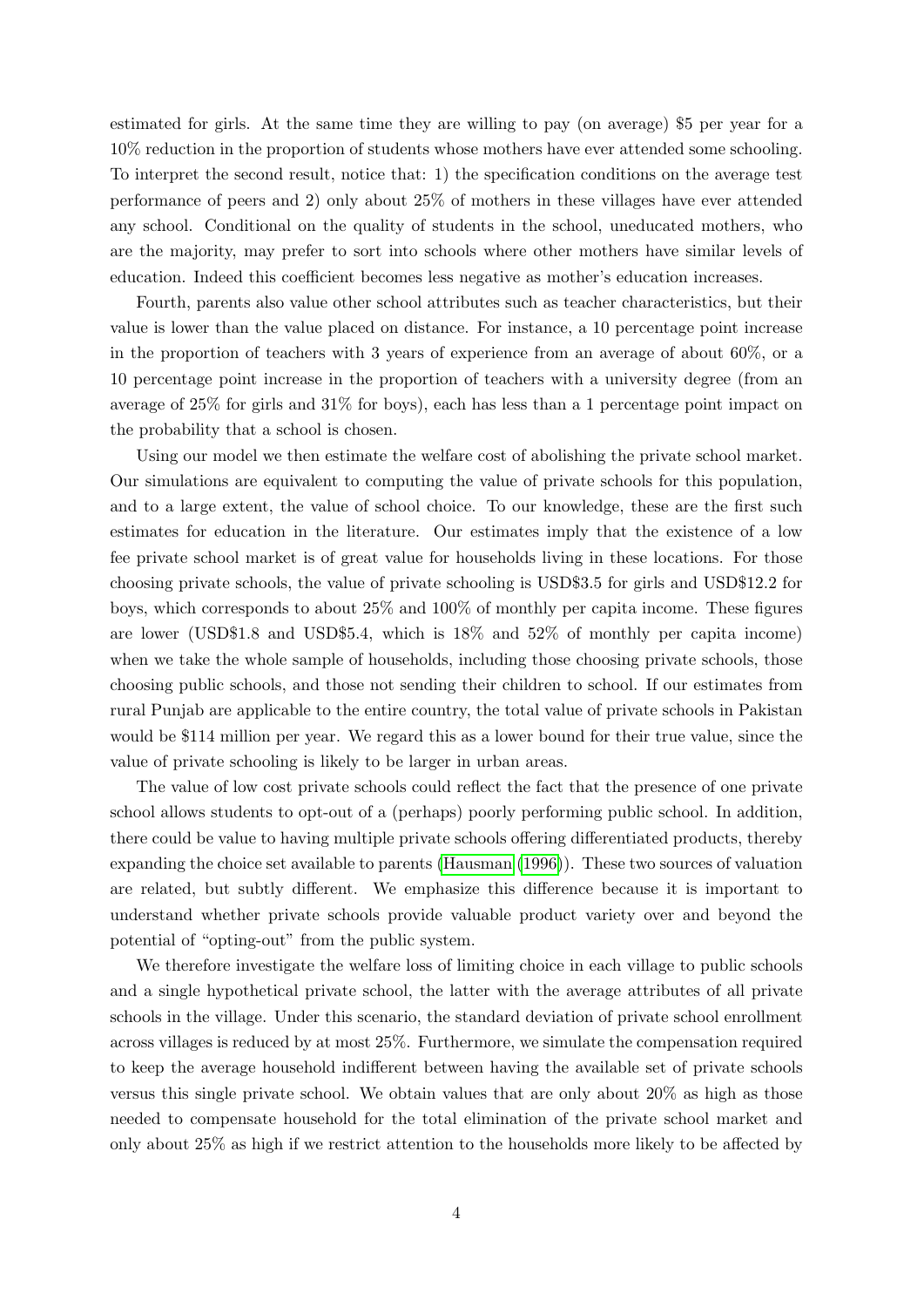this change, i.e., those currently using private schools. We conclude that in this context the rich product variety provided by multiple private schools adds little to consumer welfare, over and beyond the value of opting out from the public option.

Our model also help us further understand the potential impact of vouchers, which we simulate as a reduction to zero in the price of attending any private school. Such a voucher would cost \$13 for each student who uses it and would increase private school enrollment for girls from  $19\%$  to  $26\%$  and for boys from  $23\%$  to  $27\%$ . This is not an insubstantial amount. but it is also inconsistent with the view that private school fees are the primary obstacle to their higher use. The lower than expected impact on private school enrollment from a voucher program follows directly from the low price elasticity in our demand estimates and limits the potential cost savings [\(Muralidharan and Sundararaman](#page-46-0) [\(2015\)](#page-46-0)) of using such vouchers to shift enrollment from higher cost public to lower cost private schools. The implied total cost of a voucher is about \$4 for both girls and boys relative to a valuation of around \$2 and we estimate a further cost saving of \$0.8 by shifting children from public schools (whose cost per student is higher) to private schools. This simulation highlights the key difference between using vouchers as an experiment to identify the test-score gains of children attending private schools [\(Muralidharan and Sundararaman](#page-46-0) [\(2015\)](#page-46-0) and [Angrist et al.](#page-44-2) [\(2002\)](#page-44-2)), and the policy objective of a voucher system. One way to interpret these estimates is to note that the market failure that such programs are designed to address must have a shadow value at least as large as the deadweight loss that we compute.

We situate our contributions within a growing literature in economics on the determinants of school choice in a variety of settings. A few papers estimate simple discrete choice models for the decision between public and private schools (see [Alderman et al.](#page-44-7) [\(2001\)](#page-44-7), for Pakistan, or [Checchi and Jappelli](#page-45-8) [\(2004\)](#page-45-8), for Italy). [Bayer et al.](#page-44-8) [\(2007\)](#page-44-8) estimate more sophisticated residential choice models using US data where individuals choose location based on school quality, among other location attributes. [Hastings et al.](#page-45-9) [\(2009\)](#page-45-9) estimate an exploding mixed logit with information about the first and second school choices for a large set of household in a particular area, and [Gallego and Hernando](#page-45-10) [\(2009\)](#page-45-10) estimate a model similar to the one we present here (which is the standard model used to estimate the demand for differentiated products) to understand school choice in the metropolitan area of Santiago, the capital city of Chile. [Neilson](#page-46-4) [\(2013\)](#page-46-4) also estimates a model of this type for all of Chile, and uses it to understand the mechanisms through which targeted vouchers affected the school performance of poor children.

Relative to the model and data used in [Gallego and Hernando](#page-45-10) [\(2009\)](#page-45-10) and [Neilson](#page-46-4) [\(2013\)](#page-46-4), our dataset is smaller, which affects the precision of our estimates. However, we have much richer data on school and household attributes, which allows for a more complete picture of what guides parental choices of schools. In addition, Pakistan is a poorer country than Chile, and there are substantial differences in household preferences. In the Chilean case, for instance, children from richer households are willing to travel farther to school, and in Pakistan, the relationship is reversed. In addition, in Chile, there are a number of administrative and official policies such as vouchers and free-lunch programs that affect the choice and price equilibrium.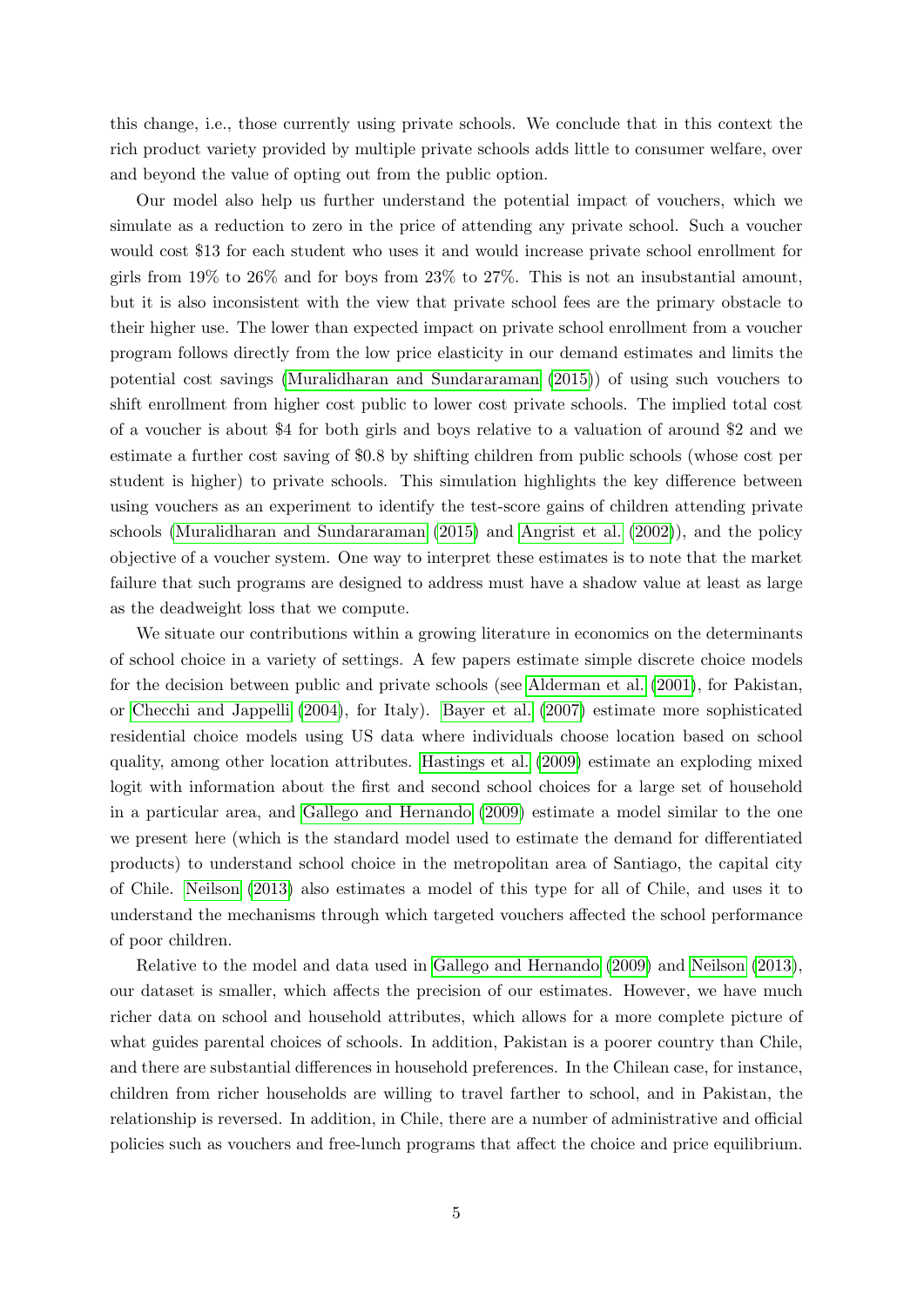While these policies are important to understand in their own right, in our setting private schools are free to choose their prices and capacities, and we do not have instances of private schools receiving vouchers or subsidies during our data collection.

Finally, in a recent paper, [Bau](#page-44-9) [\(2015\)](#page-44-9) estimates a model similar to the one in this paper as an ingredient in a model of school entry, which asks how incumbent schools react when faced with new entrants. Her implementation of the demand model is however quite different, relying on less rich household data, and ignoring the endogeneity of peer attributes. In addition, it does not present any of the simulations performed in this paper.

The remaining of this paper is organized as follows. Section [2](#page-7-0) presents the Data. Section [3](#page-14-0) describes the econometric model used to study the determinants of parents choices among different schools. Section [4](#page-20-0) presents the estimates from the model and Section [5](#page-36-0) provides the results from the simulations. Finally, Section [6](#page-42-0) concludes.

## <span id="page-7-0"></span>2 Data

This paper uses data from the Learning and Education Achievement in Punjab School (LEAPS) project. The LEAPS data are collected from 112 villages in the Punjab province, located in three districts: Attock (North), Faisalabad (Center), and Rahim Yar Khan (South). Villages were randomly chosen from a list of villages with at least one private school according to the 2000 census of private schools; in the first year of the survey, 50% of the rural population of the province lived in such villages. The first wave of data, which we use in this paper and which was collected in 2004, covered 823 schools (government and private) and close to 1800 households (with almost 6000 children). Private schools in these villages face virtually no de facto regulation and do not receive any subsidies from the government or other bodies [\(Andrabi et al.](#page-44-10) [\(2015b\)](#page-44-10)). Therefore, the prices and attributes that they choose provide a relatively unadulterated view of what a market with public and unregulated private schools would look like in similar settings around the world.

The LEAPS project administered surveys to both households and schools, in addition to testing students in three basic subjects: Mathematics, English and the vernacular, Urdu. The household survey includes information on household demographics, expenditure data, and school attendance by children in the household. The schools attended are separately identified for each child, allowing us to link household and school attributes. The school survey has comprehensive information on school characteristics including teacher characteristics (sex, education, experience and performance in Mathematics, English and Urdu tests), basic and extra school facilities, and school costs. These include teacher salaries, the cost of utilities, school materials, and other items. Since it is possible to match households and schools, we are also able to construct the characteristics of the student body of each school, namely average test scores, average parental education, and average household assets for the typical student in the school. Finally, all households and schools were geo coded allowing us to construct the distance from each household's place of residence to each school in the village. This variable is a central determinant of school choice. The unusual combination of very rich household and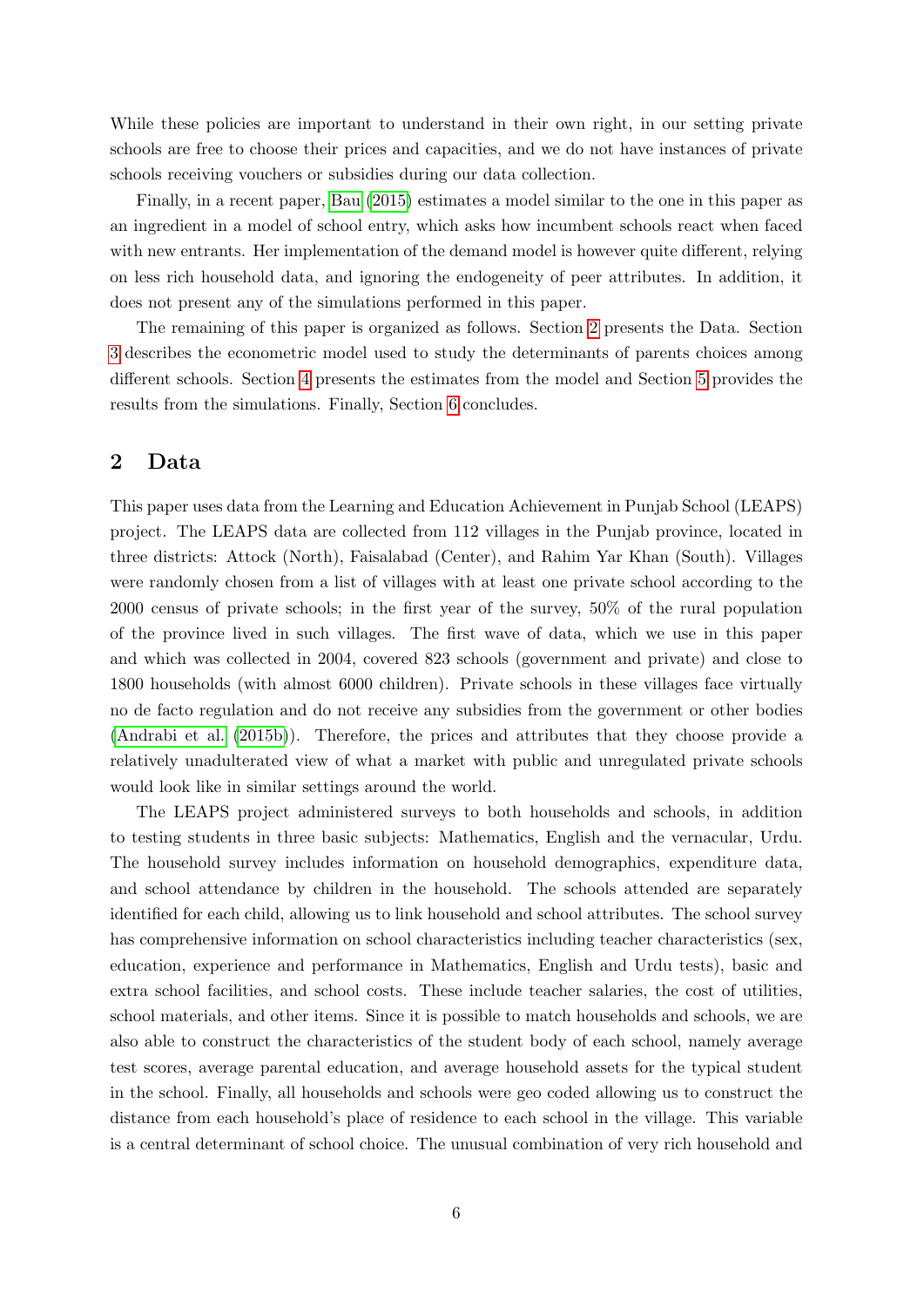school level data make this a particularly attractive dataset to address the estimation issues in this paper.

Table [1](#page-8-0) shows means and standard deviations of several school level variables. Each variable is described in Table [A.1](#page-48-0) in the Appendix. We present three sets of columns: one for all the schools in the sample, one for public schools, and one for private schools. In addition, because we separate our analyses for boys and girls, and because not all schools are attended by children of both genders we also distinguish schools depending on whether they enter the boys or the girls' analysis (with some schools entering both). There are 511 schools attended by girls and 520 schools attended by boys.

<span id="page-8-0"></span>

| School Characteristics                                  |                             | Total                       |                             | Public                      |                          | Private                  |
|---------------------------------------------------------|-----------------------------|-----------------------------|-----------------------------|-----------------------------|--------------------------|--------------------------|
|                                                         | Girls                       | <b>Boys</b>                 | Girls                       | <b>Boys</b>                 | Girls                    | <b>Boys</b>              |
| Private School (%)                                      | 53.6                        | 51.0                        |                             |                             |                          |                          |
| School fees                                             |                             |                             |                             |                             | 13.3                     | 13.1                     |
| School with toilets                                     | 0.85                        | 0.74                        | 0.73                        | 0.52                        | (9.3)<br>0.95            | (9.0)<br>0.95            |
| School with permanent classroom                         | (0.36)<br>0.87              | (0.44)<br>0.86              | (0.44)<br>0.91              | (0.50)<br>0.88              | (0.22)<br>0.84           | (0.22)<br>0.85           |
| Number of extra facilities                              | (0.33)<br>3.0               | (0.34)<br>2.7               | (0.28)<br>2.1               | (0.32)<br>1.7               | (0.37)<br>3.7            | (0.36)<br>3.7            |
| Student test score (average)                            | (1.6)<br>0.36               | (1.7)<br>0.35               | (1.4)<br>0.29               | (1.5)<br>0.27               | (1.2)<br>0.42            | (1.2)<br>0.42            |
| Percentage of female teachers                           | (0.13)<br>0.82              | (0.13)<br>0.44              | (0.11)<br>0.87              | (0.11)<br>0.09              | (0.11)<br>0.77           | (0.11)<br>0.78           |
| Percentage of teachers with 3 years of experience       | (0.31)<br>0.61<br>(0.35)    | (0.44)<br>0.62<br>(0.34)    | (0.34)<br>0.87<br>(0.24)    | (0.28)<br>0.84<br>(0.24)    | (0.28)<br>0.39           | (0.28)<br>0.40<br>(0.26) |
| Percentage of teachers with university degree           | 0.25<br>(0.25)              | 0.31<br>(0.27)              | 0.32<br>(0.30)              | 0.42<br>(0.30)              | (0.27)<br>0.20<br>(0.19) | 0.20<br>(0.19)           |
| Teacher absenteeism                                     | 2.0                         | 1.9                         | 3.0                         | 2.6                         | 1.1                      | 1.2                      |
| Teacher test score (average)                            | (3.7)<br>0.86               | (2.9)<br>0.87               | (4.7)<br>0.86               | (3.4)<br>0.88               | (2.0)<br>0.86            | (2.1)<br>0.86            |
| Percentage of Mother with some education (school level) | (0.09)<br>0.27              | (0.09)<br>0.24              | (0.08)<br>0.18              | (0.09)<br>0.12              | (0.09)<br>0.36           | (0.08)<br>0.36           |
| Asset index (school level)                              | (0.27)<br>$-0.35$<br>(1.05) | (0.26)<br>$-0.59$<br>(1.14) | (0.21)<br>$-0.79$<br>(1.02) | (0.16)<br>$-1.23$<br>(0.99) | (0.29)<br>0.04<br>(0.92) | (0.29)<br>0.03<br>(0.91) |
| Number of Schools                                       | 511                         | 520                         | 237                         | 255                         | 274                      | 265                      |

Table 1: Summary statistics - school characteristics

Notes: Means and the standard deviations of different school characteristics. The standard deviation is in brackets.

Each variable is described in Table [A.1](#page-48-0) in the Appendix. We present three sets of columns: one for all the schools in the sample, one for public schools, and one for private schools. In addition, because we separate our analyses for boys and girls, and because not all schools are attended by children of both genders we also distinguish schools depending on whether they enter the boys or the girls' analysis

(with some schools entering both).

School fees in US dollars. 1 US dollar = 85.6 Pakistani Rupees.

Private schools are more likely to be coeducational (about half the schools serving both boys or girls in the sample are private) and report better infrastructure, with more toilets, and extra facilities such as gyms, libraries or computer labs. More than 80% of the schools have permanent classrooms, and almost all of them have a blackboard. Public schools do not charge tuition while private schools do with an average tuition of \$13 per year, which is around 10% of annual per capita income. Student test scores (which have approximately a mean of 0.35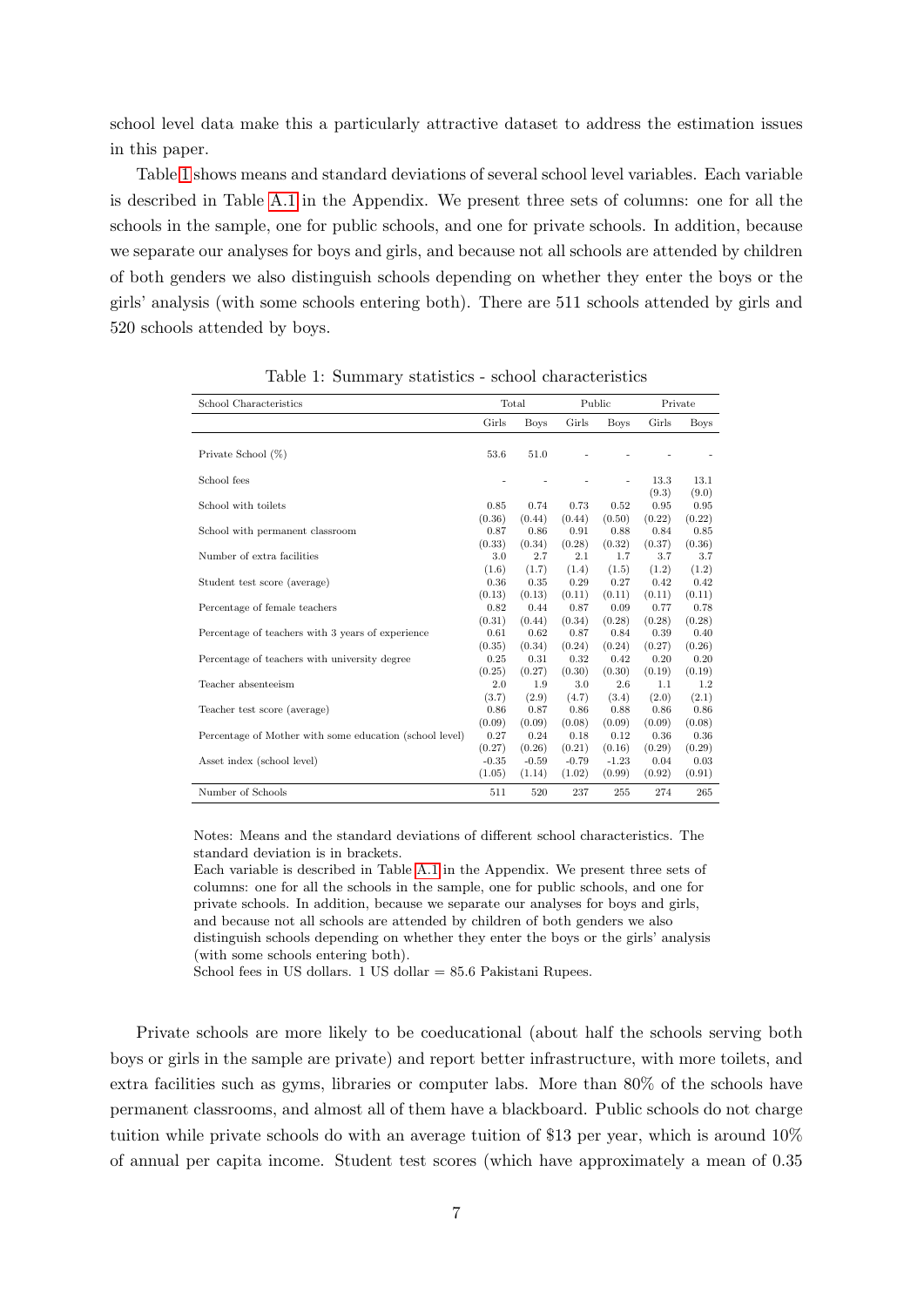and a standard deviation of 0.13 in the sample) are significantly higher by about 1 standard deviation in private compared to public schools. The proportion of female teachers in public schools attended by girls is higher than in schools attended by boys, whereas in private schools there is little difference. Teachers in public schools are more educated and experienced than teachers in private schools, but report higher absenteeism. Teacher test scores are about the same in both types of schools. Finally, the proportion of mothers who have ever attended any school is much higher for students in private schools, as are their household assets.<sup>[3](#page-9-0)</sup>

Table [2](#page-9-1) reports individual and household characteristics for children between 5 and 15 years old in the sample, again distinguishing between boys and girls. There are 2244 girls and 2317 boys in the sample. On average children in the sample are about 10 years old, and their mothers have around 1.3 years of education. There are no basic differences in the characteristics of families of boys and girls. However, girls attend schools closer to their residence and are also much less likely to attend school than boys in general (see also [Reis](#page-46-5) [\(2015\)](#page-46-5)). The population in our sample is poor, with an average per capita monthly income of about \$10.

| Variables                                        | Girls  | <b>Boys</b> |
|--------------------------------------------------|--------|-------------|
|                                                  |        |             |
| Age (years)                                      | 9.9    | 9.7         |
|                                                  | (3.1)  | (2.8)       |
| Mother Education (years)                         | 1.4    | 1.3         |
|                                                  | (2.7)  | (2.7)       |
| Income per capita                                | 9.9    | 10.3        |
|                                                  | (10.6) | (14.1)      |
| Household distance to facilities (Kms)           | 1.23   | 1.24        |
|                                                  | (2.96) | (2.86)      |
| Distance to current school (Kms)                 | 0.51   | 0.68        |
|                                                  | (0.63) | (0.88)      |
| Distance to all schools (Kms)                    | 1.09   | 1.25        |
|                                                  | (1.11) | (1.34)      |
| Attending school $(\%)$                          | 66.8   | 79.8        |
|                                                  | (47.1) | (40.2)      |
| Attending private school (% of attending school) | 28.0   | 28.7        |
|                                                  | (44.9) | (45.2)      |
| Number of children                               | 2244   | 2317        |
| Number of Households                             | 1242   | 1292        |

<span id="page-9-1"></span>Table 2: Summary statistics - individual and household characteristics

Notes: Means and standard deviations of children between 5 and 15 years old, and their household characteristics. The standard deviation is in brackets. Variables are described in Table [A.1](#page-48-0) in the Appendix. We present two sets of columns: one for girls and one for boys.

Tables [3](#page-10-0) and [4](#page-11-0) are analogous to Table [1,](#page-8-0) showing characteristics of schools attended by boys and girls, but distinguishing families with different levels of maternal education, household income, and average distance between each household and other important facilities in hte village, such as hospitals and health clinics. These are often located in the center of the village. It is striking that the average tuition levels of girls attending private schools does not vary much with family background characteristics. However, both the proportion of girls attending any

<span id="page-9-0"></span><sup>&</sup>lt;sup>3</sup>Even though we observe family expenditure in the household survey, which we use to construct family background characteristics, we do not observe it in the school census, which we use to constructed the average characteristics of students in the school. The census only allows us to construct a simple measure of wealth, which we use as a school attribute.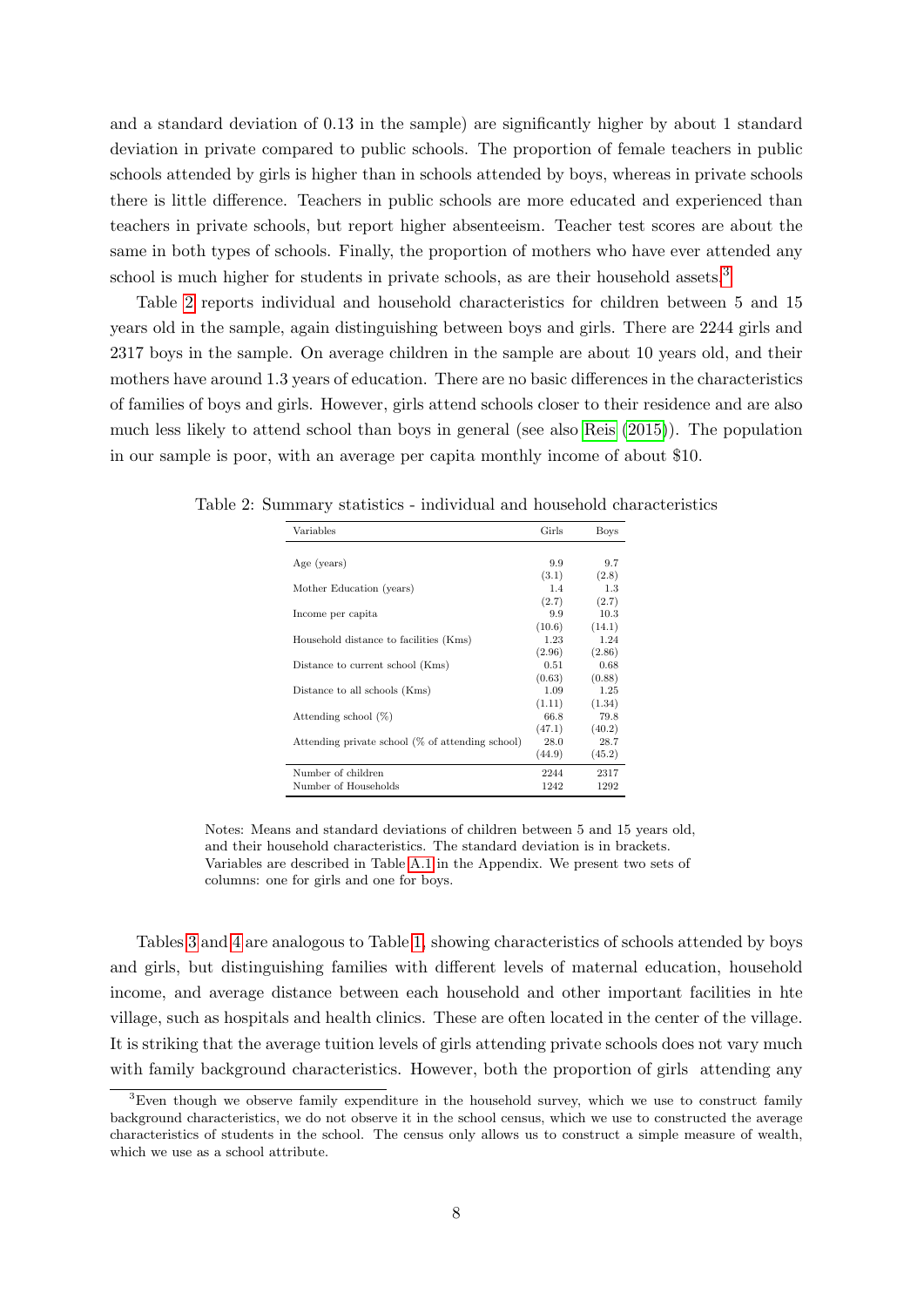| $\sim$ $\sim$ $\sim$ $\sim$                                                             |
|-----------------------------------------------------------------------------------------|
| l                                                                                       |
|                                                                                         |
|                                                                                         |
| j                                                                                       |
| <b>SPIRE</b>                                                                            |
| l                                                                                       |
|                                                                                         |
| ;<br>;<br>í                                                                             |
|                                                                                         |
| Simmmore etatiotica - echool characteristica her temp of house hold<br>Ì<br>)<br>}<br>i |
|                                                                                         |
| )<br>)<br>)<br>)                                                                        |
| I                                                                                       |
| 3<br>Į                                                                                  |
|                                                                                         |
|                                                                                         |
| $\frac{1}{2}$<br>$\frac{1}{2}$<br>$T_{\rm e}$ $1$ $\sim$                                |

<span id="page-10-0"></span>

| Variables                                               |                                                                                                                                                                                                                                                                                                                                                       | cation<br>Mother Edu                                                                                                                                                                                                                                                                                                                   |                |                                                                                                                                                                                                                                                                                                                                                                           | Log of income per capita                                                                                                                                                                                                                                                                                                        |                        |              | Household distance to facilities                                                                                                                                                                                                                                                                              |
|---------------------------------------------------------|-------------------------------------------------------------------------------------------------------------------------------------------------------------------------------------------------------------------------------------------------------------------------------------------------------------------------------------------------------|----------------------------------------------------------------------------------------------------------------------------------------------------------------------------------------------------------------------------------------------------------------------------------------------------------------------------------------|----------------|---------------------------------------------------------------------------------------------------------------------------------------------------------------------------------------------------------------------------------------------------------------------------------------------------------------------------------------------------------------------------|---------------------------------------------------------------------------------------------------------------------------------------------------------------------------------------------------------------------------------------------------------------------------------------------------------------------------------|------------------------|--------------|---------------------------------------------------------------------------------------------------------------------------------------------------------------------------------------------------------------------------------------------------------------------------------------------------------------|
|                                                         | Illiterate                                                                                                                                                                                                                                                                                                                                            | some education<br>At least                                                                                                                                                                                                                                                                                                             | $\leq$ perc.25 | $\leq$ perc.50<br>$>$ perc. $25$ and                                                                                                                                                                                                                                                                                                                                      | $\leq$ perc.75<br>>perc.50 and                                                                                                                                                                                                                                                                                                  | >perc.75 and Sperc.100 | below median | above median                                                                                                                                                                                                                                                                                                  |
| School fees                                             | 10.3                                                                                                                                                                                                                                                                                                                                                  |                                                                                                                                                                                                                                                                                                                                        |                |                                                                                                                                                                                                                                                                                                                                                                           |                                                                                                                                                                                                                                                                                                                                 |                        |              |                                                                                                                                                                                                                                                                                                               |
|                                                         | $(5.5)$<br>0.81                                                                                                                                                                                                                                                                                                                                       | $\begin{array}{l} 199 \\[-4pt] 099 \\[-4pt] 099 \\[-4pt] 099 \\[-4pt] 099 \\[-4pt] 099 \\[-4pt] 099 \\[-4pt] 099 \\[-4pt] 099 \\[-4pt] 099 \\[-4pt] 099 \\[-4pt] 099 \\[-4pt] 099 \\[-4pt] 099 \\[-4pt] 099 \\[-4pt] 099 \\[-4pt] 099 \\[-4pt] 099 \\[-4pt] 099 \\[-4pt] 099 \\[-4pt] 099 \\[-4pt] 099 \\[-4pt] 099 \\[-4pt] 099 \\[-$ |                | $\begin{array}{l} 216.83 \hskip -0.8cm \hskip 0.8cm \hskip 0.8cm \hskip 0.8cm \hskip 0.8cm \hskip 0.8cm \hskip 0.8cm \hskip 0.8cm \hskip 0.8cm \hskip 0.8cm \hskip 0.8cm \hskip 0.8cm \hskip 0.8cm \hskip 0.8cm \hskip 0.8cm \hskip 0.8cm \hskip 0.8cm \hskip 0.8cm \hskip 0.8cm \hskip 0.8cm \hskip 0.8cm \hskip 0.8cm \hskip 0.8cm \hskip 0.8cm \hskip 0.8cm \hskip 0.$ | $\begin{array}{l} 56 \\[-4.0ex] 100 \\[-4.0ex] -0.05 \\[-4.0ex] -0.05 \\[-4.0ex] -0.05 \\[-4.0ex] -0.05 \\[-4.0ex] -0.05 \\[-4.0ex] -0.05 \\[-4.0ex] -0.05 \\[-4.0ex] -0.05 \\[-4.0ex] -0.05 \\[-4.0ex] -0.05 \\[-4.0ex] -0.05 \\[-4.0ex] -0.05 \\[-4.0ex] -0.05 \\[-4.0ex] -0.05 \\[-4.0ex] -0.05 \\[-4.0ex] -0.05 \\[-4.0ex]$ |                        |              | $\begin{array}{l} 13.3 \\ 15.4 \\ 16.5 \\ 17.5 \\ 18.6 \\ 19.6 \\ 10.6 \\ 11.6 \\ 11.6 \\ 13.6 \\ 14.6 \\ 15.6 \\ 16.6 \\ 17.6 \\ 18.6 \\ 19.6 \\ 10.6 \\ 10.6 \\ 10.6 \\ 10.6 \\ 10.6 \\ 10.6 \\ 10.6 \\ 11.6 \\ 12.6 \\ 13.6 \\ 14.6 \\ 15.6 \\ 16.6 \\ 17.6 \\ 18.6 \\ 19.6 \\ 19.6 \\ 13.6 \\ 14.4 \\ 15$ |
| School with toilets                                     |                                                                                                                                                                                                                                                                                                                                                       |                                                                                                                                                                                                                                                                                                                                        |                |                                                                                                                                                                                                                                                                                                                                                                           |                                                                                                                                                                                                                                                                                                                                 |                        |              |                                                                                                                                                                                                                                                                                                               |
|                                                         |                                                                                                                                                                                                                                                                                                                                                       |                                                                                                                                                                                                                                                                                                                                        |                |                                                                                                                                                                                                                                                                                                                                                                           |                                                                                                                                                                                                                                                                                                                                 |                        |              |                                                                                                                                                                                                                                                                                                               |
| School with permanent classroom                         |                                                                                                                                                                                                                                                                                                                                                       |                                                                                                                                                                                                                                                                                                                                        |                |                                                                                                                                                                                                                                                                                                                                                                           |                                                                                                                                                                                                                                                                                                                                 |                        |              |                                                                                                                                                                                                                                                                                                               |
|                                                         | $\begin{smallmatrix} (0.9) \\ (0.9) \\ (0.9) \\ (0.9) \\ (0.9) \\ (0.9) \\ (0.9) \\ (0.9) \\ (0.9) \\ (0.9) \\ (0.9) \\ (0.9) \\ (0.9) \\ (0.9) \\ (0.9) \\ (0.9) \\ (0.9) \\ (0.9) \\ (0.9) \\ (0.9) \\ (0.9) \\ (0.9) \\ (0.9) \\ (0.9) \\ (0.9) \\ (0.9) \\ (0.9) \\ (0.9) \\ (0.9) \\ (0.9) \\ (0.9) \\ (0.9) \\ (0.9) \\ (0.9) \\ (0.9) \\ (0.9$ |                                                                                                                                                                                                                                                                                                                                        |                |                                                                                                                                                                                                                                                                                                                                                                           |                                                                                                                                                                                                                                                                                                                                 |                        |              |                                                                                                                                                                                                                                                                                                               |
| number of extra facilities                              |                                                                                                                                                                                                                                                                                                                                                       |                                                                                                                                                                                                                                                                                                                                        |                |                                                                                                                                                                                                                                                                                                                                                                           |                                                                                                                                                                                                                                                                                                                                 |                        |              |                                                                                                                                                                                                                                                                                                               |
|                                                         |                                                                                                                                                                                                                                                                                                                                                       |                                                                                                                                                                                                                                                                                                                                        |                |                                                                                                                                                                                                                                                                                                                                                                           |                                                                                                                                                                                                                                                                                                                                 |                        |              |                                                                                                                                                                                                                                                                                                               |
| Percentage of female teachers                           |                                                                                                                                                                                                                                                                                                                                                       |                                                                                                                                                                                                                                                                                                                                        |                |                                                                                                                                                                                                                                                                                                                                                                           |                                                                                                                                                                                                                                                                                                                                 |                        |              |                                                                                                                                                                                                                                                                                                               |
|                                                         |                                                                                                                                                                                                                                                                                                                                                       |                                                                                                                                                                                                                                                                                                                                        |                |                                                                                                                                                                                                                                                                                                                                                                           |                                                                                                                                                                                                                                                                                                                                 |                        |              |                                                                                                                                                                                                                                                                                                               |
| Percentage of teachers with 3 years of experience       |                                                                                                                                                                                                                                                                                                                                                       |                                                                                                                                                                                                                                                                                                                                        |                |                                                                                                                                                                                                                                                                                                                                                                           |                                                                                                                                                                                                                                                                                                                                 |                        |              |                                                                                                                                                                                                                                                                                                               |
|                                                         |                                                                                                                                                                                                                                                                                                                                                       |                                                                                                                                                                                                                                                                                                                                        |                |                                                                                                                                                                                                                                                                                                                                                                           |                                                                                                                                                                                                                                                                                                                                 |                        |              |                                                                                                                                                                                                                                                                                                               |
| Percentage of teachers with university degree           |                                                                                                                                                                                                                                                                                                                                                       |                                                                                                                                                                                                                                                                                                                                        |                |                                                                                                                                                                                                                                                                                                                                                                           |                                                                                                                                                                                                                                                                                                                                 |                        |              |                                                                                                                                                                                                                                                                                                               |
|                                                         |                                                                                                                                                                                                                                                                                                                                                       |                                                                                                                                                                                                                                                                                                                                        |                |                                                                                                                                                                                                                                                                                                                                                                           |                                                                                                                                                                                                                                                                                                                                 |                        |              |                                                                                                                                                                                                                                                                                                               |
| Student test score (average)                            |                                                                                                                                                                                                                                                                                                                                                       |                                                                                                                                                                                                                                                                                                                                        |                |                                                                                                                                                                                                                                                                                                                                                                           |                                                                                                                                                                                                                                                                                                                                 |                        |              |                                                                                                                                                                                                                                                                                                               |
|                                                         |                                                                                                                                                                                                                                                                                                                                                       |                                                                                                                                                                                                                                                                                                                                        |                |                                                                                                                                                                                                                                                                                                                                                                           |                                                                                                                                                                                                                                                                                                                                 |                        |              |                                                                                                                                                                                                                                                                                                               |
| Teacher absenteeism                                     |                                                                                                                                                                                                                                                                                                                                                       |                                                                                                                                                                                                                                                                                                                                        |                |                                                                                                                                                                                                                                                                                                                                                                           |                                                                                                                                                                                                                                                                                                                                 |                        |              |                                                                                                                                                                                                                                                                                                               |
|                                                         |                                                                                                                                                                                                                                                                                                                                                       |                                                                                                                                                                                                                                                                                                                                        |                |                                                                                                                                                                                                                                                                                                                                                                           |                                                                                                                                                                                                                                                                                                                                 |                        |              |                                                                                                                                                                                                                                                                                                               |
| Teacher test score (average)                            |                                                                                                                                                                                                                                                                                                                                                       |                                                                                                                                                                                                                                                                                                                                        |                |                                                                                                                                                                                                                                                                                                                                                                           |                                                                                                                                                                                                                                                                                                                                 |                        |              |                                                                                                                                                                                                                                                                                                               |
|                                                         |                                                                                                                                                                                                                                                                                                                                                       |                                                                                                                                                                                                                                                                                                                                        |                |                                                                                                                                                                                                                                                                                                                                                                           |                                                                                                                                                                                                                                                                                                                                 |                        |              |                                                                                                                                                                                                                                                                                                               |
| Percentage of Mother with some education (school level) |                                                                                                                                                                                                                                                                                                                                                       |                                                                                                                                                                                                                                                                                                                                        |                |                                                                                                                                                                                                                                                                                                                                                                           |                                                                                                                                                                                                                                                                                                                                 |                        |              |                                                                                                                                                                                                                                                                                                               |
|                                                         |                                                                                                                                                                                                                                                                                                                                                       |                                                                                                                                                                                                                                                                                                                                        |                |                                                                                                                                                                                                                                                                                                                                                                           |                                                                                                                                                                                                                                                                                                                                 |                        |              |                                                                                                                                                                                                                                                                                                               |
| Asset index (school level)                              |                                                                                                                                                                                                                                                                                                                                                       |                                                                                                                                                                                                                                                                                                                                        |                |                                                                                                                                                                                                                                                                                                                                                                           |                                                                                                                                                                                                                                                                                                                                 |                        |              |                                                                                                                                                                                                                                                                                                               |
|                                                         |                                                                                                                                                                                                                                                                                                                                                       |                                                                                                                                                                                                                                                                                                                                        |                |                                                                                                                                                                                                                                                                                                                                                                           |                                                                                                                                                                                                                                                                                                                                 |                        |              |                                                                                                                                                                                                                                                                                                               |
| Distance                                                |                                                                                                                                                                                                                                                                                                                                                       |                                                                                                                                                                                                                                                                                                                                        |                |                                                                                                                                                                                                                                                                                                                                                                           |                                                                                                                                                                                                                                                                                                                                 |                        |              |                                                                                                                                                                                                                                                                                                               |
|                                                         | (0.65)                                                                                                                                                                                                                                                                                                                                                |                                                                                                                                                                                                                                                                                                                                        |                |                                                                                                                                                                                                                                                                                                                                                                           |                                                                                                                                                                                                                                                                                                                                 |                        |              |                                                                                                                                                                                                                                                                                                               |
| Attending school                                        | 59.5                                                                                                                                                                                                                                                                                                                                                  |                                                                                                                                                                                                                                                                                                                                        |                |                                                                                                                                                                                                                                                                                                                                                                           |                                                                                                                                                                                                                                                                                                                                 |                        |              |                                                                                                                                                                                                                                                                                                               |
|                                                         | $(50.9)$<br>22.2                                                                                                                                                                                                                                                                                                                                      |                                                                                                                                                                                                                                                                                                                                        |                |                                                                                                                                                                                                                                                                                                                                                                           |                                                                                                                                                                                                                                                                                                                                 |                        |              |                                                                                                                                                                                                                                                                                                               |
| Attending private school                                |                                                                                                                                                                                                                                                                                                                                                       |                                                                                                                                                                                                                                                                                                                                        |                |                                                                                                                                                                                                                                                                                                                                                                           |                                                                                                                                                                                                                                                                                                                                 |                        |              |                                                                                                                                                                                                                                                                                                               |
|                                                         | (9.14)                                                                                                                                                                                                                                                                                                                                                |                                                                                                                                                                                                                                                                                                                                        |                |                                                                                                                                                                                                                                                                                                                                                                           |                                                                                                                                                                                                                                                                                                                                 |                        |              |                                                                                                                                                                                                                                                                                                               |
|                                                         |                                                                                                                                                                                                                                                                                                                                                       |                                                                                                                                                                                                                                                                                                                                        |                |                                                                                                                                                                                                                                                                                                                                                                           |                                                                                                                                                                                                                                                                                                                                 |                        |              |                                                                                                                                                                                                                                                                                                               |

Notes: Means and standard deviations of school characteristics by household type. The standard deviation is in brackets. Notes: Means and standard deviations of school characteristics by household type. The standard deviation is in brackets.

This table is analogous to Table 1, showing characteristics of schools attended by girls, but distinguishing families with different levels of maternal education,<br>household income, and household distance to village facilit household income, and household distance to village facilities. The first column presents results for the children with illiterate mothers (0 years of education) and column (2) for mother with at least some education (1 or more years of education). Columns (3) to (6) distinguish families by household income: below 25th This table is analogous to Table [1,](#page-8-0) showing characteristics of schools attended by girls, but distinguishing families with different levels of maternal education, column (2) for mother with at least some education (1 or more years of education). Columns (3) to (6) distinguish families by household income: below 25th

percentile, between 25th and 50th percentile, between 50th and 75th percentile, and above 75th percentile. The last two columns present the school characteristics for

percentile, between 25th and 50th percentile, between 50th and 75th percentile, and above 75th percentile. The last two columns present the school characteristics for

households leaving near the village facilities (below median) and those leaving more distant from the village facilities (above median), respectively.

households leaving near the village facilities (below median) and those leaving more distant from the village facilities (above median), respectively.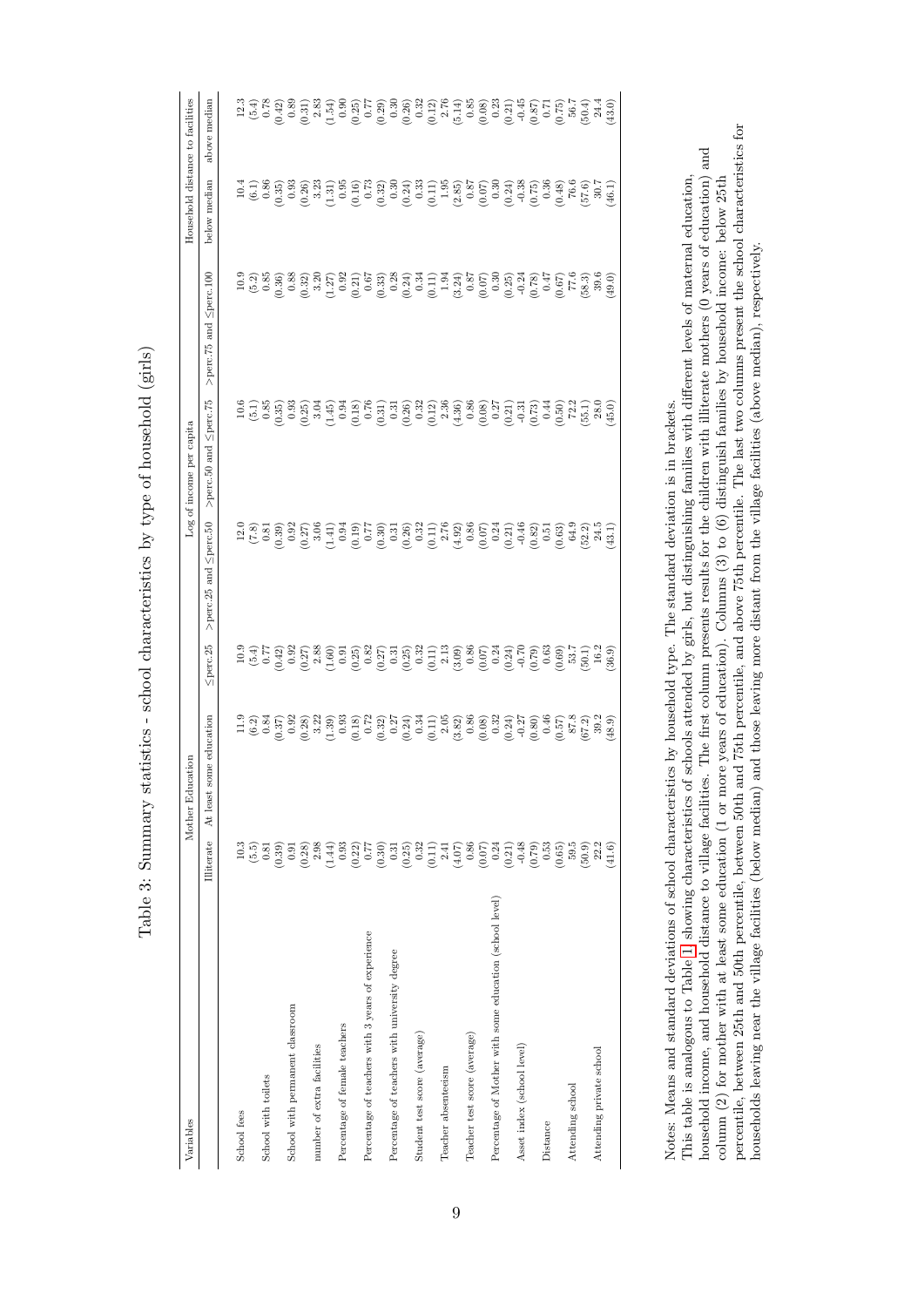<span id="page-11-0"></span>Table 4: Summary statistics - school characteristics by type of household (boys) Table 4: Summary statistics - school characteristics by type of household (boys)

| Variables                                               |                                                                                                                                                                                                                                                                                                                                        | rcation<br>Mother Edu      |                |                                                                                                                                                                                                                                                                                                                                                                                                                                      | Log of income per capita       |                                                                                                                                                                                                                                                                                                                                                                              |              | Household distance to facilities |
|---------------------------------------------------------|----------------------------------------------------------------------------------------------------------------------------------------------------------------------------------------------------------------------------------------------------------------------------------------------------------------------------------------|----------------------------|----------------|--------------------------------------------------------------------------------------------------------------------------------------------------------------------------------------------------------------------------------------------------------------------------------------------------------------------------------------------------------------------------------------------------------------------------------------|--------------------------------|------------------------------------------------------------------------------------------------------------------------------------------------------------------------------------------------------------------------------------------------------------------------------------------------------------------------------------------------------------------------------|--------------|----------------------------------|
|                                                         | Illiterate                                                                                                                                                                                                                                                                                                                             | some education<br>At least | $\leq$ perc.25 | >perc.25 and $\leq$ perc.50                                                                                                                                                                                                                                                                                                                                                                                                          | $>$ perc.50 and $\leq$ perc.75 | >perc.75 and Sperc.100                                                                                                                                                                                                                                                                                                                                                       | below median | above median                     |
| School fees                                             | 12.9                                                                                                                                                                                                                                                                                                                                   |                            |                |                                                                                                                                                                                                                                                                                                                                                                                                                                      |                                |                                                                                                                                                                                                                                                                                                                                                                              |              |                                  |
|                                                         |                                                                                                                                                                                                                                                                                                                                        |                            |                |                                                                                                                                                                                                                                                                                                                                                                                                                                      |                                |                                                                                                                                                                                                                                                                                                                                                                              |              |                                  |
| School with toilets                                     | $(8.7)$<br>0.62                                                                                                                                                                                                                                                                                                                        |                            |                |                                                                                                                                                                                                                                                                                                                                                                                                                                      |                                |                                                                                                                                                                                                                                                                                                                                                                              |              |                                  |
|                                                         | (0.48)                                                                                                                                                                                                                                                                                                                                 |                            |                |                                                                                                                                                                                                                                                                                                                                                                                                                                      |                                |                                                                                                                                                                                                                                                                                                                                                                              |              |                                  |
| School with permanent classroom                         |                                                                                                                                                                                                                                                                                                                                        |                            |                |                                                                                                                                                                                                                                                                                                                                                                                                                                      |                                |                                                                                                                                                                                                                                                                                                                                                                              |              |                                  |
|                                                         | $\left( \begin{smallmatrix} 0 & 0 & 0 & 0 \\ 0 & 0 & 0 & 0 \\ 0 & 0 & 0 & 0 \\ 0 & 0 & 0 & 0 \\ 0 & 0 & 0 & 0 \\ 0 & 0 & 0 & 0 \\ 0 & 0 & 0 & 0 \\ 0 & 0 & 0 & 0 \\ 0 & 0 & 0 & 0 \\ 0 & 0 & 0 & 0 \\ 0 & 0 & 0 & 0 \\ 0 & 0 & 0 & 0 \\ 0 & 0 & 0 & 0 \\ 0 & 0 & 0 & 0 \\ 0 & 0 & 0 & 0 \\ 0 & 0 & 0 & 0 \\ 0 & 0 & 0 & 0 \\ 0 & 0 & $ |                            |                | $\begin{array}{l} 33 \\ 32 \\ 0 \\ 0 \\ 0 \\ \end{array} \begin{array}{l} 23 \\ 23 \\ 0 \\ 0 \\ 0 \\ \end{array} \begin{array}{l} 23 \\ 23 \\ 23 \\ 0 \\ 0 \\ \end{array} \begin{array}{l} 25 \\ 23 \\ 23 \\ 0 \\ 0 \\ \end{array} \begin{array}{l} 23 \\ 23 \\ 24 \\ 0 \\ 0 \\ \end{array} \begin{array}{l} 23 \\ 23 \\ 23 \\ 0 \\ \end{array} \begin{array}{l} 23 \\ 23 \\ 23 \\ 0 \\ \end{array} \begin{array}{l} 23 \\ 23 \\ 23$ |                                | $\begin{array}{l} 11 \, \\ 20 \, \\ 30 \, \\ 60 \, \\ \end{array} \begin{array}{l} 6 \, \\ 6 \, \\ 30 \, \\ 60 \, \\ \end{array} \begin{array}{l} 6 \, \\ 6 \, \\ 7 \, \\ 6 \, \\ 7 \, \\ 8 \, \\ 9 \, \\ 10 \, \\ 11 \, \\ 12 \, \\ 13 \, \\ 14 \, \\ 15 \, \\ 16 \, \\ 16 \, \\ 17 \, \\ 18 \, \\ 19 \, \\ 10 \, \\ 10 \, \\ 10 \, \\ 10 \, \\ 10 \, \\ 10 \, \\ 10 \, \\$ |              |                                  |
| number of extra facilities                              |                                                                                                                                                                                                                                                                                                                                        |                            |                |                                                                                                                                                                                                                                                                                                                                                                                                                                      |                                |                                                                                                                                                                                                                                                                                                                                                                              |              |                                  |
|                                                         |                                                                                                                                                                                                                                                                                                                                        |                            |                |                                                                                                                                                                                                                                                                                                                                                                                                                                      |                                |                                                                                                                                                                                                                                                                                                                                                                              |              |                                  |
| Percentage of female teachers                           |                                                                                                                                                                                                                                                                                                                                        |                            |                |                                                                                                                                                                                                                                                                                                                                                                                                                                      |                                |                                                                                                                                                                                                                                                                                                                                                                              |              |                                  |
|                                                         |                                                                                                                                                                                                                                                                                                                                        |                            |                |                                                                                                                                                                                                                                                                                                                                                                                                                                      |                                |                                                                                                                                                                                                                                                                                                                                                                              |              |                                  |
| Percentage of teachers with 3 years of experience       |                                                                                                                                                                                                                                                                                                                                        |                            |                |                                                                                                                                                                                                                                                                                                                                                                                                                                      |                                |                                                                                                                                                                                                                                                                                                                                                                              |              |                                  |
|                                                         |                                                                                                                                                                                                                                                                                                                                        |                            |                |                                                                                                                                                                                                                                                                                                                                                                                                                                      |                                |                                                                                                                                                                                                                                                                                                                                                                              |              |                                  |
| Percentage of teachers with university degree           |                                                                                                                                                                                                                                                                                                                                        |                            |                |                                                                                                                                                                                                                                                                                                                                                                                                                                      |                                |                                                                                                                                                                                                                                                                                                                                                                              |              |                                  |
|                                                         |                                                                                                                                                                                                                                                                                                                                        |                            |                |                                                                                                                                                                                                                                                                                                                                                                                                                                      |                                |                                                                                                                                                                                                                                                                                                                                                                              |              |                                  |
| Student test score (average)                            |                                                                                                                                                                                                                                                                                                                                        |                            |                |                                                                                                                                                                                                                                                                                                                                                                                                                                      |                                |                                                                                                                                                                                                                                                                                                                                                                              |              |                                  |
|                                                         |                                                                                                                                                                                                                                                                                                                                        |                            |                |                                                                                                                                                                                                                                                                                                                                                                                                                                      |                                |                                                                                                                                                                                                                                                                                                                                                                              |              |                                  |
| Teacher absenteeism                                     |                                                                                                                                                                                                                                                                                                                                        |                            |                |                                                                                                                                                                                                                                                                                                                                                                                                                                      |                                |                                                                                                                                                                                                                                                                                                                                                                              |              |                                  |
|                                                         |                                                                                                                                                                                                                                                                                                                                        |                            |                |                                                                                                                                                                                                                                                                                                                                                                                                                                      |                                |                                                                                                                                                                                                                                                                                                                                                                              |              |                                  |
| Teacher test score (average)                            |                                                                                                                                                                                                                                                                                                                                        |                            |                |                                                                                                                                                                                                                                                                                                                                                                                                                                      |                                |                                                                                                                                                                                                                                                                                                                                                                              |              |                                  |
|                                                         |                                                                                                                                                                                                                                                                                                                                        |                            |                |                                                                                                                                                                                                                                                                                                                                                                                                                                      |                                |                                                                                                                                                                                                                                                                                                                                                                              |              |                                  |
| Percentage of Mother with some education (school level) |                                                                                                                                                                                                                                                                                                                                        |                            |                |                                                                                                                                                                                                                                                                                                                                                                                                                                      |                                |                                                                                                                                                                                                                                                                                                                                                                              |              |                                  |
|                                                         |                                                                                                                                                                                                                                                                                                                                        |                            |                |                                                                                                                                                                                                                                                                                                                                                                                                                                      |                                |                                                                                                                                                                                                                                                                                                                                                                              |              |                                  |
| Asset index (school level)                              |                                                                                                                                                                                                                                                                                                                                        |                            |                |                                                                                                                                                                                                                                                                                                                                                                                                                                      |                                |                                                                                                                                                                                                                                                                                                                                                                              |              |                                  |
|                                                         |                                                                                                                                                                                                                                                                                                                                        |                            |                |                                                                                                                                                                                                                                                                                                                                                                                                                                      |                                |                                                                                                                                                                                                                                                                                                                                                                              |              |                                  |
| Distance                                                |                                                                                                                                                                                                                                                                                                                                        |                            |                |                                                                                                                                                                                                                                                                                                                                                                                                                                      |                                |                                                                                                                                                                                                                                                                                                                                                                              |              |                                  |
|                                                         |                                                                                                                                                                                                                                                                                                                                        |                            |                |                                                                                                                                                                                                                                                                                                                                                                                                                                      |                                |                                                                                                                                                                                                                                                                                                                                                                              |              |                                  |
| Attending school                                        |                                                                                                                                                                                                                                                                                                                                        |                            |                |                                                                                                                                                                                                                                                                                                                                                                                                                                      |                                |                                                                                                                                                                                                                                                                                                                                                                              |              |                                  |
|                                                         | $\begin{array}{c} (0.92) \\ 76.6 \\ (42.2) \\ 21.5 \end{array}$                                                                                                                                                                                                                                                                        |                            |                |                                                                                                                                                                                                                                                                                                                                                                                                                                      |                                |                                                                                                                                                                                                                                                                                                                                                                              |              |                                  |
| Attending private school                                |                                                                                                                                                                                                                                                                                                                                        |                            |                |                                                                                                                                                                                                                                                                                                                                                                                                                                      |                                |                                                                                                                                                                                                                                                                                                                                                                              |              |                                  |
|                                                         | $\left(1.1\right)$                                                                                                                                                                                                                                                                                                                     |                            |                |                                                                                                                                                                                                                                                                                                                                                                                                                                      |                                |                                                                                                                                                                                                                                                                                                                                                                              |              |                                  |
|                                                         |                                                                                                                                                                                                                                                                                                                                        |                            |                |                                                                                                                                                                                                                                                                                                                                                                                                                                      |                                |                                                                                                                                                                                                                                                                                                                                                                              |              |                                  |

percentile, between 25th and 50th percentile, between 50th and 75th percentile, and above 75th percentile. The last two columns present the school characteristics for percentile, between 25th and 50th percentile, between 50th and 75th percentile, and above 75th percentile. The last two columns present the school characteristics for This table is analogous to Table 1, showing characteristics of schools attended by boys, but distinguishing families with different levels of maternal education,<br>household income, and household distance to village faciliti household income, and household distance to village facilities. The first column presents results for the children with illiterate mothers (0 years of education) and This table is analogous to Table [1,](#page-8-0) showing characteristics of schools attended by boys, but distinguishing families with different levels of maternal education, column (2) for mother with at least some education (1 or more years of education). Columns (3) to (6) distinguish families by household income: below 25th column (2) for mother with at least some education (1 or more years of education). Columns (3) to (6) distinguish families by household income: below 25th households leaving near the village facilities (below median) and those leaving more distant from the village facilities (above median), respectively. households leaving near the village facilities (below median) and those leaving more distant from the village facilities (above median), respectively. Notes: Means and standard deviations of school characteristics by household type. The standard deviation is in brackets. Notes: Means and standard deviations of school characteristics by household type. The standard deviation is in brackets.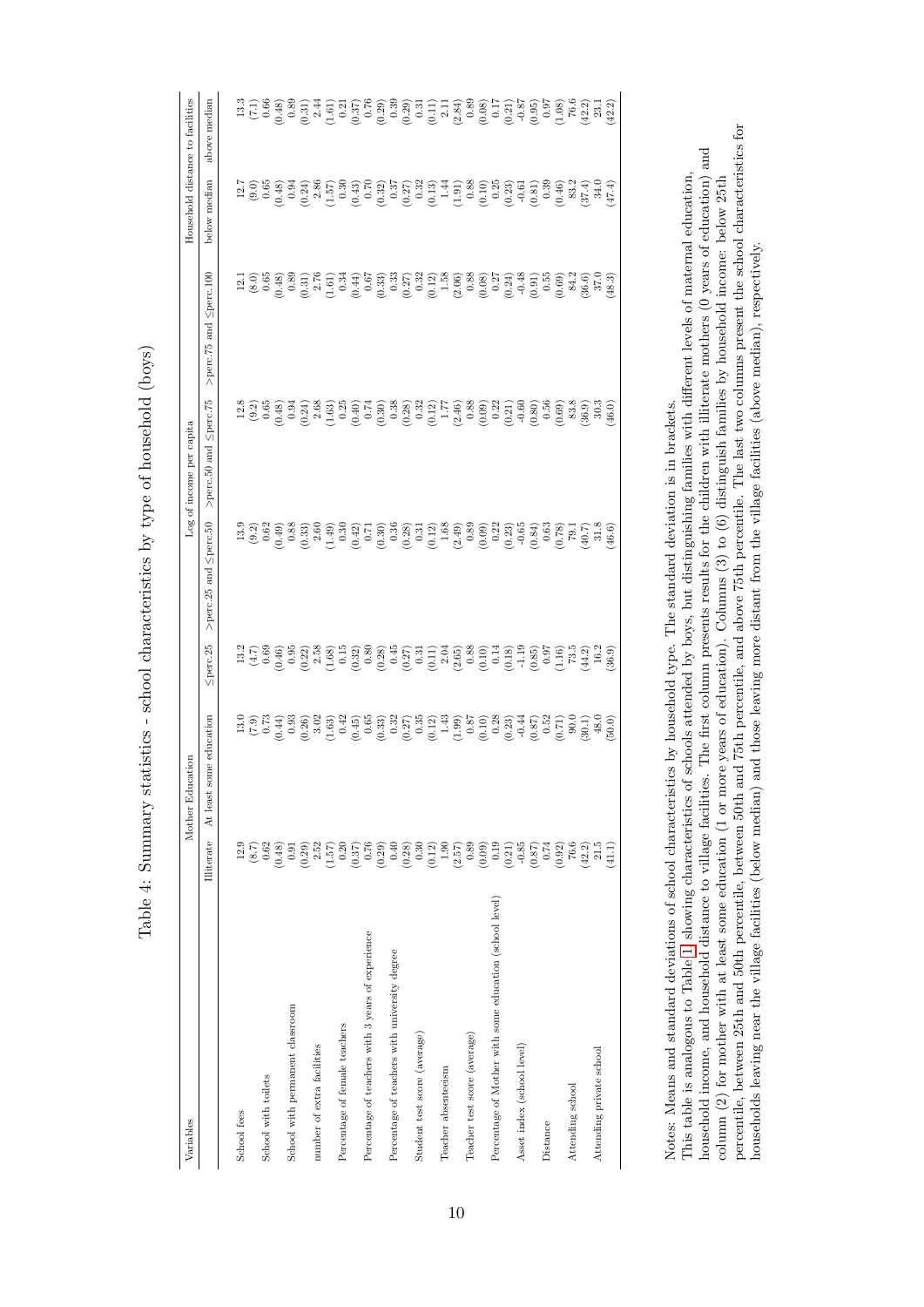school, and the proportion of girls attending private school, vary by maternal education, family income, and household average distance to facilities. These patterns are somewhat similar for boys, with the difference that average private school tuition for those attending private school is negatively related to household income. Again, this is counterbalanced by the fact that both the proportion of boys attending any school and the proportion of boys attending private school greatly increases with household income.

There are some, but not substantial, differences between the infrastructure of schools attended by children with different family backgrounds, namely toilets, boards, classrooms, extra facilities. If anything, some teacher characteristics (such as education and experience) seem to be worse for children in more affluent households, perhaps reflecting the fact that they attend mostly private schools, where teachers are less educated and less experienced on average (notice also that affluent boys are more likely to have female teachers than poorer boys).

Especially striking is the observation that the average test scores of students in the school are not different in schools attended by rich children and in schools attended by poor children. This is true even though the average levels of assets and maternal education in the school differ dramatically across schools attended by children in different income groups. Finally, for both boys and girls, children of high income families attend schools that are much closer to their residence than children of low income families. This is remarkably different from results from other countries where the likelihood of travelling farther is much higher for children from richer households [\(Neilson](#page-46-4) [\(2013\)](#page-46-4)).

There is substantial cross village variation in the proportion of children in school, varying from  $49\%$  to  $100\%$  for boys (with a mean of  $82\%$ , and a standard deviation of  $10\%$ ), and from 19% to 96% for girls (with a mean of 69%, and a standard deviation of 16%). Similarly, among those in school, the proportion of boys in a private institution can vary from 3% to 72% (with a mean of 29%, and a standard deviation of 16%), while for girls this variation is from 3% to 100% (with a mean of 30%, and a standard deviation of 18%).

Given this geographical variation in patterns of school enrollment, it is natural to first assess the extent to which this is related to geographical variation in the variables we just described, which will be the main ingredients of the school choice model estimated in this paper. We start by calculating, for each village, the average education and income levels for the mothers of the children in our sample. Then we calculate, again for each village and type of school (private and public), the average level of each school characteristic listed in Table [1.](#page-8-0) In addition, we calculate the average distance between each household and the closest public school, the average distance between each household and the closest private school, and the number of public and private schools in the village. Finally we estimate simple regressions, relating the proportion of children in the village enrolled in any school and the proportion of students in the village in private schools as outcome variables, with school, community and household characteristics as dependent variables, separately for males and females (one observation per village).

The coefficients and R-squared are reported in Table [5](#page-13-0) for both girls and boys. We present three specifications for each model, one with school characteristics alone as regressors (including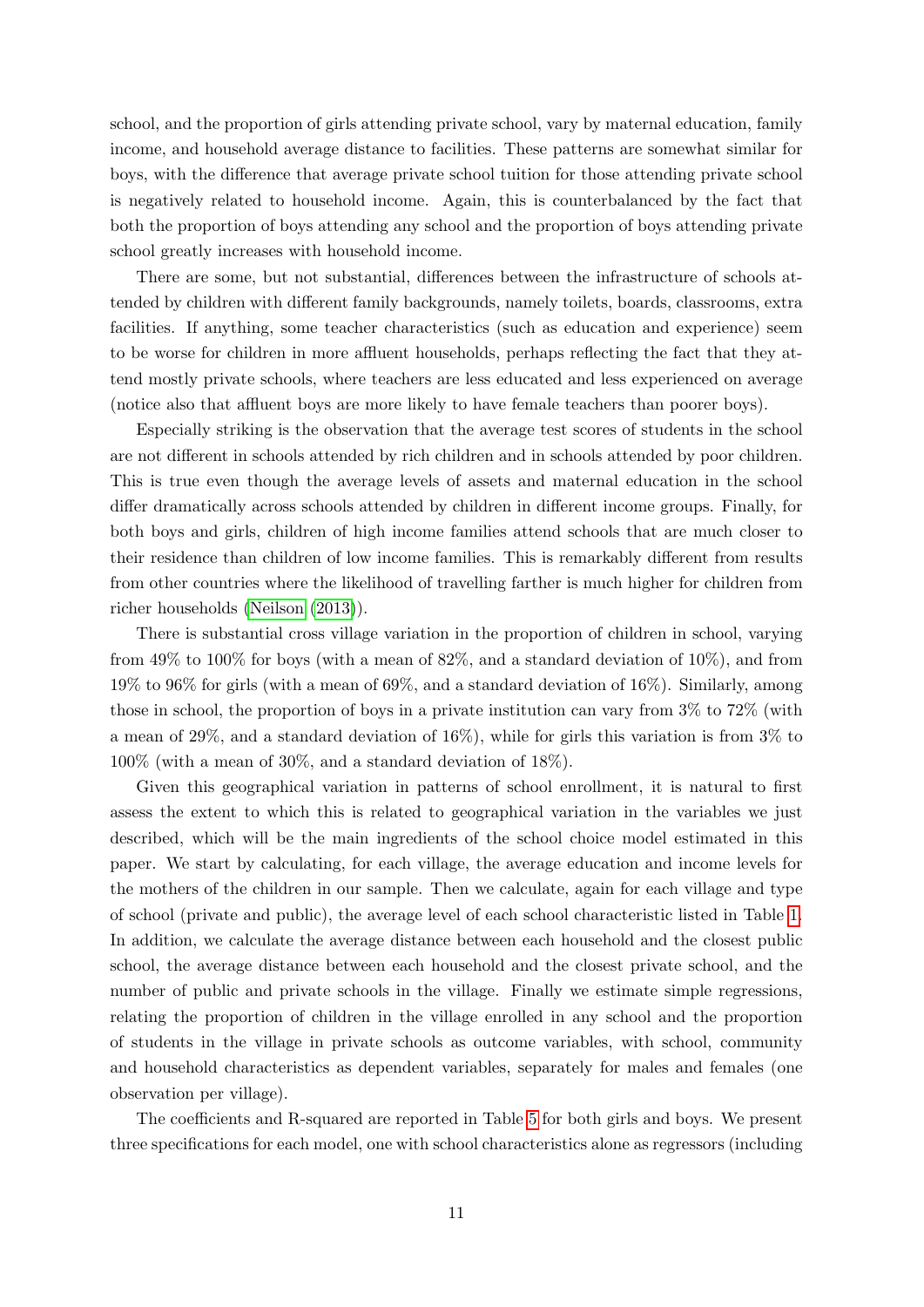|                                                         |                                                                                      |                        | Girls                 |                        |                               |                        |                     |                      | <b>Boys</b>                       |                     |                               |                        |
|---------------------------------------------------------|--------------------------------------------------------------------------------------|------------------------|-----------------------|------------------------|-------------------------------|------------------------|---------------------|----------------------|-----------------------------------|---------------------|-------------------------------|------------------------|
|                                                         |                                                                                      | Total Enrollment       |                       |                        | Enrollment in Private Schools |                        |                     | Total Enrollment     |                                   |                     | Enrollment in Private Schools |                        |
|                                                         | Ξ                                                                                    | $\widehat{\mathbb{E}}$ | $\odot$               | $\widehat{\mathbf{f}}$ | ලි)                           | E                      | $\widehat{E}$       | $\circledast$        | $\circledcirc$                    | $\widehat{\Xi}$     | Ξ                             | $(12)$                 |
| School fees                                             |                                                                                      | 0.002                  | 0.002                 | $-0.001$               | $-0.001$                      | $-0.004$               | 0.002               | 0.002                | 0.002                             | 0.003               | 0.003                         | 0.002                  |
|                                                         | $\begin{array}{c} 0.002 \\ (0.002) \\ -0.123 \end{array}$                            | (0.002)                | (0.003)               | (0.003)                | (0.003)                       | (0.003)                | (0.002)             | (0.002)              | (0.002)                           | (0.003)             | (0.003)                       | (0.002)                |
| School with toilets                                     |                                                                                      | $-0.121$               | $-0.117$              | 0.156                  | 0.138                         | 0.055                  | $-0.052$            | $-0.037$             | $-0.037$                          | 0.037               | 0.038                         | $-0.090$               |
| School with permanent classroom                         | $\begin{array}{c} (0.082) \\ 0.073 \\ (0.075) \end{array}$                           | 0.059<br>(620.0)       | 0.063<br>(0.081)      | 0.012<br>(0.095)       | 0.015<br>(0.094)              | $-0.030$<br>(0.078)    | $-0.033$<br>(0.057) | $-0.031$<br>(0.057)  | $-0.035$<br>(0.056)               | 0.012<br>(0.088)    | $-0.002$<br>(0.089)           | $-0.003$<br>(0.075)    |
|                                                         |                                                                                      | (0.073)                | (0.075)               | (0.056)                | (0.056)                       | (0.046)                | (0.053)             | (0.052)              | (0.052)                           | (0.051)             | (0.052)                       | (0.042)                |
| Number of extra facilities                              | 0.027                                                                                | 0.026                  | 0.026                 | 0.025                  | 0.029                         | 0.040                  | 0.001               | 0.001                | 0.009                             | 0.031               | 0.026                         | 0.023                  |
|                                                         | (0.022)                                                                              | (0.022)                | (0.024)               | (0.023)                | (0.022)                       | $(0.019)$ **           | (0.015)             | (0.015)              | (0.015)                           | (0.020)             | $(0.020)$<br>$-0.095$         | (0.016)                |
| Percentage of female teachers                           | 0.210                                                                                | 0.159<br>$(0.092)^*$   | $(0.098)*$<br>0.175   | (0.088)<br>$-0.041$    | $-0.086$<br>(0.090)           | $-0.092$<br>(0.074)    | 0.004<br>(0.064)    | (0.064)<br>$-0.017$  | 0.012<br>(0.065)                  | $-0.118$<br>(0.079) | (0.082)                       | $0.069)**$<br>$-0.168$ |
| Percentage of teachers with 3 years of experience       | $(0.092)$ **<br>0.019                                                                | 0.047                  | 0.043                 | 0.129                  | 0.151                         | 0.116                  | 0.101               | 0.106                | 0.077                             | 0.025               | 0.024                         | $-0.047$               |
|                                                         | (0.104)                                                                              | (0.102)                | (0.113)               | (0.090)                | $*(0.090)*$                   | (0.073)                | (0.079)             | (0.077)              | (0.078)                           | (0.080)             | (0.080)                       | (0.066)                |
| Percentage of teachers with university degree           |                                                                                      | 0.018                  | 0.020                 | $-0.139$               | $-0.138$                      | $-0.146$               | $-0.122$            | $-0.107$             | $-0.132$                          | $-0.040$            | $-0.040$                      | $-0.062$               |
| Student test score (average)                            | $\begin{array}{c} -0.008 \\ -0.008 \\ (0.111) \\ -0.432 \\ (0.243)^* \\ \end{array}$ | $(0.108)$<br>$-0.390$  | $-0.405$<br>(0.115)   | $-0.100$<br>(0.135)    | (0.134)<br>$-0.066$           | (0.111)<br>$-0.037$    | 0.013<br>(0.093)    | 0.055<br>(0.091)     | (0.091)<br>0.164                  | $-0.156$<br>(0.117) | $-0.139$<br>(0.116)           | (0.095)<br>$-0.231$    |
|                                                         |                                                                                      | (0.237)                | (0.255)               | (0.254)                | (0.259)                       | (0.212)                | (0.181)             | (0.176)              | (0.185)                           | (0.217)             | (0.220)                       | (0.181)                |
| Teacher absenteeism                                     |                                                                                      | (0.007)                | $-0.004$              | 0.001                  | (0.003)                       | 0.009                  | $-0.008$            | $-0.007$             | $700.0 -$                         | $-0.008$            | (110.0)                       | $-0.007$               |
|                                                         | (0.007)                                                                              |                        | 0.155<br>(0.007)      | (0.012)                | 0.304                         | (0.011)                | (0.008)             | (0.008)              | 0.176<br>(0.008)                  | (0.011)             | 0.372                         | (0.009)                |
| Teacher test score (average)                            |                                                                                      | 0.175                  | (0.298)               | 0.452<br>(0.303)       | (0.314)                       | $(0.258)^*$<br>0.436   | 0.026<br>(0.195)    | 0.129<br>(0.197)     | (0.196)                           | 0.414<br>(0.266)    | (0.269)                       | 0.348<br>(0.220)       |
| Percentage of Mother with some education (school level) | $\begin{array}{c} 0.348 \\ 0.272) \\ 0.177 \\ 0.124) \\ 0.039 \end{array}$           | $(0.287)$<br>0.066     | 0.049                 | 0.106                  | 0.071                         | $-0.002$               | $-0.121$            | $-0.168$             | $-0.162$                          | 0.155               | 0.144                         | 0.116                  |
|                                                         |                                                                                      | (0.124)                | (0.132)               | (0.103)                | (0.107)                       | (0.089)                | (0.087)             | $(0.085)*$           | $0.085)*$                         | (0.097)             | (0.098)                       | (0.081)                |
| Asset index (school level)                              |                                                                                      | $-0.038$<br>(0.028)    | $-0.036$<br>(0.029)   | $-0.017$<br>(0.026)    | $-0.024$<br>(0.026)           | $-0.018$<br>(0.022)    | 0.001<br>(0.021)    | $-0.004$<br>(0.021)  | $-0.001$<br>(0.022)               | $-0.008$<br>(0.024) | $-0.007$<br>(0.024)           | $-0.003$<br>(0.020)    |
| Distance to schools (lcms)                              | (0.029)<br>$-0.092$                                                                  | $-0.074$               | $-0.083$              | $-0.001$               | 0.020                         | 0.052                  | $-0.037$            | $-0.028$             | $-0.026$                          | $-0.048$            | $-0.044$                      | 0.045                  |
|                                                         | $***$<br>(0.027)                                                                     | $(0.027)$ ***          | $(0.034)$ **          | (0.030)                | (0.031)                       | $(0.031)^*$            | $(0.017)$ *         | $(0.017)$ *          | (0.022)                           | $(0.027)$ *         | (0.028)                       | (0.031)                |
| Age (years)                                             |                                                                                      | $-0.001$               | $-0.001$              |                        | 0.003                         | $-0.014$               |                     | 0.012                | 0.015                             |                     | $-0.015$                      | $-0.022$               |
|                                                         |                                                                                      | (0.019)                | (0.020)               |                        | (0.026)                       | (0.021)                |                     | (0.015)              | (0.015)                           |                     | (0.025)                       | (0.021)                |
| Mother Education (years)                                |                                                                                      | $(0.015)$ **<br>0.038  | 0.036<br>$(0.016)$ ** |                        | 0.013<br>(0.019)              | 0.015<br>(0.016)       |                     | 0.023<br>$(0.012)^*$ | 0.028<br>$0.012$ <sup>**</sup>    |                     | 0.033                         | 0.024<br>(0.015)       |
| Income per capita                                       |                                                                                      | 0.000                  | $0.000$               |                        | 0.000                         | 0.000                  |                     | 0.000                | 0.000                             |                     | $(0.018)*$                    | 0.000                  |
|                                                         |                                                                                      | $(0.000)*$             | $(0.000)**$           |                        | $0.000$ <sup>**</sup>         | (0.000)                |                     | $(0.000)**$          | $(0.000)*$                        |                     | (0.000)                       | (0.000)                |
| Household Distance to facilities (Kms)                  |                                                                                      | 0.001                  | 0.001                 |                        | $-0.002$                      | $-0.005$               |                     | $-0.003$             | $-0.002$                          |                     | 0.006                         | 0.003                  |
|                                                         |                                                                                      | (0.005)                | (0.005)               |                        | (0.006)                       | (0.005)                |                     | (0.004)              | (0.004)                           |                     | (0.006)                       | (0.005)                |
| Number of private schools in the village                |                                                                                      |                        | 0.002<br>(0.009)      |                        |                               | $(0.008)$ ***<br>0.037 |                     |                      | $-0.013$<br>$0.006$ <sup>**</sup> |                     |                               | 0.040<br>$(0.007)$ *** |
| Number of public schools in the village                 |                                                                                      |                        | 0.006                 |                        |                               | $-0.045$               |                     |                      | 0.004                             |                     |                               | $-0.054$               |
|                                                         |                                                                                      |                        | (0.016)               |                        |                               | $(0.014)$ ***          |                     |                      | (0.009)                           |                     |                               | $(0.011)$ ***          |
| Constant                                                | 0.332                                                                                | 0.366                  | 0.371                 | $-0.291$               | $-0.315$                      | $-0.076$               | 0.892               | 0.577                | 0.479                             | $-0.095$            | 0.046                         | 0.377                  |
|                                                         | (0.295)                                                                              | (0.317)                | (0.326)               | (0.316)                | (0.368)                       | (0.301)                | $(0.202)$ ***       | $(0.245)$ **         | $(0.247)^*$                       | (0.284)             | (0.369)                       | (0.305)                |
| Observations                                            | 106                                                                                  | 106                    | 106                   | 106                    | 106                           | 106                    | 106                 | 106                  | 106                               | 106                 | 106                           | 106                    |
| R-squared                                               | 0.32                                                                                 | 0.40                   | 0.41                  | 0.09                   | 0.16                          | 0.37                   | 0.15                | 0.25                 | 0.28                              | 0.16                | 0.20                          | 0.49                   |
|                                                         |                                                                                      |                        |                       |                        |                               |                        |                     |                      |                                   |                     |                               |                        |

columns  $(7)$  to  $(12)$ .

<span id="page-13-0"></span>columns  $(7)$  to  $(12)$ .

Table 5: Regression of the proportion of children in the village eprolled in any school and in private schools Table 5: Regression of the proportion of children in the village enrolled in any school and in private schools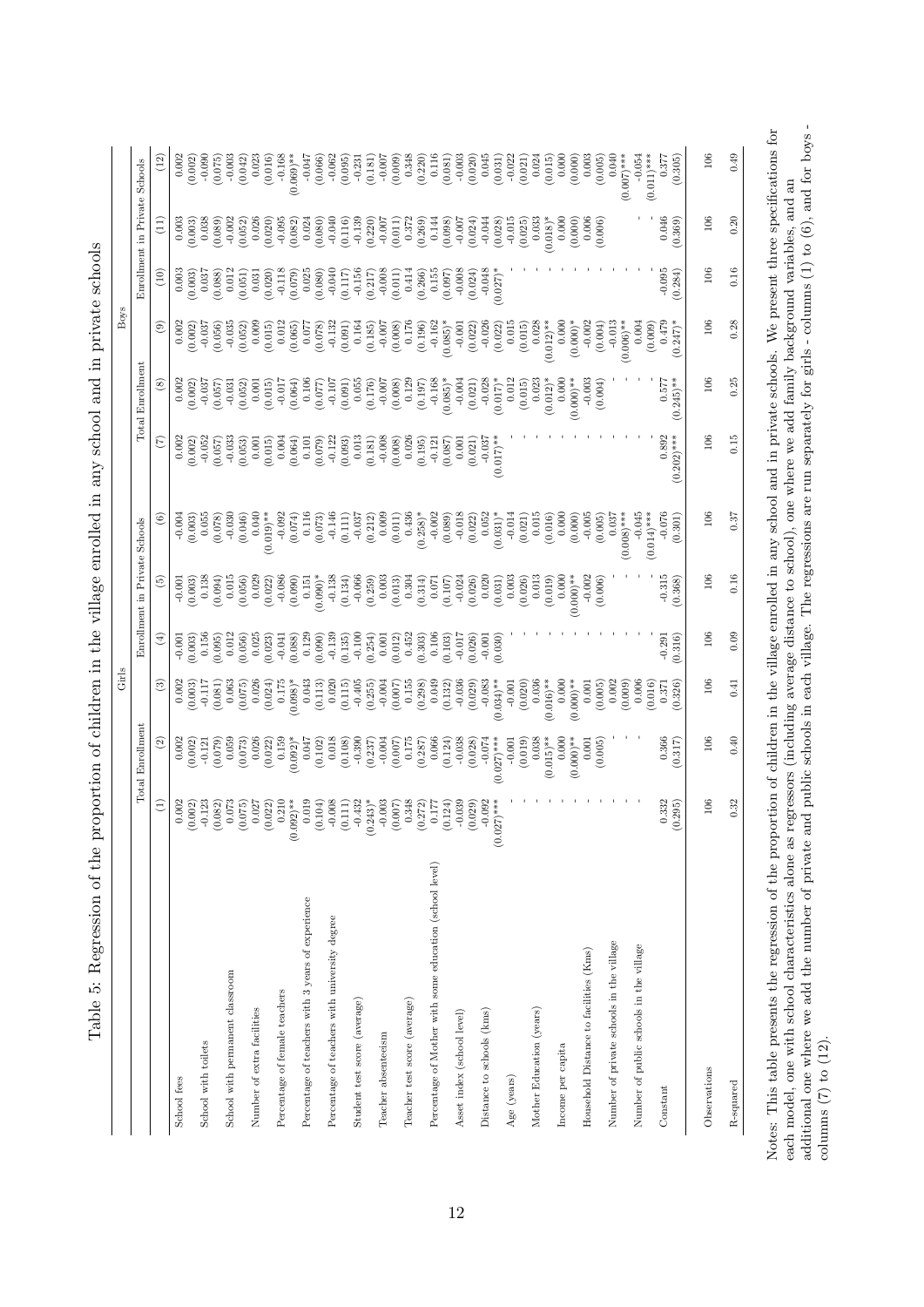average distance to school), one where we add family background variables, and an additional one where we add the number of private and public schools in each village (these variables are obviously correlated with enrollment, but are also possible measures of the availability of schools in each village). In these specifications, for both boys and girls, between 15% and 41% of the variation in school enrollment, and 9% to 49% of the variation in private school enrollment, can be explained by the entire set of dependent variables. The results just shown suggest that we should be able to understand some of what drives parental school choices based on the variables listed above: school characteristics and family background. We turn to this next.

### <span id="page-14-0"></span>3 Empirical model

The framework we use to model the demand for schools is standard in studies of the demand for differentiated products, and in the recent literature on neighborhood choice. We closely follow that literature, namely, [Berry et al.](#page-44-3) [\(1995\)](#page-44-3), [Berry et al.](#page-45-2) [\(2004\)](#page-45-2), and [Bayer and Timmins](#page-44-4) [\(2007\)](#page-44-4), adapting the procedures proposed in these papers to the particular characteristics of our problem and dataset. To be concrete, we define the village to be the relevant education market for each household. This is consistent with the data in our sample, where students do not attend primary schools outside their village of residence. We estimate different models for boys and girls.

In each village there are several schools with different attributes. A household chooses a single school among the ones present in her market, and derives utility from its attributes. The utility household i obtains from its child (of gender  $g$ ) attending school j in village/market t is given by

<span id="page-14-2"></span>
$$
u_{ijtg} = \sum_{k=1}^{K} x_{jktg} \beta_{ikg} + \gamma_{ig} d_{ijtg} + \lambda_{jtg} + \varepsilon_{ijtg}
$$
(1)

where  $j = \{0, ..., J\}$  indexes each school competing in a market defined by t. The outside option, corresponding to no enrollment in any school, is represented by  $j = 0$ . Therefore,  $u_{i0tq}$ is the utility individual  $i$  derives if he does not go to any of the  $J$  schools in the village.  $k$ indexes observed school characteristics  $(x_{jktg})$  which are valued differently by each individual.  $\lambda_{jtg}$  is an unobserved school attribute valued equally by everyone.  $d_{ijtg}$  is the distance from the house of household  $i$  to school  $j$  (and represents the role of geography, as in [Bayer and](#page-44-4) [Timmins](#page-44-4) [\(2007\)](#page-44-4)).  $\varepsilon_{ijtq}$  is an individual-specific preference for school j in market t, which is assumed to have an extreme value type I distribution.

Let r index observed household characteristics,  $z_{irtq}$ , and let  $v_{itq}$  be an unobservable characteristic of household i. The value of each school characteristic is allowed to vary with the household's own observed and unobserved characteristics. In particular:

<span id="page-14-1"></span>
$$
\beta_{ikg} = \overline{\beta}_{kg} + \sum_{r=1}^{R} z_{irtg} \beta_{rkg}^{o} + \beta_{kg}^{u} v_{itg}
$$
\n(2)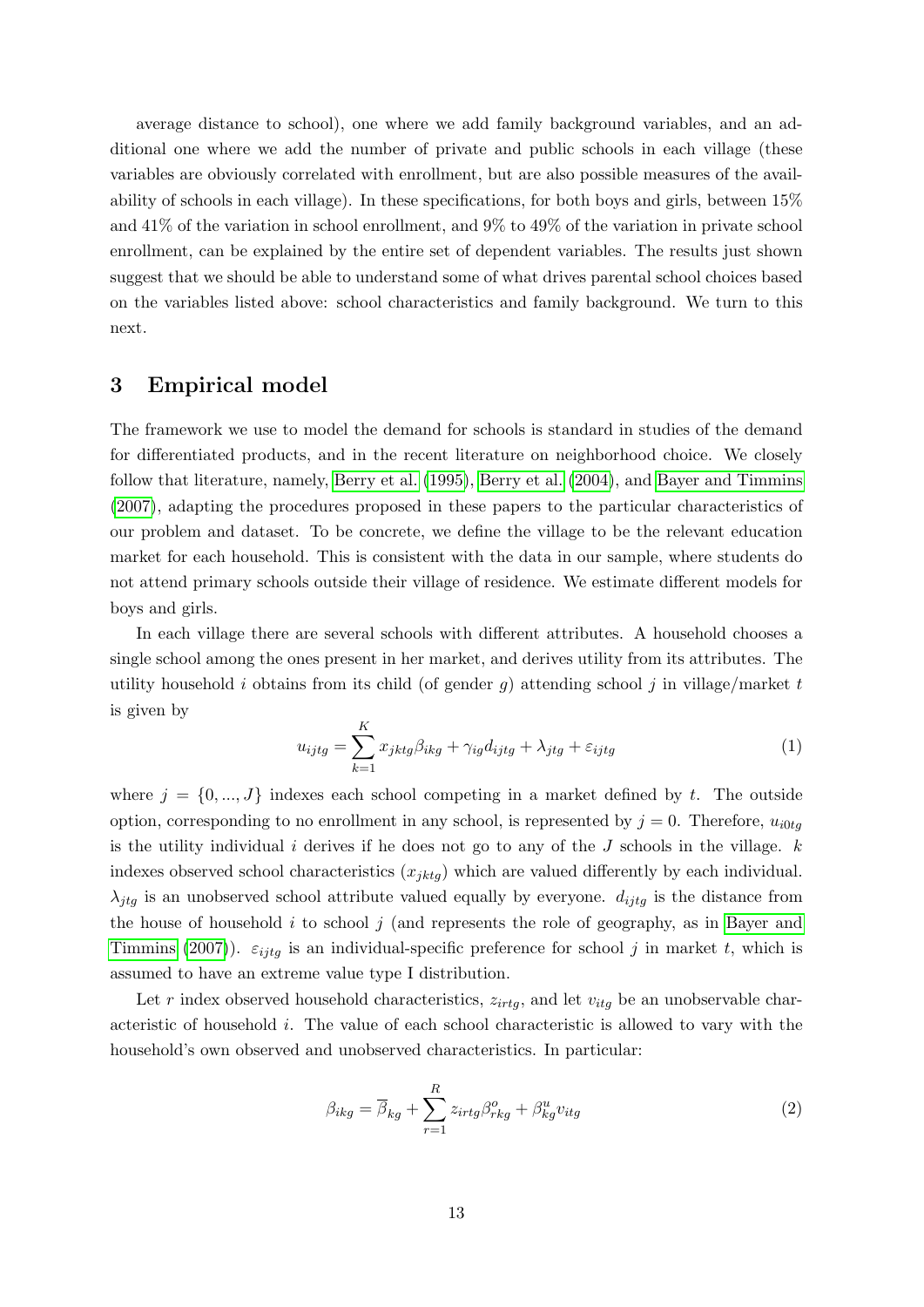and

<span id="page-15-0"></span>
$$
\gamma_{ig} = \overline{\gamma}_g + \sum_{r=1}^{R} z_{irtg} \gamma_{rg} + \gamma_g^u v_{itg}
$$
\n(3)

As we can see in equations [\(2\)](#page-14-1) and [\(3\)](#page-15-0), individual preferences can be divided into three parts:  $\overline{\beta}_{kg}$ , which is constant within gender;  $\beta_{rkg}^o$  and  $\gamma_{rg}$ , which vary with observable student characteristics,  $z_{irtg}$ ; and  $\beta_{kg}^u$  and  $\gamma_g^u$ , which vary with unobservable attributes of the individual,  $v_{itg}.^4$  $v_{itg}.^4$ 

Integrating  $(2)$  and  $(3)$  into  $(1)$  we get

<span id="page-15-2"></span>
$$
u_{ijtg} = \sum_{k=1}^{K} x_{jktg} \overline{\beta}_{kg} + \lambda_{jtg} + \sum_{k=1}^{K} \sum_{r=1}^{R} x_{jktg} z_{irtg} \beta_{rkg}^{o} + + \sum_{k=1}^{K} x_{jktg} v_{itg} \beta_{kg}^{u} + \overline{\gamma}_g d_{ijtg} + \sum_{r=1}^{R} d_{ijtg} z_{irtg} \gamma_{rg} + \gamma_g^{u} d_{ijtg} v_{itg} + \varepsilon_{ijtg}
$$
(4)

Household *i* chooses the school for a child of gender g which maximizes  $(4)$ .<sup>[5](#page-15-3)</sup> We can further rewrite this equation as:

<span id="page-15-5"></span>
$$
u_{ijtg} = \delta_{jtg} + \sum_{k=1}^{K} \sum_{r=1}^{R} x_{jktg} z_{irtg} \beta_{rkg}^{o} + \sum_{k=1}^{K} x_{jktg} v_{itg} \beta_{kg}^{u} +
$$
  
 
$$
+ \overline{\gamma}_g d_{ijtg} + \sum_{r=1}^{R} d_{ijtg} z_{irtg} \gamma_{rg} + d_{ijtg} v_{itg} \gamma_g^{u} + \varepsilon_{ijtg}
$$
(5)

with

<span id="page-15-4"></span>
$$
\delta_{jtg} = \sum_{k=1}^{K} x_{jktg} \overline{\beta}_{kg} + \lambda_{jtg}.
$$
\n(6)

The coefficients of this model can be estimated using the algorithms described in [Berry](#page-44-3) [et al.](#page-44-3) [\(1995\)](#page-44-3) and [Berry et al.](#page-45-2) [\(2004\)](#page-45-2) (under standard assumptions on  $v_{itg}$  and  $\varepsilon_{ijtg}$ , discussed in the Appendix [B\)](#page-66-0) and in [Bayer and Timmins](#page-44-4) [\(2007\)](#page-44-4), which we adapt slightly to the type of data we have available. As in these papers, we proceed in two steps.

The first step entails estimating  $\delta_{jtg}, \beta_{rkg}^o, \beta_{kg}^u, \overline{\gamma}_g, \gamma_{rg}, \gamma_g^u$  by maximum likelihood, including a contraction mapping to obtain  $\delta_{jtq}$ . This is a hybrid of the procedures proposed in [Berry](#page-44-3)

<span id="page-15-1"></span><sup>&</sup>lt;sup>4</sup>[One restriction we impose in our paper relatively to part of the literature is that](#page-44-3)  $v_{itg}$  does not vary with the  $k^{th}$  [characteristic being considered \(although its coefficient,](#page-44-3)  $\beta_{kg}^u$ , does vary with k). In other words, the [unobservable components of the random coefficients in our model are driven by a single factor:](#page-44-3)  $v_{itg}$ . This [assumption greatly simplifies our estimation, by reducing the number of unobservables over which we need to](#page-44-3) [integrate. It is also reasonable to think that these random coefficients are driven by a low dimensional set of](#page-44-3) [unobservables, so that considering a single unobservable may not be a poor approximation of reality.](#page-44-3)

<span id="page-15-3"></span><sup>&</sup>lt;sup>5</sup>[For simplicity, throughout this paper we assume the sample only includes one parent - one child families.](#page-44-3) [We ignore the possibility that more than one child in the sample can come from the same family. In principle](#page-44-3) [one could write a model where the schooling decision for each child in the household is made simultaneously](#page-44-3) [for all children, but this complicates the analysis substantially. Since the main point of this paper is not to](#page-44-3) [understand the choices made between children in the same household, we proceed with the simpler model, and](#page-44-3) [leave this discussion to another paper.](#page-44-3)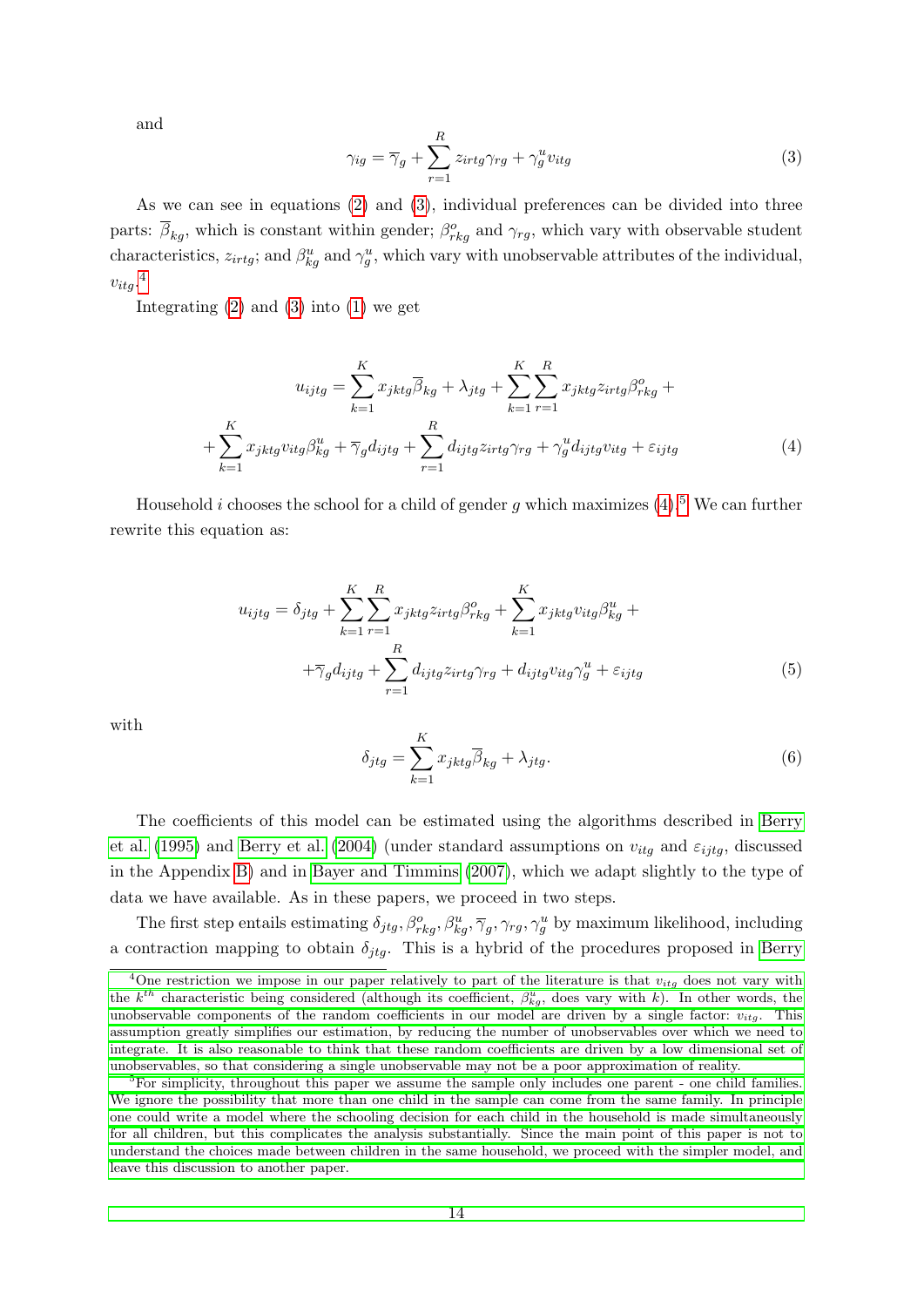[et al.](#page-44-3) [\(1995\)](#page-44-3), and in [Berry et al.](#page-45-2) [\(2004\)](#page-45-2). Although we are using micro data, and in principle we should be able to estimate all the parameters of the model by maximum likelihood, we do not observe enough households per school for a reliable estimation of school fixed effects  $\delta_{jtg}$ (for most schools we do not observe much more than 10 children in the household survey). However, since we also have a household census of school choice for each village, it is possible to reliably estimate market shares, and recover  $\delta_{jtg}$  using the contraction mapping procedure proposed in [Berry et al.](#page-44-3) [\(1995\)](#page-44-3). Apart from this detail, the way we implement these procedures is quite standard and well explained in the literature, so we leave a detailed discussion to the Appendix [B.](#page-66-0)

The second step entails estimating  $\overline{\beta}_{kq}$ , by running a regression of the school fixed effect  $(\delta_{jtg})$  on the observed school characteristics, as in equation [\(6\)](#page-15-4).  $\delta_{0tg}$ , which concerns the outside option, is not explicitly included in the model, and it is captured by a village fixed effect (which, among other things, also measures the preferences for enrollment relatively to non-enrollment).

The household and school variables used to estimate the model are described in Appendix - Table [A.1.](#page-48-0) At the school level  $(x_{iktq})$ , we use almost every variable available in the dataset.<sup>[6](#page-16-0)</sup> At the household level  $(z_{irtg})$  to minimize the computational burden of our procedure we focus on three variables: maternal education, household assets, and average household distance to other facilities in the village (capturing the distance to the village center). In addition to the age of the child, we believe these are the most important household characteristics for our problem. Finally, we allow for a single household unobservable,  $v_{itg}$ , to affect the coefficients on all observable school characteristics.

In standard consumer market settings the focus is often on a single endogenous product attribute, typically price. However, in principle, other product attributes could also be endogenously chosen, and all observable product attributes could potentially be correlated with unobserved product attributes. This could be true in our setting if there are important unobservable school attributes left out of the regression. The dataset we use includes a rich set of school characteristics which, together with village fixed effects, explain close to 70% of the total variance of school fixed-effects. Nevertheless there is still the possibility that school characteristics are missing from the data. One common approach to this problem is to give up on interpreting the coefficients on these variables as the households' valuation of the corresponding attributes, and consider them instead as coefficients of a projection of all school characteristics on the set of characteristics we observe. In our main set of results we partially depart from this approach by considering carefully the potential endogeneity of three sets of school attributes: prices, measures of peer group "quality" that are likely important determinants of school choice, and distance to school. These are three variables that play an important role in our empirical model. We discuss next how each of these are addressed in the estimation.

<span id="page-16-0"></span> $6$ Additional detail in the number and type of extra facilities for each schools does not alter the point estimates substantially, but decreases precision.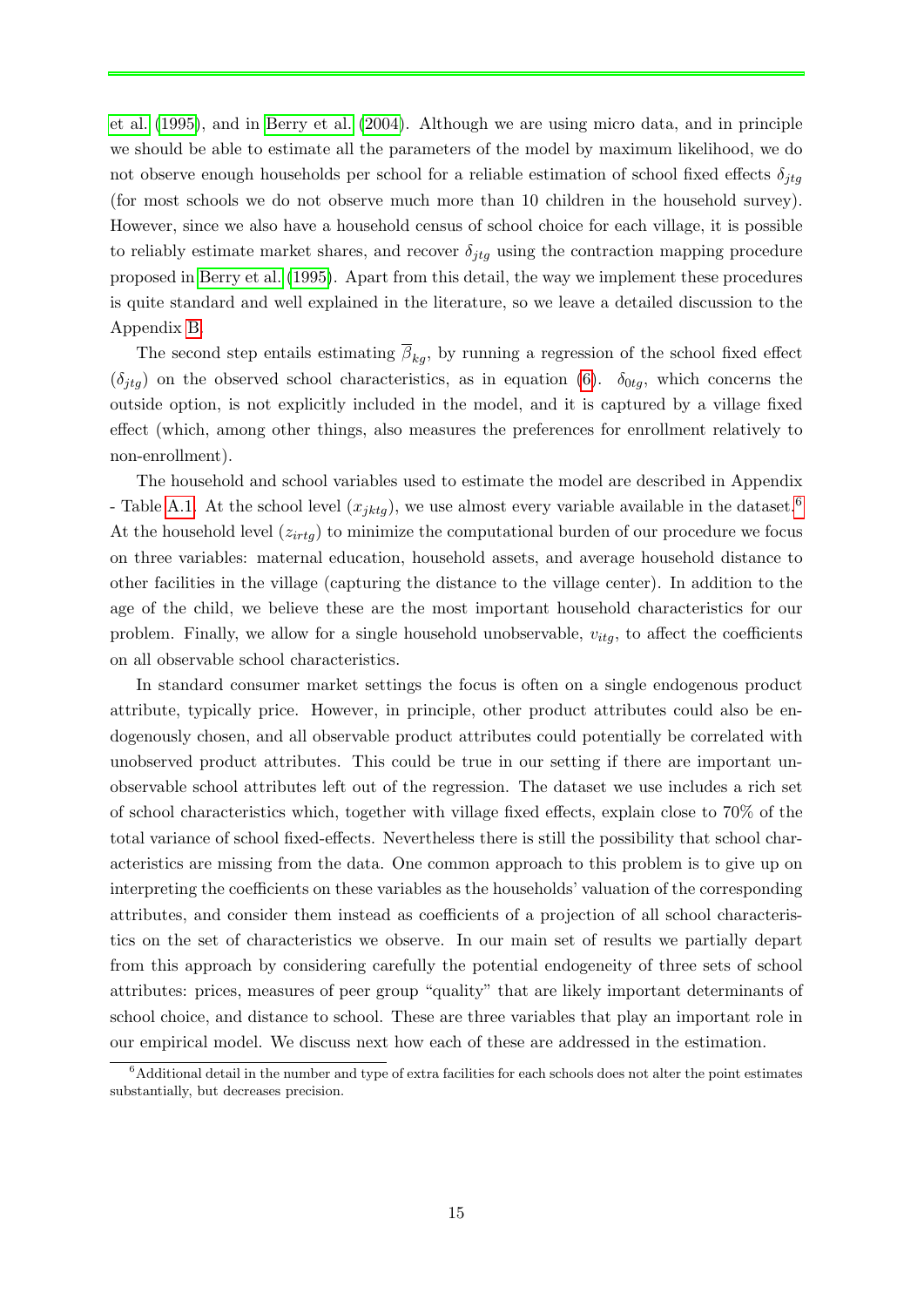#### 3.1 The endogeneity of prices

When estimating equation  $(6)$  we are sensitive to the concern that price may be correlated with unobservable school attributes  $\lambda_{jtq}$ . In our main results we instrument price with an index of school costs, data that are typically unobserved and therefore not used in models of this sort. In our case, the availability of cost data together with the theoretical justification that in a monopolistic competition model, price should equal marginal cost plus a markup makes the use of cost data particularly attractive. To compute the school costs, we add all reported school costs and divide by the number of students in the school to obtain a measure of per student cost. We exclude rent payments for schools renting their buildings, since there is no available data on user costs for schools which own (instead of rent) their buildings. We include both the total cost per student and its square in the first stage regression of school fees on school costs and other school attributes.

In our regressions we include all other observed school attributes and village fixed-effects (also included in equation [\(6\)](#page-15-4)). These school attributes include teacher characteristics (gender, experience, education, absenteeism, and test scores), as well as features of the school's infrastructure (number of toilets, the existence of a permanent classroom, and the number of extra facilities in the school, such as, for example, a library, or a gym). Our assumption is that, conditional on these variables, the remaining variation in school costs within each village is driven by exogenous and unpredictable cost shocks. This is a strong assumption, but probably not unreasonable, given the very detailed characteristics we have for every school. In addition, we can decompose total costs into various components, some which may be thought to be more likely to be unrelated to unobservable school attributes than others, and examine how our estimates change when we use each of these components individually.

In order to assess the robustness of this assumption, we also use an alternative approach, more standard in the literature estimating these type of models, by generating instruments based on variation in mark-ups arising from the market structure. [Berry et al.](#page-44-3) [\(1995\)](#page-44-3) proposed the use of observed non-price attributes of other competitors as instruments. These variables are meant to capture how crowded a product is in characteristic space, which should affect the price-cost margin and the substitutability across products. The instruments are justified by assuming that they do not affect the choice of unobservable school attributes of the school, conditional on the observable attributes  $x_{jktg}$  we include in the model. We incorporate this alternative set of instruments in the model together with cost shocks, although there is no substantive change to our results if we include only cost variables as instruments for fees.<sup>[7](#page-17-0)</sup>

#### 3.1.1 Addressing (zero) fees in public schools

One issue we face which is not standard in the literature using this type of models is that prices for an important sector of the market, public schools, are exogenously set to zero. Therefore,

<span id="page-17-0"></span><sup>&</sup>lt;sup>7</sup>More generally, [Berry and Haile](#page-45-11) [\(2009\)](#page-45-11) discuss the non-parametric identification of multinomial choice demand models with heterogeneous individuals. Under standard "large support" and instrumental variables assumptions, they show identifiability of the random utility model. Our model is a special case of the one presented by [Berry and Haile](#page-45-11) [\(2009\)](#page-45-11).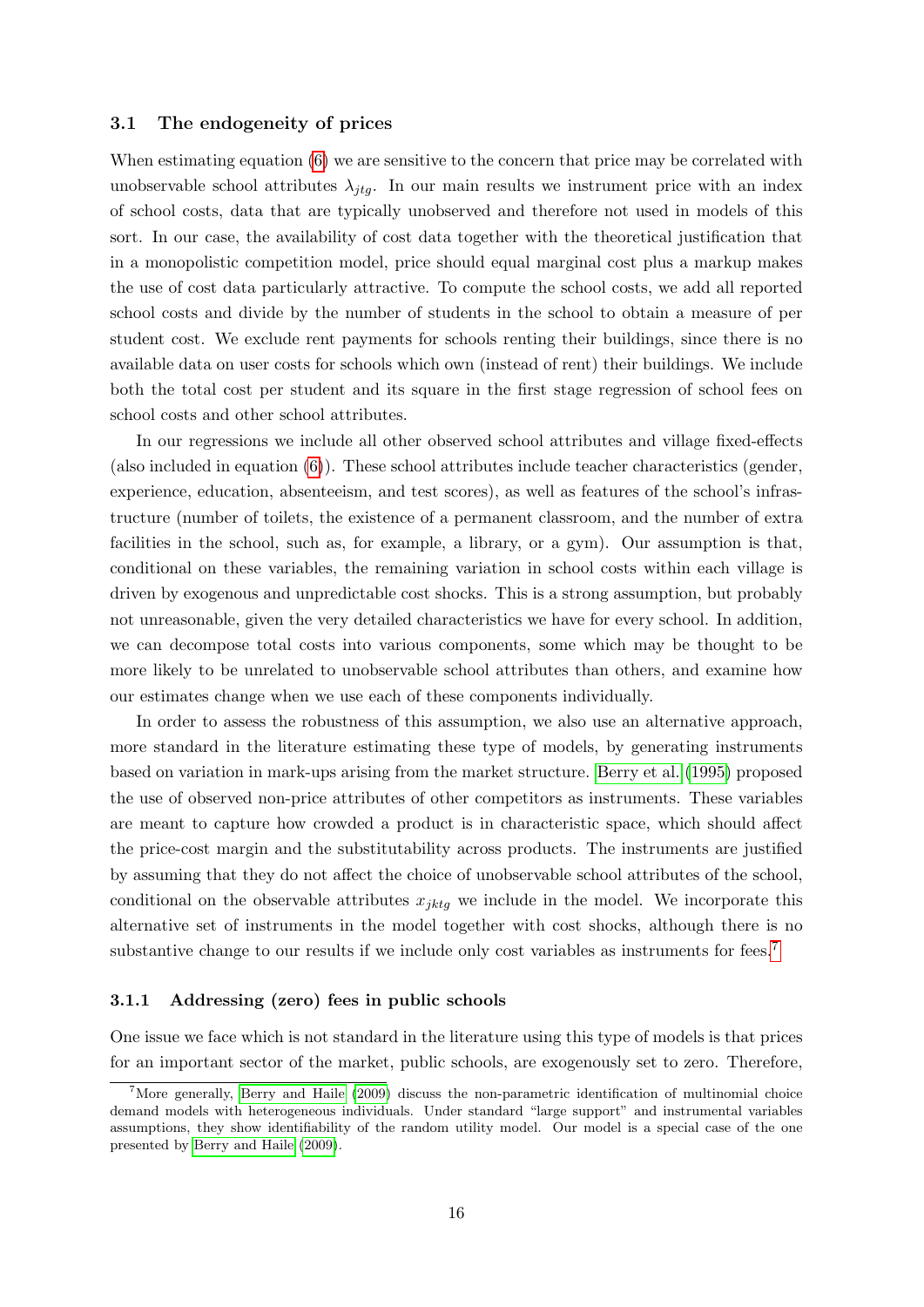we can argue that we can generate exogenous variation in fees (uncorrelated with unobservable school attributes) within type of school (public or private), but it is not clear whether this is still true across schools. This problem is common to most other potential studies on this topic, but has not been explicitly addressed in choice models previously. In our main specifications we only instrument private school fees, and set public school fees to zero. Our assumption is that, conditional on the extensive set of school attributes that we observe (and on village fixed effects), the change from zero to (low) positive predicted fees between public and private schools, is unrelated to unobserved school differences between public and private schools.<sup>[8](#page-18-0)</sup>

We have also considered a simple specification where the only explicitly endogenous variable in the model is fees, and the only instrument is costs. Although our main specification is much richer, as described below, the main conclusions of this paper are essentially unchanged if we take only the simplest model. Our estimated preference parameters, estimates of willingness to pay for different school attributes, demand elasticities, and even some of our policy simulations, can be conducted just with the simpler model, with similar results to those that we report.

#### 3.2 The endogeneity of peer characteristics

In our main set of results we also consider explicitly the endogeneity of a second set of school attributes: the average test scores, maternal education, and household assets of other students in the school. These are measures of peer group "quality", and therefore they are likely to be important determinants of school choice. They are extensively discussed in the literature on school (and neighborhood) choice (e.g. [Bayer et al.](#page-44-8) [\(2007\)](#page-44-8)).

In principle, one would need to fully specify and solve the equilibrium model governing the sorting of students to schools, taking into account that each household's decision depends on the decision of every other household in the village. [Bayer and Timmins](#page-44-4) [\(2007\)](#page-44-4) propose a simpler IV procedure to estimate the individuals' valuation of peer attributes in a school, which is consistent with an equilibrium model, but does not require the full solution of a model (even in cases where there are likely to be multiple equilibria).[9](#page-18-1)

Their paper considers models of sorting of individuals across locations, where a central location attribute is the proportion of individuals choosing that location. Their goal is to estimate the individual's valuation of this characteristic. They specify a simple equilibrium sorting model which suggests that, as long as individuals only obtain utility from the characteristics of the location they choose, we can instrument the proportion of individuals choosing a particular location using the non-peer (exogenous) attributes of other locations in the same market.

<span id="page-18-0"></span><sup>8</sup>We could introduce a private school indicator as a control, since conditional on such a variable we could argue that all variation in fees would be exogenous. However, this would not solve that problem of how to identify the impact of going from no fees to some fees on school choice, since we would just be conditioning out any such variation. Nevertheless, below we discuss the results of such a model.

<span id="page-18-1"></span><sup>9</sup>[Bayer and Timmins](#page-44-4) [\(2007\)](#page-44-4) discuss the circumstances under which this procedure is robust to the possibility of multiple sorting equilibria, which arise naturally in settings with social interactions and local spillovers, such as the one we consider. When the number of individuals in each market is large, the probability that each equilibrium is selected conditional on the distribution of preferences and household characteristics in a given market is orthogonal to a particular individual's preferences and characteristics. Therefore, the choice model can be estimated conditional on the equilibrium selected in each market, regardless of which one was chosen. This simplifies estimation and the assumption on which it is based is reasonable in villages of considerable size, such as the ones studied in this paper.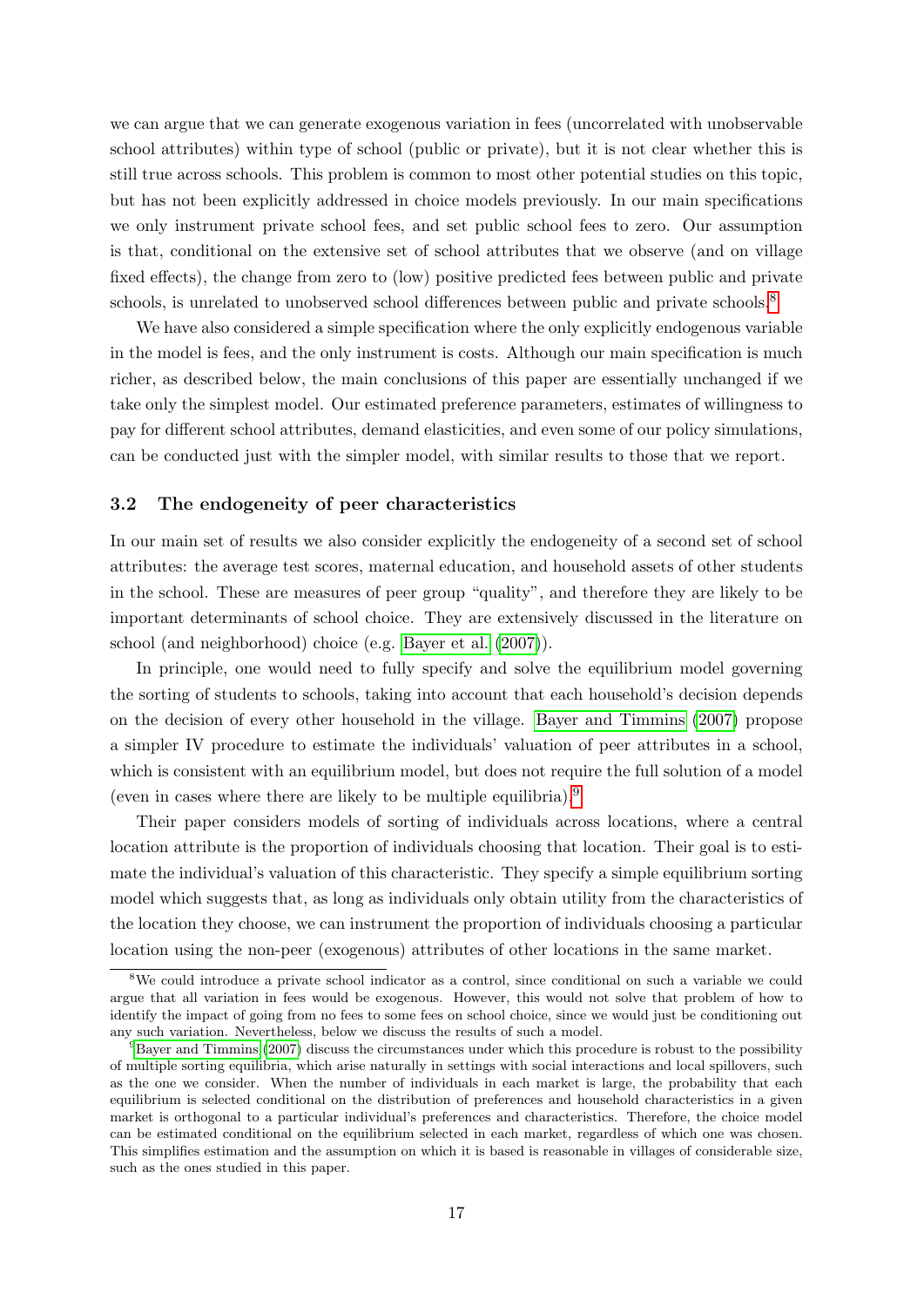Starting from one particular location, if the attributes of its close competitors are very attractive, the demand for competitor locations will increase, and the demand for this location will fall. This means that competitor attributes will be good predictors of the proportion of individuals at each location. If, in addition, exogenous attributes of competitors do not directly affect the utility of those choosing this particular location, then the exclusion restriction is likely to be satisfied. One could potentially use any function of competitors' attributes as instruments, and following the literature on optimal instruments, [Bayer and Timmins](#page-44-4) [\(2007\)](#page-44-4) suggest using the predicted probability that one chooses a particular location, after restricting the coefficient on the (endogenous) peer variable to zero.

Our setting is slightly different than the one in [Bayer and Timmins](#page-44-4) [\(2007\)](#page-44-4). The peer attributes we care about are not the proportion of students attending a specific school, but the average characteristics of these students. We modify the main ideas of [Bayer and Timmins](#page-44-4) [\(2007\)](#page-44-4) as follows. Starting from a particular school, the school (non-peer) attributes of its competitors in the same market are likely to affect the composition of the student body in this school. In addition, the attributes of competitor schools will be valid instruments unless they directly affect the utility each household derives from a given school. Therefore, as in [Bayer](#page-44-4) [and Timmins](#page-44-4) [\(2007\)](#page-44-4), we propose to simulate the equilibrium sorting of households to schools when the valuation of peer attributes is restricted to be equal to zero, and use the predicted average peer characteristics in each school, resulting from this simulation, as an instrument for the actual average peer characteristics in the school.

To be precise, we start by estimating the model of equations [\(5\)](#page-15-5) and [\(6\)](#page-15-4), ignoring the endogeneity of peer attributes. We then set equal to zero the coefficients  $(\overline{\beta}_{kg}, \beta_{rkg}^o, \beta_{kg}^u)$  on all peer characteristics in each school (average student test scores, average maternal education, average student assets). In addition, we set the school specific unobservable  $(\lambda_{itq})$  also equal to zero. We simulate the proportion of students attending each school once these restrictions are imposed, as well as predict their average test scores, the average education of their mothers, and their average assets.

Let  $\tilde{\pi}_{i}$  denote the simulated probability that individual i (of gender g in village t) chooses school  $j$ , in the absence of peer variables and school unobservables, and given the household's characteristics and the remaining school attributes. Then, for each peer characteristic  $p_{iptg}$ we compute  $\tilde{p}_{jptg} =$  $\sum_{i=1}^{N_t}$  $\sum_{i=1} p_{iptg} \tilde{\pi}_{ijtg}$  $\sum_{i=1}^{N_t}$  $\sum_{i=1}$   $\tilde{\pi}_{ijtg}$ , which is the simulated value of peer attribute  $p$  in school  $j$  (in village t, and considering only gender g), where  $N_{tg}$  is the number of families with children of gender  $g$  in village  $t$ . Finally we can use these predicted values as instruments for the actual peer variables in equation [\(6\)](#page-15-4), which includes also as regressors the non-peer attributes of each school.

In addition, to increase the power of our estimates, we compute the predicted values of the peer variables for all other schools in the village, giving us additional functions of the instruments which we can use to predict peer characteristics in each school. Then we estimate a weighted average of these values, using as weights the (relative) distance between a school and each of its competitors. We expect the weighted average of predicted peer attributes in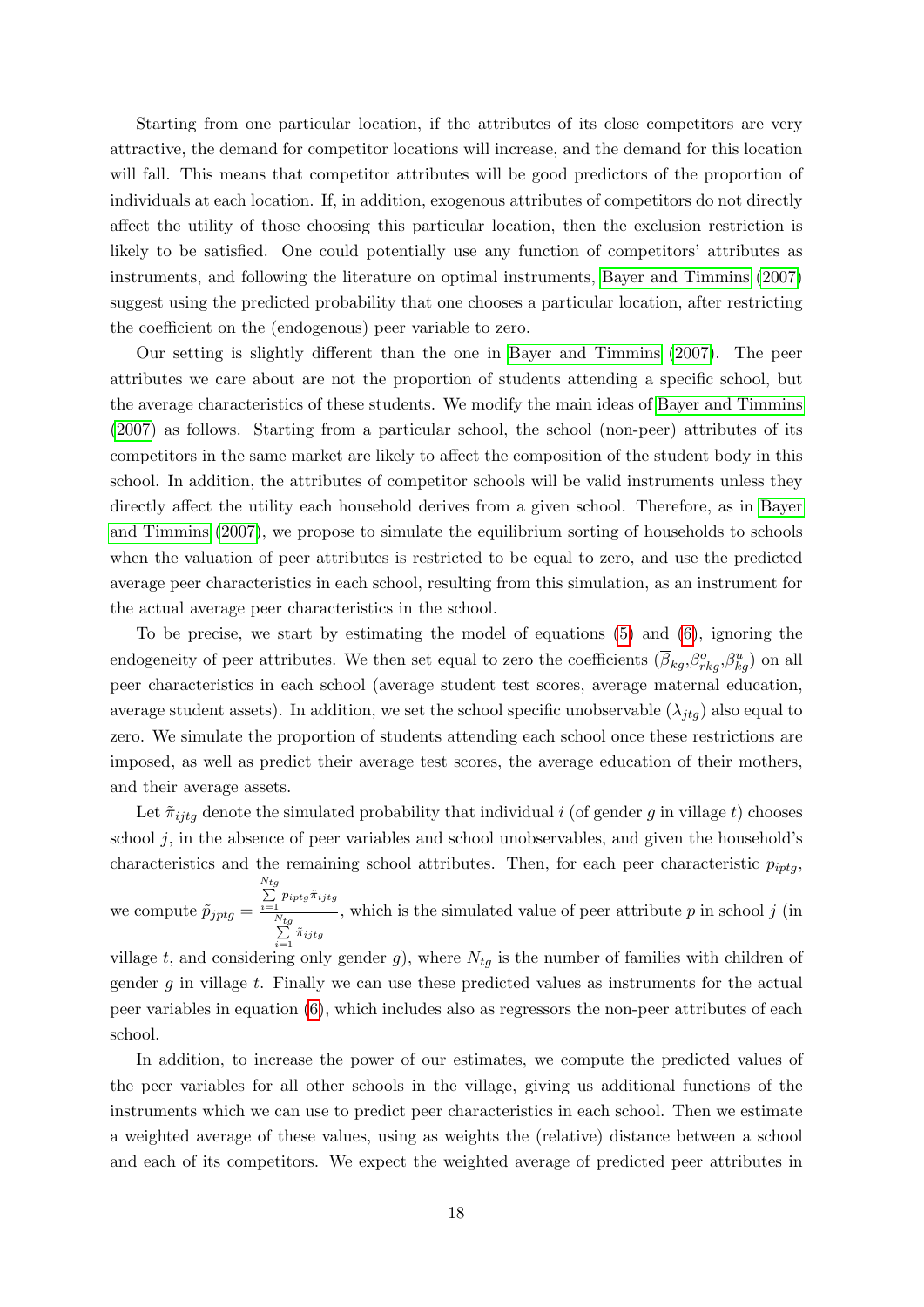competitor schools to be negatively related to the value of peer variables in a given school. For example, if a village has two schools, as we increase the average value of maternal education in one school, we decrease it in the other school.

Formally, let  $e_{jlt}$  be the distance between schools j and l, both in village t. Then, for each peer characteristic p, we compute  $\tilde{q}_{jptg} =$  $\sum_{l=1}^{J_t} e_{jlt} \tilde{p}_{lptg}$  $\sum_{l=1}^{J_t} e_{jlt}$ . We use  $\tilde{q}_{jptg}$ , in addition to  $\tilde{p}_{jptg}$ , as an

instrument for the corresponding peer variable in equation  $(6)$ .

#### 3.3 Distance to School

There is substantial observational and experimental evidence that distance to school is a powerful determinant of school attendance, so we devote particular attention to this variable (e.g. [Burde and Linden](#page-45-5) [\(2013\)](#page-45-5), [Alderman et al.](#page-44-7) [\(2001\)](#page-44-7), and [Gallego and Hernando](#page-45-10) [\(2009\)](#page-45-10)). The main concern in interpreting this coefficient is that households may not locate in a village at random. It is plausible to argue that they do not choose their residence to be close to a particular school, since several of the private schools are small and enter and exit the market with some frequency. However, households living in the center of the village are generally richer and may also be different in unobserved ways to households living elsewhere. Since private schools tend to locate near to the center of villages, these households will also have access to more schools, which would create a correlation between distance to school and unobserved household characteristics.

In order to address this issue we include in the model the average distance between each household and other important facilities in the village, such as for example, hospitals and health clinics. These are often located in the center of the village as well. This allows us to interpret the coefficients on distance to school as the impact of this variable, after controlling for distance to the village center, which captures other household unobservables that could potentially be related to household preferences for schools. This is the strategy developed by [Andrabi et al.](#page-44-1) [\(2015a\)](#page-44-1) for their causal estimates of the impact of private schooling on test-scores, and is justified with recourse to the historical settlement patterns in these villages.

### <span id="page-20-0"></span>4 Estimates from the model

We consider a mix of household  $(z_{irtg})$  and school variables  $(x_{jktg})$  in the model. One variable, distance to school  $(d_{ijtq})$ , results from the locations of each household and each school, and therefore it is treated in a slightly different way than the other school characteristics (see also [Bayer and Timmins](#page-44-4) [\(2007\)](#page-44-4)). The valuation of school characteristics is allowed to vary with both observable and unobservable household characteristics  $(z_{irtg}$  and  $v_{itg})$ , which means that we can entertain a very rich set of substitution patterns in the data. We have estimated a variety of specifications of our model: i) instrumenting only fees; ii) instrumenting both fees and peer attributes; and iii) using alternative sets of instruments, both for fees and for peer variables. In our main results we instrument fees using school costs and BLP type instruments, and instrument peer variables using both  $\tilde{p}_{jptg}$  and  $\tilde{q}_{jptg}$ . We present the remaining specifications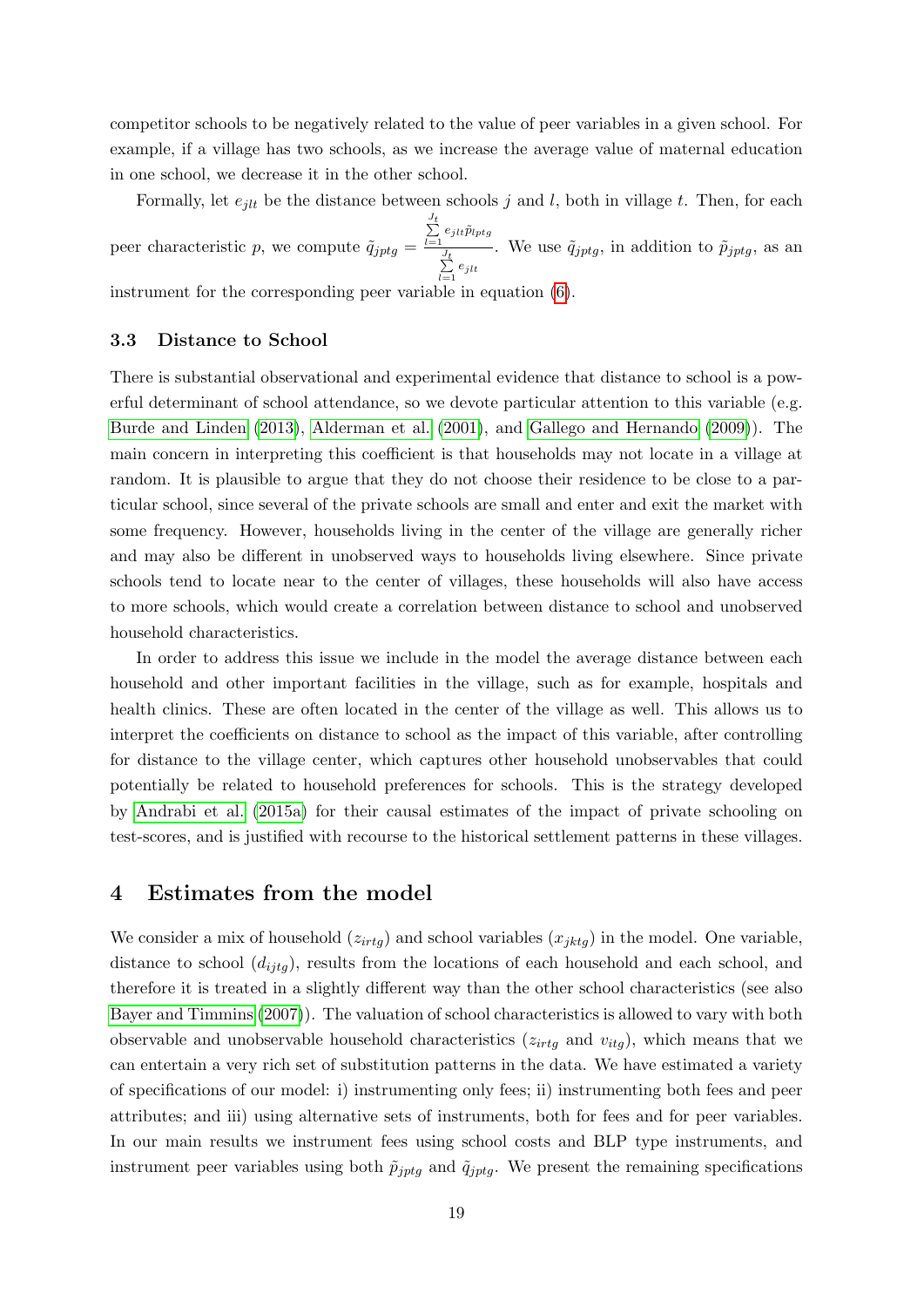in the Appendix, and discuss them briefly in the text. Our main results are fairly stable across specifications.<sup>[10](#page-21-0)</sup>

#### 4.1 First stage

We estimate equation [\(5\)](#page-15-5) using maximum likelihood, with an additional step to estimate the school fixed effect (as described above and in Appendix [B\)](#page-66-0). The estimated coefficients are shown in tables [A.2,](#page-49-0) [A.3](#page-50-0) and [A.4,](#page-51-0) in Appendix [A.](#page-47-0) The coefficients in equation [\(6\)](#page-15-4) can be estimated using instrumental variables, although we also present OLS estimates for comparison. Since distance to school is not a fixed school attribute, but depends on each household's location, the coefficients related to this variable are estimated in the initial maximum likelihood procedure (see also [Bayer and Timmins](#page-44-4) [\(2007\)](#page-44-4)).

The results for the first stage regressions are displayed in the Appendix [A,](#page-47-0) and show that per student school costs predict school fees in private schools.[11](#page-21-1) There we also see that nonfee (and non-peer) attributes of other schools predict peer variables, especially after we use the optimal instrument proposed by adapting the procedure in [Bayer and Timmins](#page-44-4) [\(2007\)](#page-44-4), explained at the end of section [3:](#page-14-0)  $\tilde{p}_{iptq}$  (the predicted value of the peer variable p in school j) and  $\tilde{q}_{iptg}$  (the predicted value of the peer variable p in competitor schools, weighted by distance from school  $j$  to each competitor school).<sup>[12](#page-21-2)</sup> For girls, we can predict average maternal education and average wealth of students using these instruments, but not average test scores of other students. For boys, they are good predictors of all three variables. This means that we may have difficulty estimating the valuation of peer test scores for parents of girls.

#### 4.2 Parental willingness to pay for school attributes

Tables [6](#page-22-0) (girls) and [7](#page-23-0) (boys) show the estimated coefficients for equation [\(6\)](#page-15-4) using different specifications. The first column shows OLS estimates, the second column shows the main IV estimates, and the remaining columns correspond to IV estimates using alternative sets of instruments: either individual cost components, or total costs. The estimated coefficients vary across columns, but reassuringly their magnitudes (and signs) are in the same range. We will comment on the magnitude and statistical significance of the coefficients below, when we discuss the willingness to pay for school attributes. As mentioned before, we proceed by using the IV estimates in the second column, where total costs (minus rent payments), as well as the non-fee and non-peer attributes of other schools, are used as instruments for school fees (since results are essentially unchanged when we use only costs as instruments).

We combine the estimated coefficients in equations [\(5\)](#page-15-5) and [\(6\)](#page-15-4) in tables [8](#page-25-0) (girls) and [9](#page-26-0)

<span id="page-21-0"></span> $10$ In most specifications we find small and statistically insignificant impacts of peer variables on school choices. In Appendix we also present models where the coefficients on peer variables are constrained to be equal to zero.  $11$ The first column of table [A.5](#page-52-0) reports the specification using only total costs, and the second uses both costs

<span id="page-21-1"></span>and the BLP instruments. Table [A.6](#page-53-0) shows what happens when we use individual cost components separately.

<span id="page-21-2"></span><sup>&</sup>lt;sup>12</sup>Table [A.7](#page-54-0) shows that the coefficient on  $\tilde{p}_{iptq}$  is positive, indicating that the higher the predicted value of the peer variable in the school, based on a model with only exogenous school attributes, the higher the actual value of the peer variable in the school. The coefficient on  $\tilde{q}_{jptg}$  is negative, indicating that the value of the peer variables in the school decline with the predicted value of peer variables in competitor schools. Therefore, the signs of the coefficients on these two variables are as expected.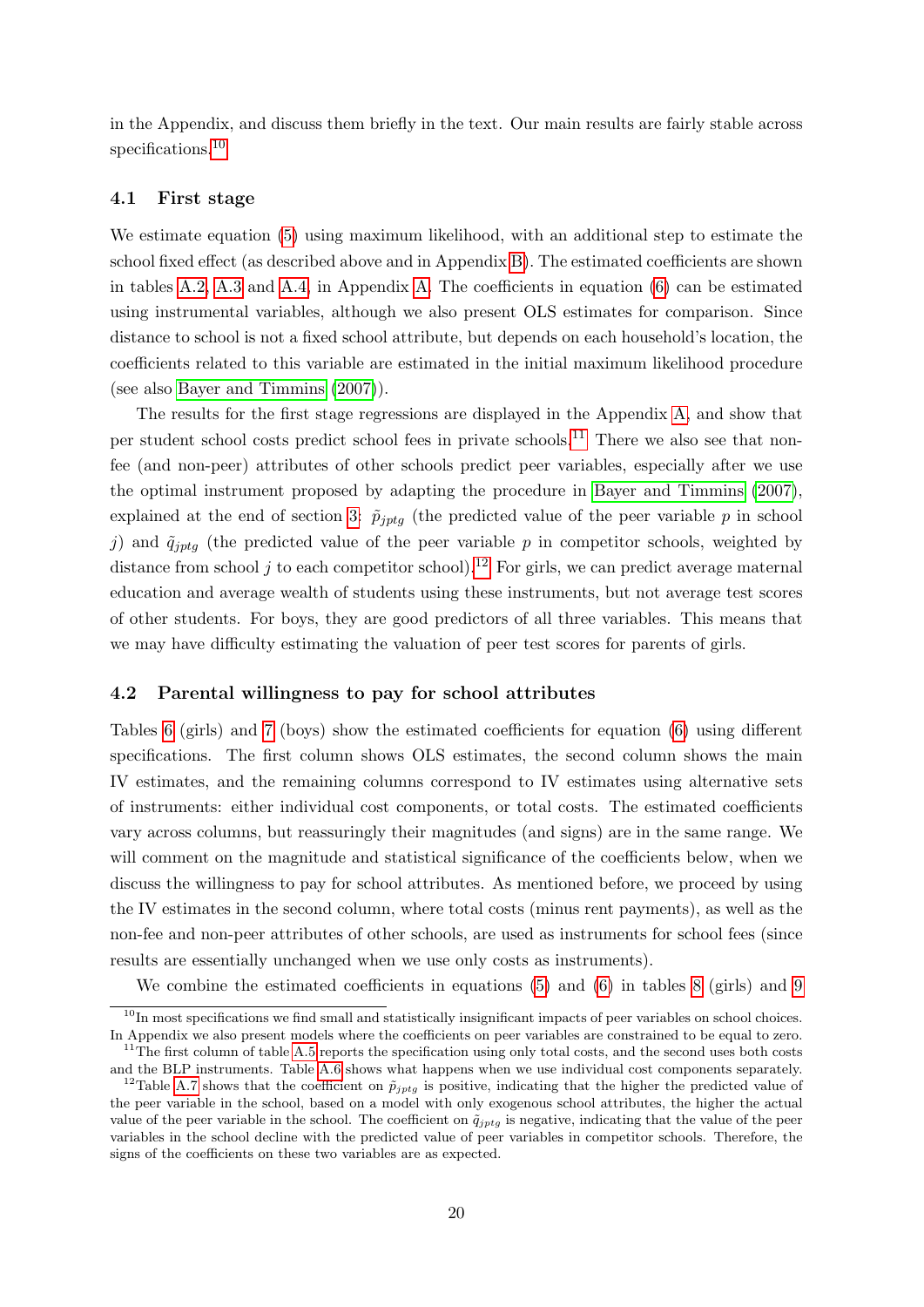<span id="page-22-0"></span>

|                                                                 | Ξ                                                                                               | $\widehat{\mathfrak{D}}$                                                                                                      | $\widehat{\mathbf{e}}$    | $\left( 4\right)$                  | $\widetilde{\Xi}$         | $\circledcirc$            | $\widetilde{(\mathcal{L})}$ | $\circledS$                                     |
|-----------------------------------------------------------------|-------------------------------------------------------------------------------------------------|-------------------------------------------------------------------------------------------------------------------------------|---------------------------|------------------------------------|---------------------------|---------------------------|-----------------------------|-------------------------------------------------|
|                                                                 | <b>OLS</b>                                                                                      | $\geq$                                                                                                                        | ≧                         | $\geq$                             | ≧                         | ≧                         | ≧                           | $\geq$                                          |
| School fees                                                     | $[0.011]$ ***<br>$-0.047$                                                                       | $-0.066$<br>$[0.013]$ ***                                                                                                     | $[0.014]$ ***<br>$-0.068$ | $0.014$ <sup>***</sup><br>$-0.070$ | $[0.014]$ ***<br>$-0.071$ | $[0.014]$ ***<br>$-0.071$ | $[0.014]$ ***<br>$-0.071$   | $-0.056$<br>$[0.020]$ ***                       |
| School with toilets                                             | 0.085                                                                                           | 0.24                                                                                                                          | 0.234                     | $\overline{0.31}$                  | 0.281                     | 0.266                     | 0.27                        | 0.221                                           |
|                                                                 | $\begin{bmatrix} 0.198 \\ 0.21 \end{bmatrix}$                                                   | 0.202<br>[0.260]                                                                                                              | [0.266]<br>0.203          | 0.192<br>[0.260]                   | 0.204<br>[0.259]          | 0.208<br>[0.264]          | 0.204<br>[0.259]            | [0.274]<br>0.101                                |
| School with permanent classroom                                 |                                                                                                 | [0.205]                                                                                                                       | [0.208]                   | [0.200]                            | [0.205]                   | [0.207]                   | [0.208]                     | [0.222]                                         |
| Number of extra facilities                                      | $\left[ 0.211\right] 0.175$                                                                     | 0.255                                                                                                                         | 0.258                     | 0.264                              | 0.265                     | 0.286                     | 0.262                       | 0.243                                           |
| Percentage of female teachers                                   | $[0.049]$ ***<br>0.848                                                                          | 1.594<br>[0.183]                                                                                                              | [0.183]<br>1.581          | 1.598<br>[0.177]                   | 1.599<br>[0.176]          | [0.186]<br>1.601          | 1.616<br>[0.179]            | $\frac{6}{1}$<br>[0.209]                        |
|                                                                 | $[0.239]$ ***                                                                                   | $[0.426]$ ***                                                                                                                 | $[0.435]$ ***             | $[0.439]$ ***                      | $[0.429]$ ***             | $0.436$ <sup>***</sup>    | $[0.447]$ ***               | $[0.450]$ ***                                   |
| Percentage of teachers with 3 years of experience               | 1.244                                                                                           | 1.237                                                                                                                         | 1.215                     | 1.179                              | $1.147\,$                 | 1.058                     | 1.158                       |                                                 |
| Percentage of teachers with university degree                   | $[0.214]***$<br>0.677                                                                           | 0.486<br>[0.808]                                                                                                              | 0.48<br>[0.812]           | $[0.812]$ *<br>0.454               | 0.439<br>[0.782]          | 0.404<br>[0.866]          | 0.454<br>[0.802]            | [0.943]<br>0.572                                |
|                                                                 | $[0.246]$ ***                                                                                   | $[0.301]$ *                                                                                                                   | $0.294$ <sup>*</sup>      | [0.290]                            | [0.305]                   | [0.316]                   | [0.308]                     | $[0.345]$ *                                     |
| Student test score (average)                                    | 0.389                                                                                           | 9.87                                                                                                                          | 9.813                     | $-6.7$                             | 9.95                      | 9.263                     | 10.093                      | 9.091                                           |
|                                                                 | $\begin{bmatrix} 0.500 \\ 0.015 \\ 0.015 \\ 0.256 \\ 0.719 \\ 0.719 \\ 0.7355 \\ \end{bmatrix}$ | [7.154]                                                                                                                       | [7.712]                   | $[7.443]$                          | [6.992]                   | [7.734]                   | $7.303*$                    | [8.462]                                         |
| Teacher absenteeism                                             |                                                                                                 | 0.008                                                                                                                         | 0.008                     | 0.008                              | 0.008                     | 0.009                     | 0.008                       | 0.008                                           |
|                                                                 |                                                                                                 | [0.016]                                                                                                                       | [0.016]                   | [0.015]                            | [0.016]                   | [0.016]                   | [0.016]                     | [0.016]                                         |
| Teacher test score (average)                                    |                                                                                                 | $-0.84$                                                                                                                       | $-0.801$                  | $-0.575$                           | $-0.831$                  | $-0.798$                  | $-0.656$                    | $\begin{bmatrix} 0.741 \\ -0.741 \end{bmatrix}$ |
|                                                                 |                                                                                                 | [0.902]                                                                                                                       | [0.887]                   | [0.886]                            | [0.890]                   | [0.918]                   | [0.917]                     |                                                 |
| Percentage of Mother with some education (school level)         |                                                                                                 | $-2.809$                                                                                                                      | $-2.721$                  | $-2.695$                           | $-2.855$                  | $-2.97$                   | $-2.731$                    | $-3.378$<br>1.997]*                             |
|                                                                 | [0.258]                                                                                         | $1.656$ <sup>*</sup>                                                                                                          | $1.596$ <sup>*</sup>      | $1.606$ <sup>*</sup>               | $1.593$ <sup>*</sup>      | $[1.627]$ **              | $1.698$ <sup>*</sup>        |                                                 |
| Asset index (school level)                                      |                                                                                                 | $-0.888$                                                                                                                      | $-0.894$                  | $-0.92$                            | $-0.919$                  | $-0.915$                  | $-0.944$                    | $-0.561$                                        |
|                                                                 | [0.077]                                                                                         | [0.671]                                                                                                                       | [0.653]                   | [0.685]                            | [0.664]                   | [773.0]                   | [0.660]                     | [0.716]                                         |
| Instruments to:                                                 |                                                                                                 |                                                                                                                               |                           |                                    |                           |                           |                             |                                                 |
|                                                                 |                                                                                                 |                                                                                                                               |                           |                                    |                           |                           |                             |                                                 |
| School fees                                                     |                                                                                                 | Total Cost and BLP                                                                                                            | Total Cost                | Utilities                          | Teacher Staff             | Non-Teacher Staff         | Educ. Material              | Other                                           |
| Peer Variables                                                  |                                                                                                 | Predicted value of the peer variables (student test score, Mother Education and Asset Index) in competitor schools            |                           |                                    |                           |                           |                             |                                                 |
|                                                                 |                                                                                                 |                                                                                                                               |                           |                                    |                           |                           |                             |                                                 |
| Notes: This table shows the estimated coefficients for equation |                                                                                                 | (6) for girls (estimation of $\beta_{kg}$ by running a regression of the school fixed effect $(\delta_{jtg})$ on the observed |                           |                                    |                           |                           |                             |                                                 |

Table 6: OLS vs. IV regressions - girls Table 6: OLS vs. IV regressions - girls

school characteristics) using different specifications. The first column shows OLS estimates, the second column shows our main IV estimates, which includes total costs peer variables (student test score, percentage of mother with some education and asset index) the instruments are the predicted value of the respective peer variable in school characteristics) using different specifications. The first column shows OLS estimates, the second column shows our main IV estimates, which includes total costs peer variables (student test score, percentage of mother with some education and asset index) the instruments are the predicted value of the respective peer variable in fees: either total and individual cost components. The BLP instruments are the average of each school characteristic of the competitors except for school fee. For the without rent, BLP instruments, and peer variables as instruments. The remaining columns correspond to IV estimates using alternative sets of instruments to school fees: either total and individual cost components. The BLP instruments are the average of each school characteristic of the competitors except for school fee. For the without rent, BLP instruments, and peer variables as instruments. The remaining columns correspond to IV estimates using alternative sets of instruments to school competitor schools. competitor schools.  $\overline{N}$ 

Bootstraped standard errors in brackets. Bootstraped standard errors in brackets.

\* Significant at 10%; \*\* significant at 5%; \*\*\* significant at 1%. \* Significant at 10%; \*\* significant at 5%; \*\*\* significant at 1%.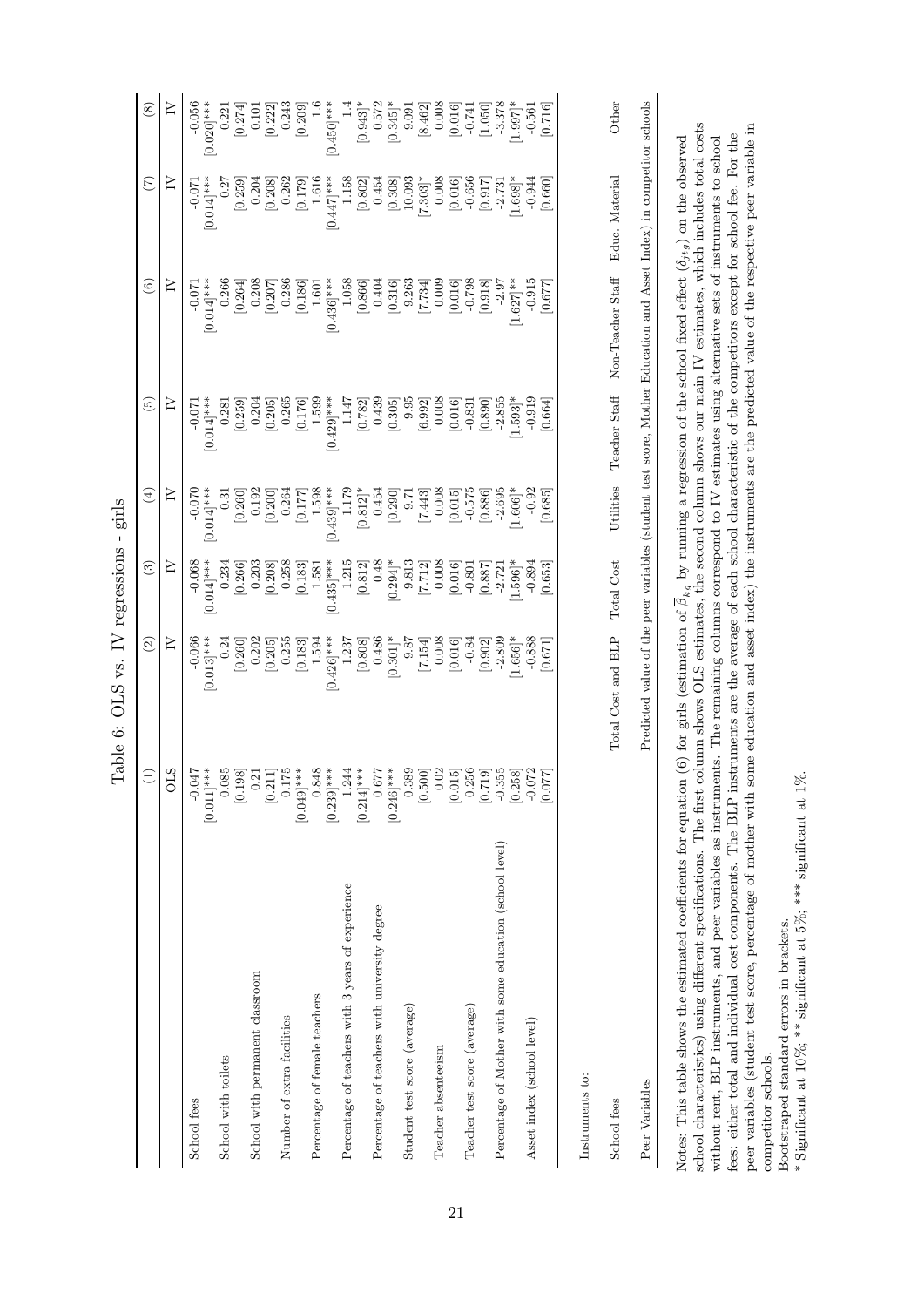<span id="page-23-0"></span>

| Cric              |
|-------------------|
| I                 |
| <b>NUCLOSOMON</b> |
|                   |
| ١<br>ļ            |
| ÿ,                |
| てきく               |
|                   |
| $\frac{1}{2}$     |

|                                                         | $\bigoplus$                                                                                                                                                                                                                                                                                        | $\widehat{\mathfrak{D}}$                                                                                           | $\widehat{\mathbf{e}}$    | $\bigoplus$               | $\widetilde{5}$           | $\circledcirc$            | $\widetilde{C}$           | $\circledast$                                           |
|---------------------------------------------------------|----------------------------------------------------------------------------------------------------------------------------------------------------------------------------------------------------------------------------------------------------------------------------------------------------|--------------------------------------------------------------------------------------------------------------------|---------------------------|---------------------------|---------------------------|---------------------------|---------------------------|---------------------------------------------------------|
|                                                         | GLS                                                                                                                                                                                                                                                                                                | ≧                                                                                                                  | ≧                         | $\geq$                    | ≧                         | ≧                         | ≧                         | $\geq$                                                  |
| School fees                                             | $\begin{array}{c} -0.012 \\ 0.008 \\ 0.116 \\ 0.140 \\ 0.579 \end{array}$                                                                                                                                                                                                                          | $[0.011]$ ***<br>$-0.031$                                                                                          | $[0.011]$ ***<br>$-0.034$ | $-0.033$<br>$[0.013]$ *** | $-0.033$<br>$[0.011]$ *** | $-0.033$<br>$[0.012]$ *** | $-0.035$<br>$[0.012]$ *** | $-0.030$<br>$[0.013]$ **                                |
| School with toilets                                     |                                                                                                                                                                                                                                                                                                    | 0.118                                                                                                              | 0.122                     | 0.132                     | 0.121                     | 0.102                     | 0.129                     | 0.044                                                   |
| School with permanent classroom                         |                                                                                                                                                                                                                                                                                                    | 0.676<br>[0.187]                                                                                                   | 0.679<br>[0.191]          | 0.678<br>[0.191]          | 0.68<br>[0.187]           | 0.647<br>$[0.191]$        | [0.189]<br>0.681          | 0.606<br>[0.207]                                        |
| Number of extra facilities                              | $[0.150]$ ***<br>0.099                                                                                                                                                                                                                                                                             | $-0.006$<br>$[0.169]$ ***                                                                                          | $[0.168]$ ***<br>$-0.005$ | $-0.006$<br>$[0.165]$ *** | $-0.005$<br>$[0.179]$ *** | 0.003<br>$[0.170]$ ***    | $-0.006$<br>$[0.170]$ *** | 0.013<br>$[0.177]$ ***                                  |
|                                                         |                                                                                                                                                                                                                                                                                                    | [0.121]                                                                                                            | [0.119]                   | [0.123]                   | [0.124]                   | [0.121]                   | [0.123]                   | [0.128]                                                 |
| Percentage of female teachers                           | $[0.043]^{***}$<br>-1.153<br>[0.164]***                                                                                                                                                                                                                                                            | $-1.529$<br>$[0.501]$ ***                                                                                          | $[0.479]$ ***<br>$-1.524$ | $[0.488]***$<br>$-1.531$  | $[0.494]***$<br>$-1.526$  | $-1.543$<br>$[0.498]$ *** | $-1.528$<br>$[0.512]$ *** | $-1.610$<br>$[0.500]$ ***                               |
| Percentage of teachers with 3 years of experience       | 0.597                                                                                                                                                                                                                                                                                              | 0.995                                                                                                              | 0.984                     | 0.989                     | 0.986                     | 0.938                     | 0.956                     | 0.884                                                   |
| Percentage of teachers with university degree           | $[0.187]^{***}_{**}$ 0.721                                                                                                                                                                                                                                                                         | 0.716<br>$[0.348]$ ***                                                                                             | $[0.331]$ ***<br>0.711    | 0.716<br>$[0.343]$ ***    | $[0.351]$ ***<br>0.712    | 0.706<br>$[0.346]$ ***    | 0.708<br>$[0.356]$ ***    | $[0.363]$ ***<br>7777                                   |
|                                                         | $[0.202]^{***}_{0.050} \eqno{0.050} \eqno{0.050} \eqno{0.050} \eqno{0.002} \eqno{0.002} \eqno{0.001} \eqno{0.003} \eqno{0.003} \eqno{0.003} \eqno{0.003} \eqno{0.003} \eqno{0.003} \eqno{0.003} \eqno{0.003} \eqno{0.003} \eqno{0.003} \eqno{0.003} \eqno{0.003} \eqno{0.003} \eqno{0.004} \eqno{$ | $[0.224]$ ***                                                                                                      | $[0.220]$ ***             | $[0.225]$ ***             | $[0.231]$ ***             | $[0.238]***$              | $[0.240]$ ***             | $[0.257]$ ***                                           |
| Student test score (average)                            |                                                                                                                                                                                                                                                                                                    | 3.499                                                                                                              | 3.490                     | 3.323                     | 3.458                     | 3.385                     | 3.371                     | 3.633                                                   |
|                                                         |                                                                                                                                                                                                                                                                                                    | $[2.132]$ *                                                                                                        | [2.153]                   | [2.118]                   | [2.198]                   | [2.137]                   | [2.219]                   | [2.372]                                                 |
| Teacher absenteeism                                     |                                                                                                                                                                                                                                                                                                    | $-0.005$                                                                                                           | $-0.005$                  | $-0.004$                  | $-0.005$                  | $-0.002$                  | $-0.005$                  | 0.007                                                   |
|                                                         |                                                                                                                                                                                                                                                                                                    | [0.019]                                                                                                            | [0.019]                   | [0.019]                   | [0.019]                   | [0.020]                   | [0.019]                   | $\begin{bmatrix} 0.019 \\ 0.222 \\ 1.068 \end{bmatrix}$ |
| Teacher test score (average)                            |                                                                                                                                                                                                                                                                                                    | $-0.132$                                                                                                           | $-0.122$                  | 0.014                     | $-0.102$                  |                           | $-0.008$                  |                                                         |
|                                                         |                                                                                                                                                                                                                                                                                                    | [0.956]                                                                                                            | [0.949]                   | [0.977]                   | [0.985]                   | [0.969]                   | [0.988]                   |                                                         |
| Percentage of Mother with some education (school level) |                                                                                                                                                                                                                                                                                                    | $-1.296$                                                                                                           | $-1.245$                  | $-1.078$                  | $-1.225$                  | $-1.134$                  | $-1.059$                  | $-1.080$                                                |
|                                                         |                                                                                                                                                                                                                                                                                                    | [2.469]                                                                                                            | [2.497]                   | [2.476]                   | [2.453]                   | [2.554]                   | [2.525]                   | [2.604]                                                 |
| Asset index (school level)                              | 0.044                                                                                                                                                                                                                                                                                              | 0.620                                                                                                              | 0.618                     | 0.611                     | 0.615                     | 0.604                     | 0.606                     | 0.589                                                   |
|                                                         | [0.065]                                                                                                                                                                                                                                                                                            | [0.619]                                                                                                            | [0.600]                   | 0.610                     | [0.617]                   | 0.647                     | [0.623]                   | [0.642]                                                 |
| Instruments to:                                         |                                                                                                                                                                                                                                                                                                    |                                                                                                                    |                           |                           |                           |                           |                           |                                                         |
| School fees                                             |                                                                                                                                                                                                                                                                                                    | Total Cost and BLP                                                                                                 | Total Cost                | Utilities                 | Teacher Staff             | Non-Teacher Staff         | Educ. Material            | Other                                                   |
| Peer Variables                                          |                                                                                                                                                                                                                                                                                                    | Predicted value of the peer variables (student test score, Mother Education and Asset Index) in competitor schools |                           |                           |                           |                           |                           |                                                         |

Notes: This table shows the estimated coefficients for equation (6) for boys (estimation of  $\bar{\rho}_{kg}$  by running a regression of the school fixed effect  $(\delta_{jtg})$  on the observed school characteristics) using different spe peer variables (student test score, percentage of mother with some education and asset index) the instruments are the predicted value of the respective peer variable in school characteristics) using different specifications. The first column shows OLS estimates, the second column shows our main IV estimates, which includes total costs peer variables (student test score, percentage of mother with some education and asset index) the instruments are the predicted value of the respective peer variable in fees: either total and individual cost components. The BLP instruments are the average of each school characteristic of the competitors except for school fee. For the without rent, BLP instruments, and peer variables as instruments. The remaining columns correspond to IV estimates using alternative sets of instruments to school Notes: This table shows the estimated coefficients for equation (6) for boys (estimation of  $\beta_{kg}$  by running a regression of the school fixed effect  $(\delta_{jtg})$  on the observed fees: either total and individual cost components. The BLP instruments are the average of each school characteristic of the competitors except for school fee. For the without rent, BLP instruments, and peer variables as instruments. The remaining columns correspond to IV estimates using alternative sets of instruments to school competitor schools. competitor schools.

Bootstraped standard errors in brackets. Bootstraped standard errors in brackets.

\* Significant at 10%; \*\* significant at 5%; \*\*\* significant at 1%. \* Significant at 10%; \*\* significant at 5%; \*\*\* significant at 1%.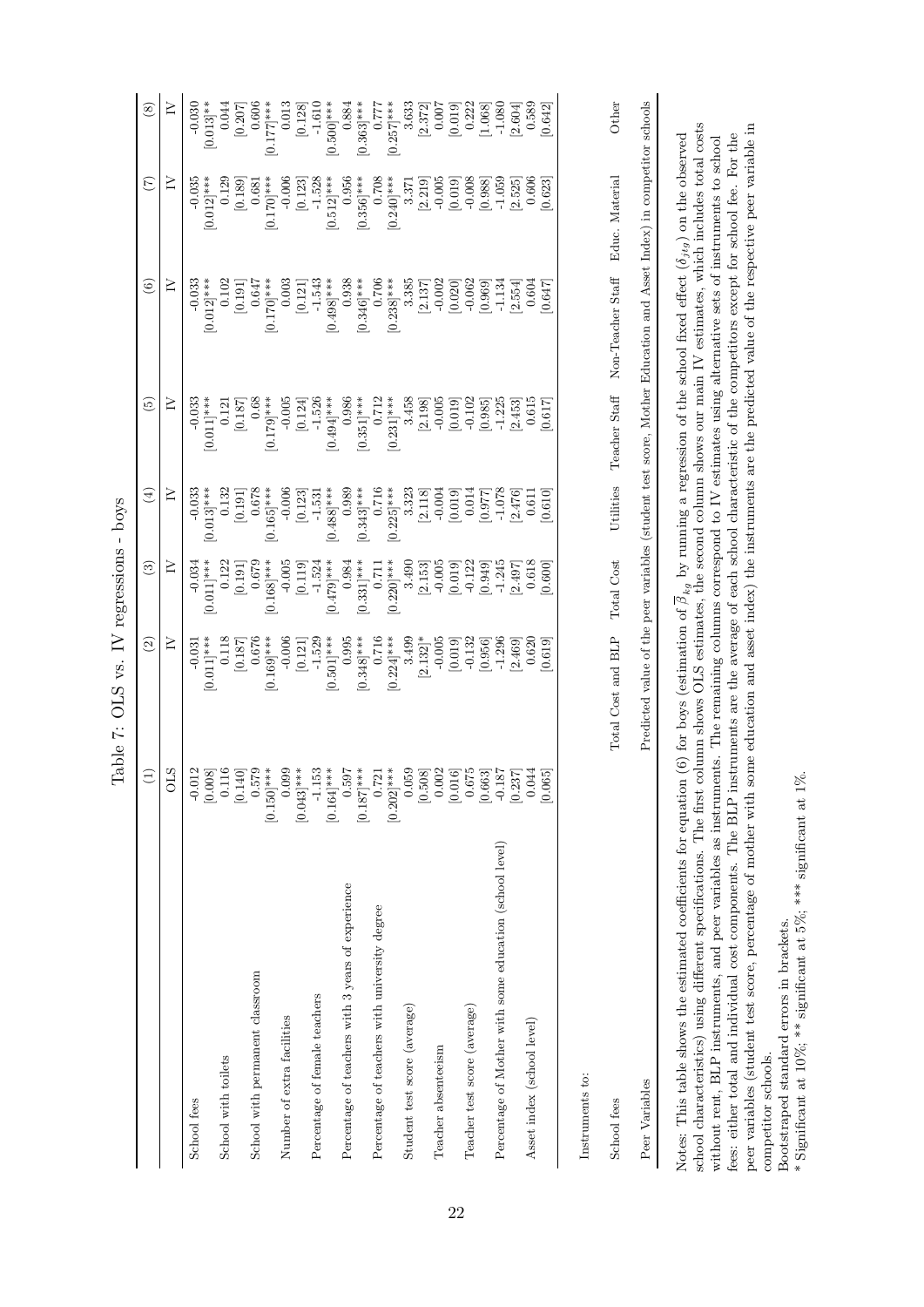(boys), where we not only display these coefficients, but also show how the effects of the school characteristics on utility (equation  $(6)$ ), and the willingness to pay for each of them, change with the family background of the child. We evaluate the impacts of the school characteristics at 3 points of the joint distribution of maternal education and household assets. These are the 25th percentiles of both variables, the means of both variables, and the 75th percentiles of both variables. In the tables they are labeled 25th, Mean, and 75th, respectively.

Each table has 3 sets of columns. Columns 1 to 3 show the impact of each school characteristic on parental utility, at 3 different points of the distribution of family background. Columns 5 to 7 report the willingness to pay for changes in each school characteristic at different points of the distribution of family background. The magnitude of the changes considered in the will-ingness to pay calculations vary across variables, because each variable has a different scale.<sup>[13](#page-24-0)</sup> The size of the relevant change for each variable is reported in column 4. For example, for the proportion of female teachers we report 0.10 in column 4, indicating that in columns 5-7 we compute the willingness to pay for a 10 percentage point increase in the proportion of female teachers in the school.

The estimates in columns 1-3 in tables [8](#page-25-0) and [9](#page-26-0) can be broadly divided into three categories: price, distance and other school attributes. Price and distance are very important for both girls and boys. Similarly, point estimates for the coefficients on the average test scores of other students are large for children of both genders, indicating that they place a very high value on peer quality. However, they are generally statistically significant only for boys, and although the magnitude of the IV coefficient is large it is not statistically significant for girls (Table [8\)](#page-25-0).

Other school attributes matter differently for boys and girls. For girls, there are statistically significant valuations (at least at some point in the distribution of family background) of the number of extra facilities, the proportion of other students whose mothers have at least some education, and several teacher attributes (the proportion of female teachers, the proportion of teachers with a university degree and the proportion of teachers with at least 3 years of experience). For boys, the statistically significant coefficients concern the presence of a permanent classroom, and again, several teacher attributes (the proportion of female teachers, the proportion of teachers with at least 3 years of experience and the proportion of teachers with a university degree). At the mean of family background variables, the education and experience of teachers only appears as a statistically important attribute in the case of boys, while the education of the mothers of other students in the school is mainly important for girls.

Notice that we cannot make direct comparisons of the magnitudes of the coefficients across gender groups unless we assume that the variance of  $\varepsilon_{ijtg}$  in the random utility model does not vary with gender. However, we can still compute demand elasticities, which, in the following sections, we discuss in more detail for three attributes: fees, distance to school, and the proportion of female teachers. These are all attributes with statistically significant coefficients in equation [\(6\)](#page-15-4) for both gender groups.

<span id="page-24-0"></span><sup>&</sup>lt;sup>13</sup>We compute willingness to pay for an attribute in the standard way, by dividing the corresponding coefficient by the coefficient on fees, which in this model also measures the marginal utility of income. We then multiply this fraction by the number in the 4th column of the table, generating columns 5, 6 and 7. Notice that all coefficients vary across households, because of household observable and unobservable variables.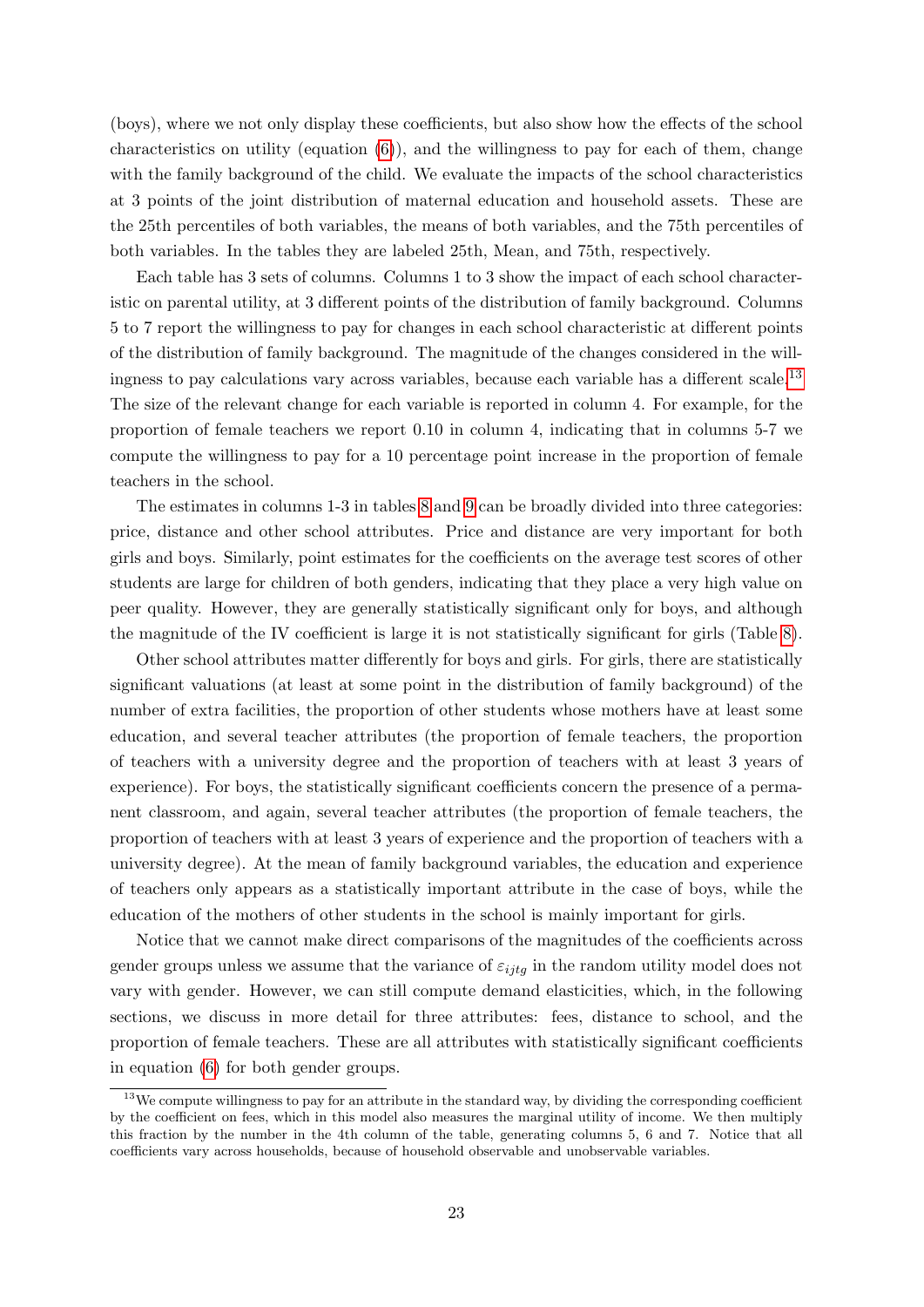<span id="page-25-0"></span>

|                                                         |               |                      |                      |                    |               | (in U.S. dollars) |                  |
|---------------------------------------------------------|---------------|----------------------|----------------------|--------------------|---------------|-------------------|------------------|
|                                                         | 25th perc.    | mean                 | 75th perc.           | Variable variation | 25th perc.    | mean              | 75th perc.       |
| School fees                                             | $-0.092$      | $-0.066$             | $-0.051$             |                    |               |                   |                  |
|                                                         | $[0.013]$ *** | $[0.013]$ ***        | $[0.014]$ ***        |                    |               |                   |                  |
| School with toilets                                     | 0.194         | 0.24                 | 0.303                | 00.1               | 2.5           | 4.2               | 6.9              |
|                                                         | [0.240]       | [0.260]              | [0.268]              |                    |               |                   |                  |
| School with permanent classroom                         | 0.325         | 0.202                | 0.112                | 00.1               | $\frac{1}{4}$ | 3.6               | 2.6              |
|                                                         | [0.201]       | [0.205]              | 0.214                |                    |               |                   |                  |
| Number of extra facilities                              | 0.321         | 0.255                | 0.213                | 00.1               | $\frac{1}{4}$ | 4.5               | 4.9              |
|                                                         | $[0.183]$ *   | [0.183]              | [0.188]              |                    |               |                   |                  |
| Percentage of female teachers                           | 1.455         | 1.594                | 1.675                | 0.10               | 1.8           | 2.8               | 3.8              |
|                                                         | $[0.428]$ *** | $[0.426]$ ***        | $[0.453]$ ***        |                    |               |                   |                  |
| Percentage of teachers with 3 years of experience       | 0.895         | 1.237                | 1.423                | 0.10               | $\Xi$         | 2.2               | 3.3              |
|                                                         | [0.842]       | [0.808]              | $[0.809]$ *          |                    |               |                   |                  |
| Percentage of teachers with university degree           | 0.387         | 0.486                | 0.524                | 0.10               | $\ddot{0}$ .  | 0.9               | 1.2              |
|                                                         | [0.296]       | [0.301]              | $0.309$ <sup>*</sup> |                    |               |                   |                  |
| Student test score (average)                            | 7.77          | 9.87                 | 11.371               | 0.13               | 12.8          | 22.7              | 33.9             |
|                                                         | [7.887]       | [7.154]              | [7.327]              |                    |               |                   |                  |
| Teacher absenteeism                                     | 0.016         | 0.008                | 0.003                | 001                | 0.2           | 0.1               | $\overline{0}$ . |
|                                                         | [0.015]       | [0.016]              | [0.016]              |                    |               |                   |                  |
| Teacher test score (average)                            | $-0.555$      | $-0.84$              | $-1.048$             | 0.08               | $-0.6$        | $-1.2$            | $-1.9$           |
|                                                         | [0.909]       | [0.902]              | [0.923]              |                    |               |                   |                  |
| Percentage of Mother with some education (school level) | $-3.188$      | $-2.809$             | $-2.676$             | 0.10               | $-4.0$        | $-5.0$            | $-6.1$           |
|                                                         | $[1.572]$ **  | $1.656$ <sup>*</sup> | $1.682$ <sup>*</sup> |                    |               |                   |                  |
| Asset index (school level)                              | $-0.974$      | $-0.888$             | $-0.859$             | 1.05               | $-13.0$       | $-16.5$           | $-20.7$          |
|                                                         | [0.626]       | [0.671]              | [0.696]              |                    |               |                   |                  |
| Distance                                                | $-1.173$      | $-1.167$             | $-1.164$             | 0.50               | $-7.4$        | $-10.3$           | $-13.3$          |
|                                                         | $[0.099]$ *** | $[0.095]$ ***        | $[0.100]$ ***        |                    |               |                   |                  |

Table 8: Willingness to pay for school characteristics - girls Table 8: Willingness to pay for school characteristics - girls

Then we evaluate the impacts of the school characteristics at 3 points: (*m* of the distribution of maternal education, *m* of the distribution of household assets), where  $m = \{25th$  percentile, mean, 75th percentile}. We Then we evaluate the impacts of the school characteristics at 3 points: (m of the distribution of maternal education, m of the distribution of household assets), where  $-$  or the material control of household assets), whe utility at 3 different percentiles of the distribution of family background. Columns 5 to 7 report the willingness to pay for changes in each school characteristic, and utility at 3 different percentiles of the distribution of family background. Columns 5 to 7 report the willingness to pay for changes in each school characteristic, and  $m = \{25th$  percentile, mean, 75th percentile}. We label these: 25th, Mean, and 75th, respectively. Columns 1 to 3 show the impact of each school characteristic on<br>  $\sum_{i=1}^{n}$  and  $\sum_{i=1}^{n}$  and  $\sum_{i=1}^{n}$  and  $\sum_{i=1$ background of the girl. We compute the 25th, and 75th of maternal education and household assets (our two family background variables), as well as their mean. the size of the change considered is shown in column 4. the size of the change considered is shown in column 4. Note back

Standard errors in brackets. <br>  $\label{eq:4}$  <br> \* Significant at 10%; <br> \*\* significant at 5%; <br> \*\*\* significant at 1%. Standard errors in brackets.

\* Significant at 10%; \*\* significant at 5%; \*\*\* significant at 1%.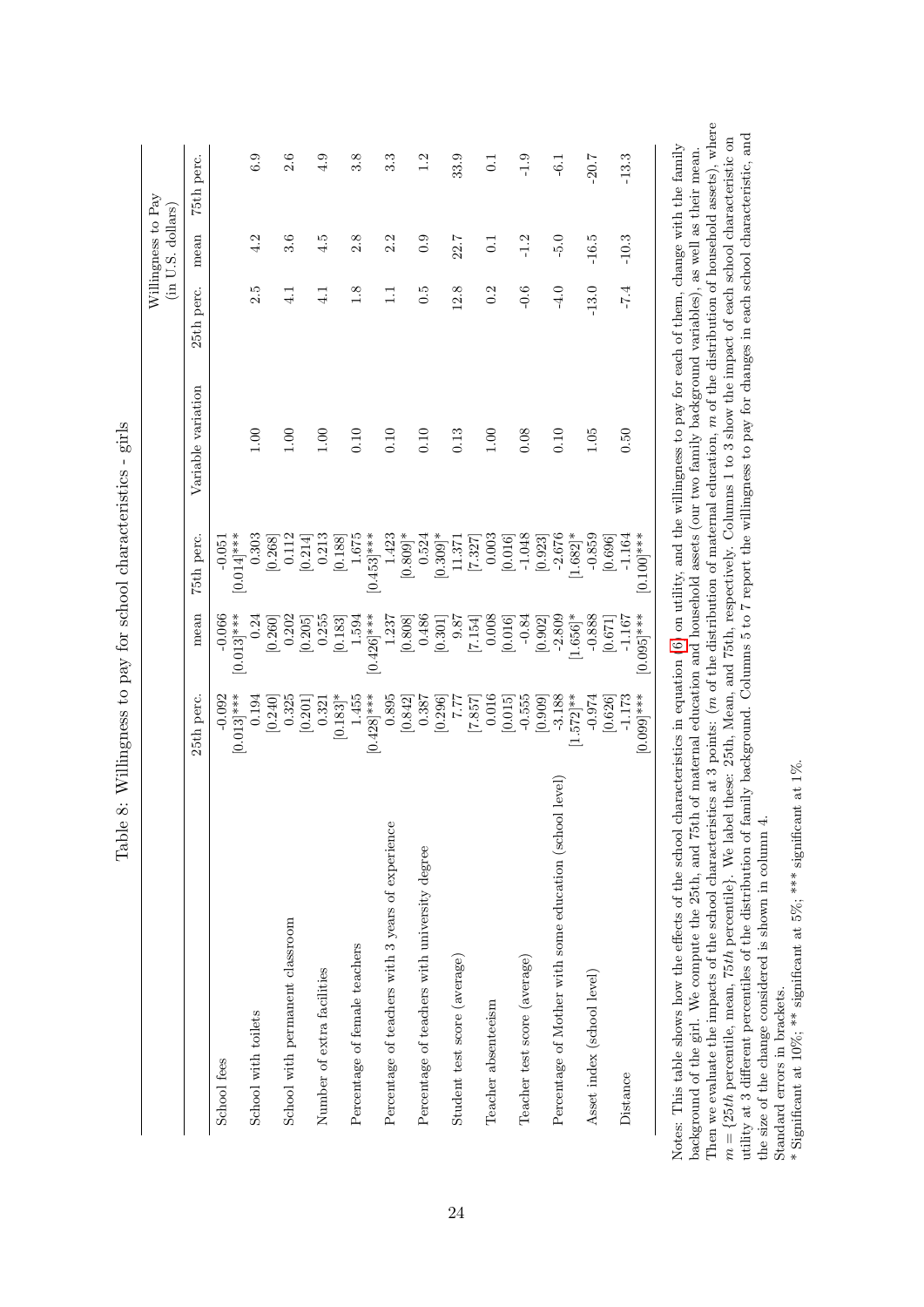|                                                         | 25th perc.                 | mean                      | 75th perc.                | Variable Variation | 25th perc. | mean       | 75th perc.       |
|---------------------------------------------------------|----------------------------|---------------------------|---------------------------|--------------------|------------|------------|------------------|
| School fees                                             | $[0.011]$ ***<br>$-0.040$  | $[0.011]$ ***<br>$-0.031$ | $-0.028$<br>$[0.011]$ *** |                    |            |            |                  |
| School with toilets                                     | 0.135                      | 0.118                     | 0.070                     | 1.00               | 3.9        | $\ddot{4}$ | 2.9              |
| School with permanent classroom                         | 0.633<br>[0.182]           | 0.676<br>[0.187]          | 0.695<br>[0.182]          | 1.00               | 18.5       | 25.5       | 29.0             |
| Number of extra facilities                              | $[0.164]$ ***<br>$-0.017$  | $[0.169]$ ***<br>$-0.006$ | $[0.172]$ ***<br>0.003    | 00.1               | $-0.5$     | $-0.2$     | 0.1              |
| Percentage of female teachers                           | $-1.698$<br>[0.114]        | $-1.529$<br>[0.121]       | $-1.423$<br>[0.124]       | 0.10               | $-5.0$     | $-5.8$     | $-5.9$           |
|                                                         | $[0.469]$ ***              | $[0.501]$ ***             | $[0.488]***$              |                    |            |            |                  |
| Percentage of teachers with 3 years of experience       | 1.151                      | 0.995                     | 0.832                     | 0.10               | 3.4        | 3.7        | 3.5              |
| Percentage of teachers with university degree           | $0.818\,$<br>$[0.339]$ *** | $[0.348]$ ***<br>0.716    | 0.652<br>$0.354]***$      | 0.10               | 2.4        | 2.7        | 2.7              |
|                                                         | $[0.236]$ ***              | $[0.224]$ ***             | $[0.226]$ ***             |                    |            |            |                  |
| Student test score (average)                            | 3.506                      | 3.499                     | 3.476                     | 0.13               | 13.3       | 171        | 18.9             |
|                                                         | [2.168]                    | $[2.132]$ *               | $[2.122]$ *               |                    |            |            |                  |
| Teacher absenteeism                                     | $-0.009$                   | $-0.005$                  | 0.001                     | 00.1               | $-0.3$     | $-0.2$     | 0.0              |
|                                                         | [0.020]                    | [0.019]                   | [0.019]                   |                    |            |            |                  |
| Teacher test score (average)                            | $-0.481$                   | $-0.132$                  | 0.124                     | 0.09               | $-1.3$     | $-0.4$     | $0.\overline{5}$ |
|                                                         | [0.949]                    | [0.956]                   | [0.955]                   |                    |            |            |                  |
| Percentage of Mother with some education (school level) | $-1.644$                   | $-1.296$                  | $-1.206$                  | 0.10               | $-4.8$     | $-4.9$     | $-5.0$           |
|                                                         | [2.377]                    | [2.469]                   | [2.492]                   |                    |            |            |                  |
| Asset index (school level)                              | 0.629                      | 0.620                     | 0.618                     | 1.14               | 20.9       | 26.6       | 29.4             |
|                                                         | [0.659]                    | [0.619]                   | [0.623]                   |                    |            |            |                  |
| Distance                                                | $-0.843$                   | $-0.814$                  | $-0.793$                  | 0.50               | $-12.3$    | $-15.3$    | $-16.5$          |
|                                                         | $[0.072]$ ***              | $[0.068]$ ***             | $[0.072]$ ***             |                    |            |            |                  |

<span id="page-26-0"></span>Table 9: Willingness to pay for school characteristics - boys Table 9: Willingness to pay for school characteristics - boys

Then we evaluate the impacts of the school characteristics at 3 points: (*m* of the distribution of maternal education, *m* of the distribution of household assets), where  $m = \{25th$  percentile, mean, 75th percentile}. We Then we evaluate the impacts of the school characteristics at 3 points: (m of the distribution of maternal education, m of the distribution of household assets), where  $-$  or the material control of household assets), whe utility at 3 different percentiles of the distribution of family background. Columns 5 to 7 report the willingness to pay for changes in each school characteristic, and utility at 3 different percentiles of the distribution of family background. Columns 5 to 7 report the willingness to pay for changes in each school characteristic, and  $m = \{25th$  percentile, mean, 75th percentile}. We label these: 25th, Mean, and 75th, respectively. Columns 1 to 3 show the impact of each school characteristic on<br>  $\sum_{i=1}^{n}$  and  $\sum_{i=1}^{n}$  and  $\sum_{i=1}^{n}$  and  $\sum_{i=1$ Notes: This table shows how the effects of the school characteristics in equation [\(6\)](#page-15-4) on utility, and the willingness to pay for each of them, change with the family background of the boy. We compute the 25th, and 75th of maternal education and household assets (our two family background variables), as well as their mean. the size of the change considered is shown in column 4. the size of the change considered is shown in column 4. Not<br>bac

Standard errors in brackets. <br>  $\label{eq:4}$  <br> \* Significant at 10%; <br> \*\* significant at 5%; <br> \*\*\* significant at 1%. Standard errors in brackets.

\* Significant at 10%; \*\* significant at 5%; \*\*\* significant at 1%.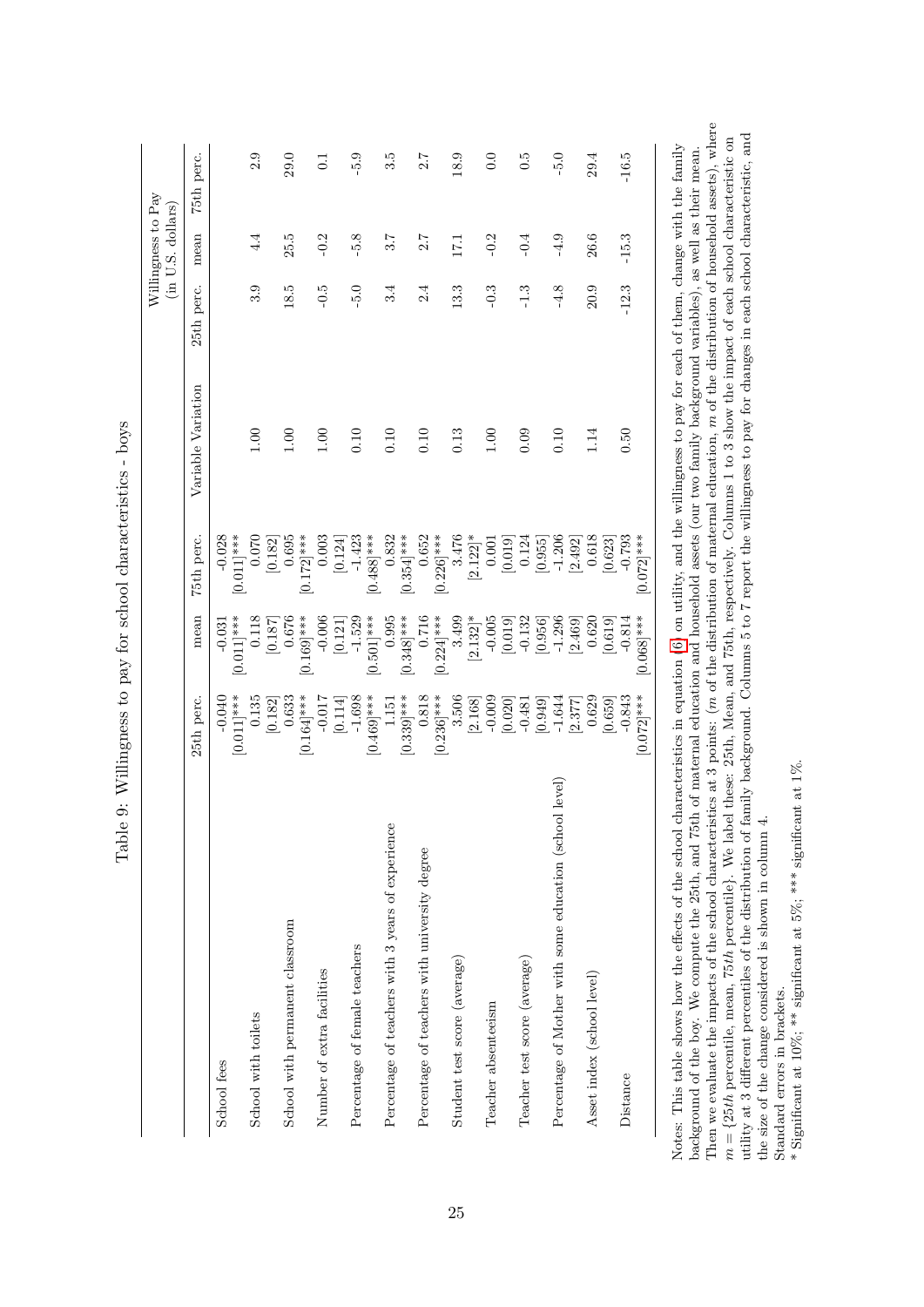#### 4.3 School fees

One striking result is that the elasticity of demand with respect to fees is well below 1 for most of the schools. The price elasticity is estimated to be -0.5 for girls and -0.2 for boys. This estimate of the fees elasticity increases (in absolute value) with the level of the fee in the school, suggesting that more expensive schools price in a more elastic section of the demand curve (Figure [1\)](#page-27-0). These small numbers indicate that the demand for private schools is fairly price-inelastic and very large increases in tuition would be required to induce large shifts away from private schools. In other words, parents are willing to pay considerable amounts to keep their children in private schools and avoid any threat to the existence of a private school market (which is what we show in our simulations below).

In addition, this elasticity is higher for girls than for boys, implying that parents are more sensitive to price when it comes to choosing schools for girls than for boys. As we saw above, they may be less sensitive to teacher quality (as measured by teacher education and experience) for girls than for boys. Such a pattern would be consistent with a model where parents perceive boys to be more likely than girls to make use of the skills acquired in school (say in the labor market), leading them to value quality of schooling more for boys than for girls.



<span id="page-27-0"></span>Figure 1: Elasticity of enrollment with respect to school fees

Notes: This figure represents the elasticity of demand with respect to fees, as a function of the original school fees, for both girls and boys. The school fee elasticity is a measure of how much the enrollment in each school changes (in percentage points) when the price increases by 1 percent. Schools not charging fees (public) are excluded from the sample.

#### 4.4 Distance

The elasticity of demand with respect to distance to school is of particular interest. Distance is a key determinant of school choice for both boys and girls, but is substantially larger for girls. This could be expected, if parents are more protective of girls than boys and less willing to let them walk longer distances. Our estimates suggest that increasing the distance to school by 500 meters decreases the likelihood of choosing that school by 5.4 p.p for girls and 4.1 p.p for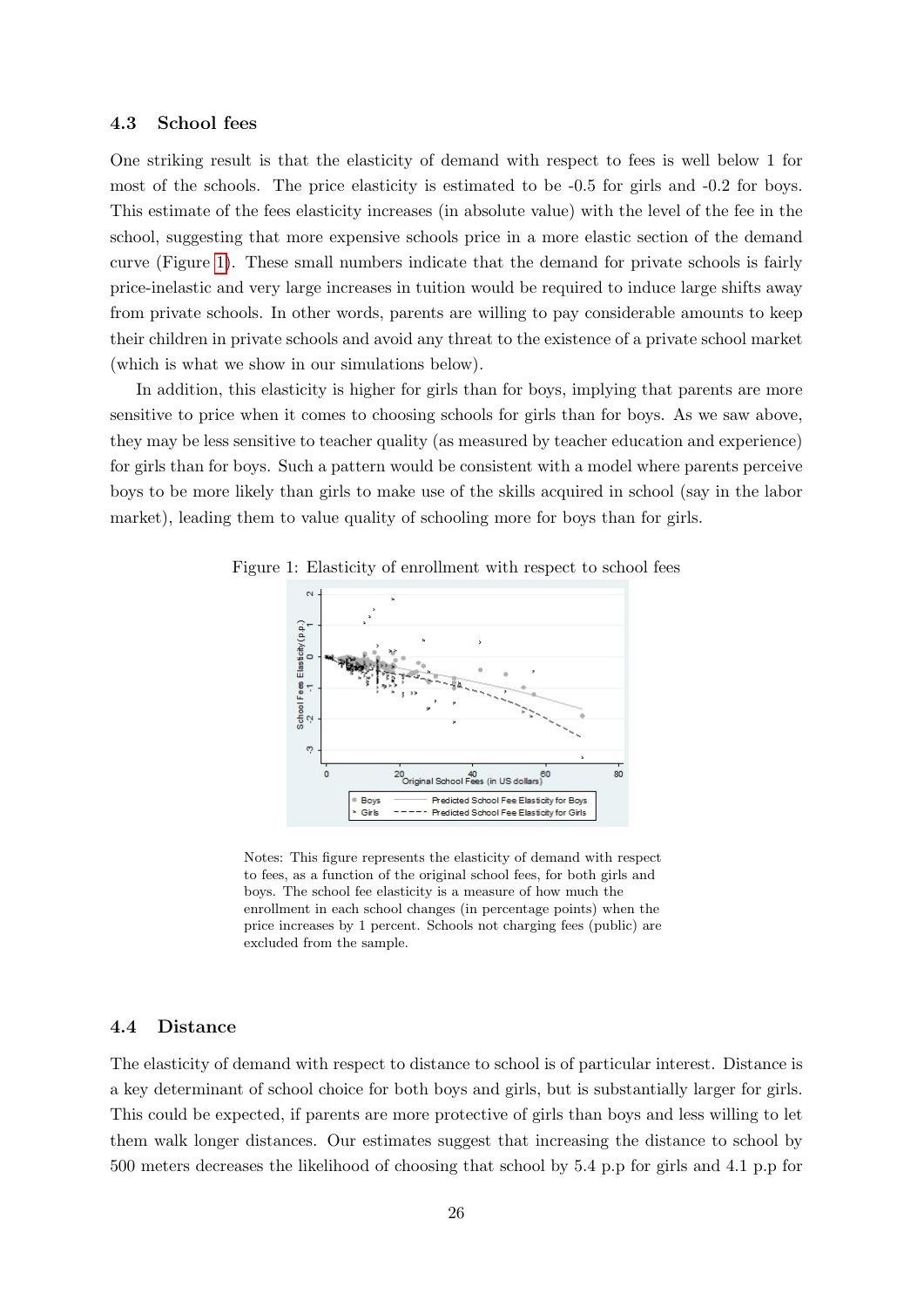boys. Tables [8](#page-25-0) and [9](#page-26-0) show that parents are willing to pay \$15.3 for a 500 meters reduction in distance to school for boys (from an average distance of 680 meters to the current school, and 1250 meters to all schools in the village) and \$10.3 for girls. The magnitudes of the estimates are substantial, especially when compared to the annual fee in a typical private school. Notice also that the willingness to pay for distance is much higher for boys than for girls. This is particularly surprising since the elasticity of demand with respect to distance is higher for girls than for boys. In spite of this, boys are also much less price elastic than girls, and therefore they are willing to pay more than girls for the same decrease in distance.

Another way to highlight the importance of distance relative to other school attributes in the demand for schooling is to express willingness to pay for each school attribute in terms of distance to school, instead of in monetary terms. The question is: how much further travel to school would a parent be willing to tolerate for a given increase in another school attribute (computed by dividing the coefficient of each attribute of equation [\(6\)](#page-15-4) by the coefficient on distance in the same equation). The results are shown in tables [10](#page-29-0) and [11.](#page-30-0)

We estimate that parents are willing to travel very small additional distances in response to relatively large changes in other school attributes. For example, taking the girls' estimates, parents are only willing to travel 140 meters more on average (190 meters less for boys) for a 10 percentage point change in the proportion of teachers who are females, 110 meters (120 meters for boys) for a 10% increase in the proportion of teachers with at least 3 years of experience, 40 meters (90 meters for boys) for a 10% increase in the proportion of teachers with a university education, or 750 meters (510 meters for boys) for a \$13.3 reduction in school fees, which would make private schools free on average.[14](#page-28-0)

Finally, note that the elasticity increases in absolute value with distance, so that a given change in distance has a stronger impact on enrollment at long distances than at short distances (Figure [2\)](#page-31-0). One would think that after traveling a certain distance to attend a school, distance no longer becomes a factor in the choice of school, but the opposite seems to be true. However, the range of distances in our data is quite small: The average distance between each household and all schools in the village is 1.09 Km for girls and 1.25 Km for boys, with standard deviations of 1.11 and 1.34 for girls and boys, respectively. Almost no child lives more than 4 Km from any school in their village, and very few children live more than 2 Km away from a school. Therefore, distance is perhaps not very relevant when distance is really short, and becomes

<span id="page-28-0"></span><sup>14</sup>Our estimates also allow us to examine the correlation between parental preferences for different school attributes. These correlations are reported in table [A.8](#page-55-0) in the Appendix for both girls and boys. Recall that two of the attributes in this table have negative coefficients in parental preferences: school fees and distance. We do not show all attributes in this table, but only the ones for which the coefficients were statistically significant in equation [\(6\)](#page-15-4).Starting with girls, preferences for teachers with experience, female teachers, extra facilities, and teachers with a university degree, are all positively and strongly correlated. Parents who value one of these attributes also value all the others. The patterns for boys are more irregular, and the strength of the correlations is, in general, much weaker for boys than girls.One can also compare this to the bundles of attributes that schools actually offer. Table [A.9](#page-56-0) in the Appendix compares the correlations between the same list of attributes offered by schools. It shows that the correlation of these attributes are much weaker and not necessarily positive. In particular, and in contrast to the correlation between preferences, the correlation between teachers with experience, female teachers, extra facilities, and teachers with a university degree offered by schools is negative when looking for all schools and for both girls and boys. Regarding private schools the picture is similar, except that schools offering more extra facilities tend to have more teachers with a university degree.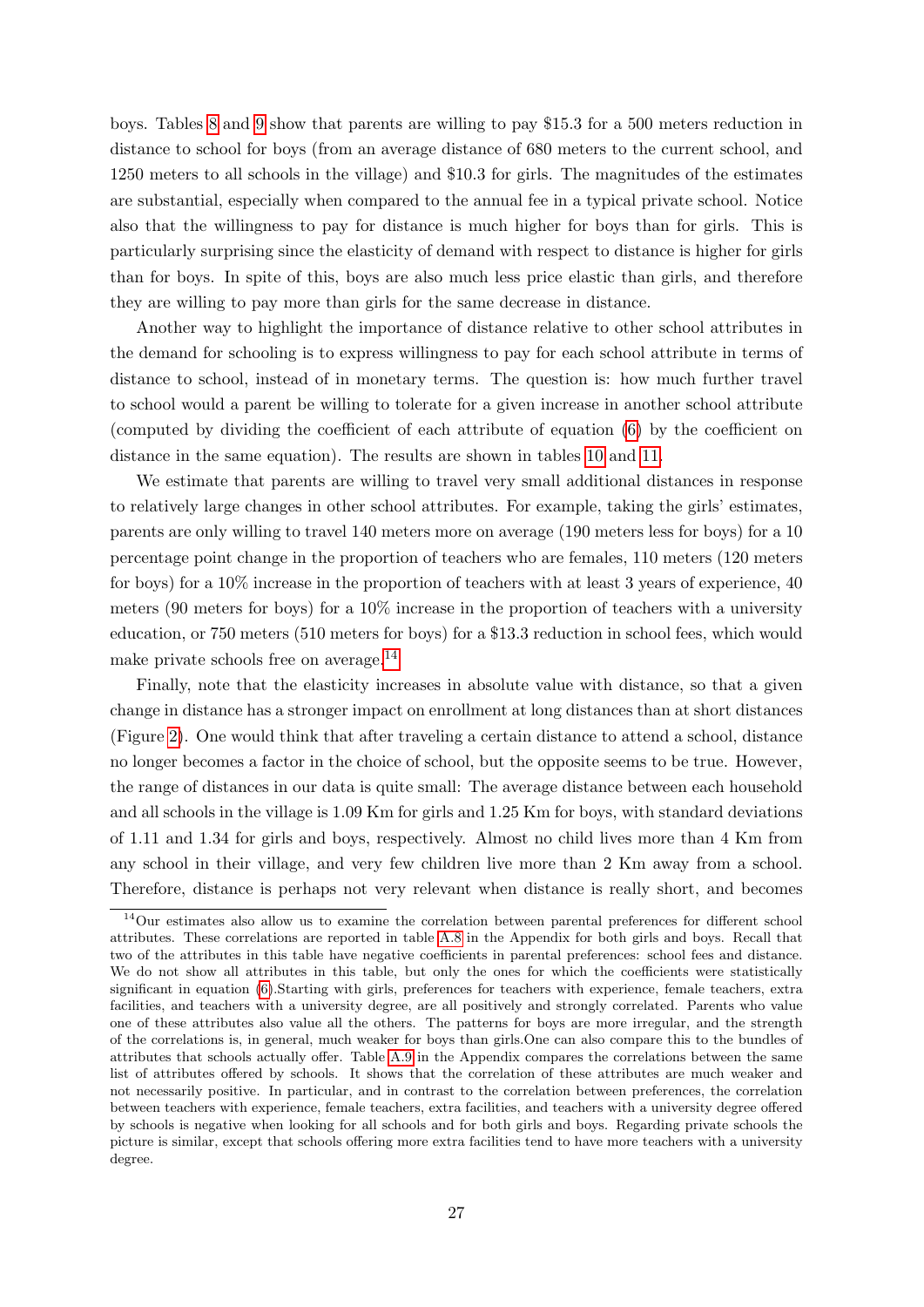<span id="page-29-0"></span>

|                                                    |               |                      |                      |                    |            | (in distance terms Kms)<br>Willingness to Pay |            |
|----------------------------------------------------|---------------|----------------------|----------------------|--------------------|------------|-----------------------------------------------|------------|
|                                                    | 25th perc.    | mean                 | 75th perc.           | Variable variation | 25th perc. | mean                                          | 75th perc. |
| School fees                                        | $-0.092$      | $-0.066$             | $-0.051$             | 13.3               | $-1.04$    | $-0.75$                                       | $-0.58$    |
|                                                    | $[0.013]$ *** | $[0.013]$ ***        | $[0.014]$ ***        |                    |            |                                               |            |
| School with toilets                                | 0.194         | 0.24                 | 0.303                | 1.00               | 0.17       | 0.21                                          | 0.26       |
|                                                    | [0.240]       | [0.260]              | [0.268]              |                    |            |                                               |            |
| School with permanent classroom                    | 0.325         | 0.202                | 0.112                | 1.00               | 0.28       | 0.17                                          | 0.10       |
|                                                    | [0.201]       | [0.205]              | [0.214]              |                    |            |                                               |            |
| Number of extra facilities                         | 0.321         | 0.255                | 0.213                | 1.00               | 0.27       | 0.22                                          | 0.18       |
|                                                    | $[0.183]\ast$ | [0.183]              | [0.188]              |                    |            |                                               |            |
| Percentage of female teachers                      | 1.455         | 1.594                | 1.675                | 0.10               | 0.12       | 0.14                                          | 0.14       |
|                                                    | $[0.428]$ *** | $[0.426]$ ***        | $[0.453]$ ***        |                    |            |                                               |            |
| Percentage of teachers with 3 years of experience  | 0.895         | $1.237$              | 1.423                | 0.10               | 0.08       | 0.11                                          | 0.12       |
|                                                    | [0.842]       | [0.808]              | $[0.809]$ *          |                    |            |                                               |            |
| Percentage of teachers with university degree      | 0.387         | 0.486                | 0.524                | 0.10               | 0.03       | 0.04                                          | 0.05       |
|                                                    | [0.296]       | [0.301]              | $[0.309]$ *          |                    |            |                                               |            |
| Student test score (average)                       | 7.77          | 9.87                 | 11.371               | 0.13               | 0.86       | 1.10                                          | 1.27       |
|                                                    | [7.857]       | [7.153]              | [7.327]              |                    |            |                                               |            |
| Teacher absenteeism                                | 0.016         | 0.008                | 0.003                | 1.00               | 0.01       | 0.01                                          | 0.00       |
|                                                    | [0.015]       | [0.016]              | [0.016]              |                    |            |                                               |            |
| Teacher test score (average)                       | $-0.555$      | $-0.84$              | $-1.048$             | 0.08               | $-0.04$    | $-0.06$                                       | $-0.07$    |
|                                                    | [0.909]       | [0.902]              | [0.923]              |                    |            |                                               |            |
| Perc. of Mother with some education (school level) | $-3.188$      | $-2.809$             | $-2.676$             | 0.10               | $-0.27$    | $-0.24$                                       | $-0.23$    |
|                                                    | $[1.572]$ **  | $1.656$ <sup>*</sup> | $1.683$ <sup>*</sup> |                    |            |                                               |            |
| Asset index (school level)                         | $-0.974$      | $-0.888$             | $-0.859$             | 1.05               | $-0.87$    | $-0.80$                                       | $-0.77$    |
|                                                    | [0.626]       | [0.671]              | [0.696]              |                    |            |                                               |            |
| Distance                                           | $-1.173$      | $-1.167$             | $-1.164$             |                    |            |                                               |            |
|                                                    | $[0.090]$ *** | $[0.095]$ ***        | $[0.100]$ ***        |                    |            |                                               |            |
|                                                    |               |                      |                      |                    |            |                                               |            |

Table 10: Willingness to pay for school characteristics in terms of distance - girls Table 10: Willingness to pay for school characteristics in terms of distance - girls

school characteristic on utility at 3 different percentiles of the distribution of family background. Columns 5 to 17 report the willingness to pay for changes in school characteristic on utility at 3 different percentiles of the distribution of family background. Columns 5 to 17 report the willingness to pay for changes in Notes: This table shows how the effects of the school characteristics in equation (6) on utility, and the willingness to pay for each of them, change with the family background of the girl. In this table we express willingness to pay for each school attribute in terms of distance to school, instead of expressing it in monetary terms. We compute the 25th, and 75th of maternal education and household assets (our two family background variables), as well as their mean. Notes: This table shows how the effects of the school characteristics in equation ([6\)](#page-15-4) on utility, and the willingness to pay for each of them, change with the monetary terms. We compute the 25th, and 75th of maternal education and household assets (our two family background variables), as well as their mean. family background of the girl. In this table we express willingness to pay for each school attribute in terms of distance to school, instead of expressing it in = {25th percentile, mean, 75th percentile }. We label these: 25th, Mean, and 75th, respectively. Columns 1 to 3 show the impact of each m of the distribution of household mm of the distribution of maternal education,  $\frac{1}{n}$ each school characteristic, and the size of the change considered is shown in column 4. each school characteristic, and the size of the change considered is shown in column 4. mThen we evaluate the impacts of the school characteristics at 3 points:  $(r)$ Standard errors in brackets. Standard errors in brackets. massets), where

\* Significant at 10%; \*\* significant at 5%; \*\*\* significant at 1% \* Significant at 10%; \*\* significant at 5%; \*\*\* significant at 1%.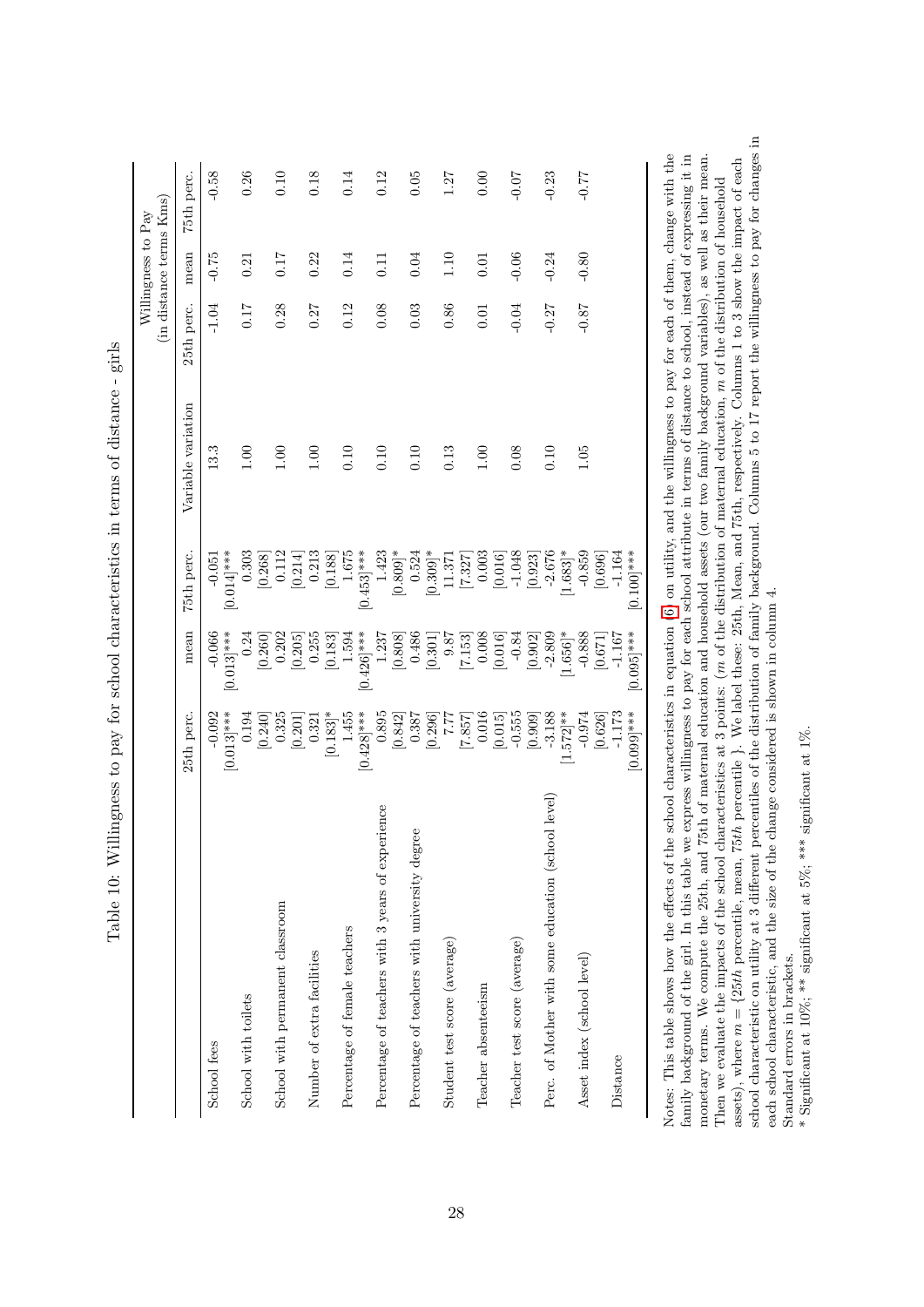|                                                    |                       |               |               |                    |            | (in distance terms Kms)<br>Willingness to Pay |            |
|----------------------------------------------------|-----------------------|---------------|---------------|--------------------|------------|-----------------------------------------------|------------|
|                                                    | 25th perc.            | mean          | 75th perc.    | Variable variation | 25th perc. | mean                                          | 75th perc. |
| School fees                                        | $-0.04$               | $-0.031$      | $-0.028$      | 13.3               | $-0.63$    | $-0.51$                                       | $-0.47$    |
|                                                    | $[0.011]$ ***         | $[0.011]$ *** | $[0.011]$ *** |                    |            |                                               |            |
| School with toilets                                | 0.135                 | 0.118         | 0.07          | 0.00               | 0.16       | 0.15                                          | 0.09       |
|                                                    | [0.182]               | [0.187]       | [0.182]       |                    |            |                                               |            |
| School with permanent classroom                    |                       | 0.676         | 0.695         | 1.00               | 0.75       | 0.83                                          | 0.88       |
|                                                    | $0.633$<br>[0.164]*** | $[0.169]$ *** | $[0.172]$ *** |                    |            |                                               |            |
| Number of extra facilities                         |                       | $-0.006$      | 0.003         | 1.00               | $-0.02$    | $-0.01$                                       | 0.00       |
|                                                    | [0.114]               | [0.121]       | [0.124]       |                    |            |                                               |            |
| Percentage of female teachers                      | $-1.698$              |               | $-1.423$      | 0.10               | $-0.20$    | $-0.19$                                       | $-0.18$    |
|                                                    | $[0.469]$ ***         | $[0.501]$ *** | $[0.488]$ *** |                    |            |                                               |            |
| Percentage of teachers with 3 years of experience  | 1.151                 | 0.995         | 0.832         | 0.10               | 0.14       | 0.12                                          | 0.10       |
|                                                    | $[0.339]$ ***         | $[0.348]$ *** | $[0.354]$ *** |                    |            |                                               |            |
| Percentage of teachers with university degree      | 0.818                 | 0.716         | 0.652         | 0.10               | 0.10       | 0.09                                          | 0.08       |
|                                                    | $[0.236]$ ***         | $[0.224]$ *** | $[0.226]$ *** |                    |            |                                               |            |
| Student test score (average)                       | 3.506                 | 3.499         | 3.476         | 0.13               | 0.54       | 0.56                                          | 75.0       |
|                                                    | [2.168]               | $[2.132]$ *   | $[2.122]$ *   |                    |            |                                               |            |
| Teacher absenteeism                                | $-0.009$              | $-0.005$      | 0.001         | 0.00               | $-0.01$    | $-0.01$                                       | 0.00       |
|                                                    | [0.020]               | [0.019]       | [0.019]       |                    |            |                                               |            |
| Teacher test score (average)                       | $-0.481$              | $-0.132$      | 0.124         | 0.09               | $-0.05$    | $-0.01$                                       | 0.01       |
|                                                    | [0.949]               | [0.956]       | [0.955]       |                    |            |                                               |            |
| Perc. of Mother with some education (school level) | $-1.644$              | $-1.296$      | $-1.206$      | 0.10               | $-0.19$    | $-0.16$                                       | $-0.15$    |
|                                                    | 2.377                 | [2.469]       | [2.492]       |                    |            |                                               |            |
| Asset index (school level)                         | 0.629                 | 0.62          | 0.618         | 1.14               | 0.85       | 0.87                                          | 0.89       |
|                                                    | [0.659]               | [0.619]       | [0.623]       |                    |            |                                               |            |
| Distance                                           | $-0.843$              | $-0.814$      | $-0.793$      |                    |            |                                               |            |
|                                                    | $[0.072]$ ***         | $[0.068]$ *** | $[0.072]$ *** |                    |            |                                               |            |
|                                                    |                       |               |               |                    |            |                                               |            |

Table 11: Willingness to pay for school characteristics in terms of distance - boys Table 11: Willingness to pay for school characteristics in terms of distance - boys

school characteristic on utility at 3 different percentiles of the distribution of family background. Columns 5 to 7 report the willingness to pay for changes in Notes: This table shows how the effects of the school characteristics in equation (6) on utility, and the willingness to pay for each of them, change with the family background of the boy. In this table we express willingness to pay for each school attribute in terms of distance to school, instead of expressing it in monetary terms. We compute the 25th, and 75th of maternal education and household assets (our two family background variables), as well as their mean. Notes: This table shows how the effects of the school characteristics in equation ([6\)](#page-15-4) on utility, and the willingness to pay for each of them, change with the family background of the boy. In this table we express willingness to pay for each school attribute in terms of distance to school, instead of expressing it in monetary terms. We compute the 25th, and 75th of maternal education and household assets (our two family background variables), as well as their mean. = {25th percentile, mean, 75th percentile }. We label these: 25th, Mean, and 75th, respectively. Columns 1 to 3 show the impact of each m of the distribution of household mm of the distribution of maternal education,  $\frac{1}{n}$ each school characteristic, and the size of the change considered is shown in column 4. each school characteristic, and the size of the change considered is shown in column 4. mThen we evaluate the impacts of the school characteristics at 3 points:  $(r)$ Standard errors in brackets. Standard errors in brackets. e : assets), where

<span id="page-30-0"></span>\* Significant at 10%; \*\* significant at 5%; \*\*\* significant at 1%. \* Significant at 10%; \*\* significant at 5%; \*\*\* significant at 1%.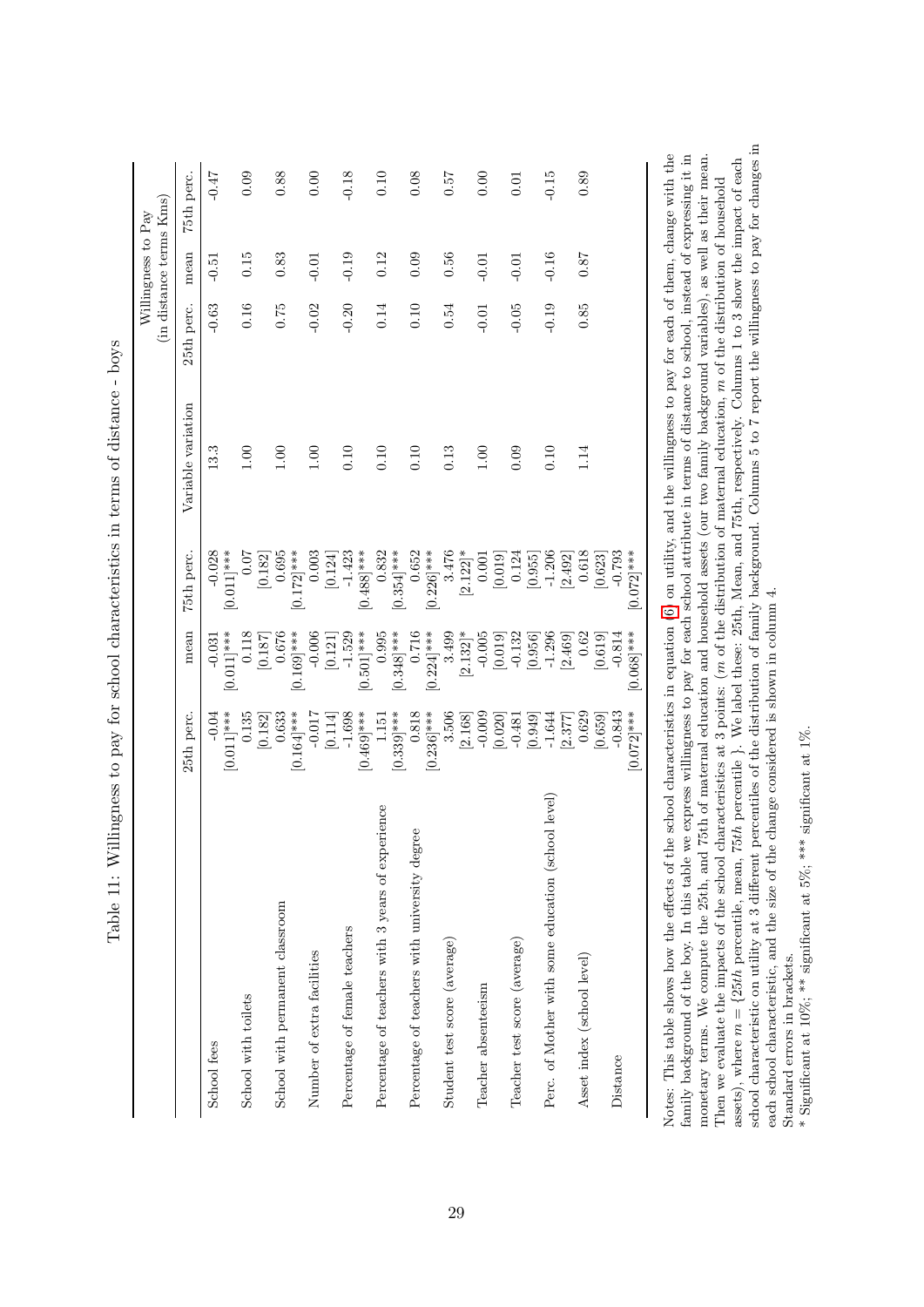<span id="page-31-0"></span>more relevant as it increases. Finally, virtually no child attends a school outside the village, regardless of whether a potential school is located in a nearby village or a far away village (for very long distances, demand is zero, and unresponsive to further changes in distance, so the elasticity is not well defined).<sup>[15](#page-31-1)</sup>



Figure 2: Elasticity of enrollment with respect to distance

Notes: This figure represents the elasticity of demand with respect to distance, as a function of the original distance (in Kms), for girls and boys. The distance elasticity is a measure of how much the enrollment in each school changes (in percentage points) when the distance increases by 1 percent.

#### 4.5 Other school attributes

A few more school attributes are of particular interest. First, the valuation of the maternal education of peers is negative, especially for girls (the IV coefficient is negative for boys in Table [7,](#page-23-0) but not statistically significant). Table [8](#page-25-0) shows that girl's parents are willing to pay \$5 for a 10 percentage point reduction in the proportion of students whose mothers have at least some education. When interpreting this, one should note that the vast majority of mothers in these villages have little or no education. Since the regression already controls for the average test score of peers, one explanation for our results is that conditional on the average test performance of other students, the average mother may prefer to sort into schools with similar mothers, as opposed to schools with very different (and more educated mothers). In fact, we see below that the interaction between this school attribute and the education of each individual mother is positive and statistically significant for girls.

Moreover, the elasticity of demand with respect to the proportion of female teachers is positive for girls and negative for boys (Figure [3\)](#page-32-0), and the willingness to pay is much smaller in absolute value for girls than for boys (tables [8](#page-25-0) and [9\)](#page-26-0). On average, girl's parents are willing to pay an additional \$2.8 per year for an increase of 10 percentage point in the proportion of female teachers in the school, corresponding to about 20% of average annual school fees in a

<span id="page-31-1"></span><sup>&</sup>lt;sup>15</sup>Note that we cannot rule out the hypothesis that this pattern is driven by unobserved heterogeneity. Our assumption is that, conditional on all the observables in the model, household and school location are random.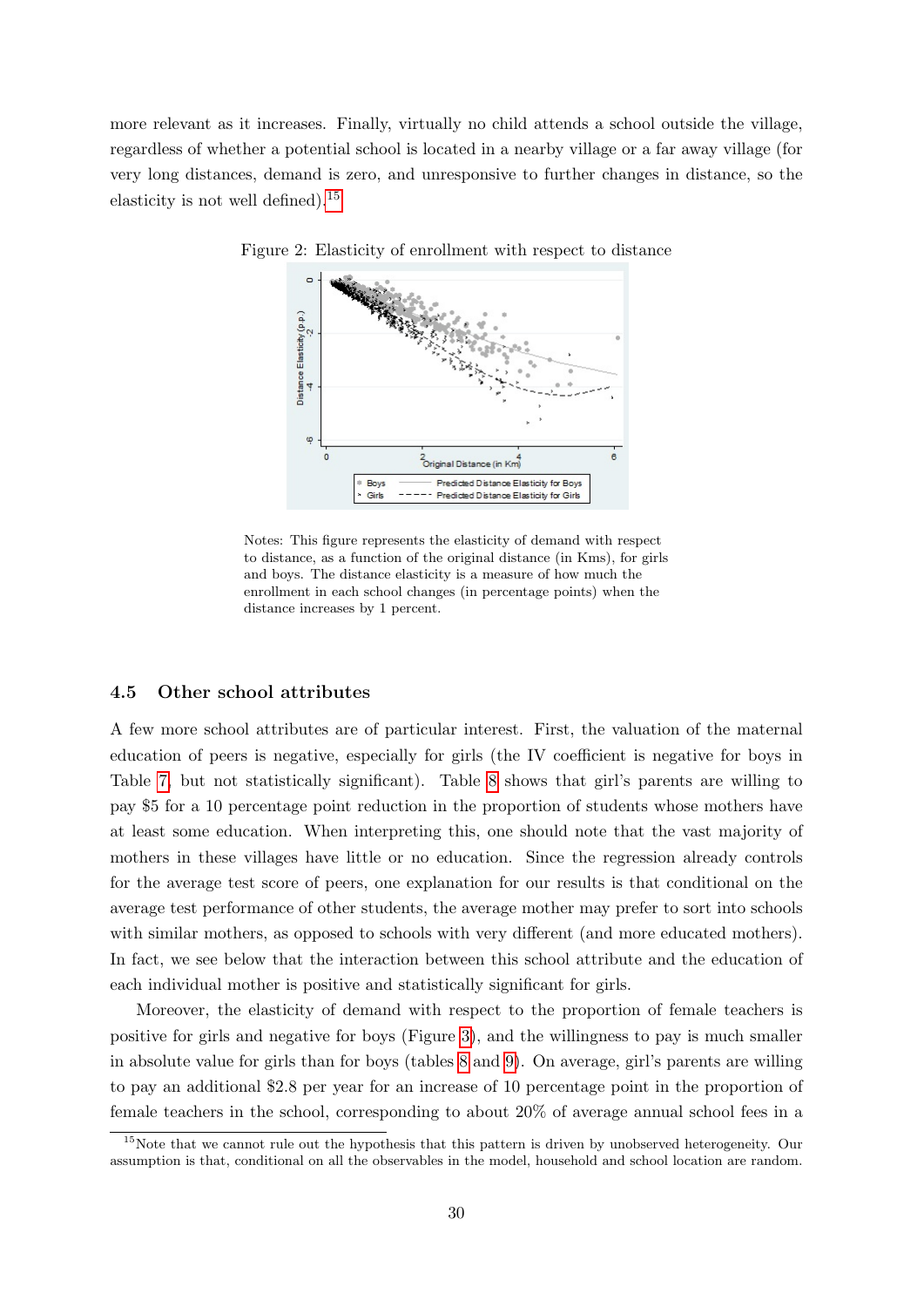private school. This is a substantial amount, and is consistent with the fact that the average proportion of female teachers is close to 90% in schools attended by girls. However, parents are willing to pay twice as much (\$5.8) for a 10 percentage point reduction in the proportion of female teachers for boys, (which is equal to 44% in the average school attended by boys). This is consistent with our previous results that parents are more sensitive to teacher attributes for boys rather than girls. It could be a surprising finding, however, if our prior was that parents were more protective of girls than boys, and less willing to let them have any contact with adult males.

<span id="page-32-0"></span>Figure 3: Elasticity of enrollment with respect to the percentage of female teachers



Notes: This figure represents the demand elasticity with respect to the proportion of female teachers, as a function of the original percentage of female teachers, for both girls and boys. The female teachers elasticity is a measure of how much the enrollment in each school changes (in percentage points) when the percentage of female teachers increases by 1 percent in each school. The schools with 100 percent of female teachers were excluded from the sample.

Parents of boys are also willing to pay significant amounts for other school attributes: \$25.5 for a school with a permanent classroom (in our sample, 86% of all schools have a permanent classroom), \$3.7 for a 10 percentage point increase in the proportion of teachers with 3 or more years of experience (from an average of 62%), and \$2.7 for a 10 percentage point increase in the proportion of teachers with a university degree (from a sample average of  $31\%$ ). Since these attributes are not randomly assigned across schools, in order to interpret these numbers as true willingness to pay estimates we need to assume that the variables are exogenously assigned conditional on all the remaining observables in the paper.

#### 4.6 Willingness to pay measures and variation by family background

It is also interesting to examine how the household's valuation of a school attribute varies with the family background of the student, characterized by maternal education and household expenditure. It is possible to do this exercise for every school attribute, but from tables [A.2,](#page-49-0) [A.3,](#page-50-0) and [A.4,](#page-51-0) there are few statistically significant coefficients in the model for the interactions between observable school attributes and observable family characteristics. For girls, the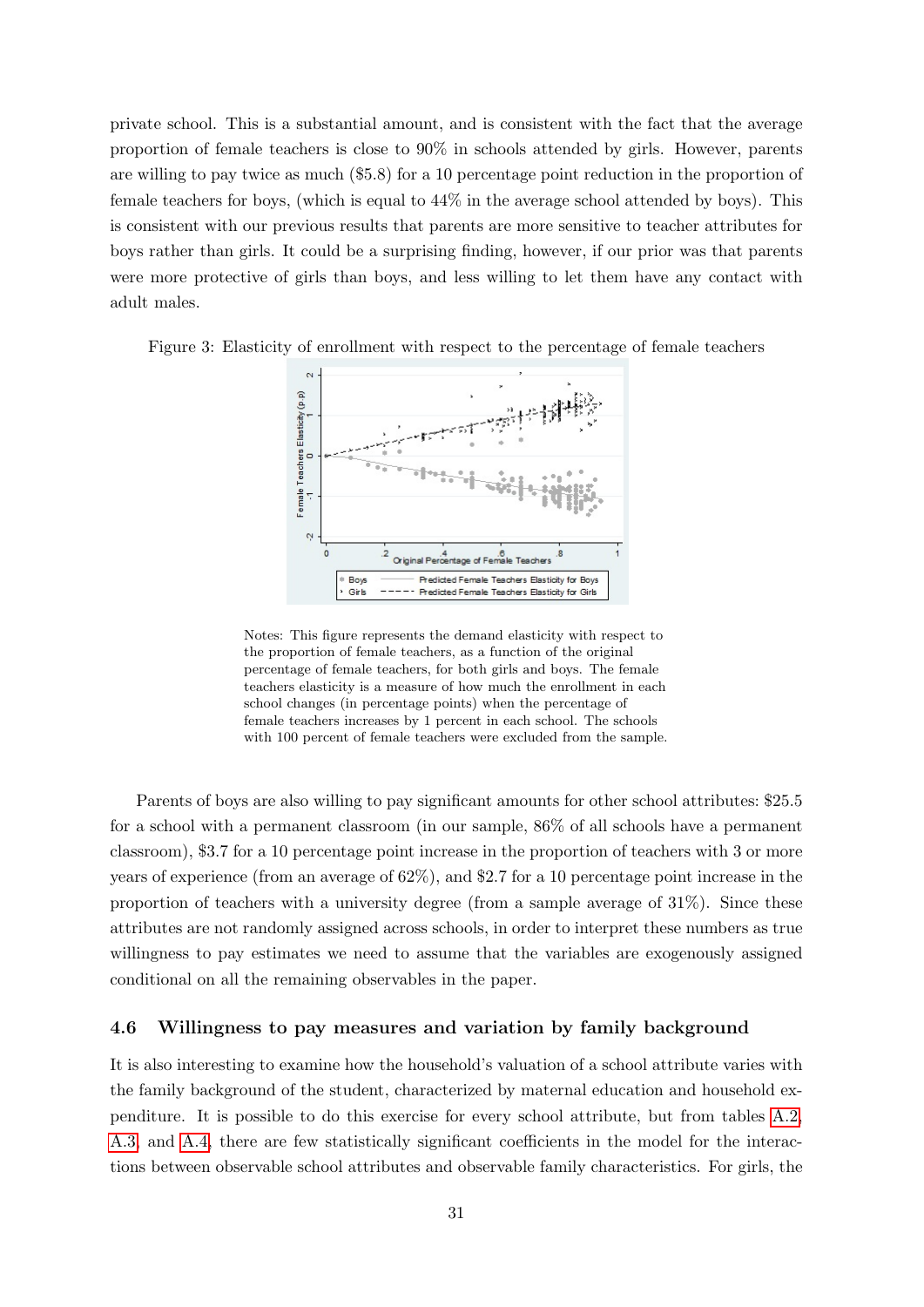statistically important interactions are between maternal education and school fees, maternal education and the average maternal education of other students in the school, family expenditure and school fees, and family expenditure and distance to school. For boys, the statistically important interactions are between maternal education and school fees, maternal education and the proportion of female teachers in the school, maternal education and the asset index, and family expenditure and the proportion of teachers with at least 3 years of experience.<sup>[16](#page-33-0)</sup>

Columns 1 to 3 of Table [8,](#page-25-0) shows that the sensitivity of girls' enrollment to fees, average maternal education of peers, and distance to school, declines with family background. As we would expect, the elasticity with respect to fees is significantly lower for girls from a higher family background; the coefficients in the table correspond to an elasticity of -0.8 for girls at the 25th percentile relative to -0.4 for girls from the 75th percentile. Given the steep decline in price elasticity, the willingness to pay for changes in either distance or the family background of peers is estimated to increase with family background.[17](#page-33-1) Columns 1 to 3 of Table [9](#page-26-0) shows that, like girls, the elasticity with respect to fees declines with family background (-0.4 at 25th percentile relative to -0.2 at the 75th percentile). In addition, the sensitivity of boys' enrollment to whether the school has a permanent classroom rises with background variables, and, with regards to both the proportion of female teachers in the school, and the proportion of teachers with at least 3 years of experience either declines or remains flat with the family background of the student.

#### 4.7 Discussion

Our most critical findings are: (a) that distance matters enormously for both boys and girls, and more educated and wealthier parents of girls are willing to pay the most for reductions in distance to school; and (b) that price matters more for girls than boys, but the price elasticity is higher for children from low family backgrounds.

Given the low levels of consumption in this sample, one could a priori assume that price is the sticking point for enrollment, which would be at odds with our estimates. In fact, this assumption drives much of education policy in low-income countries today, ranging from userfee reductions to vouchers. It is therefore fair to ask whether our estimates are reasonable. We make three observations.

First, we computed the price elasticity from several available studies and report these in Appendix - Table [A.10.](#page-57-0) Our estimated elasticities of -0.5 for girls and -0.2 for boys are low, but very much within the range of estimated elasticities in the literature. The one study with a much higher elasticity of -1.4 is a recent study of vouchers by [Muralidharan and Sundarara-](#page-46-0)

<span id="page-33-0"></span><sup>&</sup>lt;sup>16</sup>[There is also a statistically significant interaction between the number of toilets in the school and maternal](#page-46-0) [education, and between the average wealth of other students in the school and maternal education. However,](#page-46-0) [since the mean impact of these school attributes on enrollment is not statistically different from zero we do not](#page-46-0) [comment on these variables.](#page-46-0)

<span id="page-33-1"></span><sup>&</sup>lt;sup>17</sup>[Restricting all interactions to be linear may lead to puzzling results such as this one. While it is sensible](#page-46-0) [that the negative coefficient on the maternal education of peers becomes less important as one's education](#page-46-0) [increases, it does not make as much sense that \(at the same time\) the willingness to pay for uneducated mothers](#page-46-0) [is increasing in one's education. This result may be a consequence of our linearity assumptions, and could](#page-46-0) [potentially disappear in a more flexible model.](#page-46-0)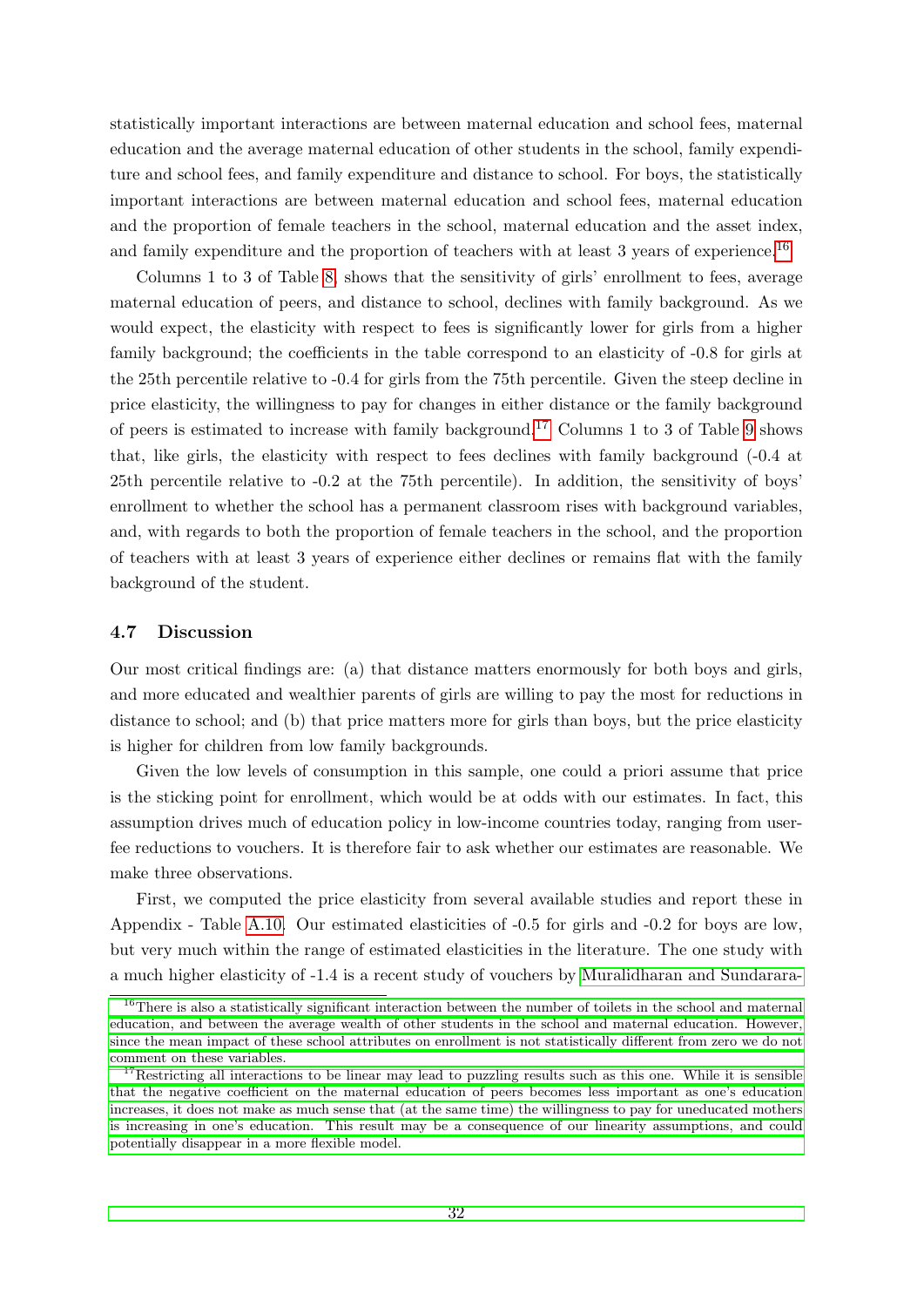[man](#page-46-0) [\(2015\)](#page-46-0).<sup>[18](#page-34-0)</sup> But even in their case, it is likely that the salience and excitement generated by the experiment had effects beyond a simple reduction in price, a point made previously by [Dynarski et al.](#page-45-7) [\(2009\)](#page-45-7). Furthermore, the [Muralidharan and Sundararaman](#page-46-0) [\(2015\)](#page-46-0) study provided vouchers only to children already enrolled in public schools, which was possible because this was a one-time program that did not have to worry about children enrolling in public schools only to gain eligibility into the program. Since public school students are poorer, their elasticity may be higher than average. This is in fact what happens in our data, where the price elasticity for children with less favorable family background conditions (25th percentile) is about -0.4 for boys and -0.8 for girls.

Second, the estimates are also consistent with recent experimental evidence among adult women in Pakistan. [Cheema et al.](#page-45-12) [\(2014\)](#page-45-12) find precisely the same results for a skills training program, also in Punjab, where both distance and price were varied exogenously. They argue that there are strong "border" effects with women unwilling to cross settlement boundaries, an argument that echoes the previous findings of [Jacoby and Mansuri](#page-46-3) [\(2015\)](#page-46-3) in the case of schooling.

Third, in the classic model of horizontal product differentiation with endogenous price choice, firms trade-off market power (obtained by moving farther apart) with market share (obtained by moving closer to each other), when determining the optimal configuration for their product. When travel costs are very high, the loss in market share from even small movements will be high and thus firms will tend to "cluster" in product space. This is precisely what we see in the data. In each of our villages, the private schools are closely clustered around the center, while government schools, which have different objective functions that emphasize access, are also located in the peripheries. In fact, the average distance between private schools is 770 meters, compared to an average distance of 1690 meters for government schools. Thus, the location patterns that we observe in the cross section are remarkably consistent with the distance elasticities that we estimate.

#### 4.8 Further sensitivity to different specifications

#### 4.8.1 Incorporating a private school indicator and school size into the model

There are two potentially important school attributes that have been excluded from the model so far. One is an indicator for private schools. Private schooling could be an attribute in itself, even after accounting for all other school attributes, if parents intrinsically value the fact that a school is private as opposed to being public.<sup>[19](#page-34-1)</sup> The second attribute left out is a measure of school size. This, again, should affect the value parents put on a given school. Here we describe how our estimates change when we include these variables in the model, and explain why we exclude them from our main specification.

<span id="page-34-0"></span><sup>&</sup>lt;sup>18</sup>Illustrative case from an Experiment where only students from public schools are affected. Illustrative calculation using  $\frac{\Delta Share}{\Delta Price}\frac{Price}{Share} = \frac{0.15}{0*0.7+0.3*Price0}\frac{Price0}{0.35} = \frac{0.15}{0.3}\frac{1}{0.35}$ .

<span id="page-34-1"></span><sup>&</sup>lt;sup>19</sup>In addition, if we include a private schooling indicator in the model, then the variation in school fees after instrumenting is even more likely to be exogenous, although we would not be able to identify any of its impacts from the public vs. private fees comparison (which is likely to be somewhat important, given the fairly low levels of fees observed in the private schools in our sample).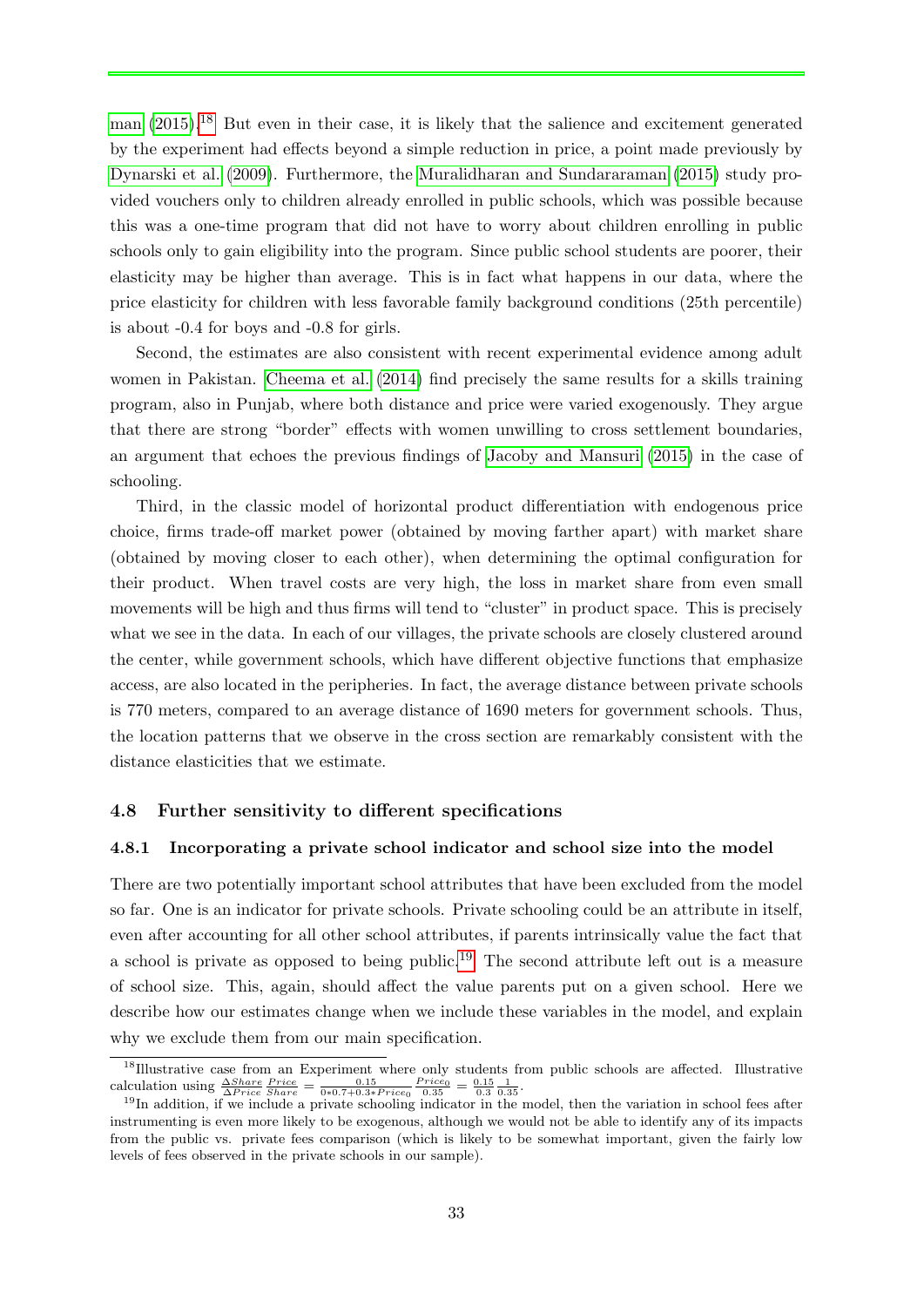Estimates of equation [\(6\)](#page-15-4) including a private school indicator as an attribute are shown in tables [A.11](#page-58-0) for girls and [A.12](#page-59-0) for boys in the Appendix [A.](#page-47-0) For both boys and girls, the private school indicator appears with a strong and negative coefficient. At the same time, the coefficient on school fees falls dramatically, and in the case of boys, becomes statistically insignificant. Given the very rich set of school characteristics available in these data, the private school indicator essentially captures the fact that schools fees are strictly positive in private schools. This explains both the negative coefficient on the private school indicator, and the change in the school fee coefficient.<sup>[20](#page-35-0)</sup> For this reason, our view is that it is clearer to remove private school from the specification and keep only the school fees variable.

The inclusion of school size as an attribute is clearly problematic in our model, because schools in high demand will tend to be larger than schools in low demand. The coefficient on school size is therefore likely to be positive, not because parents prefer larger schools, but because high demand is a consequence of good quality. This is precisely what happens in our estimates, shown in tables [A.13](#page-60-0) and [A.14](#page-61-0) in the Appendix [A.](#page-47-0) Furthermore, all our remaining coefficients in equation [\(6\)](#page-15-4) become very imprecise, in particular for boys. Therefore, we prefer to use our main specification instead, omitting school size from the list of school attributes.

#### 4.8.2 Ignoring the endogeneity of peer attributes

In our model the characteristics of the population attending a particular school affect the utility parents achieve from sending their child to that school. Although this is not standard in most applications of BLP, it is a feature of many urban economic models that use this framework (e.g., [Bayer et al.](#page-44-11) [\(2004\)](#page-44-11), [Bayer et al.](#page-44-8) [\(2007\)](#page-44-8)), and in models examining the sorting of students into schools (e.g., [Nesheim](#page-46-6) [\(2002\)](#page-46-6)). In a recent paper, [Bayer and Timmins](#page-44-4) [\(2007\)](#page-44-4) suggest a simple method to estimate preferences for peer characteristics accounting for the equilibrium sorting of individuals to locations in the presence of spillovers of this type, which does not require fully solving the model, and which we implement in this paper.

In principle it is possible to obtain meaningful estimates of the coefficient on fees in equation [\(6\)](#page-15-4) ignoring the endogeneity of peer attributes of each school, provided that the instrument which is used for fees is orthogonal to all other school attributes in the model. One could then conduct most of the remaining analysis in the paper using such a model. The main difference relatively to what we showed so far could be that one would not be able to interpret the coefficients on the peer variables as the parental valuation of these variables, as discussed above for all other attributes. We examined how our estimates of equation [\(6\)](#page-15-4) changed when we either ignored the endogeneity of peer attributes in schools, or simply omitted these variables from the model.<sup>[21](#page-35-1)</sup> There are some small changes in our estimates, which are shown in tables

<span id="page-35-0"></span> $20$ This is a more plausible explanation than one where fees (even after instrumenting) are correlated with unobserved attributes of the school, because private schools both charge fees and have better unobservable attributes. In this case, we would probably expect that the coefficient on fees in a comparison of public vs private to be biased towards zero, since the impact of better unobservable attributes of private schools should cancel the negative impact of school fees. But when we include the private school indicator, the coefficient on fees declines, it does not increase.

<span id="page-35-1"></span> $21$ One should also look at equation [\(5\)](#page-15-5). There are hardly any changes in those coefficients relatively to the baseline specification we are considering.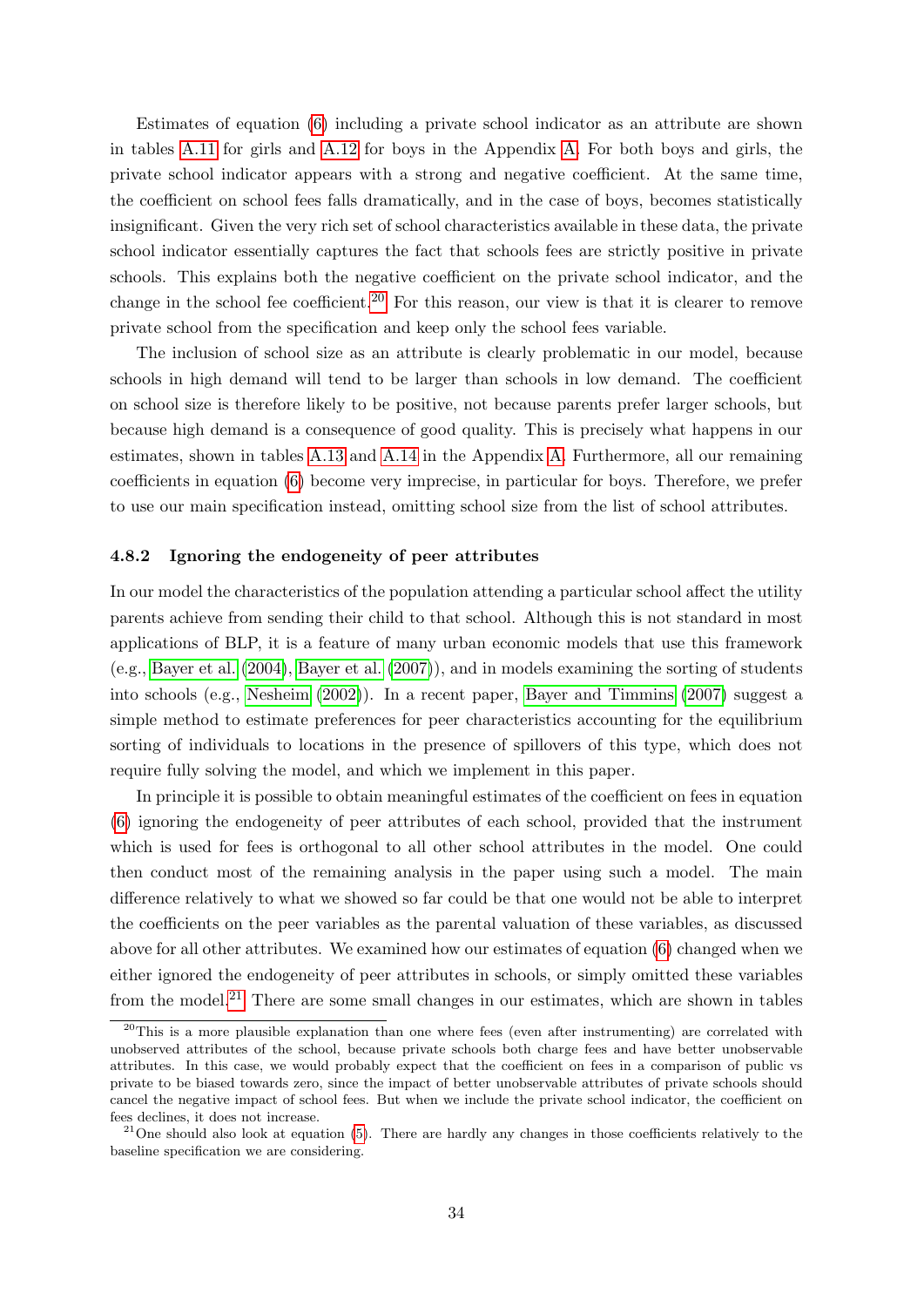[A.15](#page-62-0) and [A.16](#page-63-0) in the Appendix [A.](#page-47-0) This suggests that the main conclusions of our paper are robust to the modeling of peer effects.

### <span id="page-36-0"></span>5 Simulations

#### 5.1 The value of private schools

The structure of the education system in Pakistan, like in many other low and middle-income countries, has changed substantially in the last 3 decades. In Pakistan, [Andrabi et al.](#page-44-6) [\(2010\)](#page-44-6) show that the number of primary private schools increased more than 10 times in the last two decades. Given this worldwide evolution, it is important to quantify how much households value the current system against a counterfactual that restricts school choice.

Using estimates from equations [\(5\)](#page-15-5) and [\(6\)](#page-15-4), we can simulate the welfare consequences of closing down all private schools or alternatively, leaving one private school open in each village. We can also simulate the welfare impacts of a active schooling policy that provides education vouchers to those attending private schools, implying that effective fees in private schools are reduced to zero.

We use a standard measure of Compensating Variation (CV) to measure changes in welfare from the eradication of private schools, and the introduction of vouchers. It represents the change in a household's income that equates utility across two states: a benchmark state, which is the status quo, and the alternative state, which is the environment without private schools, or the environment with vouchers. CV corresponds to the amount of income required to compensate a given household for the elimination of private schools.

One non-standard feature of our setting relative to other applications of BLP type models is the existence of potential spillovers, arising through the average peer attributes in each school. Either the closing of private schools, or the provision of school vouchers, is likely to change the peer groups in each school. Therefore, given the parameters of our model, one needs to solve for the new sorting equilibrium after a policy is implemented, accounting for spillover effects.

We begin by ignoring that such spillovers exist. This allows us to perform standard calculations, which assume that product (school) attributes do not change as a result of the policy being simulated.

We then relax this assumption, allowing re-sorting to take place in response to changes in peer attributes (taking seriously the point estimates of the valuation of peer attributes, even when they are imprecisely estimated). Once we do so, the estimated welfare impacts change at most by 1 to 3 percent relative to the more restrictive model, leading us to take the simpler specification as our preferred one in this section.<sup>[22](#page-36-1)</sup>

<span id="page-36-1"></span><sup>&</sup>lt;sup>22</sup>For each simulation we estimated the welfare impacts updating  $\tilde{p}_{jptg}$ , the simulated value of peer attribute  $p$  in school j, with the new simulated probabilities for each individual (without a re-estimation of the model). It should be noted that there are difficult practical obstacles in implementing the full simulation (re-estimation of the model with spillovers). The main problem is that we use the school census to compute the average peer attributes at each school, but we estimate the model in the much smaller household survey. The correlation between the average peer attributes at each school computed using the census and the household survey is about 0.5, which is a high number, but far below 1. This means that if we were to use survey based school attributes for our simulations we are likely to introduce substantial measurement error in the procedure.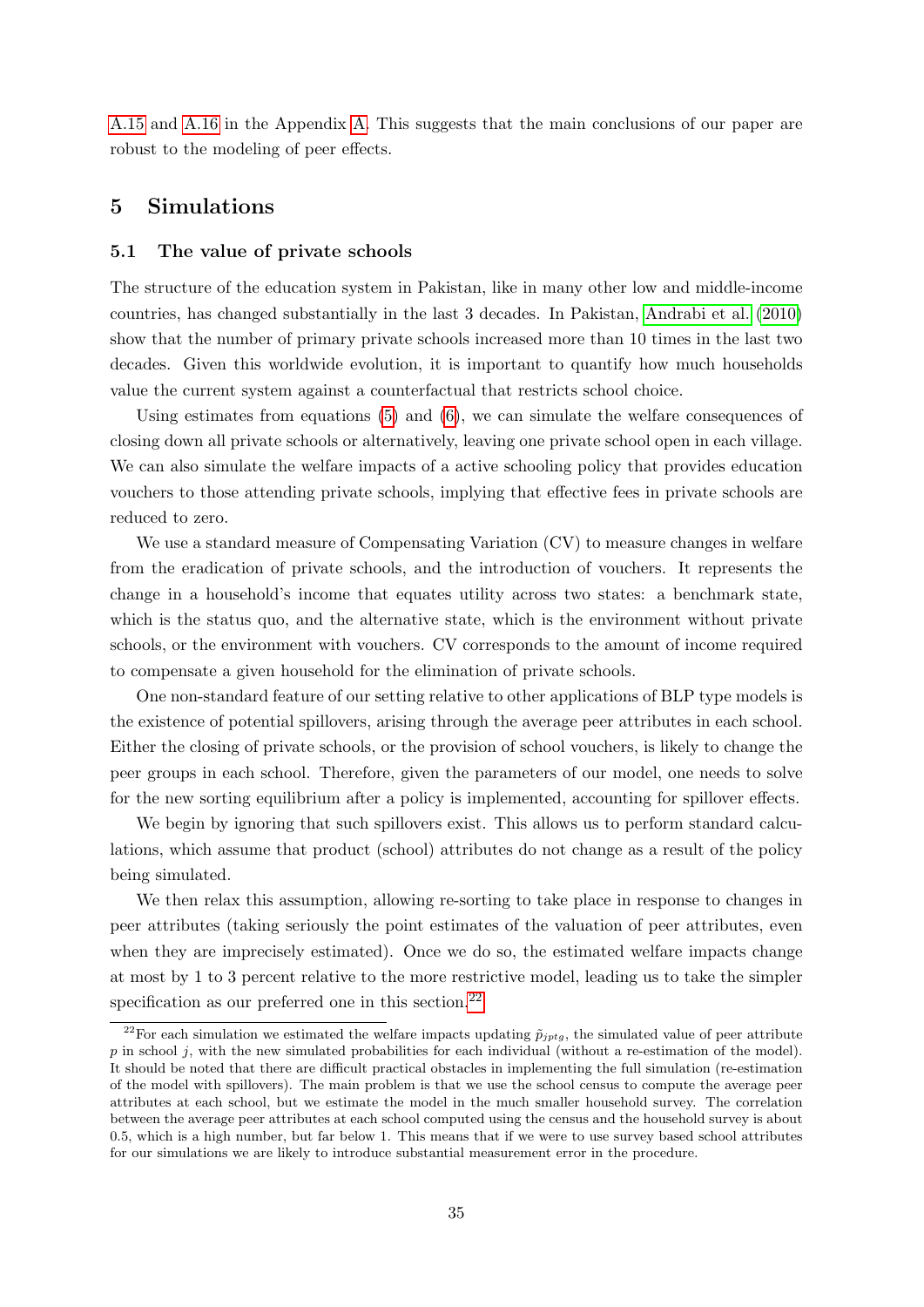We also assume that there are no additional spillover effects of either of these policies through changes in school congestion. Take for example, the first policy, which closes down all private schools. All welfare changes induced by such a policy will be driven by parents of children attending private schools, who are now forced to move to a public school. Those attending public schools in the first place will be indifferent between these two scenarios, under the assumption of no spillover effects due to overcrowding. This is a strong assumption that likely leads to an underestimation of the value of private schooling. One final assumption is that the policy changes do not affect the utility of the outside good (i.e., the utility of not enrolling in any school).

Following [Nevo](#page-46-7) [\(2000\)](#page-46-7) and shown in [McFadden](#page-46-8) [\(1980\)](#page-46-8) and [Small and Rosen](#page-46-9) [\(1981\)](#page-46-9), if the marginal utility of income is fixed for each individual, the compensating variation for individual  $i$  is given by

$$
CV_i = \frac{\ln\left[\sum_{j=0}^{\widetilde{J}} \exp(V_{i\widetilde{j}}^{Public})\right] - \ln\left[\sum_{j=0}^{J} \exp(V_{ij}^{\text{Private}})\right]}{\frac{\partial V_{ij}^{private}}{\partial school fees}}
$$
(7)

where  $V_{ij}^{\text{Pr}\,ivate}$  represents the utility in the presence of both private and public schools in the choice set of schools and  $V_{\tilde{G}}^{Public}$  $i_j^{\text{Public}}$  represents the counterfactual scenario where only public schools are available to the students<sup>[23](#page-37-0)</sup>. The denominator represents the marginal utility of income.

In order to compute the total change in consumer welfare  $(TCV)$ , one could average the compensating variation across sample and multiply by the number of students (M):

$$
TCV = M \int CV_i dP_v(v)
$$
\n(8)

where P is a distribution function. In practice, this average can easily be driven by extreme values both in the upper and the lower tails of the distribution of  $CV_i$ , which in our setting are essentially driven by extreme values of  $\frac{\partial V_{ij}^{private}}{\partial school fees}$ . This is a concern because the fact that we allow for very rich observed and unobserved heterogeneity in the valuation of school fees can lead to very extreme values of  $\frac{\partial V_{ij}^{private}}{\partial school fees}$ , which are probably sensitive to modifications in the specification of heterogeneity.

Therefore, a more robust alternative is to present results based on the median value of  $CV_i$ in the sample, rather than the average. We use this as our main measure in the calculation of the welfare impacts of different policies. To estimate the total welfare of a policy we multiply this figure by the total number of students in the region we are considering. An alternative, which we also implement (and show in Appendix - Table [A.17\)](#page-64-0), is to take the average of  $CV_i$ after trimming the bottom and top 1% of the distribution of this variable.

Table [12](#page-38-0) presents estimates of the median compensating variation for a policy that forces private schools to shut down, separately for boys and girls. If we close all private schools, the estimated median compensating variation is \$5.4 dollars (about 40 per cent of the average school fee) for boys, and \$1.8 for girls (these numbers should be interpreted as annual compen-

<span id="page-37-0"></span>
$$
^{23}V_{ij} = \delta_{jtg} + \sum_{k=1}^{K} \sum_{r=1}^{R} x_{jktg} z_{irtg} \beta_{rk}^o + \sum_{k=1}^{K} x_{jktg} v_{itg} \beta_k^u + \overline{\gamma} d_{ijtg} + \sum_{r=1}^{R} d_{ijtg} z_{irtg} \gamma_r + d_{ijtg} v_{itg} \gamma^u
$$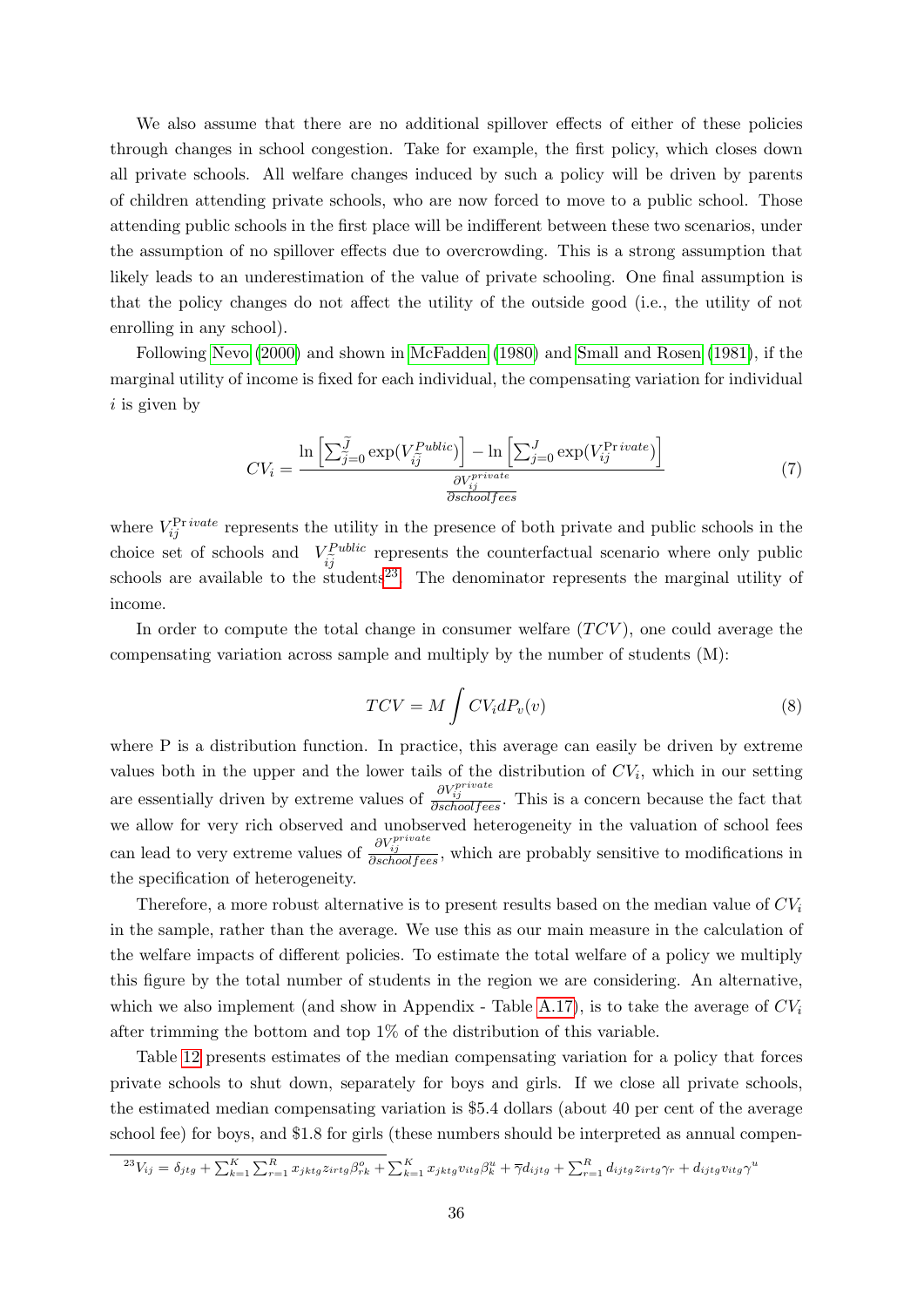sating variation). If we focus only on those affected by the policy, i.e., those attending private schools in the current regime, then the estimated compensating variation is \$12.2 for boys and \$3.5 for girls. This compares to the average value of the fee, of about \$13 and is the amount that would have to be given to households to compensate them fully in money metric utility for the closure of private schools. The net benefit of private schools is therefore positive for both boys and girls attending private schools, and is approximately 25% of the value of fees for girls, and around 90% for boys. Another way to think about the value of private schools is that, for households whose children are in such schools, the benefit is equivalent to around one month's per-capita income for boys, and about 25% of monthly per-capita income for girls.

<span id="page-38-0"></span>Table 12: No private schools - policy that forces private schools to shut down

|                                                                                                           | Girls      | <b>Boys</b> |
|-----------------------------------------------------------------------------------------------------------|------------|-------------|
| Median compensating variation (in U.S. dollars)<br>Median compensating variation - affected by the policy | 1.8<br>3.5 | 5.4<br>12.2 |
| Total change in consumer welfare (in thousand U.S. dollars)                                               |            | 68.2 202.7  |
| Changes in total school enrollment rate (in percentage points)                                            | $-6.0$     | $-5.3$      |

Notes: In this table we present changes in welfare, and changes in total school enrollment from the eradication of private schools.

We use compensating variation to measure the changes in a household's income that equates utility across two states: a benchmark state, which is the status quo, and the alternative state, which is the environment without private schools. It corresponds to the amount of income required to compensate a given household for the elimination of private schools.

The first two rows present estimates of the median compensating variation (in U.S. dollars) for a policy that forces private schools to shut down, separately for boys and girls. The first row shows the results for everyone, while the second one shows the results for those affected by the policy. In this scenario (no private schools), those not affected by the policy intervention have no change in their consumer surplus. In the third row, we compute a measure of the total change in consumer welfare, in thousand U.S. dollars, taking the median compensating variation across the sample and multiply by the total number of students enrolled in the regions from our sample in rural Punjab, separately for girls and boys. The last row shows how total school enrollment changes (in percentage points) when the "no private schools" policy is implemented, separately for boys and girls. 1 U.S. dollars ≈ 85.6 Pakistani Rupees.

One could consider an alternative and less extreme way to restrict access to choice, where instead of forcing the closure of all private schools, we close all but one private school in each village. The private school that is allowed to remain open in this simulation has the average characteristics of all the private schools in the village, and is located at the mean distance of private schools to the village. The amounts required to compensate families for such a change relatively to the status quo (where public and private schools coexist), are much smaller (only about 25% as high) than those reported in the first row of Table [12](#page-38-0) (see Table [A.18](#page-64-1) in the Appendix). This suggests that much of the value of private schools comes from the fact that they make it possible to opt-out from the available public schools. The availability of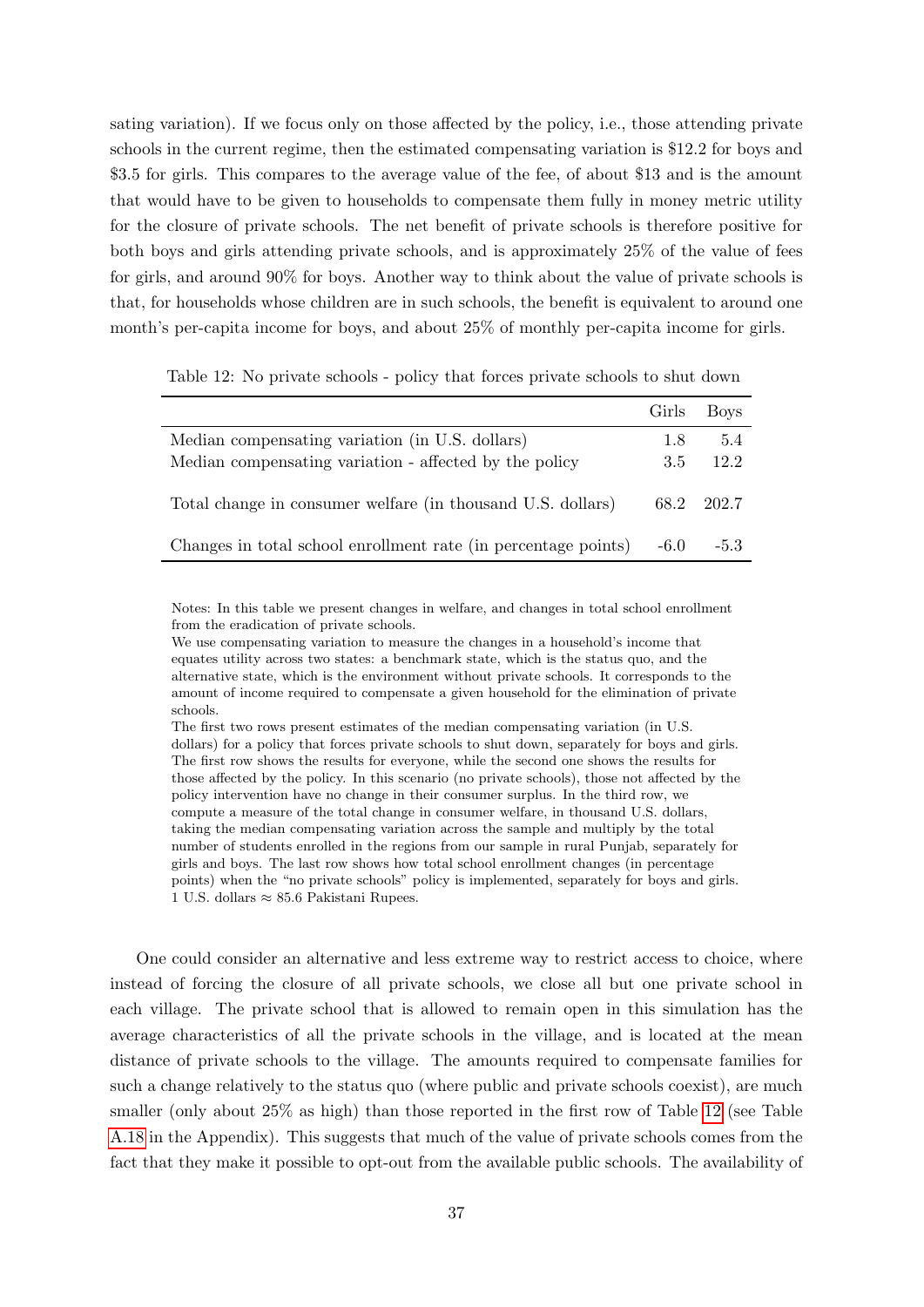variety given by the existence of multiple private schools (as opposed to only one) is valuable, but relatively less important, suggesting a limited role for product differentiation within the market for private schools.

Figure [4](#page-39-0) plots the average CV estimates per village against the proportion of female students in the village in private schools. Figure [5](#page-39-1) is similar, for male students. Not surprisingly, the correlation between these two variables is very strong for both boys and girls, showing that private school enrollment is high in villages where the valuation of the private school market is also high. The cross-village variation in this valuation is again striking. Our estimates of  $CV_i$ for the average student in a village ranges from \$0 to \$30 in the case of boys (with a mean of \$7 and a standard deviation of \$6), and from \$0 to \$21 in the case of girls (with a mean of \$2.5 and a standard deviation of \$2.6).

<span id="page-39-0"></span>Figure 4: Compensating variation and proportion of girls in the village in private schools



Notes: This figure represents the average compensating variation per village and the proportion of girls in the village in a private school.

<span id="page-39-1"></span>Figure 5: Compensating variation and proportion of boys in the village in private schools



Notes: This figure represents the average compensating variation per village and the proportion of girls in the village in a private school.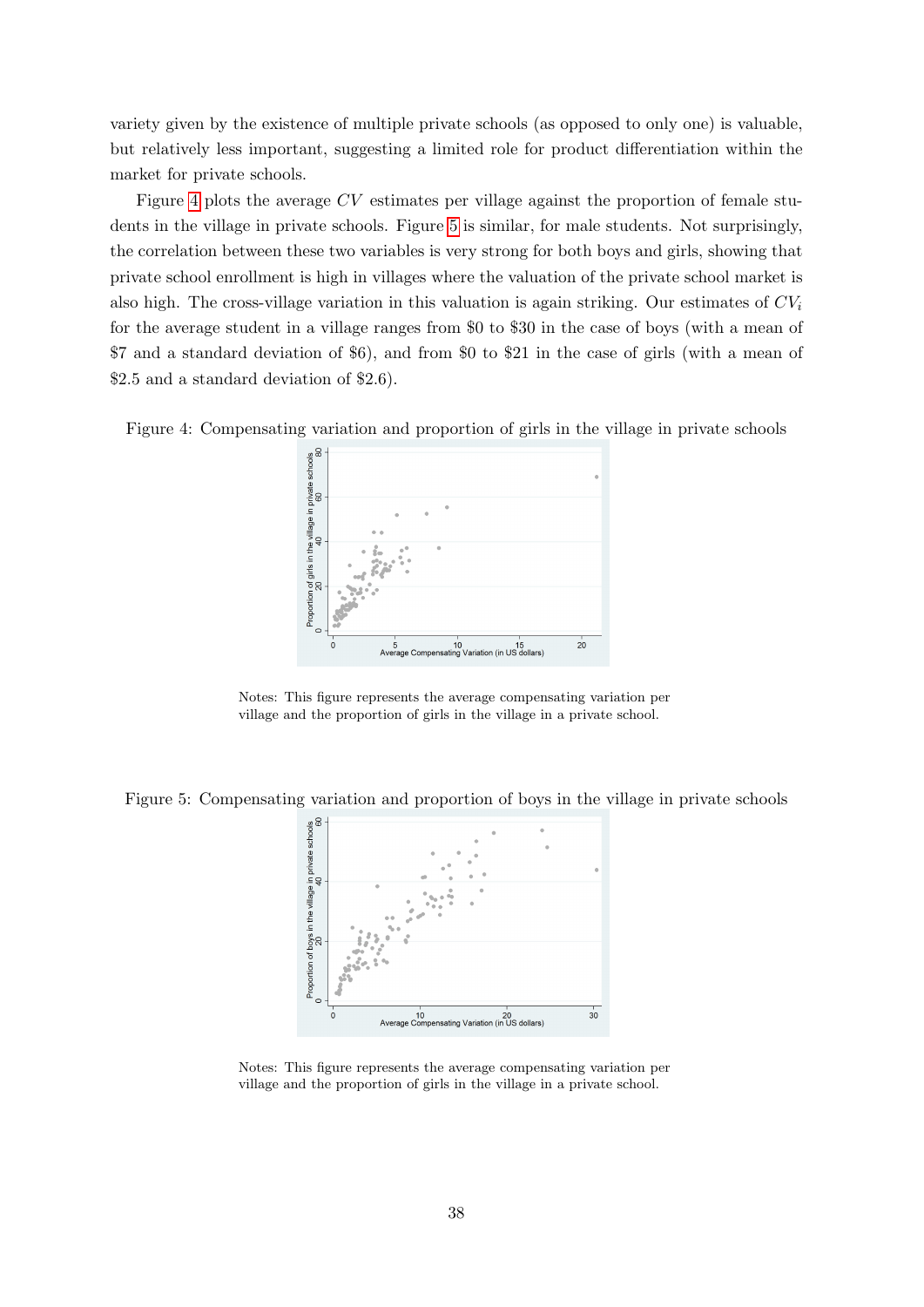In the third row of Table [12](#page-38-0) we multiply the numbers in the first row by the total number of students enrolled in the regions of our sample.<sup>[24](#page-40-0)</sup> This gives us a measure of the annual welfare benefits of having private schools in these villages, relatively to having no private school, separately for girls and boys. The total value of private schools for parents of children in the regions we are considering in Rural Punjab is \$271000 per year. If we take the whole country, assuming similar valuations in other regions including urban centers (a strong assumption) the value of private schools rises to about \$114 million per year.

The fourth row of Table [12](#page-38-0) shows how total school enrollment changes when the 'no private school' policy is implemented. Even though girls value private schools much less than boys, the declines in overall school enrollment that we observe as a result of the policy are about 6 percentage points for both gender groups. This is a relatively more important decline for girls, who start from a baseline enrollment rate of about 67%, than for boys, who have an average enrollment rate of 80% in our sample. This means that the differential private school valuation across gender groups does not come from the fact that individuals are less likely to attend any school when private schools cease to exist, but from the fact that they have to switch from a private to a public school which is less desirable.

Table [13](#page-41-0) considers a second policy, where school fees are equalized to zero across all schools.[25](#page-40-1) One way to implement such a policy would be to offer each student a school voucher equal to the fees charged in each private school, which would be \$13 per student if every potential student decided to enrol in private school as a result. Table [13](#page-41-0) shows, when we look at the entire population of children in our sample, the median value of such a voucher would be close to \$2 for both girls and boys. Once again, in the second row of this table we multiply these figures by the total number of boys and girls in the region we are considering.<sup>[26](#page-40-2)</sup>

Note that in our classical welfare analysis, the "value" of a price subsidy to housholds must be (weakly) lower than its price: Absent any market failures, those who value the product at more than its price are already purchasers. Therefore, it is not a surprise that the median value of the voucher is low. What is of interest is the impact of such a voucher are on total, public and private school enrollment. First, our education market contains both public and private schools and previous research suggests that the per-child cost of private schooling is much lower than that of public schooling. Therefore, if a large number of children move out of public to private schools, the voucher could still be a cost effective policy even absent any market failures [\(Muralidharan and Sundararaman](#page-46-0) [\(2015\)](#page-46-0) and [Andrabi et al.](#page-44-1) [\(2015a\)](#page-44-1)). Second, it could be that market frictions such as credit constraints or imperfect information lead to erroneous computations of the valuation of private schools and policy makers may therefore be interested in boosting private school enrollment regardless of the household valuation that we can compute in our frictionless model. In that case, our estimates of the deadweight loss show

<span id="page-40-0"></span><sup>&</sup>lt;sup>24</sup>This is assuming that the median CV numbers reported above are similar to the mean CV number we would have obtained if we could perfectly correct for outlier CV values that are caused by model misspecification.

<span id="page-40-1"></span> $^{25}$ In this simulation, we reduce school fees but retain additional money that parents pay towards textbooks, uniforms and school supplies; in our data these costs can be substantial, reaching around \$12 a year, which is very similar to the cost of private school tuition.

<span id="page-40-2"></span><sup>&</sup>lt;sup>26</sup>In [A](#page-47-0)ppendix A table [A.19](#page-65-0) we show that both the value of private schools and the value of school vouchers are considerably higher for children with more educated mothers, and coming from richer families. This is especially true for boys.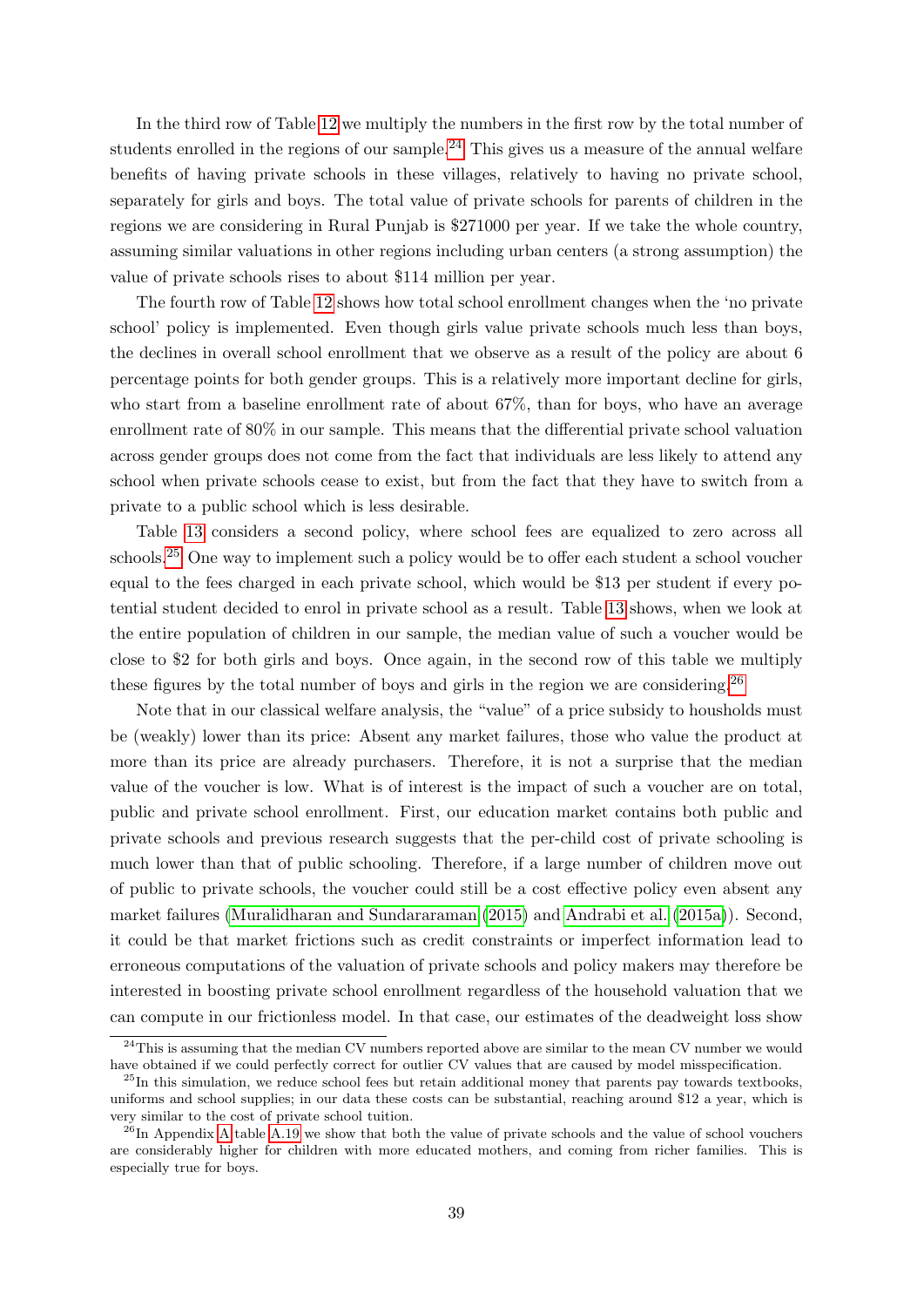<span id="page-41-0"></span>how large the shadow value of the market frictions must be for the vouchers to be cost-effective.

|                                                                  | Girls           | Boys   |
|------------------------------------------------------------------|-----------------|--------|
| Median compensating variation (in U.S. dollars)                  | $-2.1$          | $-2.0$ |
| Total change in consumer welfare (in thousand U.S. dollars)      | $-76.2$ $-75.9$ |        |
| Changes in total school enrollment rate (in percentage points)   | 4.3             | 1.2    |
| Changes in private school enrollment rate (in percentage points) | 7.5             | 4.2    |
| Changes in public school enrollment rate (in percentage points)  | $-3.2$          | $-3.0$ |

Table 13: Voucher program - policy where school fees are equalized to zero

Notes: In this table we present changes in welfare, and changes in total school enrollment from the introduction of vouchers.

We use compensating variation (CV) to measure the changes in a household's income that equates utility across two states: a benchmark state, which is the status quo, and the alternative state, which is the environment where school fees are equalized to zero across all schools.

The first row presents estimates of the median compensating variation (in U.S. dollars) for a policy where school fees are equalized to zero across all schools, separately for boys and girls. In the second row, we compute a measure of the total change in consumer welfare, in thousand U.S. dollars, taking the median compensating variation across the sample and multiply by the total number of students enrolled in the regions from our sample in rural Punjab, separately for girls and boys. The last three rows show how total, private, and public school enrollment changes (in percentage points) when the "voucher program" policy is implemented, separately for boys and girls.

1 U.S. dollars ≈ 85.6 Pakistani Rupees.

The impacts of the private voucher are not insubstantial. Table [13](#page-41-0) shows that total school enrollment increases by 4.3 percentage points for girls and 1.2 percentage points for boys. Private school enrollment rises by 7.5 percentage points for girls (from about 19% to 26%) and 4.2 percentage points for boys (from  $23\%$  to  $27\%$  $27\%$ ).<sup>27</sup> Public school enrollments decline by 3.2 and 3.0 percentage points for girls and boys. This means that the cost of the voucher per student is about \$4 for both girls and boys (=  $$13 * 27\%$ ).<sup>[28](#page-41-2)</sup> Further, regarding the cost savings to the government from those who move from public to private schools, [Andrabi et al.](#page-44-1)  $(2015a)$  estimate that the cost per student in public schools is around \$26. For girls, the 3% who move from public to private schools will save the government about \$0.83, and for boys the saving is \$0.78. This reduces the deadweight loss, and in fact, it is likely that the shadow value of frictions like credit constraints is higher than the remaining amount. Nevertheless, we also emphasize that the increase in private schooling is not high enough to presume that school fees are the only constraint on higher attendance.

<span id="page-41-1"></span>Our approach could be rightly criticized both on the assumption that the voucher is made

 $27$ Table [2](#page-9-1) shows that 66.8% of all girls are enrolled in a school, and 28.0% of these are in a private school. It is therefore easy to see that the proportion of girls attending a private school is about  $19\%$  ( $\simeq 66.8\% * 28.0\%$ ). An analogous calculation can be done for boys.

<span id="page-41-2"></span> $^{28}$ Even if we use the median school fee to compute the costs of the policy, which is equal to \$11, we get a total cost per student of around \$3.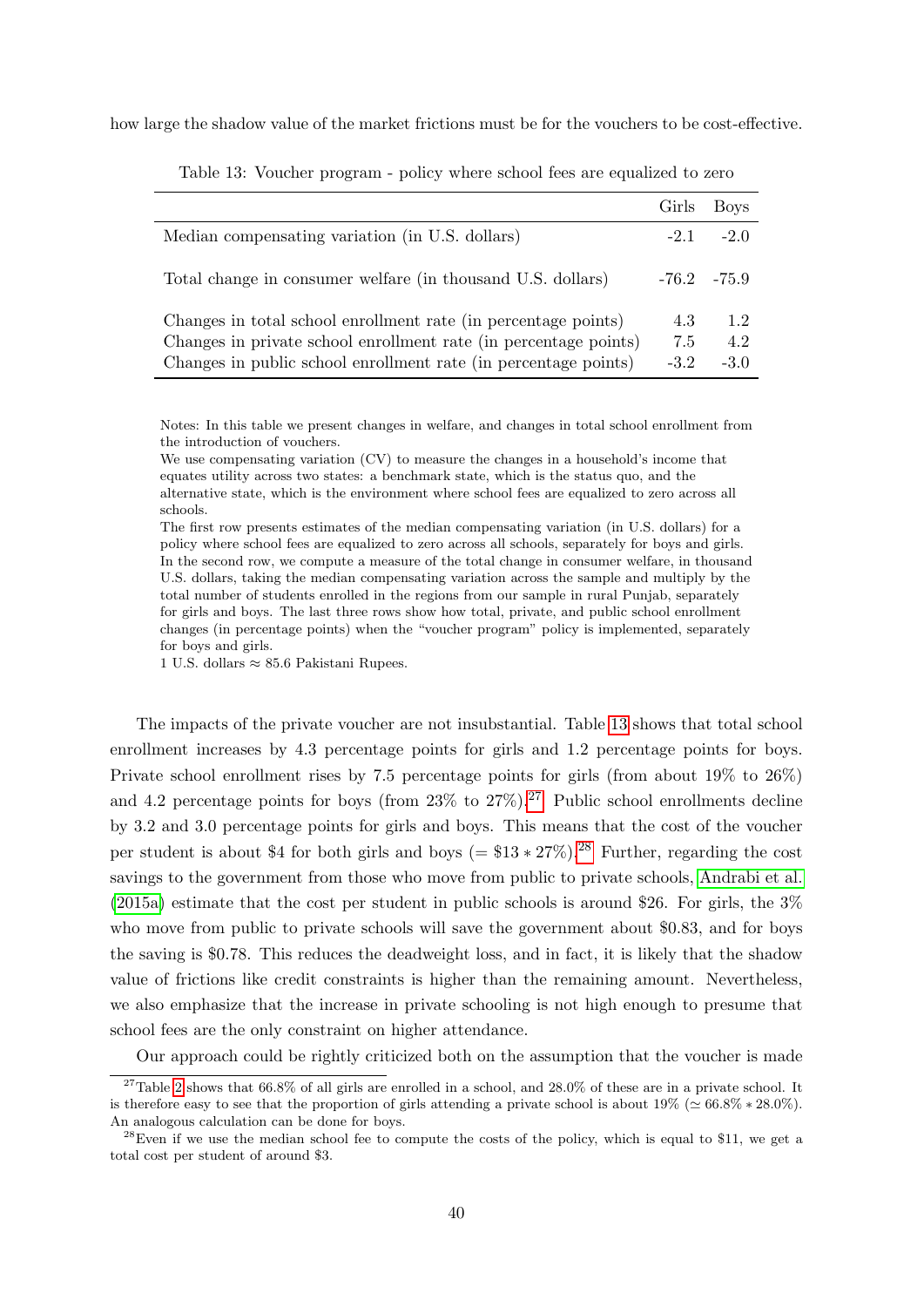uniformly available to all children and villages, and there is no new entry of schools. Incorporating private school entry or changing the targeting design of the voucher would yield different impacts. Nevertheless, the simulation clarifies that there are key differences between providing a voucher to identify test-score differences between public and private schools, and analyzing the welfare consequences of expanding a voucher to an entire schooling system. The specific design and targeting of the voucher will matter. and our simulation provides one methodology that could be used to assess the ex-ante impacts of such policies.

## <span id="page-42-0"></span>6 Conclusion

In recent years low cost private schools have emerged to expand school choice in very poor areas. There are striking examples from India, Pakistan, Kenya, Nigeria, and Ghana, both in rural and urban settings, where more than half of total school enrollment is taken up by these private institutions. Even though these are all environments where parents are, on average, poor and relatively less educated, they make active decisions about school choice, often opting out of the free public school system. In order to understand the importance of private school markets for education in poor countries, we need to understand the parameters driving demand and supply of private schooling in such settings. This is a central issue in the economics of education, where the roles of choice and competition in the provision of education are increasingly discussed in the context of richer countries (for example [Burgess et al.](#page-45-4) [\(2015\)](#page-45-4), [Bayer et al.](#page-44-8) [\(2007\)](#page-44-8), [Hastings et al.](#page-45-9) [\(2009\)](#page-45-9), and [Checchi and Jappelli](#page-45-8) [\(2004\)](#page-45-8)). However, even in low-income countries where many excellent researchers have devoted substantial attention to the topic, it remains surrounded with controversy.

In this paper we explored school choice in Punjab, the largest province in Pakistan. In our sample parents can choose among schools (public and private) in a very competitive setting and extensive data on households and schools allows for a rich analysis of the school choice decision. The school level detail in our data allows us to use a long list of school attributes potentially valued by parents. The cost level data provides potentially exogenous sources of variation in tuition fees at the school level, especially after we control for school attributes and village fixed effects. Together these two features of the data permit credible estimation of the parental willingness to pay for a large set of school attributes. The detailed household level data allows us to examine how this willingness to pay for different school attributes varies with household characteristics.

Our demand estimates and policy simulations highlight why such exercises are critical for policy. The high distance elasticities combined with the low price elasticities suggest that parents attach a very high value to private schooling, but not to the product differentiation that occurs when there are multiple private schools in the same village. Further, a voucher program in this setting has some effect on private and public enrollments, but not as large as is usually imagined. These exercises are especially relevant in settings where private schools are abundant, as is increasingly common in a variety of low and middle-income countries. These are also exercises that concern fundamental issues in the economics of school choice that have,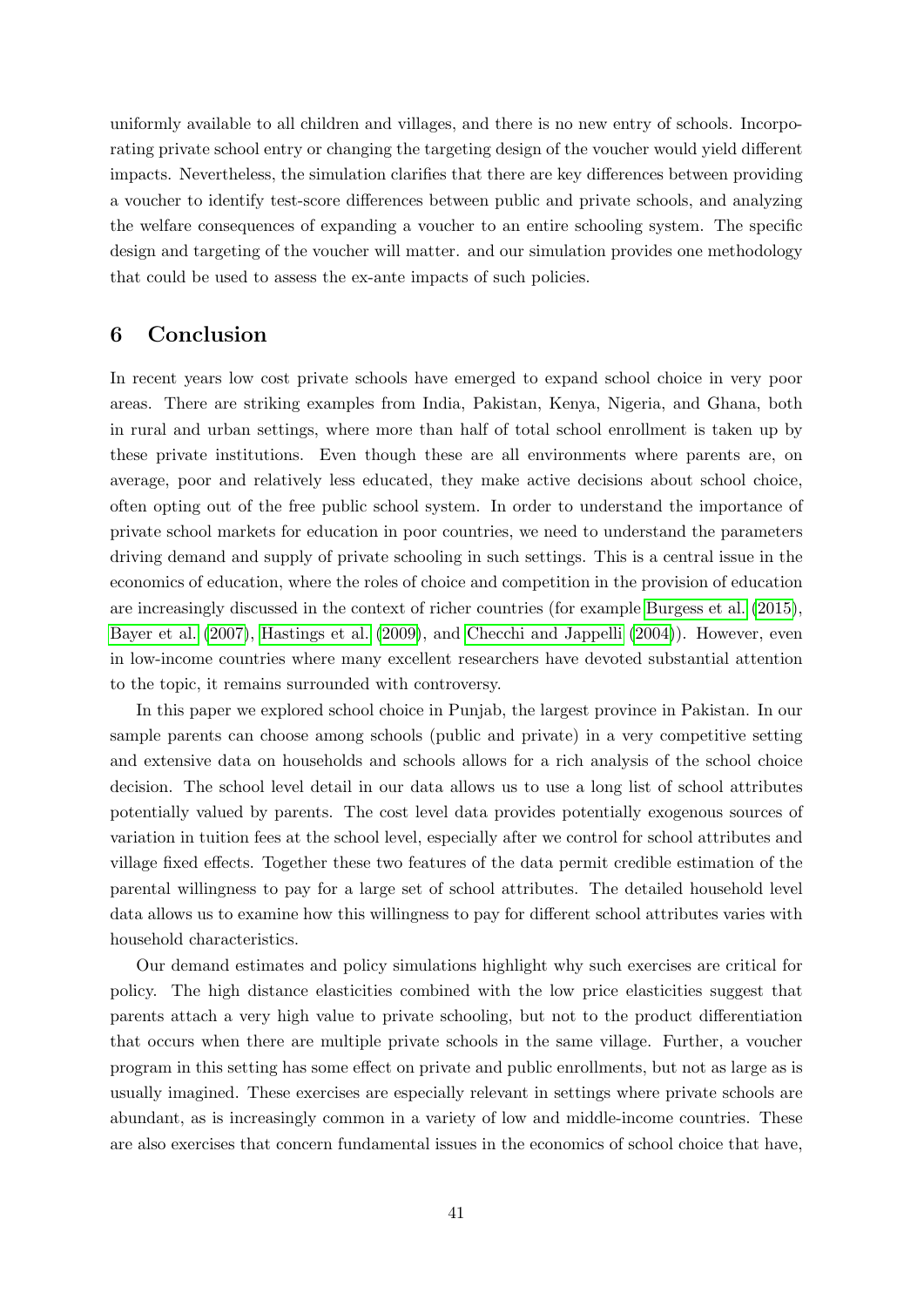for the most part, not been addressed elsewhere in the literature.

We are also aware of the limitations to this approach. For instance, were we to fully model changes in the schooling system from a counterfactual policy, we would also have to model supply side responses. But to do so, we need to first understand more fundamentally what private schools are maximizing. While clearly they are subject to some market discipline–in that they have to shut down if they cannot cover costs–their pricing decisions may reflect multiple objectives in addition to maximizing profits. As one example, we find that schools price in the inelastic portion of the demand curve with markups below those that would be profit maximizing. These pricing decisions could reflect many different considerations ranging from social concerns to dynamic pricing. Understanding why this is so remains at the frontier of this research, and perhaps is best accomplished with the help actual policy experiments in this context.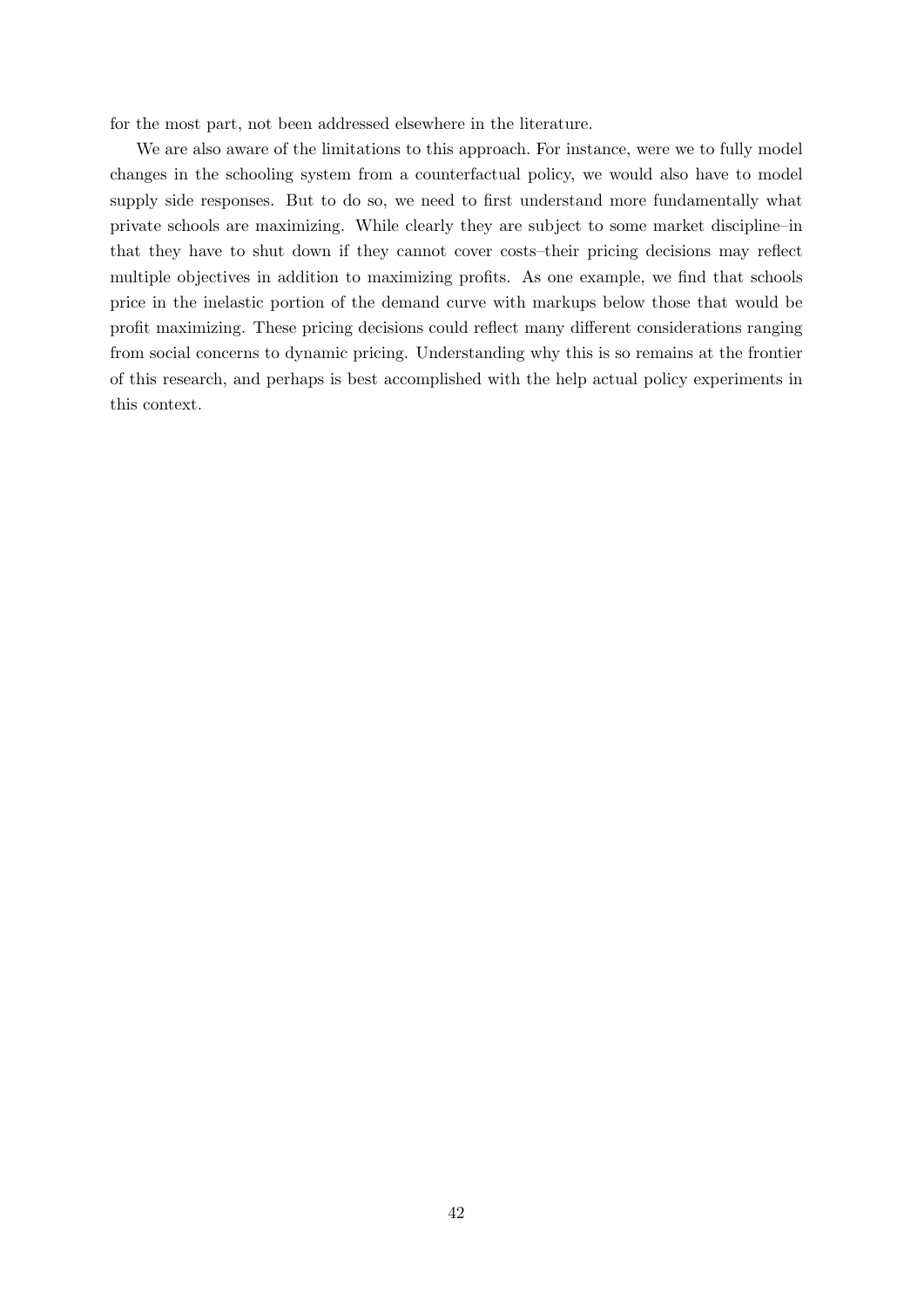### References

- <span id="page-44-7"></span>Alderman, H., Orazem, P. F., and Paterno, E. M. (2001). School quality, school cost, and the public/private school choices of low-income households in pakistan. Journal of Human Resources, 36(2):304–326.
- <span id="page-44-1"></span>Andrabi, T., Bau, N., Das, J., and Khwaja, A. (2015a). Are bad public schools public bads? test scores and civic values in public and private schools. mimeo, Harvard University.
- <span id="page-44-5"></span>Andrabi, T., Das, J., and Khwaja, A. I. (2008). A dime a day: the possibilities and limits of private schooling in pakistan. Comparative Education Review, 52(3).
- <span id="page-44-6"></span>Andrabi, T., Das, J., and Khwaja, A. I. (2010). Education policy in pakistan: A framework for reform. Policy Brief, IGC International Growth Centre - Pakistan.
- <span id="page-44-10"></span>Andrabi, T., Das, J., and Khwaja, A. I. (2015b). Report cards: The impact of providing school and child test scores on educational markets. World Bank Policy Research Working Paper, World Bank, Washington, DC.
- <span id="page-44-2"></span>Angrist, J., Bettinger, E., Bloom, E., King, E., and Kremer, M. (2002). Vouchers for Private Schooling in Colombia: Evidence from a Randomized Natural Experiment. American Economic Review, 92(5):1535–1558.
- <span id="page-44-9"></span>Bau, N. (2015). School competition and product differentiation. mimeo, Harvard University.
- <span id="page-44-0"></span>Baum, D., Lewis, L., Lusk-Stover, O., and Patrinos, H. (2014). What matters most for engaging the private sector in education : A framework paper. systems approach for better education results. (SABER) working paper, World Bank, Washington, DC.
- <span id="page-44-8"></span>Bayer, P., Ferreira, F., and McMillan, R. (2007). A unified framework for measuring preferences for schools and neighborhoods. Journal of Political Economy, 115(4):588– 638.
- <span id="page-44-4"></span>Bayer, P. and Timmins, C. (2007). Estimating Equilibrium Models Of Sorting Across Locations. Economic Journal, 117(518):353–374.
- <span id="page-44-11"></span>Bayer, P. J., McMillan, R., and Rueben, K. (2004). An Equilibrium Model of Sorting in an Urban Housing Market: The Causes and Consequences of Residential Segregation. Yale School of Management Working Papers, Yale School of Management.
- <span id="page-44-3"></span>Berry, S., Levinsohn, J., and Pakes, A. (1995). Automobile prices in market equilibrium. Econometrica, 63(4):841–90.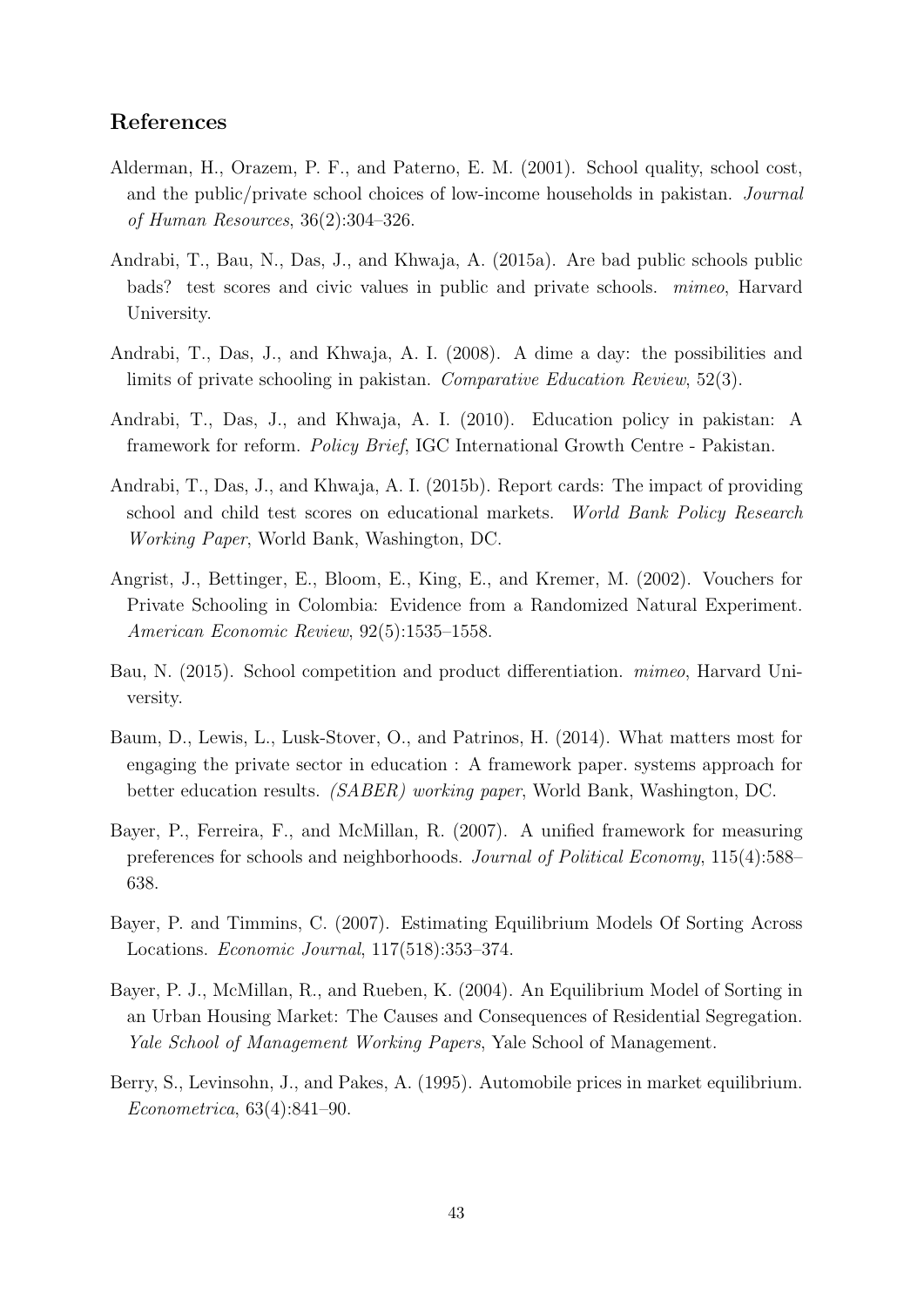- <span id="page-45-2"></span>Berry, S., Levinsohn, J., and Pakes, A. (2004). Differentiated products demand systems from a combination of micro and macro data: The new car market. Journal of Political Economy,  $112(1):68-105$ .
- <span id="page-45-11"></span>Berry, S. T. and Haile, P. A. (2009). Nonparametric identification of multinomial choice demand models with heterogeneous consumers. Cowles Foundation Discussion Papers 1718, Cowles Foundation for Research in Economics, Yale University.
- <span id="page-45-1"></span>Bresnahan, T. F. and Gordon, R. J. (1997). The Economics of New Goods. University of Chicago Press.
- <span id="page-45-5"></span>Burde, D. and Linden, L. L. (2013). Bringing education to afghan girls: A randomized controlled trial of village-based schools. American Economic Journal: Applied Economics, 5(3):27–40.
- <span id="page-45-4"></span>Burgess, S., Greaves, E., Vignoles, A., and Wilson, D. (2015). What parents want: school preferences and school choice. The Economic Journal, 125(587).
- <span id="page-45-8"></span>Checchi, D. and Jappelli, T. (2004). School choice and quality. CEPR Discussion Papers 4748, C.E.P.R. Discussion Papers.
- <span id="page-45-12"></span>Cheema, A., Khwaja, A. I., Naseer, M. F., and Shapiro, J. N. (2014). Designing active labor market policies in southern punjab: evidence from household and community surveys. Policy Report, Center for Economic Research in Pakistan.
- <span id="page-45-3"></span>Dixon, P. (2012). Why the denial? low-cost private schools in developing countries and their contributions to education. Econ Journal Watch, 9(3):186–209.
- <span id="page-45-7"></span>Dynarski, S., Gruber, J., and Li, D. (2009). Cheaper by the dozen: using sibling discounts at catholic schools to estimate the price elasticity of private school attendance. NBER Working Papers 15461, NBER.
- <span id="page-45-10"></span>Gallego, F. and Hernando, A. (2009). School choice in chile: looking at the demand side. Documentos de Trabajo 356, Instituto de Economia. Pontificia Universidad Catlica de Chile.
- <span id="page-45-6"></span>Glewwe, P. and Muralidharan, K. (2015). Improving school education outcomes in developing countries: evidence, knowledge gaps, and policy implications. RISE-Working paper - 15/001, Research on Improving Systems in Education.
- <span id="page-45-9"></span>Hastings, J. S., Kane, T. J., and Staiger, D. O. (2009). Heterogeneous preferences and the efficacy of public school choice. NBER Working Papers 12145, NBER.
- <span id="page-45-0"></span>Hausman, J. A. (1996). Valuation of New Goods under Perfect and Imperfect Competition, pages 207–248. University of Chicago Press.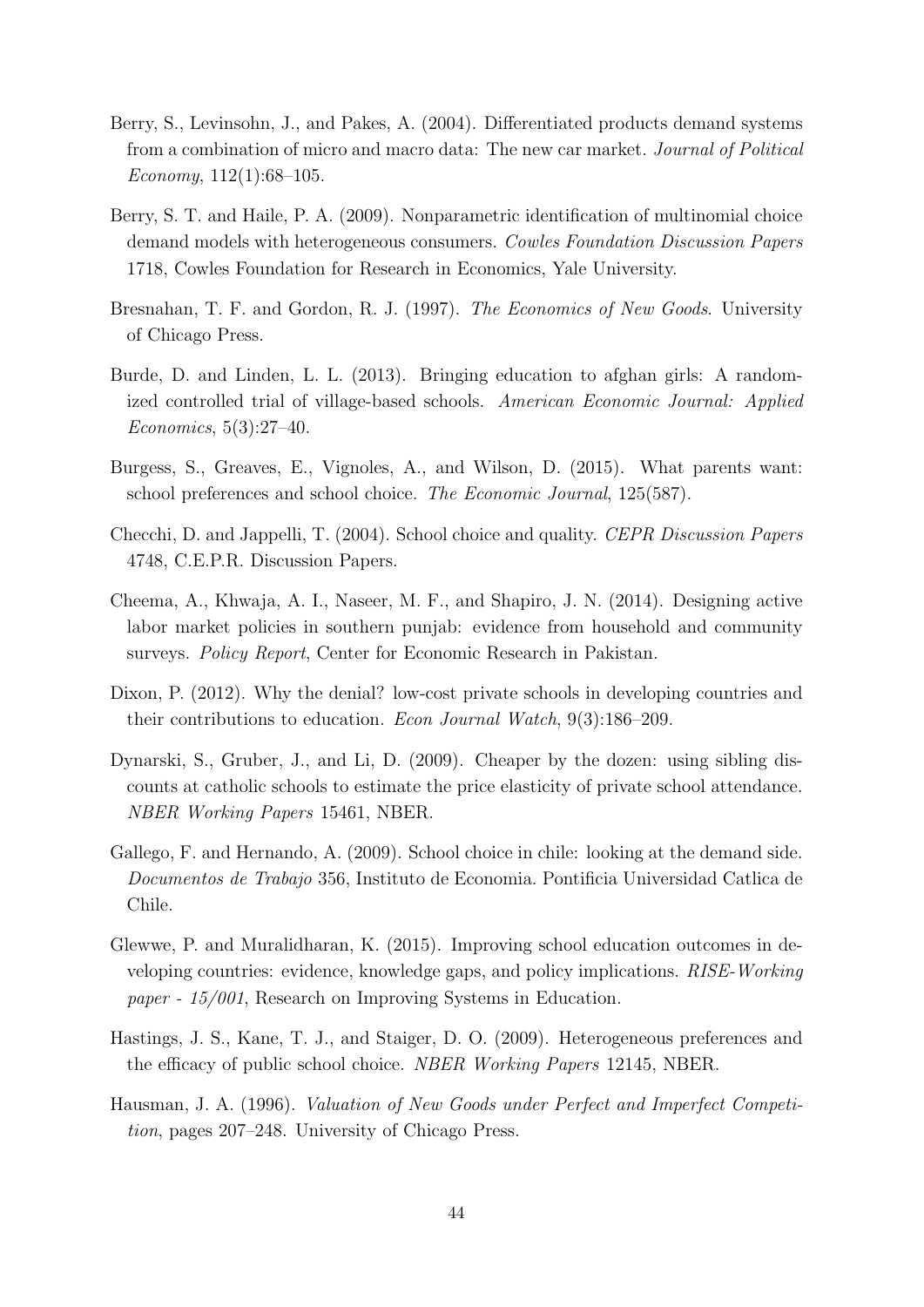- <span id="page-46-3"></span>Jacoby, H. G. and Mansuri, G. (2015). Crossing boundaries: How social hierarchy impedes economic mobility. Journal of Economic Behavior and Organization, 117(Sep):135–154.
- <span id="page-46-8"></span>McFadden, D. (1980). Econometric models for probabilistic choice among products. Journal of Business, 53(3):S13–29.
- <span id="page-46-0"></span>Muralidharan, K. and Sundararaman, V. (2015). The aggregate effect of school choice: Evidence from a two-stage experiment in india. The Quarterly Journal of Economics.
- <span id="page-46-4"></span>Neilson, C. (2013). Targeted vouchers, competition among schools, and the academic achievement of poor students. mimeo, Yale University.
- <span id="page-46-6"></span>Nesheim, L. (2002). Equilibrium sorting of heterogeneous consumers across locations: theory and empirical implications. CeMMAP working papers, Centre for Microdata Methods and Practice, Institute for Fiscal Studies.
- <span id="page-46-7"></span>Nevo, A. (2000). Mergers with differentiated products: The case of the ready-to-eat cereal industry. RAND Journal of Economics, 31(3):395–421.
- <span id="page-46-1"></span>Rao, G. (2013). Familiarity does not breed contempt: diversity, discrimination and generosity in delhi schools. Working Paper, Harvard University.
- <span id="page-46-5"></span>Reis, H. (2015). Girls' schooling choices and home production: evidence from pakistan. IZA Discussion Papers 9562, Institute for the Study of Labor (IZA).
- <span id="page-46-9"></span>Small, K. A. and Rosen, H. S. (1981). Applied welfare economics with discrete choice models. Econometrica, 49(1):105–30.
- <span id="page-46-2"></span>Tooley, J. and Dixon, P. (2005). "Private Education is Good for the Poor: A Study of Private Schools Serving the Poor in Low-Income Countries". CATO institute.
- <span id="page-46-10"></span>Train, K. (2009). Discrete Choice Methods with Simulation. Cambridge University Press.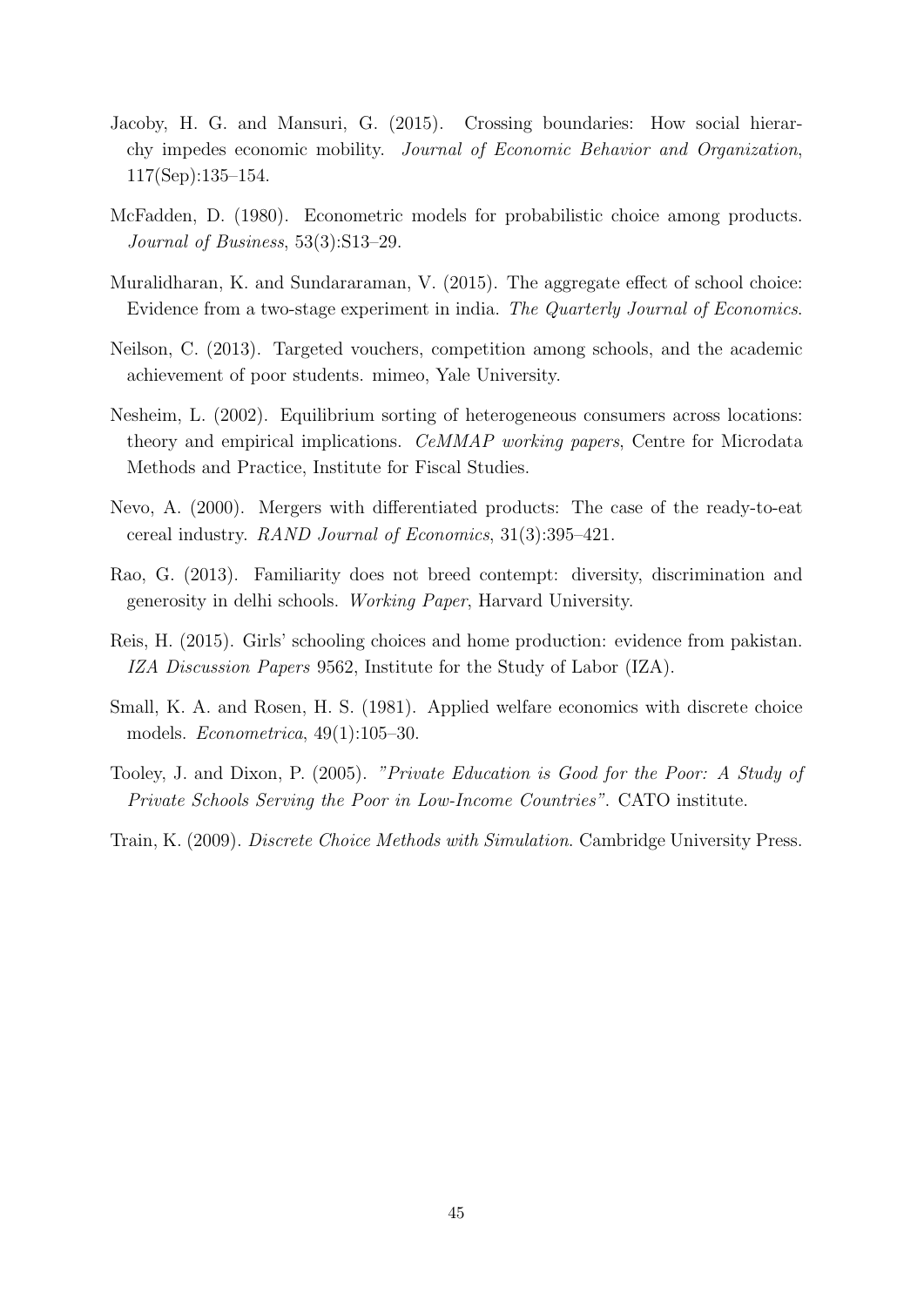## Online appendices to "The Value of Private Schools: Evidence from Pakistan"

## <span id="page-47-0"></span>A Appendix tables

In this section, we provide additional tables for more details. The household and school variables used to estimate the model are described in Table [A.1.](#page-48-0)

We estimate equation [\(5\)](#page-15-5) using maximum likelihood, with an additional step to estimate the school fixed effect. The first step estimated coefficients are shown in tables [A.2,](#page-49-0) [A.3](#page-50-0) and [A.4.](#page-51-0)

The coefficients in equation [\(6\)](#page-15-4) can be estimated using instrumental variables, although we also present OLS estimates for comparison. The results for the first stage regressions are displayed in tables [A.5,](#page-52-0) [A.6,](#page-53-0) and [A.7.](#page-54-0) Table [A.5](#page-52-0) reports the specification using only total costs, and using both costs and the BLP instruments. Table [A.6](#page-53-0) shows what happens when we use individual cost components separately. Table [A.7](#page-54-0) shows the first stage regressions of peer variables (student test score, mother education, and assets on the predicted value of the peer variables in the school and on the predicted value of the peer variable in competitor schools, weighted by distance to each competitor and other school attributes).

Table [A.8](#page-55-0) examines the correlation between parental preferences for different school attributes. Table [A.9](#page-56-0) compares the correlations between the same list of attributes offered by schools. Table [A.10](#page-57-0) reports the price elasticity from several available studies in the literature.

In Table [A.11](#page-58-0) for girls and [A.12](#page-59-0) for boys, we provide estimation of equation [\(6\)](#page-15-4) including a private school indicator as an attribute of the school. Tables [A.13](#page-60-0) and [A.14](#page-61-0) show our estimates when the model includes school size as an attribute. Tables [A.15](#page-62-0) and [A.16](#page-63-0) show estimates of equation [\(6\)](#page-15-4) in a specification where there are no peer variables and where peer variables are taken as exogenous.

Table [A.17](#page-64-0) present the welfare impacts of the different policies using the average of the compensating variation after trimming the bottom and top 1% of the distribution of this variable. Table [A.18](#page-64-1) presents changes in welfare from an alternative and less extreme way to restrict access to choice, where we close all but one private school in each village. Finally, table [A.19](#page-65-0) shows the changes in welfare of the different policies by household type (mother education, income, and household distance to facilities).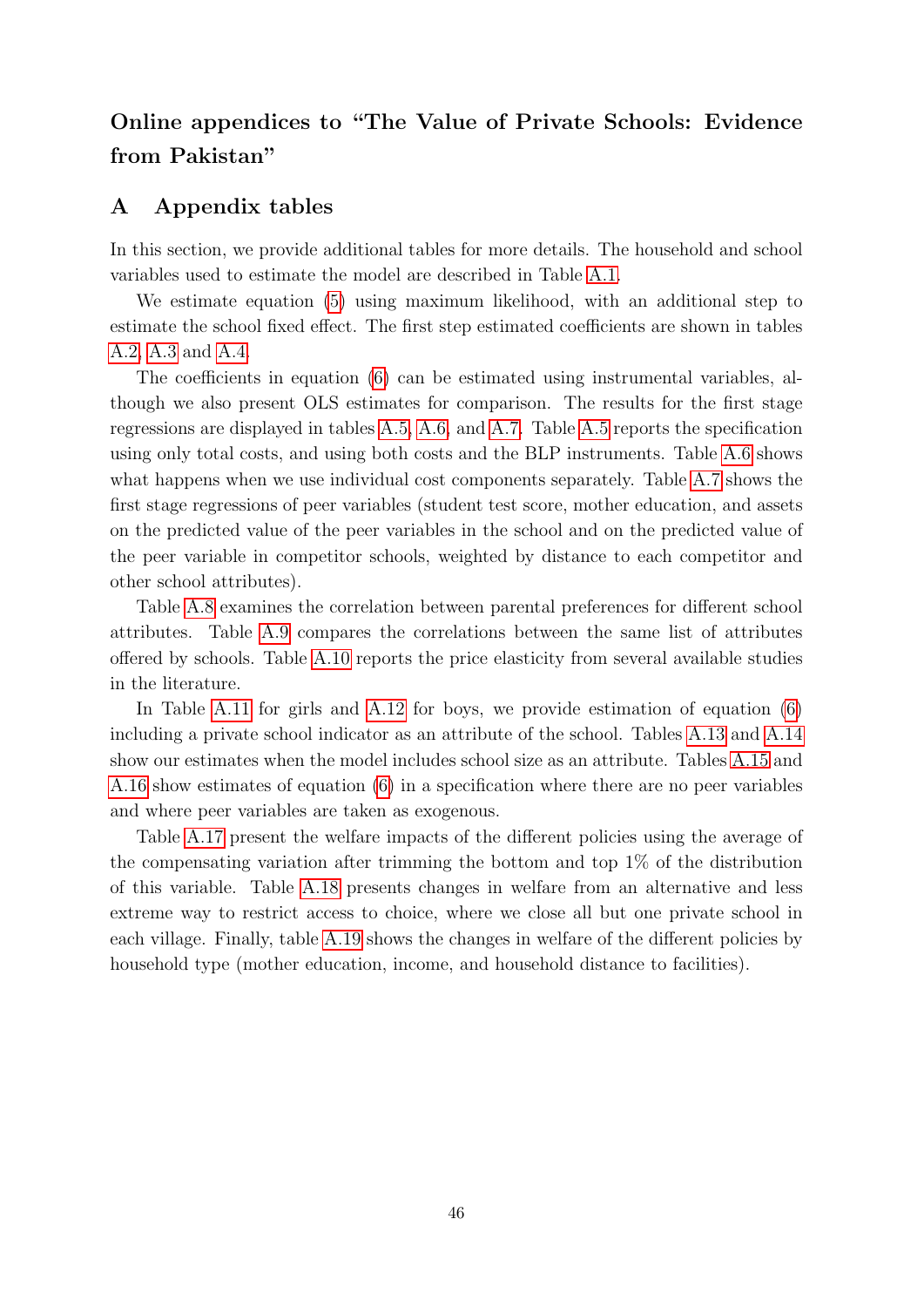<span id="page-48-0"></span>

|                                                         | Table A.1: Variables definition                                                                                                                                                                                                                                                                                                                                                                                                            |
|---------------------------------------------------------|--------------------------------------------------------------------------------------------------------------------------------------------------------------------------------------------------------------------------------------------------------------------------------------------------------------------------------------------------------------------------------------------------------------------------------------------|
| Variables                                               | Description                                                                                                                                                                                                                                                                                                                                                                                                                                |
| <b>School Variables</b>                                 |                                                                                                                                                                                                                                                                                                                                                                                                                                            |
| School fees                                             | Tuition annual fees                                                                                                                                                                                                                                                                                                                                                                                                                        |
| School with toilets                                     | Dichotomous variable indicating whether schools have toilets                                                                                                                                                                                                                                                                                                                                                                               |
| School with permanent classroom                         | Dichotomous variable indicating whether schools have permanent classroom                                                                                                                                                                                                                                                                                                                                                                   |
| Number of extra facilities                              | Number of extra facilities provided by the school                                                                                                                                                                                                                                                                                                                                                                                          |
| Student test score (average)                            | Student test score - Average of Math, Urdu and English                                                                                                                                                                                                                                                                                                                                                                                     |
| Percentage of female teachers                           | Percentage of female teachers                                                                                                                                                                                                                                                                                                                                                                                                              |
| Percentage of teachers with 3 years of experience       | Percentage of teachers with at least 3 years of experience                                                                                                                                                                                                                                                                                                                                                                                 |
| Percentage of teachers with university degree           | Percentage of teachers with a university degree                                                                                                                                                                                                                                                                                                                                                                                            |
| Teacher absenteeism                                     | Number of days teacher were absent in a month                                                                                                                                                                                                                                                                                                                                                                                              |
| Teacher test score (average)                            | Teacher test score - Average of Math, Urdu and English                                                                                                                                                                                                                                                                                                                                                                                     |
| Percentage of Mother with some education (school level) | Percentage of mothers with at least 1 year of education                                                                                                                                                                                                                                                                                                                                                                                    |
| Asset index (school level)                              | Average of the asset index at school level                                                                                                                                                                                                                                                                                                                                                                                                 |
| Total costs without rent                                | Monthly expenditure on Utilities, Pay and Allowance of Teaching and Non-Teaching staff,<br>purchase of educational material such as textbooks and other current disbursements                                                                                                                                                                                                                                                              |
| <b>BLP</b> instruments                                  | permanent classroom, School with board, number of extra facilities, Student test score, Percentage of female teachers,<br>Percentage of teachers with 3 years of experience, Percentage of teachers with university degree, Teacher absenteeism,<br>Average school characteristics of competitors except for school fee (School with toilets, School with<br>Teacher test score, Percentage of Mother with some education and Asset index. |
| Individual/Household variables                          |                                                                                                                                                                                                                                                                                                                                                                                                                                            |
| Distance                                                | Reports the distance in Krns from the house to any school available in the village                                                                                                                                                                                                                                                                                                                                                         |
| Age                                                     | Reports the children's age in years                                                                                                                                                                                                                                                                                                                                                                                                        |
| Mother Education                                        | Reports the students' mother education in years                                                                                                                                                                                                                                                                                                                                                                                            |
| Income                                                  | monthly expenditure divided by household size<br>Total                                                                                                                                                                                                                                                                                                                                                                                     |
| Household distance to facilities                        | Reports the average distance in Kms. from the house to the main facilities in the village                                                                                                                                                                                                                                                                                                                                                  |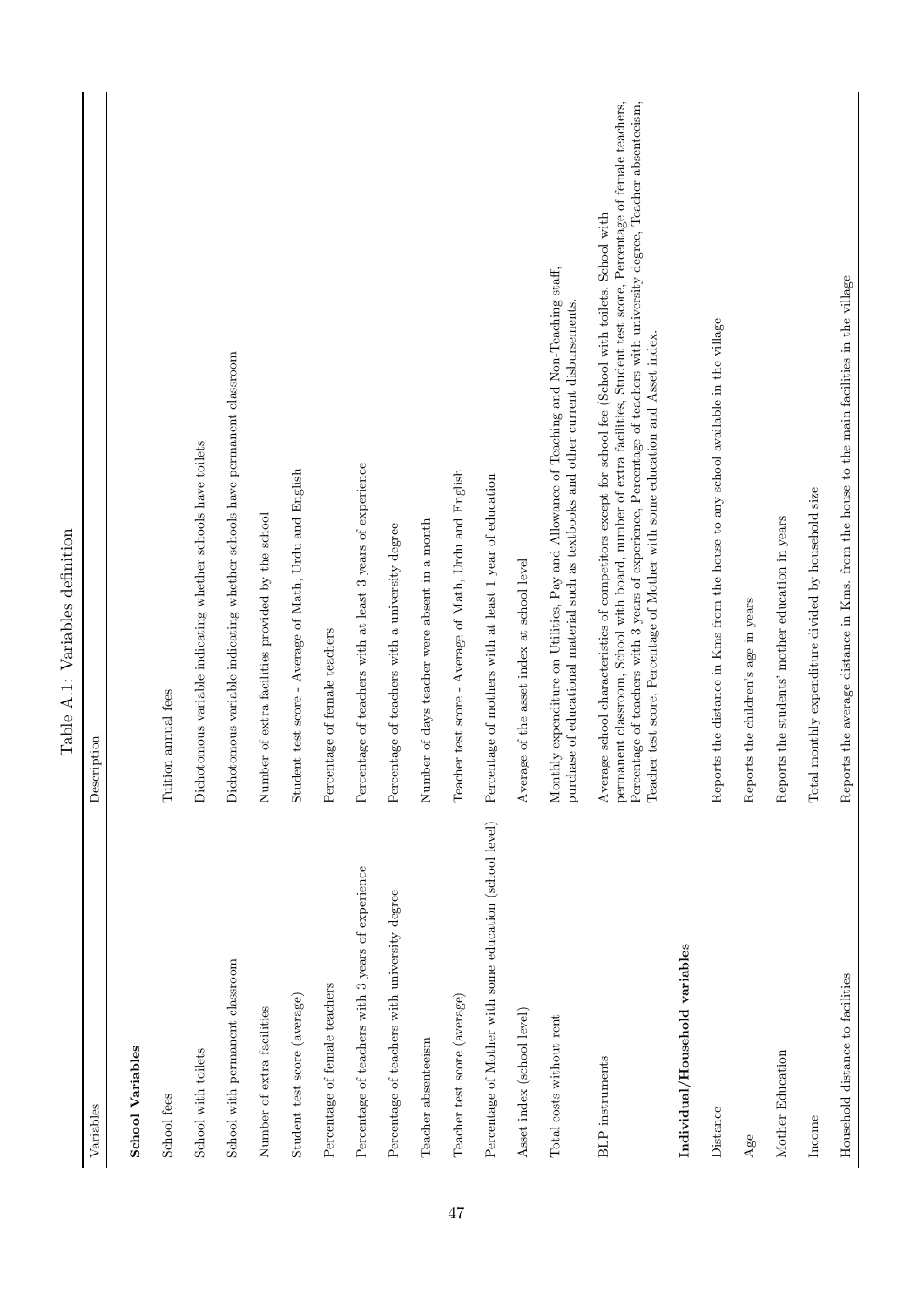<span id="page-49-0"></span>

| Individual/household characteristic | School Characteristic                             | Girls               | <b>Boys</b>            |
|-------------------------------------|---------------------------------------------------|---------------------|------------------------|
|                                     |                                                   |                     |                        |
| Age                                 | school fees                                       | $-0.005$            | $-0.003$               |
|                                     | number of extra facilities                        | $(0.003)*$<br>0.012 | (0.002)                |
|                                     |                                                   | (0.009)             | 0.025<br>$(0.008)$ *** |
|                                     | Percentage of female teachers                     | 0.040               | $-0.076$               |
|                                     |                                                   | (0.053)             | $(0.041)^*$            |
|                                     | Percentage of teachers with 3 years of experience | 0.001               | 0.025                  |
|                                     |                                                   | (0.041)             | (0.047)                |
|                                     | Percentage of teachers with university degree     | 0.057               | 0.080                  |
|                                     |                                                   | (0.046)             | $(0.045)^*$            |
|                                     | Student test score (average)                      | $-0.081$            | $-0.070$               |
|                                     |                                                   | (0.110)             | (0.114)                |
|                                     | Teacher absenteeism                               | $-0.002$            | 0.003                  |
|                                     |                                                   | (0.003)             | (0.004)                |
|                                     | Teacher test score                                | 0.005               | $-0.047$               |
|                                     |                                                   | (0.134)             | (0.128)                |
|                                     | Mother education (school level)                   | 0.049               | $-0.088$               |
|                                     | Asset index (school level)                        | (0.057)<br>0.011    | $(0.058)*$<br>0.014    |
|                                     |                                                   | (0.015)             | (0.014)                |
|                                     | outside option - not enrolled                     | 0.253               | 0.155                  |
|                                     |                                                   | $(0.139)^*$         | (0.129)                |
|                                     | School with toilets                               | 0.006               | $-0.003$               |
|                                     |                                                   | (0.037)             | (0.027)                |
|                                     | School with permanent classroom                   | 0.056               | 0.060                  |
|                                     |                                                   | (0.039)             | $(0.039)*$             |
|                                     | distance                                          | 0.024               | 0.014                  |
|                                     |                                                   | $(0.015)^*$         | (0.012)                |
| mother education                    | school fees                                       | 0.011               | 0.005                  |
|                                     |                                                   | $(0.003)$ ***       | $(0.003)*$             |
|                                     | number of extra facilities                        | 0.007               | 0.009                  |
|                                     |                                                   | (0.010)             | (0.009)                |
|                                     | Percentage of female teachers                     | 0.061<br>(0.069)    | 0.093<br>$(0.043)$ **  |
|                                     | Percentage of teachers with 3 years of experience | 0.057               | 0.080                  |
|                                     |                                                   | (0.047)             | $(0.053)*$             |
|                                     | Percentage of teachers with university degree     | 0.036               | $-0.049$               |
|                                     |                                                   | (0.054)             | (0.053)                |
|                                     | Student test score (average)                      | $-0.075$            | 0.095                  |
|                                     |                                                   | (0.123)             | (0.131)                |
|                                     | Teacher absenteeism                               | 0.000               | 0.001                  |
|                                     |                                                   | (0.004)             | (0.006)                |
|                                     | Teacher test score                                | $-0.043$            | $-0.061$               |
|                                     |                                                   | (0.165)             | (0.124)                |
|                                     | Mother education (school level)                   | 0.178               | $-0.003$               |
|                                     |                                                   | $(0.065)$ ***       | (0.059)                |
|                                     | Asset index (school level)                        | 0.009<br>(0.018)    | 0.035<br>$(0.016)$ *** |
|                                     | outside option - not enrolled                     | $-0.130$            | 0.035                  |
|                                     |                                                   | (0.181)             | (0.132)                |
|                                     | School with toilets                               | $-0.018$            | 0.084                  |
|                                     |                                                   | (0.045)             | $(0.033)$ ***          |
|                                     | School with permanent classroom                   | $-0.029$            | 0.058                  |
|                                     |                                                   | (0.041)             | (0.046)                |
|                                     | distance                                          | 0.004               | $-0.001$               |
|                                     |                                                   | (0.018)             | (0.015)                |

Table A.2: Estimates of interaction terms - observables

Notes: This table reports estimates of the interaction terms  $(\beta_{rkg}^o$ , and  $\gamma_{rg})$  for students' age and mother education in equation [\(5\)](#page-15-5) for both girls and boys. This step entails estimating  $\delta_{jtg}, \beta_{rkg}^{\circ}, \beta_{kg}^{\iota}, \overline{\gamma}_g, \gamma_{rg}, \gamma_g^{\mu}$  by maximum likelihood, including a contraction mapping to obtain  $\delta_{jtg}$ . Standard errors in brackets.

\* Significant at  $10\%$ ; \*\* significant at  $5\%$ ; \*\*\* significant at  $1\%$ .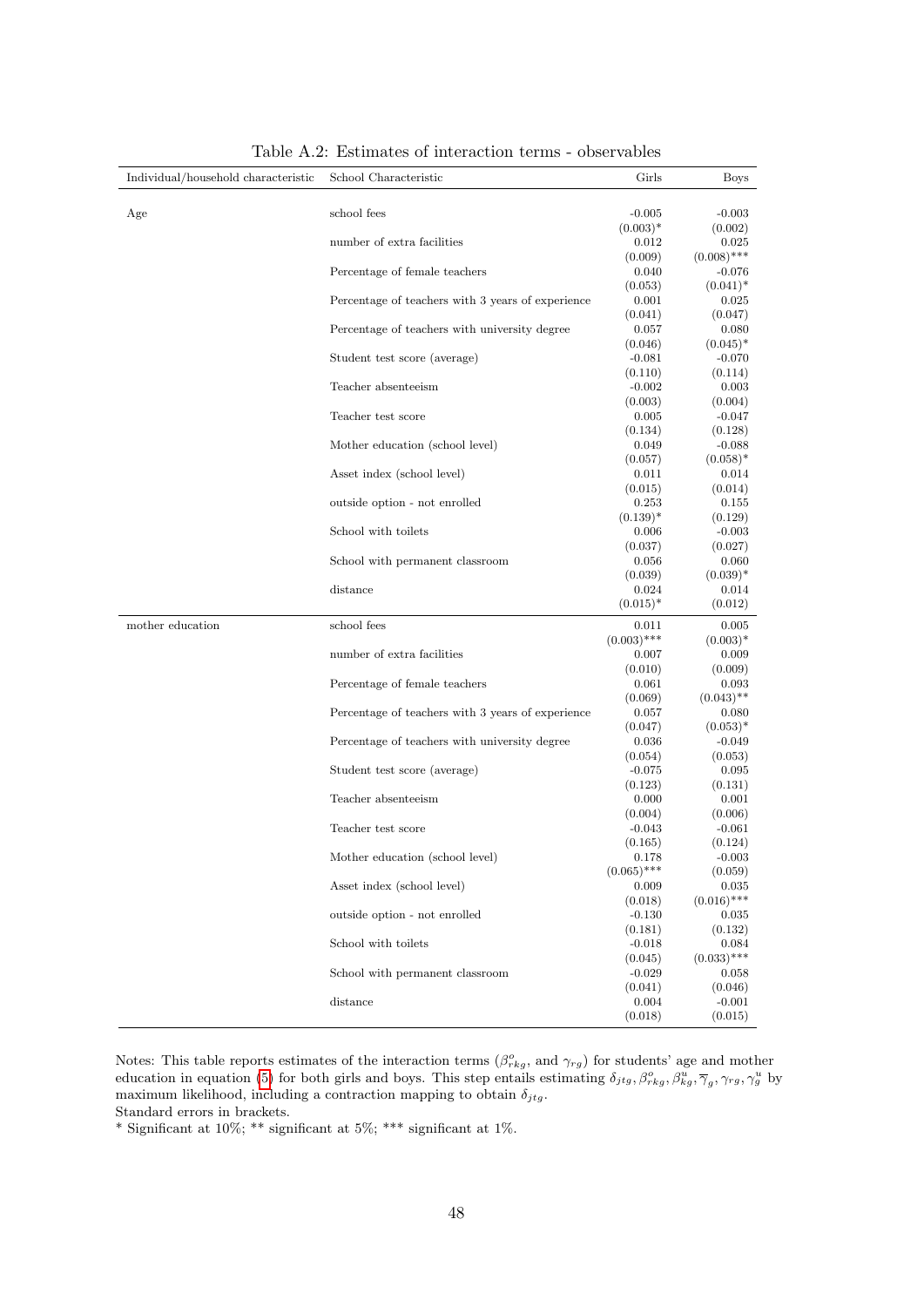<span id="page-50-0"></span>

| Individual/household characteristic | School Characteristic                             | Girls                  | <b>Boys</b>               |
|-------------------------------------|---------------------------------------------------|------------------------|---------------------------|
|                                     |                                                   |                        |                           |
| log of income                       | school fees                                       | 0.033                  | 0.003                     |
|                                     |                                                   | $(0.014)$ ***          | (0.013)                   |
|                                     | number of extra facilities                        | $-0.020$               | 0.011                     |
|                                     |                                                   | (0.049)                | (0.038)                   |
|                                     | Percentage of female teachers                     | 0.020                  | 0.149                     |
|                                     |                                                   | (0.276)                | (0.193)                   |
|                                     | Percentage of teachers with 3 years of experience | $-0.049$               | $-0.617$<br>$(0.239)$ *** |
|                                     | Percentage of teachers with university degree     | (0.210)<br>$-0.071$    | $-0.101$                  |
|                                     |                                                   | (0.231)                | (0.213)                   |
|                                     | Student test score (average)                      | $-0.625$               | $-0.513$                  |
|                                     |                                                   | (0.596)                | (0.550)                   |
|                                     | Teacher absenteeism                               | $-0.012$               | 0.012                     |
|                                     |                                                   | (0.015)                | (0.024)                   |
|                                     | Teacher test score                                | $-0.381$               | 0.791                     |
|                                     |                                                   | (0.819)                | $(0.523)*$                |
|                                     | Mother education (school level)                   | $-0.080$               | $-0.058$                  |
|                                     |                                                   | (0.264)                | (0.274)                   |
|                                     | Asset index (school level)                        | 0.021                  | $-0.016$                  |
|                                     |                                                   | (0.075)                | (0.066)                   |
|                                     | outside option - not enrolled                     | $-1.045$               | $-0.389$                  |
|                                     |                                                   | (0.763)                | (0.554)                   |
|                                     | School with toilets                               | 0.246                  | $-0.284$                  |
|                                     |                                                   | (0.187)                | $(0.131)$ **              |
|                                     | School with permanent classroom                   | $-0.259$               | $-0.053$                  |
|                                     |                                                   | (0.195)                | (0.178)                   |
|                                     | distance                                          | 0.178<br>$(0.072)$ *** | 0.057                     |
|                                     |                                                   |                        | (0.050)                   |
| household distance to facilities    | school fees                                       | 0.008                  | 0.002                     |
|                                     |                                                   | (0.022)                | (0.015)                   |
|                                     | number of extra facilities                        | 0.102                  | $-0.026$                  |
|                                     |                                                   | (0.085)<br>0.058       | (0.048)<br>0.082          |
|                                     | Percentage of female teachers                     | (0.476)                | (0.245)                   |
|                                     | Percentage of teachers with 3 years of experience | 0.429                  | 0.149                     |
|                                     |                                                   | (0.376)                | (0.325)                   |
|                                     | Percentage of teachers with university degree     | 0.194                  | $-0.180$                  |
|                                     |                                                   | (0.380)                | (0.266)                   |
|                                     | Student test score (average)                      | 0.695                  | $-0.130$                  |
|                                     |                                                   | (1.032)                | (0.810)                   |
|                                     | Teacher absenteeism                               | 0.016                  | 0.016                     |
|                                     |                                                   | (0.025)                | (0.026)                   |
|                                     | Teacher test score                                | $-0.542$               | $-0.019$                  |
|                                     |                                                   | (1.446)                | (0.858)                   |
|                                     | Mother education (school level)                   | 0.186                  | -0.068                    |
|                                     |                                                   | (0.471)                | (0.369)                   |
|                                     | Asset index (school level)                        | $-0.019$               | 0.012                     |
|                                     |                                                   | (0.122)                | (0.084)                   |
|                                     | outside option - not enrolled                     | 0.346                  | $-0.060$<br>(0.844)       |
|                                     | School with toilets                               | (1.427)<br>$-0.047$    | $-0.073$                  |
|                                     |                                                   | (0.305)                | (0.172)                   |
|                                     |                                                   |                        |                           |
|                                     |                                                   |                        |                           |
|                                     | School with permanent classroom                   | $-0.267$               | 0.045                     |
|                                     | distance                                          | (0.335)<br>0.048       | (0.225)<br>0.040          |

Table A.3: Estimates of interaction terms - observables

Notes: This table reports estimates of the interaction terms  $(\beta_{rkg}^o$ , and  $\gamma_{rg})$  for log of income and household distance to facilities in equation [\(5\)](#page-15-5) for both girls and boys. The first step entails estimating  $\delta_{jtg}, \beta_{rkg}^o, \beta_{kg}^u, \overline{\gamma}_g, \gamma_{rg}, \gamma_g^u$  by maximum likelihood, including a contraction mapping to obtain  $\delta_{jtg}$ . Standard errors in brackets.

\* Significant at  $10\%$ ; \*\* significant at  $5\%$ ; \*\*\* significant at  $1\%$ .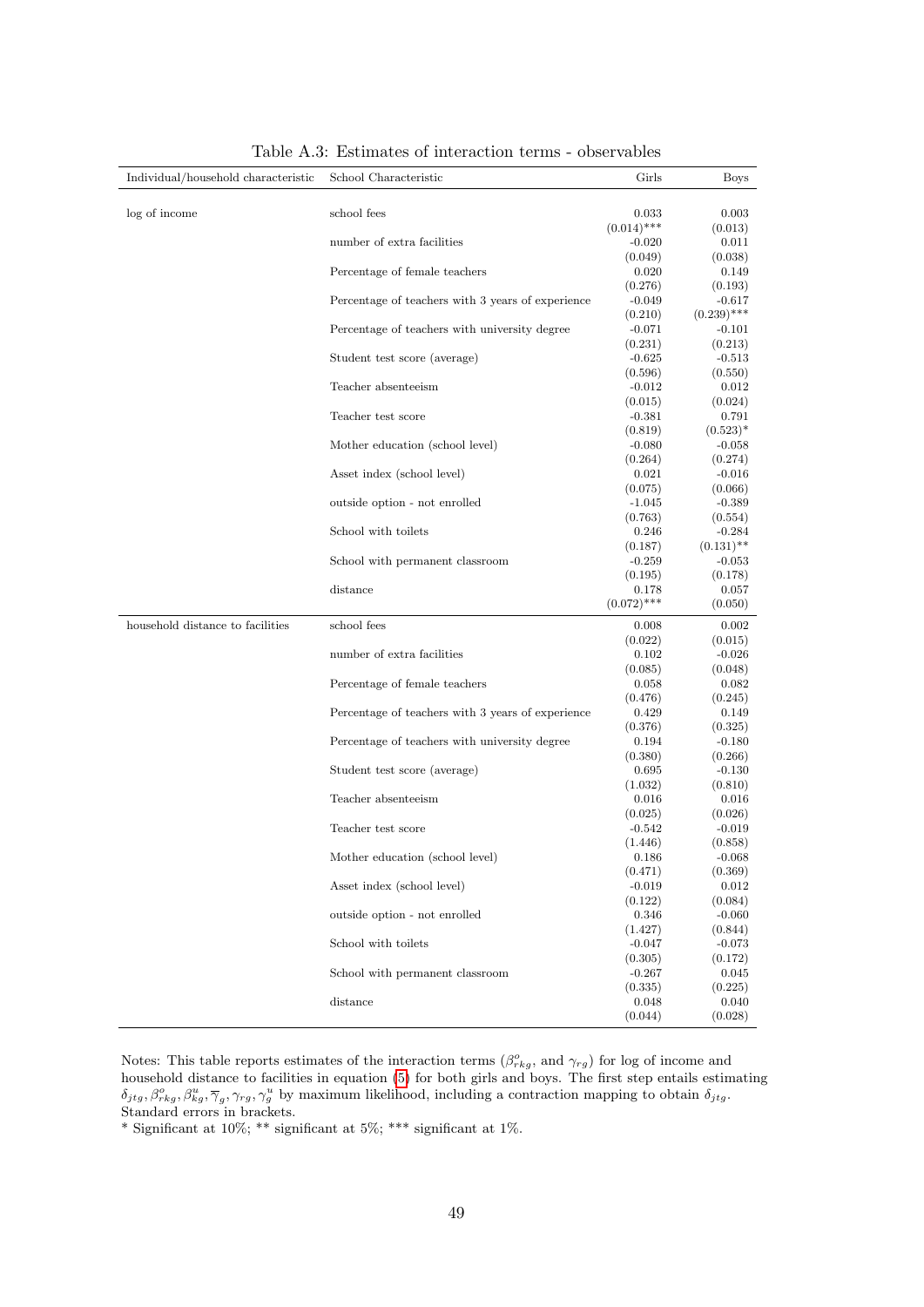<span id="page-51-0"></span>

| School Characteristics                            | Girls     | <b>Boys</b> |
|---------------------------------------------------|-----------|-------------|
|                                                   |           |             |
| school fees                                       | $-0.0001$ | 0.0006      |
|                                                   | (0.0521)  | (0.0498)    |
| number of extra facilities                        | $-0.0004$ | 0.0006      |
|                                                   | (0.051)   | (0.039)     |
| Percentage of female teachers                     | $-0.0005$ | 0.0002      |
|                                                   | (0.239)   | (0.278)     |
| Percentage of teachers with 3 years of experience | 0.0002    | 0.0004      |
|                                                   | (0.208)   | (0.286)     |
| Percentage of teachers with university degree     | 0.0003    | $-0.0002$   |
|                                                   | (0.234)   | (0.225)     |
| Student test score (average)                      | 0.00003   | $-0.00003$  |
|                                                   | (0.493)   | (0.496)     |
| Teacher absenteeism                               | 0.0004    | $-0.0001$   |
|                                                   | (0.010)   | (0.022)     |
| Teacher test score                                | $-0.0003$ | 0.0001      |
|                                                   | (0.339)   | (0.327)     |
| Mother education (school level)                   | 0.0004    | $-0.0002$   |
|                                                   | (0.340)   | (0.264)     |
| Asset index (school level)                        | 0.00002   | 0.00001     |
|                                                   | (0.075)   | (0.055)     |
| outside option - not enrolled                     | $-0.0002$ | $-0.0001$   |
|                                                   | (0.002)   | (0.031)     |
| School with toilets                               | $-0.0001$ | $-0.0001$   |
|                                                   | (0.181)   | (0.130)     |
| School with permanent classroom                   | $-0.0002$ | 0.0003      |
|                                                   | (0.158)   | (0.159)     |
| distance                                          | $-0.0005$ | $-0.001$    |
|                                                   | (0.049)   | (0.024)     |

Table A.4: Estimates of interaction terms - unobservables

Notes: This table reports estimates of the interaction terms for the individual unobservable characteristics in equation [\(5\)](#page-15-5) for both girls and boys  $(\beta_{rkg}^u$ , and  $(\gamma_g^u)$ . The first step entails estimating  $\delta_{jtg}, \beta_{rkg}^o, \beta_{kg}^u, \overline{\gamma}_g, \gamma_{rg}, \gamma_g^u$  by maximum likelihood, including a contraction mapping to obtain  $\delta_{jtg}$ .

Standard errors in brackets.

\* Significant at 10%; \*\* significant at 5%; \*\*\* significant at 1%.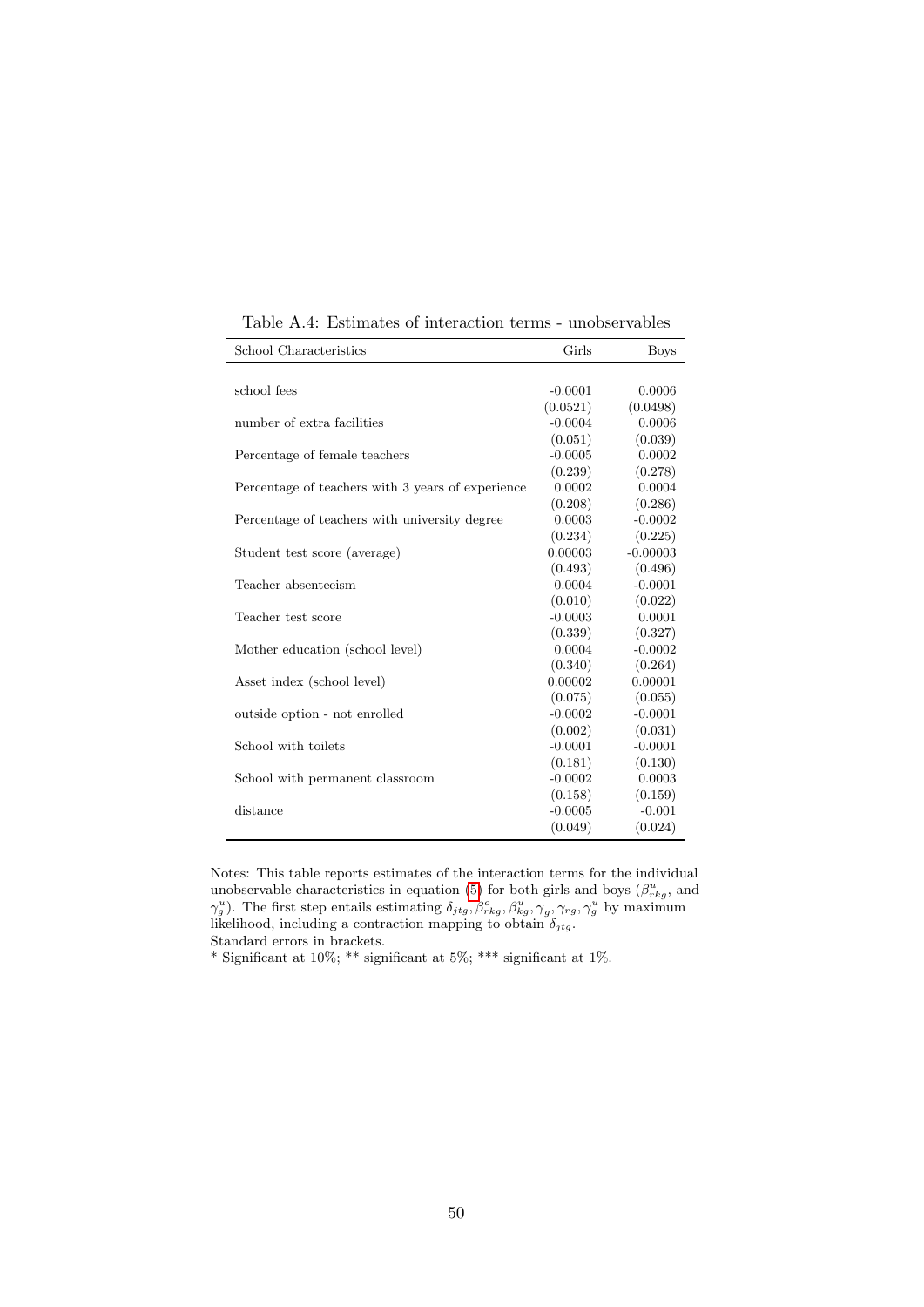|                                                         | (1)           | (2)           |
|---------------------------------------------------------|---------------|---------------|
| School with toilets                                     | 194.0         | $-37.6$       |
|                                                         | 259.7         | 550.6         |
| School with permanent classroom                         | 174.0         | 495           |
|                                                         | 147.2         | 323.6         |
| Number of extra facilities                              | 4.6           | $-19.5$       |
|                                                         | [43.7]        | 90.1          |
| Percentage of female teachers                           | 4.3           | $-139.1$      |
|                                                         | 205.6         | 469.0         |
| Percentage of teachers with 3 years of experience       | $-24.6$       | $-311.4$      |
|                                                         | 186.1         | 468.2         |
| Percentage of teachers with university degree           | 366.3         | 960.9         |
|                                                         | [298.2]       | [670.1]       |
| Teacher absenteeism                                     | $-9.9$        | $-25.5$       |
|                                                         | [23.1]        | [53.1]        |
| Teacher test score (average)                            | 929.1         | 1,360.5       |
|                                                         | $[555.3]$ *   | 961.1         |
|                                                         |               |               |
| total cost normalised by student without rent           | 542.4         | 509.8         |
|                                                         | $[139.6]$ *** | $[143.4]$ *** |
| total cost normalised by student without rent (squared  | -32.8         | $-31.0$       |
|                                                         | $[8.6]$ ***   | $[8.8]$ ***   |
| School with toilets (BLP)                               |               | $-1,450.5$    |
|                                                         |               | 3,371.7       |
| School with permanent classroom (BLP)                   |               | 2,145.4       |
|                                                         |               | [2,006.7]     |
| number of extra facilities (BLP)                        |               | $-180.9$      |
|                                                         |               | [643.4]       |
| Percentage of female teachers (BLP)                     |               | $-1,127.5$    |
|                                                         |               |               |
|                                                         |               | 3,693.5       |
| Percentage of teachers with 3 years of experience (BLP) |               | $-2,069.5$    |
|                                                         |               | 2,928.7       |
| Percentage of teachers with university degree (BLP)     |               | 4,145.2       |
|                                                         |               | 4,553.8       |
| Teacher absenteeism (BLP)                               |               | $-162.7$      |
|                                                         |               | [444.6]       |
| Teacher test score (average) (BLP)                      |               | 1,646.0       |
|                                                         |               | 4,077.4       |
| Constant                                                | $-932.4$      | 3,057.8       |
|                                                         | [843.4]       | [10, 264.9]   |
|                                                         |               |               |
| Observations                                            | 280           | 280           |
| R-squared                                               | 0.67          | $0.68\,$      |
|                                                         |               |               |
| Other controls                                          | Village FE    | Village FE    |
|                                                         |               |               |
| F-Test (instrument)                                     | 7.62          | 1.92          |
| p-value                                                 | 0.0007        | 0.0468        |
|                                                         |               |               |

<span id="page-52-0"></span>Table A.5: First stage - school fee equation - total cost and BLP instruments

Notes: This table reports estimates of the first stage regression of school fees on school costs, BLP instruments and other school attributes. We can only run this first stage regression for private schools, since public schools are free, and therefore do not contribute any information.The first column we use total costs without rent, and the second has the main specification using total costs without rent and the BLP instruments.

Standard errors in brackets.

\* Significant at 10%; \*\* significant at 5%; \*\*\* significant at 1%.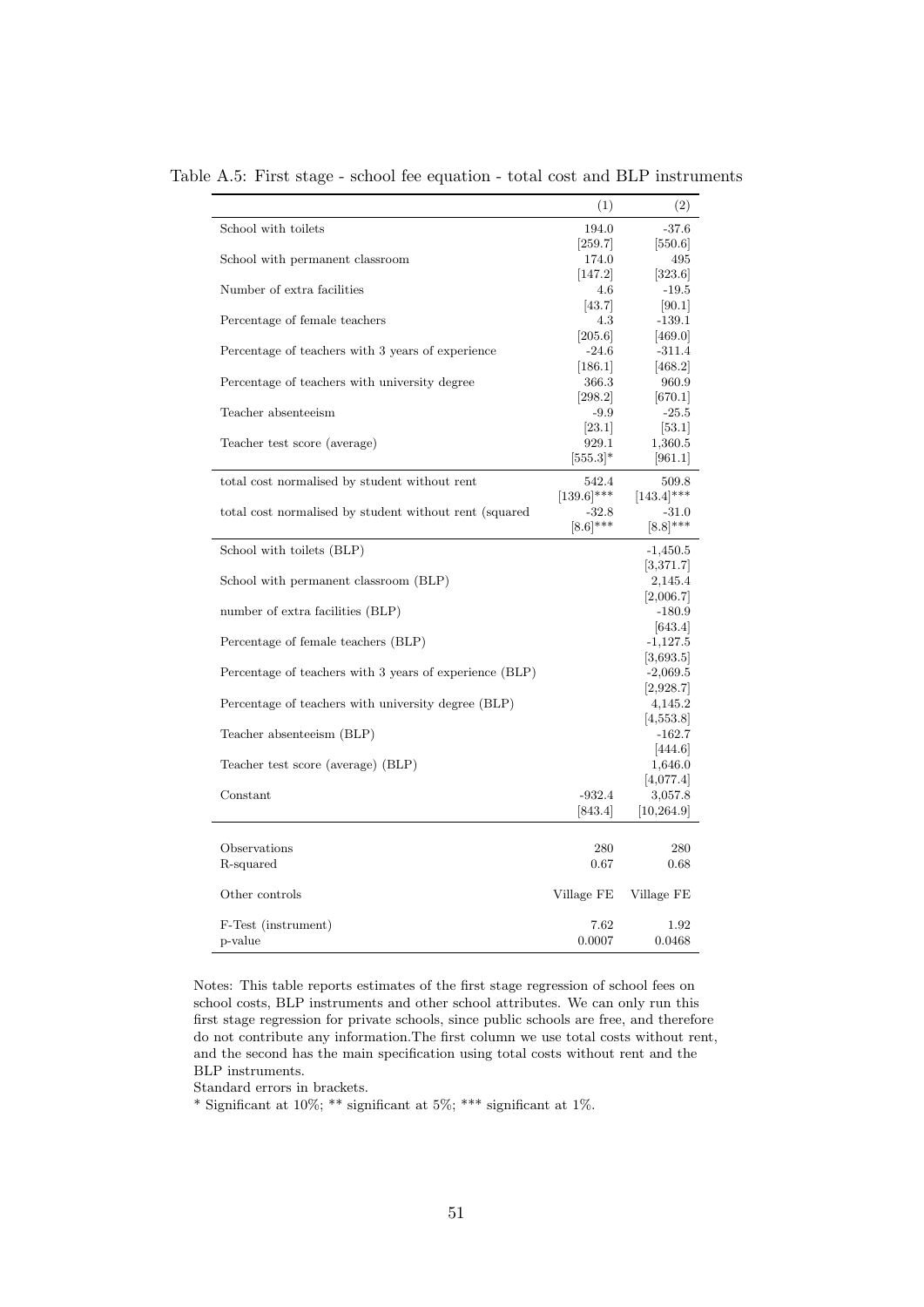<span id="page-53-0"></span>

|                                                   | (1)           | (2)             | (3)                     | (4)           | (5)            |
|---------------------------------------------------|---------------|-----------------|-------------------------|---------------|----------------|
| School with toilets                               | 285.7         | 213.6           | 206.9                   | 177.3         | 195.4          |
|                                                   | [291.3]       | [264.6]         | [296.9]                 | [276.4]       | [298.6]        |
| School with permanent classroom                   | 176.1         | 183.4           | 141.4                   | 198.6         | 213.3          |
|                                                   | [153.9]       | [149.8]         | [161.7]                 | [154.5]       | $[149.0]$      |
| number of extra facilities                        | 47.3          | 14.3            | 27.4                    | 58.8          | 103.5          |
|                                                   | $[44.2]$      | 44.5            | 47.3                    | 44.5          | $[42.2]$ **    |
| Percentage of female teachers                     | 25.9          | $-23.1$         | 26.3                    | 36.3          | 56             |
|                                                   | [214.3]       | [209.8]         | [218.8]                 | 216.9         | 200.9          |
| Percentage of teachers with 3 years of experience | $-135.5$      | $-60.4$         | $-149.1$                | $-154$        | $-265$         |
|                                                   | [195.2]       | [188.8]         | [193.8]                 | [200.8]       | [182.3]        |
| Percentage of teachers with university degree     | 891.6         | 497             | 756.7                   | 770.9         | 665.2          |
|                                                   | $[286.3]$ *** | [300.8]         | $[295.2]^{**}$          | $[287.0]$ *** | $[271.4]^{**}$ |
| Teacher absenteeism                               | -7.8          | $-8.2$          | $-10.6$                 | $-9.7$        | $1.2\,$        |
|                                                   | [24.0]        | [23.5]          | [24.4]                  | [24.3]        | [21.8]         |
| Teacher test score (average)                      | 901.80        | 927.5           | 827.6                   | 625.9         | 592            |
|                                                   | [595.1]       | [566.0]         | [590.2]                 | [596.0]       | [615.0]        |
| Cost with utlities                                |               |                 |                         |               |                |
|                                                   | 1,497.6       |                 |                         |               |                |
|                                                   | [1, 133.7]    |                 |                         |               |                |
| Cost with utilities (squared)                     | $-2,276.5$    |                 |                         |               |                |
|                                                   | [1,479.0]     |                 |                         |               |                |
| Cost with teacher staff                           |               | 528.8           |                         |               |                |
|                                                   |               | $[178.0]^{***}$ |                         |               |                |
| Cost with teacher staff (squared)                 |               | $-33.0$         |                         |               |                |
|                                                   |               | $[11.0]$ ***    |                         |               |                |
|                                                   |               |                 |                         |               |                |
| Cost with non-teacher staff                       |               |                 | 2,450.6                 |               |                |
|                                                   |               |                 | [1,830.6]<br>$-3,494.8$ |               |                |
| Cost with non-teacher staff (squared)             |               |                 |                         |               |                |
|                                                   |               |                 | [4, 137.9]              |               |                |
| Cost with Educational Material                    |               |                 |                         | 3,952.3       |                |
|                                                   |               |                 |                         | 5,540.1       |                |
| Cost with Educational Material (squared)          |               |                 |                         | $-10,270.9$   |                |
|                                                   |               |                 |                         | [44, 280.7]   |                |
|                                                   |               |                 |                         |               |                |
| Cost with other costs                             |               |                 |                         |               | $-1,116.3$     |
|                                                   |               |                 |                         |               | $[533.3]$ **   |
| Cost with other costs (squared)                   |               |                 |                         |               | 1,141.4        |
|                                                   |               |                 |                         |               | $[279.7]***$   |
|                                                   |               |                 |                         |               |                |
| Other Controls                                    | Village FE    | Village FE      | Village FE              | Village FE    | Village FE     |
|                                                   |               |                 |                         |               |                |
| F-test (instrument)                               | 1.20          | 4.55            | 1.26                    | 1.02          | 15.21          |
| p-value                                           | 0.305         | 0.012           | 0.286                   | 0.364         | 0.000          |

Table A.6: First stage - school fee equation - individual cost components

Notes: This table reports estimates of the first stage regression of school fees on individual cost components separately and other school attributes. We can only run this first stage regression for private schools, since public schools are free, and therefore do not contribute any information. Columns (1) to (5) report the specifications using cost with utilities, teacher staff, non-teacher staff, educational material and other costs, respectively. Standard errors in brackets.

 $^*$  Significant at 10%;  $^{**}$  significant at 5%;  $^{***}$  significant at 1%.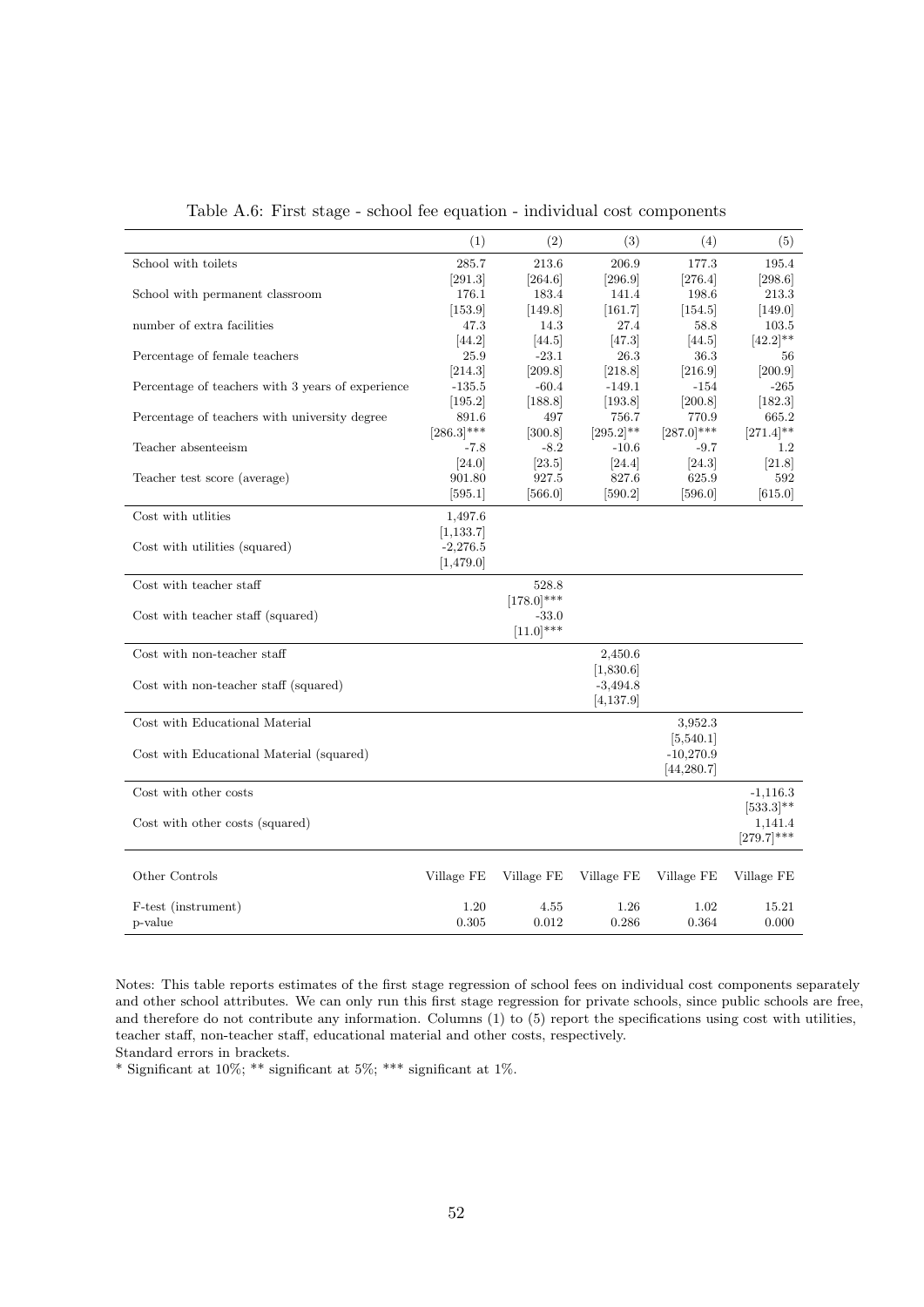|                                                              |                           | GIRLS                    |                           |                           | BOYS                             |                                  |
|--------------------------------------------------------------|---------------------------|--------------------------|---------------------------|---------------------------|----------------------------------|----------------------------------|
|                                                              | <b>Student Test</b>       | Mother Education         | Asset Index               | <b>Student Test</b>       | Mother Education                 | Asset Index                      |
| School with toilets                                          | 0.008                     | 0.068                    | 0.05                      | 0.03                      | $-0.01$                          | $-0.13$                          |
| School with permanent classroom                              | $-0.006$<br>[0.018]       | $[0.040]$ *<br>0.003     | $-0.009$<br>[0.145]       | $-0.014$<br>$[0.014]$ **  | $-0.03$<br>[0.029]               | $-0.166$<br>[0.112]              |
|                                                              | [0.017]                   | [0.038]                  | [0.137]                   | [0.016]                   | [0.034]                          | [0.131]                          |
| number of extra facilities                                   | 0.019<br>$[0.004]$ ***    | 0.036                    | 0.161                     | 0.016                     | 0.031                            | 0.169                            |
| Perc. of female teachers                                     | $-0.033$                  | $[0.009]$ ***<br>0.072   | 0.412<br>$[0.034]$ ***    | 0.056<br>$[0.004]$ ***    | $[0.008]$ ***<br>0.134           | $[0.032]$ ***                    |
|                                                              | $[0.020]^*$               | $[0.043]$ *              | $[0.155]$ ***             | $[0.017]$ ***             | $[0.035]$ ***                    | $[0.138]$ ***                    |
| Perc. of teachers with 3 years of exp.                       | $-0.099$<br>$[0.017]$ *** | $-0.083$<br>$[0.038]$ ** | $[0.135]$ ***<br>$-0.646$ | $[0.019]$ ***<br>$-0.063$ | $-0.023$<br>[0.040]              | $[0.155]$ ***<br>$-0.462$        |
| Perc. of teachers with univ. degree                          | $-0.016$                  | $-0.037$                 | $-0.176$                  | $-0.006$                  | 0.021                            | 0.037                            |
| Teacher abseentism                                           | [0.024]<br>0.001          | [0.051]<br>$-0.001$      | $-0.006$<br>[0.183]       | [0.021]<br>$-0.001$       | $-0.003$<br>[0.044]              | [0.171]<br>0.007                 |
|                                                              | [0.002]                   | [0.003]                  | [0.012]                   | [0.002]                   | [0.004]                          | [0.015]                          |
| Teacher test score (average)                                 | 0.063<br>[670, 0]         | [0.159]<br>$-0.237$      | 0.004<br>[1574]           | 0.059<br>[190.0]          | $0.125$ <sup>**</sup><br>$-0.27$ | 0.486<br>0.221                   |
| Predicted Value Student Test                                 | 0.158<br>[0.199]          |                          |                           | $[0.197]$ ***<br>0.84     |                                  |                                  |
| Predicted Value St-Test competitors weighted by distance     | $-0.336$<br>[0.242]       |                          |                           | $[0.279]$ *<br>$-0.468$   |                                  |                                  |
| Predicted Value Mother Education                             |                           | 0.3<br>$[0.103]$ ***     |                           |                           | 0.151<br>[0.096]                 |                                  |
| Predicted Value Mother Educ competitors weighted by distance |                           | $-0.062$<br>[0.207]      |                           |                           | $-0.142$<br>[0.188]              |                                  |
| Predicted Value Asset Index                                  |                           |                          | $[0.096]$ **<br>0.211     |                           |                                  | 0.095<br>[0.123]                 |
| Predicted Value Asset Index competitors weighted by distance |                           |                          | $-0.045$<br>[0.168]       |                           |                                  | $0.261$ <sup>*</sup><br>$-0.447$ |
| Constant                                                     | 0.544<br>$[0.219]$ **     | 0.082<br>[0.331]         | $-0.725$<br>0.925         | 0.087<br>[0.159]          | 0.096<br>[0.195]                 | $-0.043$<br>[0.889]              |
| other controls                                               | village FE                | village FE               | village FE                | village FE                | village FE                       | village FE                       |
| F-test (instruments)<br>$p$ -value                           | $1.17\phantom{0}0.31$     | 4.72<br>0.009            | 2.45<br>0.088             | 9.95<br>0.000             | 1.84<br>0.161                    | 0.078<br>2.57                    |
|                                                              | $\frac{1}{2}$<br>¢        |                          |                           |                           | t                                | Į                                |

<span id="page-54-0"></span>Table A.7: First stage - peer variables equations Table A.7: First stage - peer variables equations Notes: This table reports estimates of the first stage regression of peer variables (student test score, mother education and assets on the predicted value of the peer variable in the school and on the predicted value of Notes: This table reports estimates of the first stage regression of peer variables (student test score, mother education and assets on the predicted value of the peer variable in the school and on the predicted value of the peer variable in competitor schools, weighted by distance to each competitor and other school attributes. Columns (1) to (3) report the results for Girls and colums (4) to (6) the results for boys.

Standard errors in brackets.

\* Significant at 10%; \*\* significant at 5%; \*\*\* significant at 1%.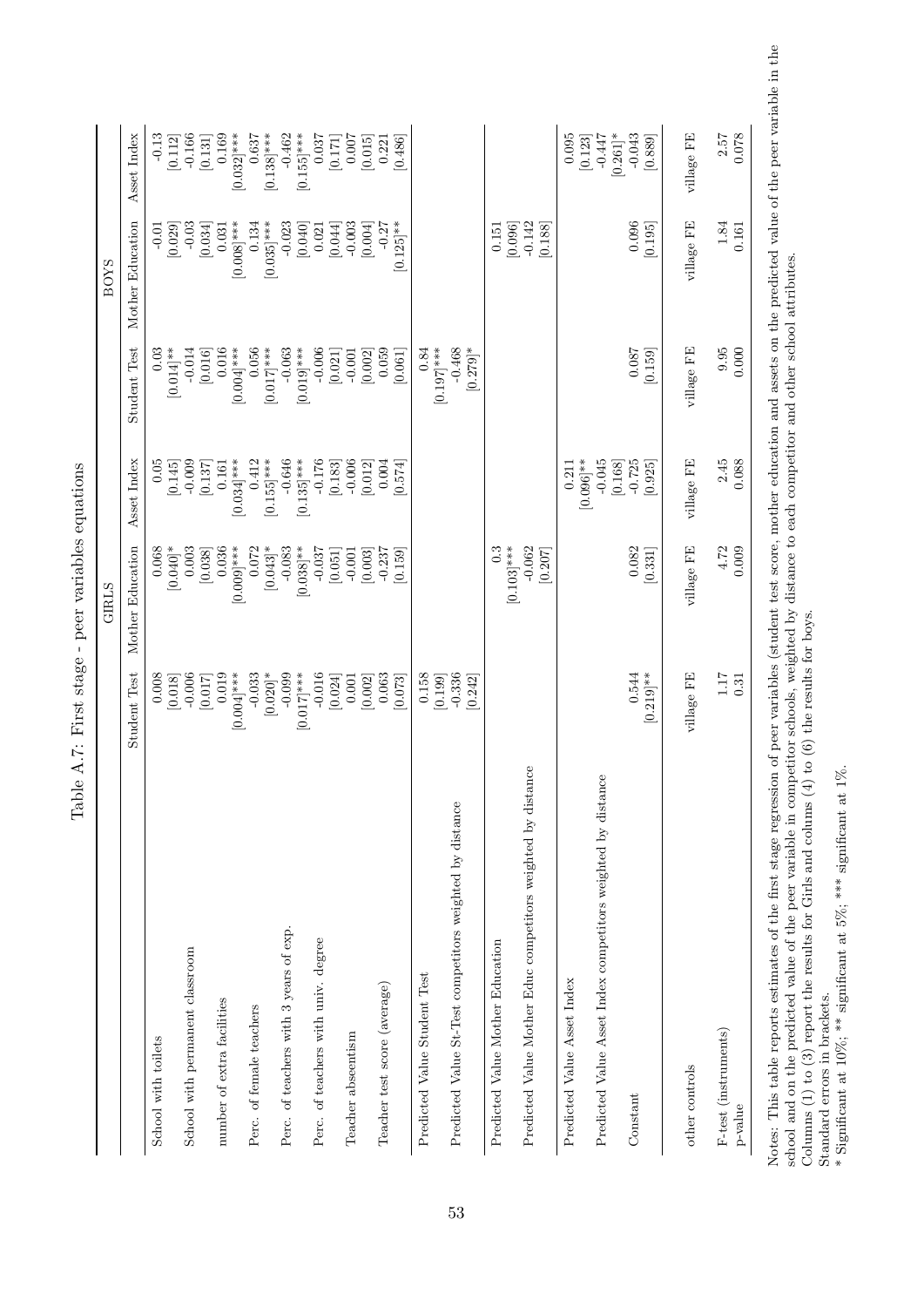<span id="page-55-0"></span>

|                                 | Fee<br>School | Distance  | Teachers with               | Female             | Number of                     | Teachers with                 | Having a Perm.              |
|---------------------------------|---------------|-----------|-----------------------------|--------------------|-------------------------------|-------------------------------|-----------------------------|
|                                 |               |           | experience                  | Teachers           | extra facilities              | Univ. Degree                  | Classroom                   |
| School Fee                      |               |           |                             |                    |                               |                               |                             |
| Distance                        | 0.5508        |           |                             |                    |                               |                               |                             |
| Teachers with Experience        | 0.4638        | 0.6646    |                             |                    |                               |                               |                             |
| Female Teachers                 | 0.5913        | 0.7488    | 0.69                        |                    |                               |                               |                             |
| Number of Extra Facilities      | 0.3638        | 0.6868    | 0.9898                      | 0.6995             |                               |                               |                             |
| Teachers with University Degree | 0.3412        | 0.7179    | 0.9562                      | 0.7978             | 0.9815                        |                               |                             |
| Having a Permanent Classroom    | $-0.6504$     | $-0.7029$ | $-0.9477$                   | $-0.6059$          | $-0.9045$                     | $-0.8352$                     |                             |
|                                 |               |           |                             |                    |                               |                               |                             |
|                                 | Fee<br>School | Distance  | Teachers with<br>experience | Teachers<br>Female | extra facilities<br>Number of | Teachers with<br>Univ. Degree | Having a Perm.<br>Classroom |
| School Fee                      |               |           |                             |                    |                               |                               |                             |
| Distance                        | 0.0940        |           |                             |                    |                               |                               |                             |
| Teachers with Experience        | 752<br>0.1    | 0.4344    |                             |                    |                               |                               |                             |
| Female Teachers                 | 0.9529        | 0.3271    | 0.2344                      |                    |                               |                               |                             |
| Number of Extra Facilities      | 0.3096        | $-0.3486$ | $-0.4118$                   | $-0.5202$          |                               |                               |                             |
| Teachers with University Degree | $-0.6601$     | $-0.6538$ | $-0.5147$                   | $-0.8432$          | 0.8045                        |                               |                             |
| Having a Permanent Classroom    | 0.2210        | 0.6130    | 0.6101                      | 0.2138             | 0.2375                        | $-0.2680$                     |                             |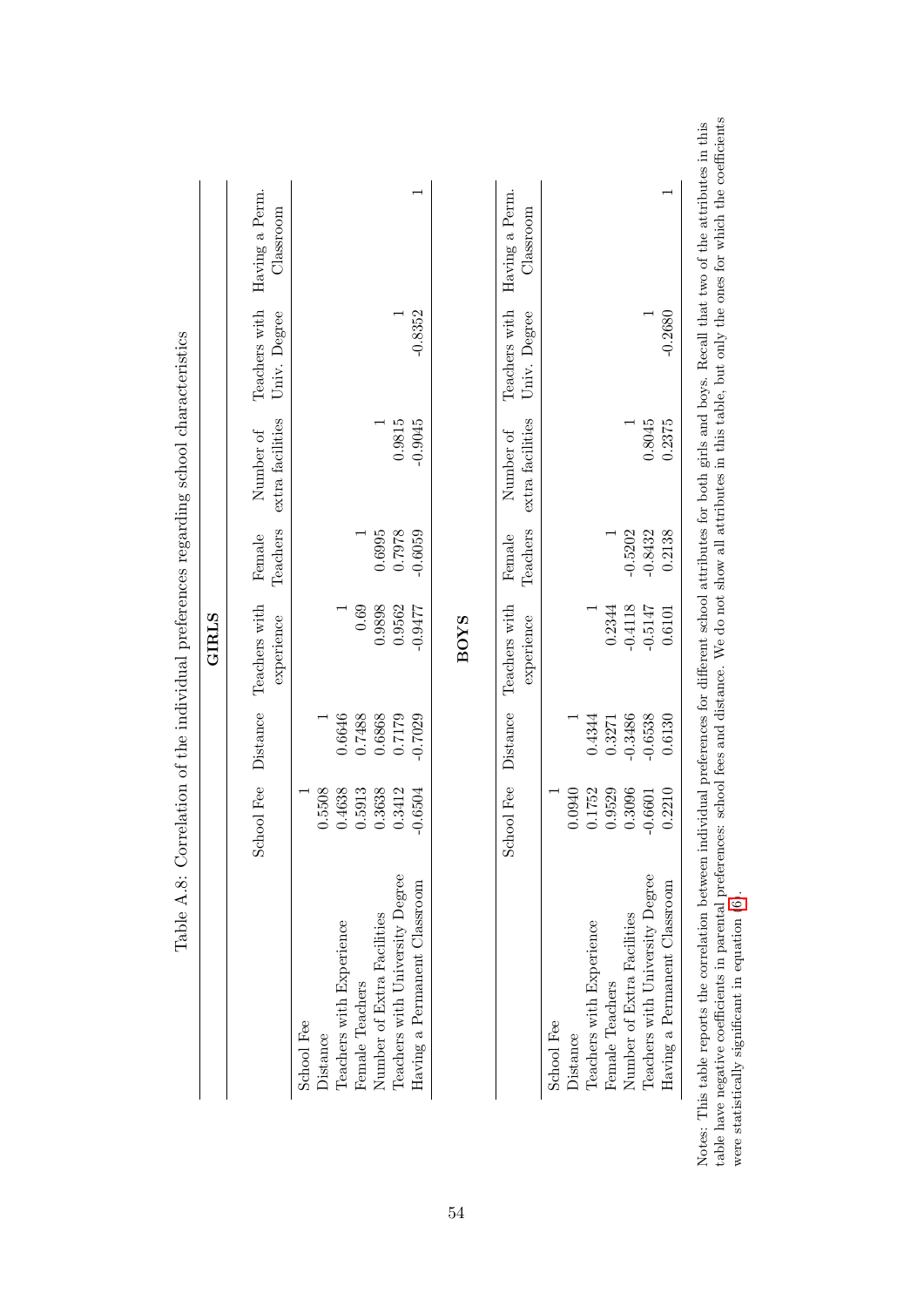|                                                                 | School Fee      | $\label{eq:dist} \text{Distance}$ | Teachers with<br>experience | Teachers<br>Female | extra facilities<br>Number of               | Teachers with<br>Univ. Degree | Having a Perm.<br>Classroom |
|-----------------------------------------------------------------|-----------------|-----------------------------------|-----------------------------|--------------------|---------------------------------------------|-------------------------------|-----------------------------|
| School Fee                                                      | 1.00            |                                   |                             |                    |                                             |                               |                             |
| Distance                                                        | $\!0.14\!$      | 1.00                              |                             |                    |                                             |                               |                             |
| Teachers with experience                                        | $-0.49$         | 0.18                              | $1.00\,$                    |                    |                                             |                               |                             |
| Female Teachers                                                 | $-0.17$         | $-0.15$                           | $0.10\,$                    | $1.00\,$           |                                             |                               |                             |
| Number of extra facilities                                      | $0.49\,$        | $-0.26$                           | $-0.32$                     | $-0.02$            | $1.00\,$                                    |                               |                             |
| Teachers with University Degree                                 | $-0.03$         | $0.04$                            | $-0.02$                     | $-0.01$            | $-0.01$                                     | $1.00$                        |                             |
| Having a Permanent Classroom                                    | 0.02            | 0.06                              | 0.05                        | $0.08$             | 0.12                                        | 0.13                          | 1.00                        |
|                                                                 |                 |                                   |                             | Private schools    |                                             |                               |                             |
|                                                                 | School Fee      | Distance                          | Teachers with<br>experience | Teachers<br>Female | extra facilities<br>Number of               | Teachers with<br>Univ. Degree | Having a Perm.<br>Classroom |
| School Fee                                                      | $1.00\,$        |                                   |                             |                    |                                             |                               |                             |
| Distance                                                        | $\rm 0.10$      | $1.00$                            |                             |                    |                                             |                               |                             |
| Teachers with experience                                        | $-0.06$         | 0.03                              | 1.00                        |                    |                                             |                               |                             |
| Female Teachers                                                 | $-0.17$         | $-0.31$                           | $-0.08$                     | $1.00\,$           |                                             |                               |                             |
| Teachers with University Degree<br>Number of extra facilities   | 0.30<br>0.31    | $-0.04$<br>$0.05\,$               | 0.04<br>$\!0.01$            | $-0.14$<br>$-0.01$ | 1.00<br>0.23                                |                               |                             |
| Having a Permanent Classroom                                    | 0.14            | 0.09                              | 0.01                        | 0.04               | 0.21                                        | $1.00\,$<br>0.09              | 1.00                        |
|                                                                 |                 |                                   | BOYS                        |                    |                                             |                               |                             |
|                                                                 |                 |                                   |                             | All Schools        |                                             |                               |                             |
|                                                                 | School Fee      | Distance                          | Teachers with<br>experience | Teachers<br>Female | extra facilities<br>Number of               | Teachers with<br>Univ. Degree | Having a Perm.<br>Classroom |
| School Fee<br>Distance                                          | $-0.16$<br>1.00 | 1.00                              |                             |                    |                                             |                               |                             |
| Teachers with experience                                        | $-0.49$         | 0.18                              | $1.00\,$                    |                    |                                             |                               |                             |
| Female Teachers                                                 | 0.47            | $-0.25$                           | $-0.54\,$                   | $1.00\,$           |                                             |                               |                             |
| Number of extra facilities                                      | $\rm 0.53$      | $-0.22$                           | $-0.35$                     | 0.42               | $1.00\,$                                    |                               |                             |
| Teachers with University Degree<br>Having a Permanent Classroom | $-0.16$<br>0.05 | $\!0.13$<br>0.02                  | 0.13<br>0.01                | $-0.33$<br>$-0.01$ | $-0.12$<br>0.14                             | $1.00\,$<br>0.16              | 1.00                        |
|                                                                 |                 |                                   |                             | Private schools    |                                             |                               |                             |
|                                                                 | School Fee      | Distance                          | Teachers with<br>experience | Teachers<br>Female | extra facilities<br>Number of               | Teachers with<br>Univ. Degree | Having a Perm.<br>Classroom |
| School Fee                                                      | 1.00            |                                   |                             |                    |                                             |                               |                             |
| Teachers with experience<br>Distance                            | 0.13<br>$-0.07$ | 1.00<br>0.02                      | $1.00\,$                    |                    |                                             |                               |                             |
| Female Teachers                                                 | $-0.17$         | $-0.32$                           | $-0.07$                     | 1.00               |                                             |                               |                             |
| Number of extra facilities                                      | $\rm 0.30$      | $-0.03$                           | $0.04\,$                    | $-0.01$            | 1.00                                        |                               |                             |
| Teachers with University Degree                                 | $\rm 0.30$      | 0.05                              | $\rm 0.00$                  | $-0.14$            |                                             | $1.00\,$                      |                             |
| Having a Permanent Classroom                                    | 0.14            | 0.08                              | 0.02                        | 0.04               | $\begin{array}{c} 0.22 \\ 0.21 \end{array}$ | 0.09                          | $1.00\,$                    |
|                                                                 |                 |                                   |                             |                    |                                             |                               |                             |

<span id="page-56-0"></span>Table A.9: Correlation of the attributes offered by schools Table A.9: Correlation of the attributes offered by schools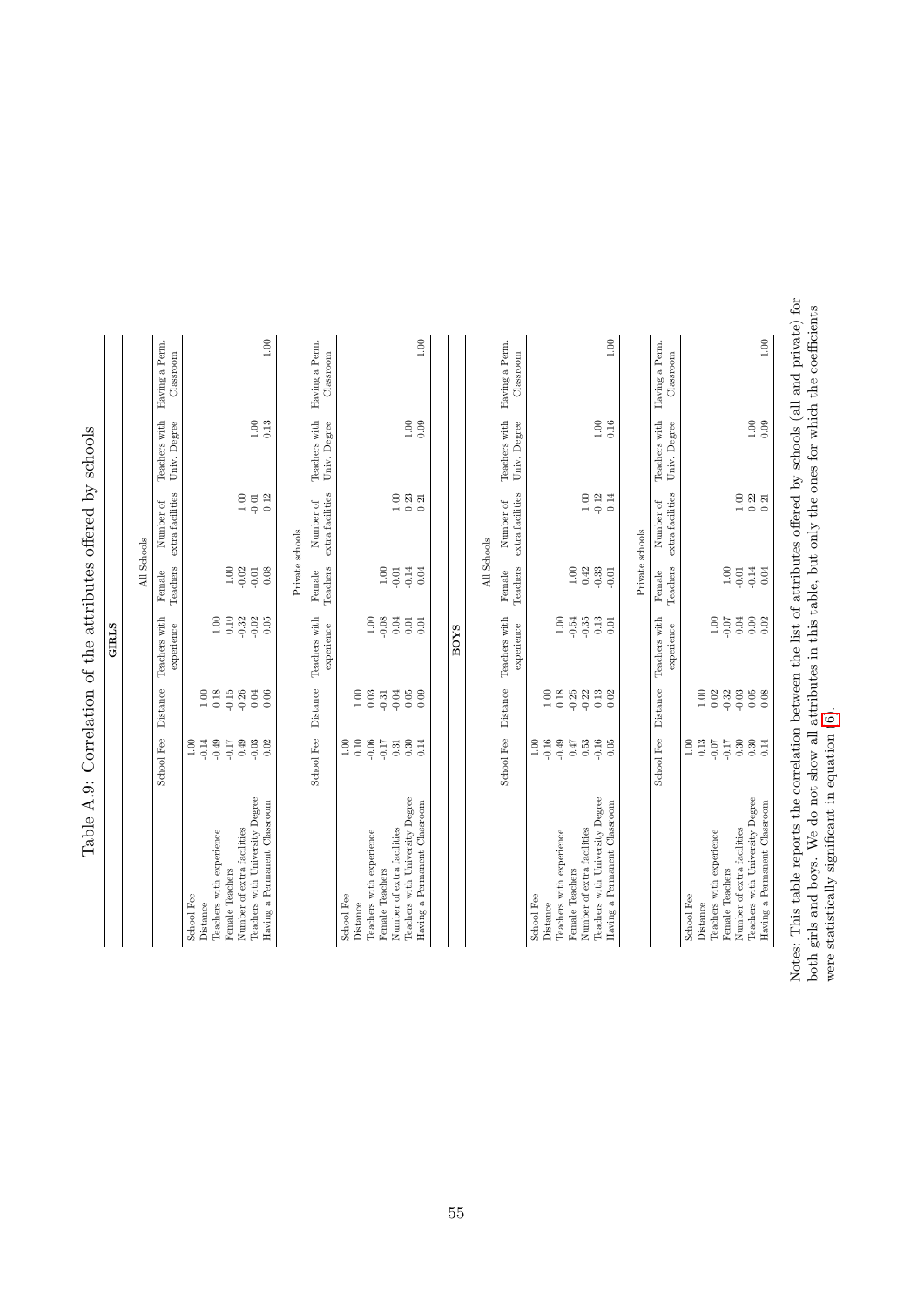<span id="page-57-0"></span>

|                                                                                                 | Fee Elasticity | Country  |
|-------------------------------------------------------------------------------------------------|----------------|----------|
| Alderman et al. (2001)                                                                          | $-0.2$         | Pakistan |
| Dynarski et al. (2009)                                                                          | $-0.2$         | U.S.     |
| Within "BLP" framework *                                                                        |                |          |
| Bau (2015)                                                                                      | $-0.6$         | Pakistan |
| Gallego and Hernando (2009)                                                                     | $-0.8$         | Chile    |
| Illustrative case from an Experiment where only<br>students from public schools are affected ** |                |          |
| Muralidharan and Sundararaman (2015)                                                            | $-1.4$         | India    |
|                                                                                                 |                |          |

Table A.10: School fee elasticity

Notes:

 $^\ast$  Based on the coefficients of the BLP model using the formula:

 $elasticity = \alpha * price * (1 - share).$ 

\*\* Illustrative calculation using  $\frac{\Delta Share}{\Delta Price}\frac{Price}{Share} = \frac{0.15}{0*0.7+0.3*Price_0}\frac{Price_0}{0.35} = \frac{0.15}{0.3}\frac{1}{0.35}$ . In this paper only students from public schools were affected by the policy intervention.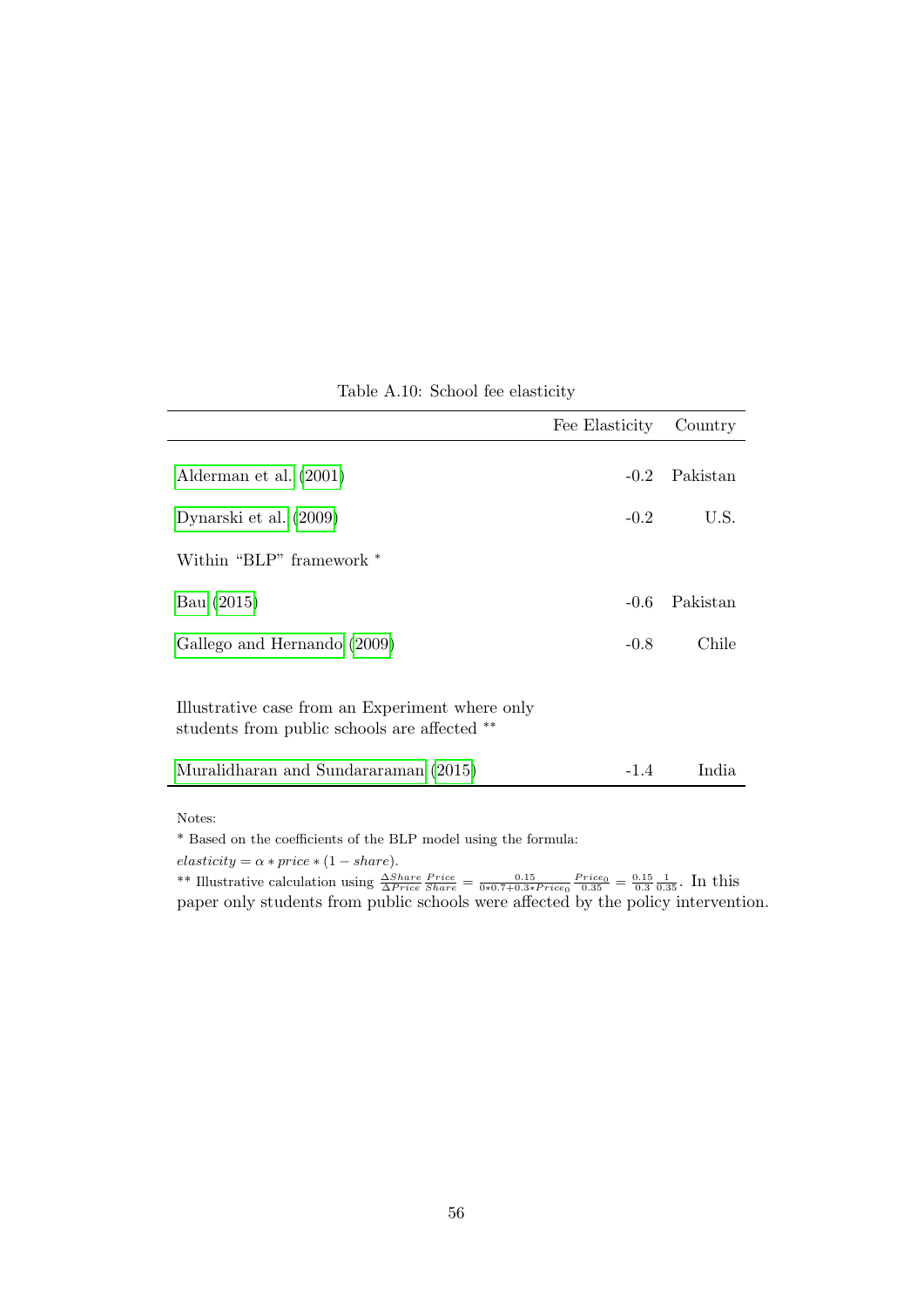| $\geq$<br>$-2.648$<br>$-0.893$<br>$-0.008$<br>0.367<br>$0.364$ <sup>***</sup><br>0.915<br>$-0.005$<br>$0.244$ ]***<br>$-0.023$<br>0.15<br>$[6.102]$ *<br>[0.016]<br>$[0.207]$ *<br>[0.550]<br>$-0.987$<br>0.257<br>1.614<br>[0.016]<br>[0.173]<br>10.657<br>$-1.24$<br>[0.860]<br>[0.157]<br>[0.727]<br>[0.281]<br>$-2.676$<br>1.423<br>$-1.048$<br>$-0.859$<br>≧<br>$[0.014]$ ***<br>0.303<br>1.675<br>$0.453$ <sup>***</sup><br>[0.809]<br>$1.683$ <sup>*</sup><br>0.213<br>0.003<br>0.112<br>0.524<br>$[0.309]$ *<br>[0.188]<br>[0.016]<br>[0.923]<br>[0.696]<br>[0.269]<br>$-0.051$<br>[0.214]<br>11.371<br>[7.327]<br>$-2.78$<br>$0.536$ <sup>*</sup><br>$-0.992$<br>1.533<br>$1.432$ <sup>*</sup><br>$-0.922$<br>$\geq$<br>$0.238$ <sup>***</sup><br>$[0.355]$ ***<br>0.727<br>9.152<br>$-1.033$<br>[0.015]<br>0.000<br>$-0.023$<br>0.304<br>0.067<br>$[0.153]$ <sup>*</sup><br>[0.015]<br>[0.839]<br>[0.169]<br>[0.709]<br>[5.952]<br>[0.202]<br>0.111<br>[0.274]<br>$-0.888$<br>≧<br>$[0.013]$ ***<br>$1.656$ <sup>*</sup><br>$-0.066$<br>1.237<br>0.486<br>$-2.809$<br>$[0.426]$ ***<br>0.008<br>0.24<br>0.202<br>0.255<br>$-0.84$<br>1.594<br>[0.808]<br>[0.902]<br>[0.260]<br>9.87<br>[0.671]<br>[0.183]<br>[0.016]<br>[0.205]<br>[7.154]<br>$[0.301]$<br>$\geq$<br>$0.015$ <sup>***</sup><br>$-3.158$<br>$1.415$ <sup>**</sup><br>$[0.530]$ *<br>$-1.027$<br>$0.351]$ ***<br>$-0.756$<br>$-0.048$<br>$0.235$ <sup>***</sup><br>0.26<br>0.185<br>$-0.002$<br>7.026<br>$-1.009$<br>0.367<br>0.007<br>0.367<br>$[0.151]$ **<br>[5.879]<br>[0.015]<br>[0.829]<br>1.391<br>[0.199]<br>[0.167]<br>[0.701]<br>[0.271]<br>$[0.013]$ ***<br>0.895<br>$-3.188$<br>$1.572$ <sup>**</sup><br>$\geq$<br>1.455<br>$[0.428]$ ***<br>$-0.555$<br>$-0.092$<br>0.387<br>0.016<br>$-0.974$<br>0.194<br>0.325<br>[0.183]<br>[0.626]<br>[0.240]<br>[0.842]<br>[0.296]<br>[0.015]<br>[0.909]<br>7.77<br>[7.857]<br>0.321<br>$[0.201$<br>Perc. of Mother with some education (school level)<br>of experience<br>Percentage of teachers with university degree<br>Percentage of teachers with 3 years<br>School with permanent classroom<br>Percentage of female teachers<br>Student test score (average)<br>Teacher test score (average)<br>Number of extra facilities<br>Asset index (school level)<br>Teacher absenteeism<br>School with toilets<br>School fees<br>Private | 25th perc | mean |  | 75th perc  |
|-------------------------------------------------------------------------------------------------------------------------------------------------------------------------------------------------------------------------------------------------------------------------------------------------------------------------------------------------------------------------------------------------------------------------------------------------------------------------------------------------------------------------------------------------------------------------------------------------------------------------------------------------------------------------------------------------------------------------------------------------------------------------------------------------------------------------------------------------------------------------------------------------------------------------------------------------------------------------------------------------------------------------------------------------------------------------------------------------------------------------------------------------------------------------------------------------------------------------------------------------------------------------------------------------------------------------------------------------------------------------------------------------------------------------------------------------------------------------------------------------------------------------------------------------------------------------------------------------------------------------------------------------------------------------------------------------------------------------------------------------------------------------------------------------------------------------------------------------------------------------------------------------------------------------------------------------------------------------------------------------------------------------------------------------------------------------------------------------------------------------------------------------------------------------------------------------------------------------------------------------------------------------------------------------------------------------------------------------------------------|-----------|------|--|------------|
|                                                                                                                                                                                                                                                                                                                                                                                                                                                                                                                                                                                                                                                                                                                                                                                                                                                                                                                                                                                                                                                                                                                                                                                                                                                                                                                                                                                                                                                                                                                                                                                                                                                                                                                                                                                                                                                                                                                                                                                                                                                                                                                                                                                                                                                                                                                                                                   |           |      |  |            |
|                                                                                                                                                                                                                                                                                                                                                                                                                                                                                                                                                                                                                                                                                                                                                                                                                                                                                                                                                                                                                                                                                                                                                                                                                                                                                                                                                                                                                                                                                                                                                                                                                                                                                                                                                                                                                                                                                                                                                                                                                                                                                                                                                                                                                                                                                                                                                                   |           |      |  |            |
|                                                                                                                                                                                                                                                                                                                                                                                                                                                                                                                                                                                                                                                                                                                                                                                                                                                                                                                                                                                                                                                                                                                                                                                                                                                                                                                                                                                                                                                                                                                                                                                                                                                                                                                                                                                                                                                                                                                                                                                                                                                                                                                                                                                                                                                                                                                                                                   |           |      |  |            |
|                                                                                                                                                                                                                                                                                                                                                                                                                                                                                                                                                                                                                                                                                                                                                                                                                                                                                                                                                                                                                                                                                                                                                                                                                                                                                                                                                                                                                                                                                                                                                                                                                                                                                                                                                                                                                                                                                                                                                                                                                                                                                                                                                                                                                                                                                                                                                                   |           |      |  |            |
|                                                                                                                                                                                                                                                                                                                                                                                                                                                                                                                                                                                                                                                                                                                                                                                                                                                                                                                                                                                                                                                                                                                                                                                                                                                                                                                                                                                                                                                                                                                                                                                                                                                                                                                                                                                                                                                                                                                                                                                                                                                                                                                                                                                                                                                                                                                                                                   |           |      |  |            |
|                                                                                                                                                                                                                                                                                                                                                                                                                                                                                                                                                                                                                                                                                                                                                                                                                                                                                                                                                                                                                                                                                                                                                                                                                                                                                                                                                                                                                                                                                                                                                                                                                                                                                                                                                                                                                                                                                                                                                                                                                                                                                                                                                                                                                                                                                                                                                                   |           |      |  |            |
|                                                                                                                                                                                                                                                                                                                                                                                                                                                                                                                                                                                                                                                                                                                                                                                                                                                                                                                                                                                                                                                                                                                                                                                                                                                                                                                                                                                                                                                                                                                                                                                                                                                                                                                                                                                                                                                                                                                                                                                                                                                                                                                                                                                                                                                                                                                                                                   |           |      |  |            |
|                                                                                                                                                                                                                                                                                                                                                                                                                                                                                                                                                                                                                                                                                                                                                                                                                                                                                                                                                                                                                                                                                                                                                                                                                                                                                                                                                                                                                                                                                                                                                                                                                                                                                                                                                                                                                                                                                                                                                                                                                                                                                                                                                                                                                                                                                                                                                                   |           |      |  |            |
|                                                                                                                                                                                                                                                                                                                                                                                                                                                                                                                                                                                                                                                                                                                                                                                                                                                                                                                                                                                                                                                                                                                                                                                                                                                                                                                                                                                                                                                                                                                                                                                                                                                                                                                                                                                                                                                                                                                                                                                                                                                                                                                                                                                                                                                                                                                                                                   |           |      |  |            |
|                                                                                                                                                                                                                                                                                                                                                                                                                                                                                                                                                                                                                                                                                                                                                                                                                                                                                                                                                                                                                                                                                                                                                                                                                                                                                                                                                                                                                                                                                                                                                                                                                                                                                                                                                                                                                                                                                                                                                                                                                                                                                                                                                                                                                                                                                                                                                                   |           |      |  |            |
|                                                                                                                                                                                                                                                                                                                                                                                                                                                                                                                                                                                                                                                                                                                                                                                                                                                                                                                                                                                                                                                                                                                                                                                                                                                                                                                                                                                                                                                                                                                                                                                                                                                                                                                                                                                                                                                                                                                                                                                                                                                                                                                                                                                                                                                                                                                                                                   |           |      |  |            |
|                                                                                                                                                                                                                                                                                                                                                                                                                                                                                                                                                                                                                                                                                                                                                                                                                                                                                                                                                                                                                                                                                                                                                                                                                                                                                                                                                                                                                                                                                                                                                                                                                                                                                                                                                                                                                                                                                                                                                                                                                                                                                                                                                                                                                                                                                                                                                                   |           |      |  |            |
|                                                                                                                                                                                                                                                                                                                                                                                                                                                                                                                                                                                                                                                                                                                                                                                                                                                                                                                                                                                                                                                                                                                                                                                                                                                                                                                                                                                                                                                                                                                                                                                                                                                                                                                                                                                                                                                                                                                                                                                                                                                                                                                                                                                                                                                                                                                                                                   |           |      |  |            |
|                                                                                                                                                                                                                                                                                                                                                                                                                                                                                                                                                                                                                                                                                                                                                                                                                                                                                                                                                                                                                                                                                                                                                                                                                                                                                                                                                                                                                                                                                                                                                                                                                                                                                                                                                                                                                                                                                                                                                                                                                                                                                                                                                                                                                                                                                                                                                                   |           |      |  |            |
|                                                                                                                                                                                                                                                                                                                                                                                                                                                                                                                                                                                                                                                                                                                                                                                                                                                                                                                                                                                                                                                                                                                                                                                                                                                                                                                                                                                                                                                                                                                                                                                                                                                                                                                                                                                                                                                                                                                                                                                                                                                                                                                                                                                                                                                                                                                                                                   |           |      |  |            |
|                                                                                                                                                                                                                                                                                                                                                                                                                                                                                                                                                                                                                                                                                                                                                                                                                                                                                                                                                                                                                                                                                                                                                                                                                                                                                                                                                                                                                                                                                                                                                                                                                                                                                                                                                                                                                                                                                                                                                                                                                                                                                                                                                                                                                                                                                                                                                                   |           |      |  |            |
|                                                                                                                                                                                                                                                                                                                                                                                                                                                                                                                                                                                                                                                                                                                                                                                                                                                                                                                                                                                                                                                                                                                                                                                                                                                                                                                                                                                                                                                                                                                                                                                                                                                                                                                                                                                                                                                                                                                                                                                                                                                                                                                                                                                                                                                                                                                                                                   |           |      |  |            |
|                                                                                                                                                                                                                                                                                                                                                                                                                                                                                                                                                                                                                                                                                                                                                                                                                                                                                                                                                                                                                                                                                                                                                                                                                                                                                                                                                                                                                                                                                                                                                                                                                                                                                                                                                                                                                                                                                                                                                                                                                                                                                                                                                                                                                                                                                                                                                                   |           |      |  |            |
|                                                                                                                                                                                                                                                                                                                                                                                                                                                                                                                                                                                                                                                                                                                                                                                                                                                                                                                                                                                                                                                                                                                                                                                                                                                                                                                                                                                                                                                                                                                                                                                                                                                                                                                                                                                                                                                                                                                                                                                                                                                                                                                                                                                                                                                                                                                                                                   |           |      |  |            |
|                                                                                                                                                                                                                                                                                                                                                                                                                                                                                                                                                                                                                                                                                                                                                                                                                                                                                                                                                                                                                                                                                                                                                                                                                                                                                                                                                                                                                                                                                                                                                                                                                                                                                                                                                                                                                                                                                                                                                                                                                                                                                                                                                                                                                                                                                                                                                                   |           |      |  |            |
|                                                                                                                                                                                                                                                                                                                                                                                                                                                                                                                                                                                                                                                                                                                                                                                                                                                                                                                                                                                                                                                                                                                                                                                                                                                                                                                                                                                                                                                                                                                                                                                                                                                                                                                                                                                                                                                                                                                                                                                                                                                                                                                                                                                                                                                                                                                                                                   |           |      |  |            |
|                                                                                                                                                                                                                                                                                                                                                                                                                                                                                                                                                                                                                                                                                                                                                                                                                                                                                                                                                                                                                                                                                                                                                                                                                                                                                                                                                                                                                                                                                                                                                                                                                                                                                                                                                                                                                                                                                                                                                                                                                                                                                                                                                                                                                                                                                                                                                                   |           |      |  |            |
|                                                                                                                                                                                                                                                                                                                                                                                                                                                                                                                                                                                                                                                                                                                                                                                                                                                                                                                                                                                                                                                                                                                                                                                                                                                                                                                                                                                                                                                                                                                                                                                                                                                                                                                                                                                                                                                                                                                                                                                                                                                                                                                                                                                                                                                                                                                                                                   |           |      |  |            |
|                                                                                                                                                                                                                                                                                                                                                                                                                                                                                                                                                                                                                                                                                                                                                                                                                                                                                                                                                                                                                                                                                                                                                                                                                                                                                                                                                                                                                                                                                                                                                                                                                                                                                                                                                                                                                                                                                                                                                                                                                                                                                                                                                                                                                                                                                                                                                                   |           |      |  |            |
|                                                                                                                                                                                                                                                                                                                                                                                                                                                                                                                                                                                                                                                                                                                                                                                                                                                                                                                                                                                                                                                                                                                                                                                                                                                                                                                                                                                                                                                                                                                                                                                                                                                                                                                                                                                                                                                                                                                                                                                                                                                                                                                                                                                                                                                                                                                                                                   |           |      |  | $1.468 ^*$ |
|                                                                                                                                                                                                                                                                                                                                                                                                                                                                                                                                                                                                                                                                                                                                                                                                                                                                                                                                                                                                                                                                                                                                                                                                                                                                                                                                                                                                                                                                                                                                                                                                                                                                                                                                                                                                                                                                                                                                                                                                                                                                                                                                                                                                                                                                                                                                                                   |           |      |  |            |
|                                                                                                                                                                                                                                                                                                                                                                                                                                                                                                                                                                                                                                                                                                                                                                                                                                                                                                                                                                                                                                                                                                                                                                                                                                                                                                                                                                                                                                                                                                                                                                                                                                                                                                                                                                                                                                                                                                                                                                                                                                                                                                                                                                                                                                                                                                                                                                   |           |      |  |            |

<span id="page-58-0"></span>Table A.11: Robustness check - private school as a school characteristic - girls Table A.11: Robustness check - private school as a school characteristic - girls

mean, 75th percentile. We label these: 25th, Mean, and 75th, respectively. Columns 1, 3, and 5 show the impact of our preferred specification. Remaining columns (2, mean, 75th percentile. We label these: 25th, Mean, and 75th, respectively. Columns 1, 3, and 5 show the impact of our preferred specification. Remaining columns (2, impacts of the school characteristics at 3 points: (in of the distribution of maternal education, m of the distribution of household assets), where  $m = 25$ th percentile, impacts of the school characteristics at 3 points: (m of the distribution of maternal education, m of the distribution of household assets), where  $m = 25th$  percentile, Notes: This table shows estimates of equation (6) in a specification where an indicator for whether a school is private is included in the model as another attribute. Notes: This table shows estimates of equation [\(6\)](#page-15-4) in a specification where an indicator for whether a school is private is included in the model as another attribute. We compute the 25th, and 75th of maternal education and household assets (our two family background variables), as well as their mean. Then we evaluate the We compute the 25th, and 75th of maternal education and household assets (our two family background variables), as well as their mean. Then we evaluate the 4, and 6) report the results where an indicator for whether a school is private is included in the model as another attribute. 4, and 6) report the results where an indicator for whether a school is private is included in the model as another attribute. Standard errors in brackets. Standard errors in brackets.

\* Significant at  $10\%$ ; \*\* significant at 5%; \*\*\* significant at 1%. \* Significant at 10%; \*\* significant at 5%; \*\*\* significant at 1%.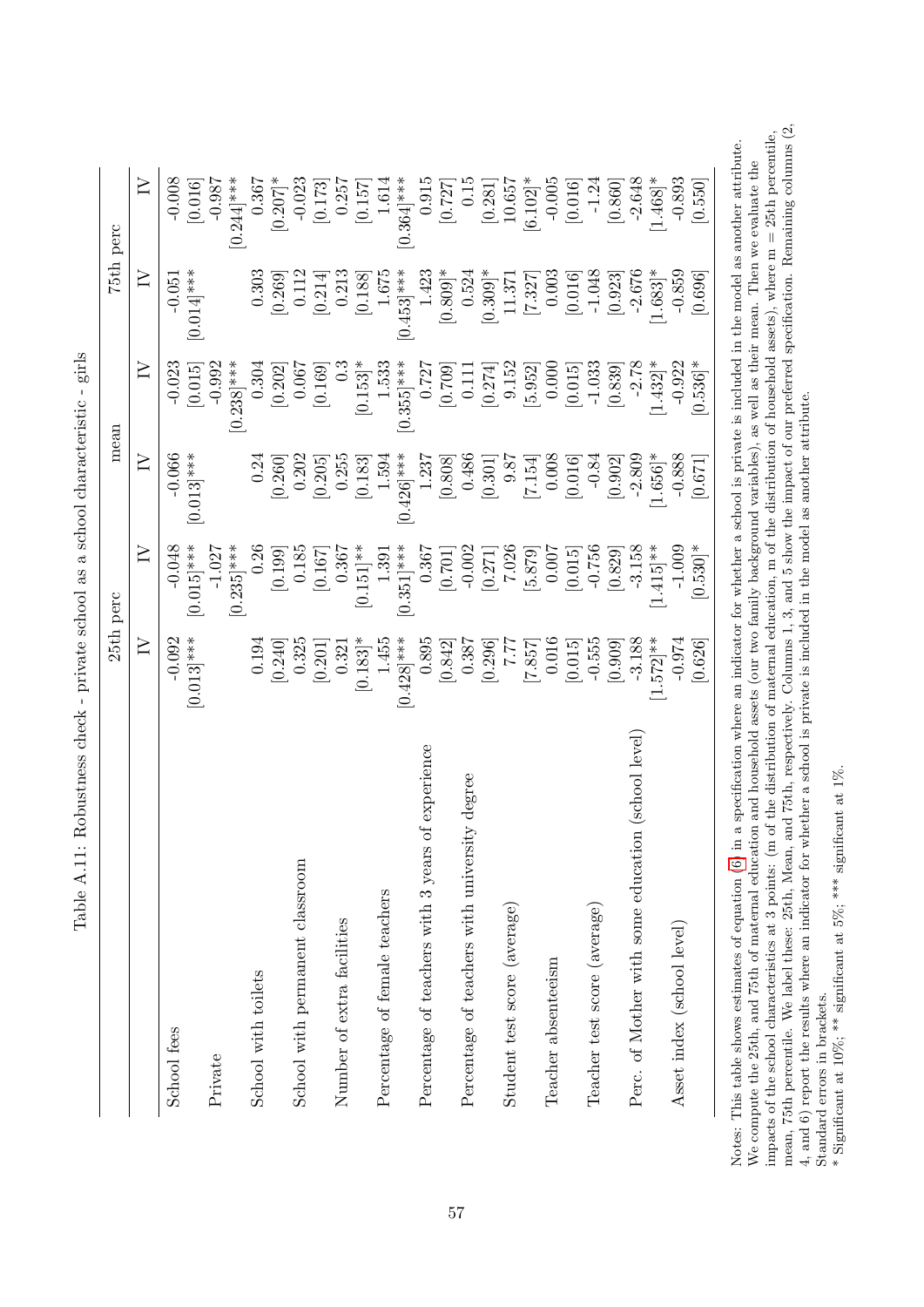| $-0.040$<br>$[0.011]$ ***<br>School fees<br>Private            | $\geq$<br>$\geq$       |                        |                        |                        |                                |
|----------------------------------------------------------------|------------------------|------------------------|------------------------|------------------------|--------------------------------|
|                                                                |                        | $\geq$                 | $\geq$                 | $\geq$                 | $\geq$                         |
|                                                                | $-0.014$               | $-0.031$               | $-0.006$               | $-0.028$               | $-0.002$                       |
|                                                                | [0.016]                | $0.011$ <sup>***</sup> | [0.015]                | $0.011$ <sup>***</sup> | [0.015]                        |
|                                                                | $-0.691$               |                        | $-0.672$               |                        | $-0.675$                       |
| 0.135<br>School with toilets                                   | $[0.278]$ **<br>0.167  | 0.118                  | $[0.275]$ **<br>0.149  | 0.07                   | $0.276$ <sup>**</sup><br>0.101 |
| [0.188]                                                        | [0.164]                | [0.187]                | [0.162]                | [0.191]                | [0.163]                        |
| 0.633<br>School with permanent classroom                       | 0.56                   | 0.676                  | 0.606                  | 0.695                  | 0.624                          |
| $[0.173]$ ***                                                  | $0.171$ <sup>***</sup> | $[0.169]$ ***          | $0.169$ <sup>***</sup> | $[0.167]$ ***          | $0.170$ <sup>***</sup>         |
| Number of extra facilities                                     | 0.011                  | $-0.006$               | 0.021                  | 0.003                  | 0.031                          |
| $-0.017$ [0.122]                                               | [0.105]                | [0.121]                | [0.104]                | [0.129]                | [0.104]                        |
| $-1.698$<br>Percentage of female teachers                      | $-1.448$               | $-1.529$               | $-1.286$               | $-1.423$               | $-1.179$                       |
| $[0.503]$ ***                                                  | $0.444$  ***           | $0.501$ <sup>***</sup> | $0.439$  ***           | $[0.523]$ ***          | $0.440$ <sup>***</sup>         |
| 1.151<br>of experience<br>Percentage of teachers with 3 years  | 0.979                  | 0.995                  | 0.828                  | 0.832                  | 0.664                          |
| $[0.349]$ ***                                                  | $0.325$ ]***           | $0.348$ <sup>***</sup> | $[0.321]$ **           | $0.355$ <sup>***</sup> | $[0.322]$ **                   |
| 0.818<br>Percentage of teachers with university degree         | 0.63                   | 0.716                  | 0.533                  | 0.652                  | 0.469                          |
| $[0.226]***$                                                   | $0.211$ <sup>***</sup> | $[0.224]$ ***          | $[0.209]$ **           | $[0.231]$ ***          | $[0.209]^{**}$                 |
| 3.506<br>Student test score (average)                          | 3.077                  | 3.499                  | 3.082                  | 3.476                  | 3.057                          |
| $[2.151]$                                                      | [2.157]                | $[2.132]$ *            | [2.133]                | [2.159]                | $\left[2.138\right]$ -0.004    |
| $-0.009$<br>Teacher absenteeism                                | $-0.015$               | $-0.005$               | $-0.01$                | 0.001                  |                                |
| [0.019]                                                        | [0.020]                | [0.019]                | [0.019]                | [0.019]                | [0.019]                        |
| $-0.481$<br>Teacher test score (average)                       | $-0.585$               | $-0.132$               | $-0.233$               | 0.124                  | 0.023                          |
| [0.971]                                                        | [0.984]                | $\left[ 0.956\right]$  | [0.973]                | [0.945]                | [0.975]                        |
| $-1.644$<br>Perc. of Mother with some education (school level) | $-1.648$               | $-1.296$               | $-1.3$                 | $-1.206$               | $-1.21$                        |
| [2.470]                                                        | [2.539]                | [2.469]                | [2.511]                | [2.461]                | [2.517]                        |
| 0.629<br>Asset index (school level)                            | 0.641                  | 0.620                  | 0.631                  | 0.618                  | 0.63                           |
| [0.617]                                                        | [0.518]                | [0.619]                | [0.512]                | [0.643]                | [0.514]                        |

<span id="page-59-0"></span>Table A.12: Robustness check - private school as a school characteristic - boys Table A.12: Robustness check - private school as a school characteristic - boys

mean, 75th percentile. We label these: 25th, Mean, and 75th, respectively. Columns 1, 3, and 5 show the impact of our preferred specification. Remaining columns (2, mean, 75th percentile. We label these: 25th, Mean, and 75th, respectively. Columns 1, 3, and 5 show the impact of our preferred specification. Remaining columns (2, impacts of the school characteristics at 3 points: (in of the distribution of maternal education, m of the distribution of household assets), where  $m = 25$ th percentile, impacts of the school characteristics at 3 points: (m of the distribution of maternal education, m of the distribution of household assets), where  $m = 25th$  percentile, Notes: This table shows estimates of equation (6) in a specification where an indicator for whether a school is private is included in the model as another attribute. Notes: This table shows estimates of equation [\(6\)](#page-15-4) in a specification where an indicator for whether a school is private is included in the model as another attribute. We compute the 25th, and 75th of maternal education and household assets (our two family background variables), as well as their mean. Then we evaluate the We compute the 25th, and 75th of maternal education and household assets (our two family background variables), as well as their mean. Then we evaluate the 4, and 6) report the results where an indicator for whether a school is private is included in the model as another attribute. 4, and 6) report the results where an indicator for whether a school is private is included in the model as another attribute. Standard errors in brackets. Standard errors in brackets.

<sup>\*</sup> Significant at  $10\%$ ; \*\* significant at 5%; \*\*\* significant at 1%. \* Significant at 10%; \*\* significant at 5%; \*\*\* significant at 1%.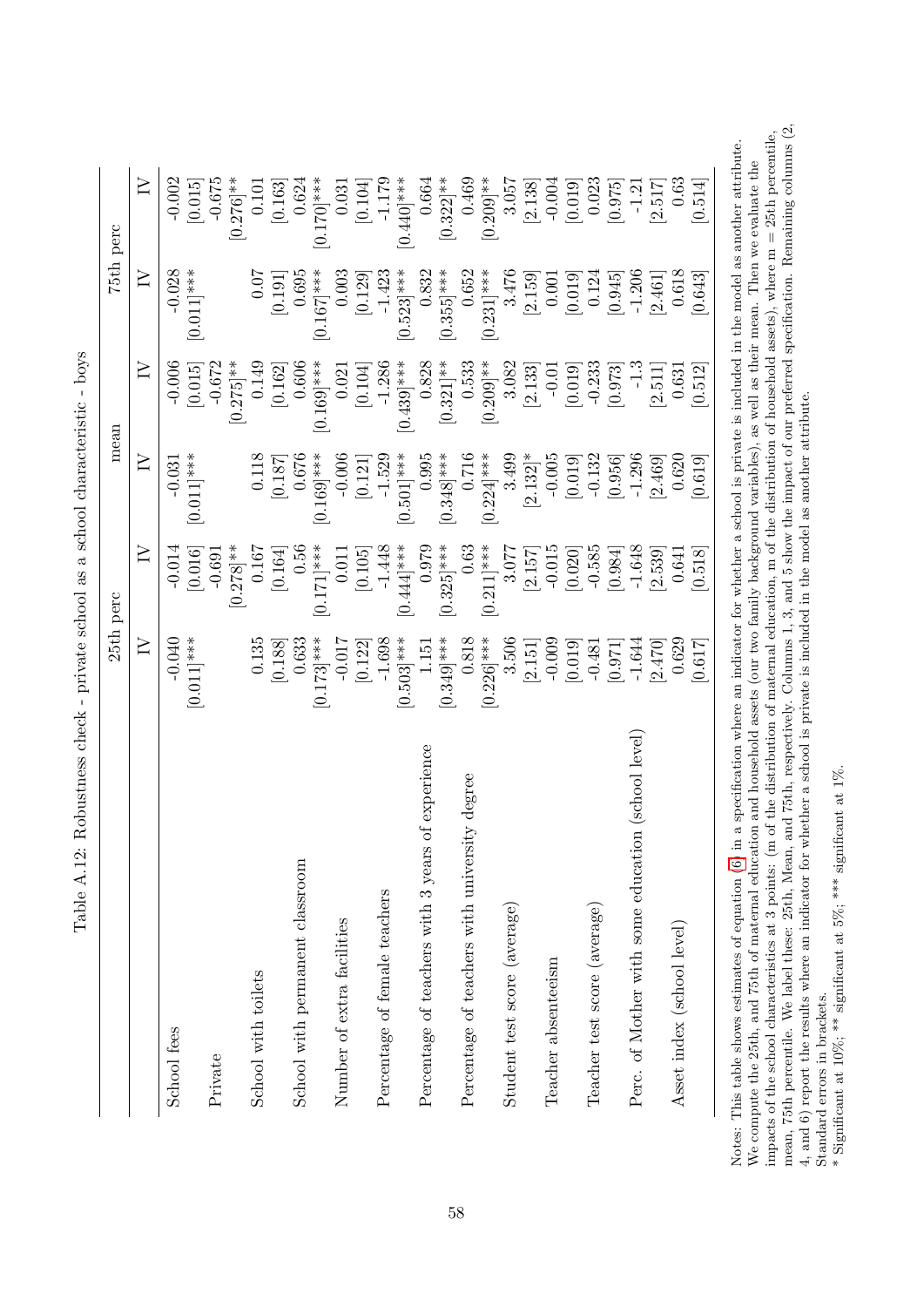| 0.255<br>0.24<br>10.546<br>$\geq$<br>0.188<br>0.778<br>0.039<br>$0.011$ <sup>***</sup><br>0.16<br>1.575<br>$[5.659]$ *<br>$0.351]$ ***<br>0.000<br>$0.156$ <sup>**</sup><br>0.004<br>[0.146]<br>[0.249]<br>0.021<br>$-0.077$<br>[0.664]<br>[0.194]<br>0.371<br>$\geq$<br>$[0.013]$ ***<br>$1.455$<br>0.895<br>$-0.092$<br>$[0.428]$ ***<br>0.387<br>0.016<br>0.194<br>0.325<br>[0.183]<br>[0.842]<br>[0.240]<br>[0.296]<br>[7.857]<br>0.321<br>777<br>[0.201]<br>of experience<br>Percentage of teachers with university degree<br>Percentage of teachers with 3 years<br>School with permanent classroom<br>Percentage of female teachers<br>Student test score (average)<br>Number of extra facilities<br>Teacher absenteeism<br>School with toilets<br>School Size<br>School fees | $\geq$<br>$0.013$ <sup>***</sup><br>$-0.066$ | $\geq$<br>$-0.051$<br>$\geq$<br>$-0.051$       | $\geq$                    |
|--------------------------------------------------------------------------------------------------------------------------------------------------------------------------------------------------------------------------------------------------------------------------------------------------------------------------------------------------------------------------------------------------------------------------------------------------------------------------------------------------------------------------------------------------------------------------------------------------------------------------------------------------------------------------------------------------------------------------------------------------------------------------------------|----------------------------------------------|------------------------------------------------|---------------------------|
|                                                                                                                                                                                                                                                                                                                                                                                                                                                                                                                                                                                                                                                                                                                                                                                      |                                              |                                                |                           |
|                                                                                                                                                                                                                                                                                                                                                                                                                                                                                                                                                                                                                                                                                                                                                                                      |                                              | $0.014$ ]***<br>$0.011$ <sup>***</sup>         | $-0.036$<br>$[0.011]$ *** |
|                                                                                                                                                                                                                                                                                                                                                                                                                                                                                                                                                                                                                                                                                                                                                                                      |                                              | $0.000$ <sup>***</sup><br>0.004                | $[0.000]$ ***<br>0.004    |
|                                                                                                                                                                                                                                                                                                                                                                                                                                                                                                                                                                                                                                                                                                                                                                                      |                                              | 0.303<br>0.216                                 | 0.285                     |
|                                                                                                                                                                                                                                                                                                                                                                                                                                                                                                                                                                                                                                                                                                                                                                                      | 0.202<br>[0.260]                             | 0.112<br>[0.269]<br>0.248<br>[0.195]           | 0.158<br>[0.200]          |
|                                                                                                                                                                                                                                                                                                                                                                                                                                                                                                                                                                                                                                                                                                                                                                                      | [0.205]                                      | [0.214]<br>[0.157]                             | [0.161]                   |
|                                                                                                                                                                                                                                                                                                                                                                                                                                                                                                                                                                                                                                                                                                                                                                                      | [0.183]                                      | 0.213<br>[0.188]<br>0.126<br>[0.147]           | 0.086<br>[0.151]          |
|                                                                                                                                                                                                                                                                                                                                                                                                                                                                                                                                                                                                                                                                                                                                                                                      | 1.594                                        | 1.675<br>1.729                                 | 1.819                     |
|                                                                                                                                                                                                                                                                                                                                                                                                                                                                                                                                                                                                                                                                                                                                                                                      | $0.426$ <sup>***</sup>                       | $0.453$ <sup>***</sup><br>$0.353]$ ***         | $0.362$ ]***              |
|                                                                                                                                                                                                                                                                                                                                                                                                                                                                                                                                                                                                                                                                                                                                                                                      | 1.237                                        | 1.423<br>1.102                                 | 1.276                     |
|                                                                                                                                                                                                                                                                                                                                                                                                                                                                                                                                                                                                                                                                                                                                                                                      | [0.808]                                      | $[0.809]$ *<br>[0.668]                         | $[0.685]$ *               |
|                                                                                                                                                                                                                                                                                                                                                                                                                                                                                                                                                                                                                                                                                                                                                                                      | 0.486                                        | 0.524<br>0.127                                 | 0.157                     |
|                                                                                                                                                                                                                                                                                                                                                                                                                                                                                                                                                                                                                                                                                                                                                                                      | [0.301]                                      | $[0.309]$ *<br>[0.251]                         | [0.257]                   |
|                                                                                                                                                                                                                                                                                                                                                                                                                                                                                                                                                                                                                                                                                                                                                                                      | 9.87                                         | 11.371<br>12.701                               | 14.246                    |
|                                                                                                                                                                                                                                                                                                                                                                                                                                                                                                                                                                                                                                                                                                                                                                                      | [7.154]                                      | [7.327]<br>$[5.695]$ **                        | $[5.838]$ **              |
|                                                                                                                                                                                                                                                                                                                                                                                                                                                                                                                                                                                                                                                                                                                                                                                      | 0.008                                        | 0.003<br>0.014                                 | 0.009                     |
| [0.015]<br>[0.015]                                                                                                                                                                                                                                                                                                                                                                                                                                                                                                                                                                                                                                                                                                                                                                   | [0.016]                                      | [0.016]<br>[0.015]                             | [0.015]                   |
| $-1.371$<br>$-0.555$<br>Teacher test score (average)                                                                                                                                                                                                                                                                                                                                                                                                                                                                                                                                                                                                                                                                                                                                 | $-0.84$                                      | $-1.048$<br>$-1.705$                           | $-1.944$                  |
| [0.839]<br>[0.909]                                                                                                                                                                                                                                                                                                                                                                                                                                                                                                                                                                                                                                                                                                                                                                   | [0.902]                                      | [0.923]<br>$[0.844]$ **                        | $[0.865]$ **              |
| $-4.242$<br>$-3.188$<br>Perc. of Mother with some education (school level)                                                                                                                                                                                                                                                                                                                                                                                                                                                                                                                                                                                                                                                                                                           | $-2.809$                                     | $-2.676$<br>$-3.915$                           | $-3.815$                  |
| $[1.374]$ ***<br>$1.572$ <sup>**</sup>                                                                                                                                                                                                                                                                                                                                                                                                                                                                                                                                                                                                                                                                                                                                               | $1.656$ <sup>*</sup>                         | $1.683$ <sup>*</sup><br>$1.382$ <sup>***</sup> | $[1.417]$ ***             |
| $-0.988$<br>$-0.974$<br>Asset index (school level)                                                                                                                                                                                                                                                                                                                                                                                                                                                                                                                                                                                                                                                                                                                                   | $-0.888$                                     | $-0.859$<br>$-0.931$                           | $-0.92$                   |
| $[0.522]$ *<br>[0.626]                                                                                                                                                                                                                                                                                                                                                                                                                                                                                                                                                                                                                                                                                                                                                               | [0.671]                                      | [0.696]<br>$[0.525]$ *                         | $[0.539]$ *               |

<span id="page-60-0"></span>Table A.13: Robustness check - school size as a school characteristic - girls Table A.13: Robustness check - school size as a school characteristic - girls

characteristics at 3 points: (m of the distribution of maternal education, m of the distribution of household assets), where  $m = 25$ th percentile, mean, 75th percentile. characteristics at 3 points: (m of the distribution of maternal education, m of the distribution of household assets), where  $m = 25th$  percentile, mean, 75th percentile. 25th, and 75th of maternal education and household assets (our two family background variables), as well as their mean. Then we evaluate the impacts of the school 25th, and 75th of maternal education and household assets (our two family background variables), as well as their mean. Then we evaluate the impacts of the school We label these: 25th, Mean, and 75th, respectively. Columns 1, 3, and 5 show the impact of our preferred specification. Remaining columns  $(2, 4, \text{and } 6)$  report the results where an indicator of school size is included i Notes: This table shows estimates of equation (6) in a specification where an indicator of school size is included in the model as another attribute. We compute the We label these: 25th, Mean, and 75th, respectively. Columns 1, 3, and 5 show the impact of our preferred specification. Remaining columns  $(2, 4, \text{and } 6)$  report the Notes: This table shows estimates of equation [\(6\)](#page-15-4) in a specification where an indicator of school size is included in the model as another attribute. We compute the results where an indicator of school size is included in the model as another attribute. Standard errors in brackets.

Standard errors in brackets.  $\ast$  Significant at 10%;  $^{**}$  significant at 5%;  $^{***}$  significant at 1%. \* Significant at 10%; \*\* significant at 5%; \*\*\* significant at 1%.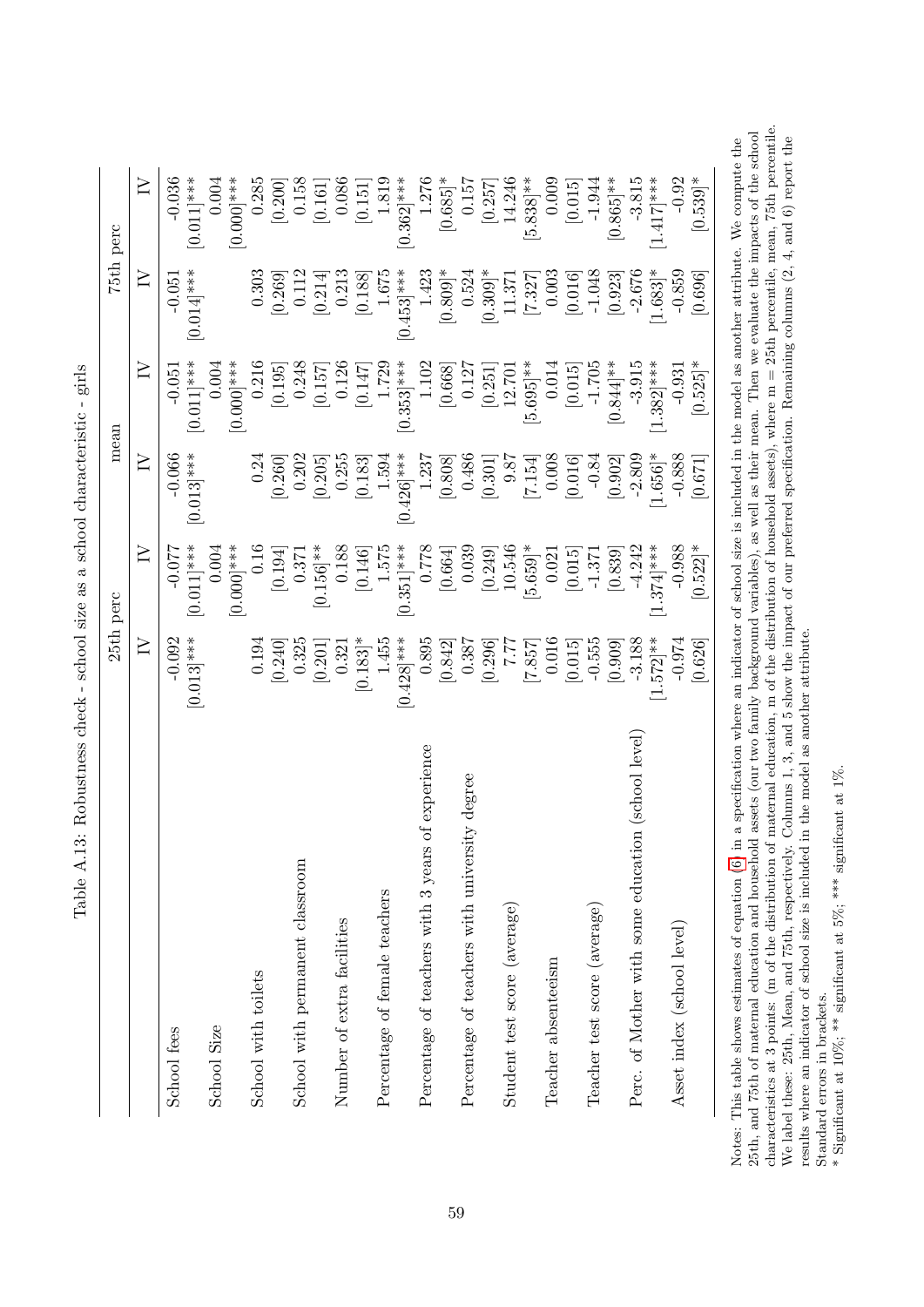|                                                      | 25th perc                       |                                 | mean                                            |                                                | 75th perc                                      |                                                |
|------------------------------------------------------|---------------------------------|---------------------------------|-------------------------------------------------|------------------------------------------------|------------------------------------------------|------------------------------------------------|
|                                                      | $\geq$                          | $\geq$                          | ≧                                               | $\geq$                                         | $\geq$                                         | $\geq$                                         |
| School fees                                          | $[0.011]$ ***<br>$-0.040$       | $-0.013$<br>[0.010]             | $0.011$ <sup>***</sup><br>$-0.031$              | $-0.005$<br>[0.010]                            | $-0.028$<br>$0.011$ <sup>***</sup>             | $-0.002$<br>[0.010]                            |
| School Size                                          |                                 | 0.004                           |                                                 | 0.004                                          |                                                | 0.004                                          |
| School with toilets                                  | $0.135\,$                       | 0.000<br>0.024                  | 0.118                                           | 0.008<br>0.000                                 | 0.07                                           | 0.000<br>$-0.04$                               |
|                                                      | [0.188]                         | [0.148]                         | [0.187]                                         | [0.146]                                        | [0.191]                                        | [0.146]                                        |
| School with permanent classroom                      | 0.633<br>$0.173$ <sup>***</sup> | 0.457<br>$0.151$ <sup>***</sup> | 0.676<br>$0.169$ <sup>***</sup>                 | $0.149$ <sup>***</sup><br>0.501                | $0.167$ <sup>***</sup><br>0.695                | 0.519<br>$0.150$ <sup>***</sup>                |
| Number of extra facilities                           | $-0.017$                        | $-0.13$                         |                                                 | $-0.118$                                       | 0.003                                          | $-0.109$                                       |
|                                                      | [0.122]                         | [0.095]                         | $\begin{bmatrix} -0.006 \\ 0.121 \end{bmatrix}$ | [0.094]                                        | [0.129]                                        | $\left[ 0.094\right]$                          |
| Percentage of female teachers                        | $-1.698$                        | $-1.277$                        | $-1.529$                                        | $-1.106$                                       | $-1.423$                                       | $-0.999$                                       |
|                                                      | $0.503$ <sup>***</sup>          | $0.393]$ ***                    | $0.501$ <sup>***</sup>                          | $0.388$ <sup>***</sup>                         | $0.523$ <sup>***</sup>                         | $0.389$ <sup>**</sup>                          |
| of experience<br>Percentage of teachers with 3 years | 1.151                           | 0.731                           | 0.995                                           | 0.578                                          | 0.832                                          | 0.414                                          |
|                                                      | $0.349$ <sup>***</sup>          | $[0.288]$ **                    | $0.348$ <sup>***</sup>                          | $[0.284]$ **                                   | $[0.355]$ ***                                  |                                                |
| Percentage of teachers with university degree        | 0.818                           | 0.323                           | $0.716$<br>0.224 ***                            | 0.222                                          | 0.652                                          | $\begin{bmatrix} 0.285 \\ 0.158 \end{bmatrix}$ |
|                                                      | $0.226$ <sup>***</sup>          | $[0.182]^{*}$                   |                                                 | $\begin{bmatrix} 0.179 \\ 1.959 \end{bmatrix}$ | $0.231$ ***                                    | $\left[ 0.180\right]$                          |
| Student test score (average)                         | 3.506                           | 1.953                           | 3.499                                           |                                                | 3.476                                          | 1.938                                          |
|                                                      | $[2.151]$                       | [1.929]                         | $[2.132]$ *                                     | [1.902]                                        | $\begin{bmatrix} 2.159 \\ 0.001 \end{bmatrix}$ | $\begin{bmatrix} 1.907 \\ 700.1 \end{bmatrix}$ |
| Teacher absenteeism                                  | $-0.009$                        | $-0.028$                        | $-0.005$                                        | $-0.024$                                       |                                                |                                                |
|                                                      | [0.019]                         | [0.018]                         | [0.019]                                         | [0.018]                                        | [0.019]                                        | [0.018]                                        |
| Teacher test score (average)                         | $-0.481$                        | $-1.478$                        | $-0.132$                                        | $-1.126$                                       | 0.124                                          | $-0.872$                                       |
|                                                      | [0.971]                         | $[0.888]$ *                     | [0.956]                                         | [0.876]                                        | [0.945]                                        | [0.878]                                        |
| Perc. of Mother with some education (school level    | $-1.644$                        | $-4.022$                        | $-1.296$                                        | $-3.673$                                       | $-1.206$                                       | $-3.586$                                       |
|                                                      | [2.470]                         | $[2.277]$ *                     | [2.469]                                         | [2.246]                                        | [2.461]                                        | [2.252]                                        |
| Asset index (school level)                           | 0.629                           | 0.835                           | 0.620                                           | 0.823                                          | 0.618                                          | 0.821                                          |
|                                                      | [0.617]                         | $0.467$ <sup>*</sup>            | [0.619]                                         | $0.460$ <sup>*</sup>                           | [0.643]                                        | $0.462$ <sup>*</sup>                           |
|                                                      |                                 |                                 |                                                 |                                                |                                                |                                                |

<span id="page-61-0"></span>Table A.14: Robustness check - school size as a school characteristic - boys Table A.14: Robustness check - school size as a school characteristic - boys

characteristics at 3 points: (m of the distribution of maternal education, m of the distribution of household assets), where  $m = 25$ th percentile, mean, 75th percentile. Notes: This table shows estimates of equation (6) in a specification where an indicator of school size is included in the model as another attribute. We compute the 25th, and 75th of maternal education and household assets characteristics at 3 points: (m of the distribution of maternal education, m of the distribution of household assets), where  $m = 25th$  percentile, mean, 75th percentile. 25th, and 75th of maternal education and household assets (our two family background variables), as well as their mean. Then we evaluate the impacts of the school We label these: 25th, Mean, and 75th, respectively. Columns 1, 3, and 5 show the impact of our preferred specification. Remaining columns  $(2, 4, \text{and } 6)$  report the results where an indicator of school size is included i We label these: 25th, Mean, and 75th, respectively. Columns 1, 3, and 5 show the impact of our preferred specification. Remaining columns  $(2, 4, \text{and } 6)$  report the Notes: This table shows estimates of equation [\(6\)](#page-15-4) in a specification where an indicator of school size is included in the model as another attribute. We compute the results where an indicator of school size is included in the model as another attribute. Standard errors in brackets.

Standard errors in brackets.  $\ast$  Significant at 10%;  $^{**}$  significant at 5%;  $^{***}$  significant at 1%. \* Significant at 10%; \*\* significant at 5%; \*\*\* significant at 1%.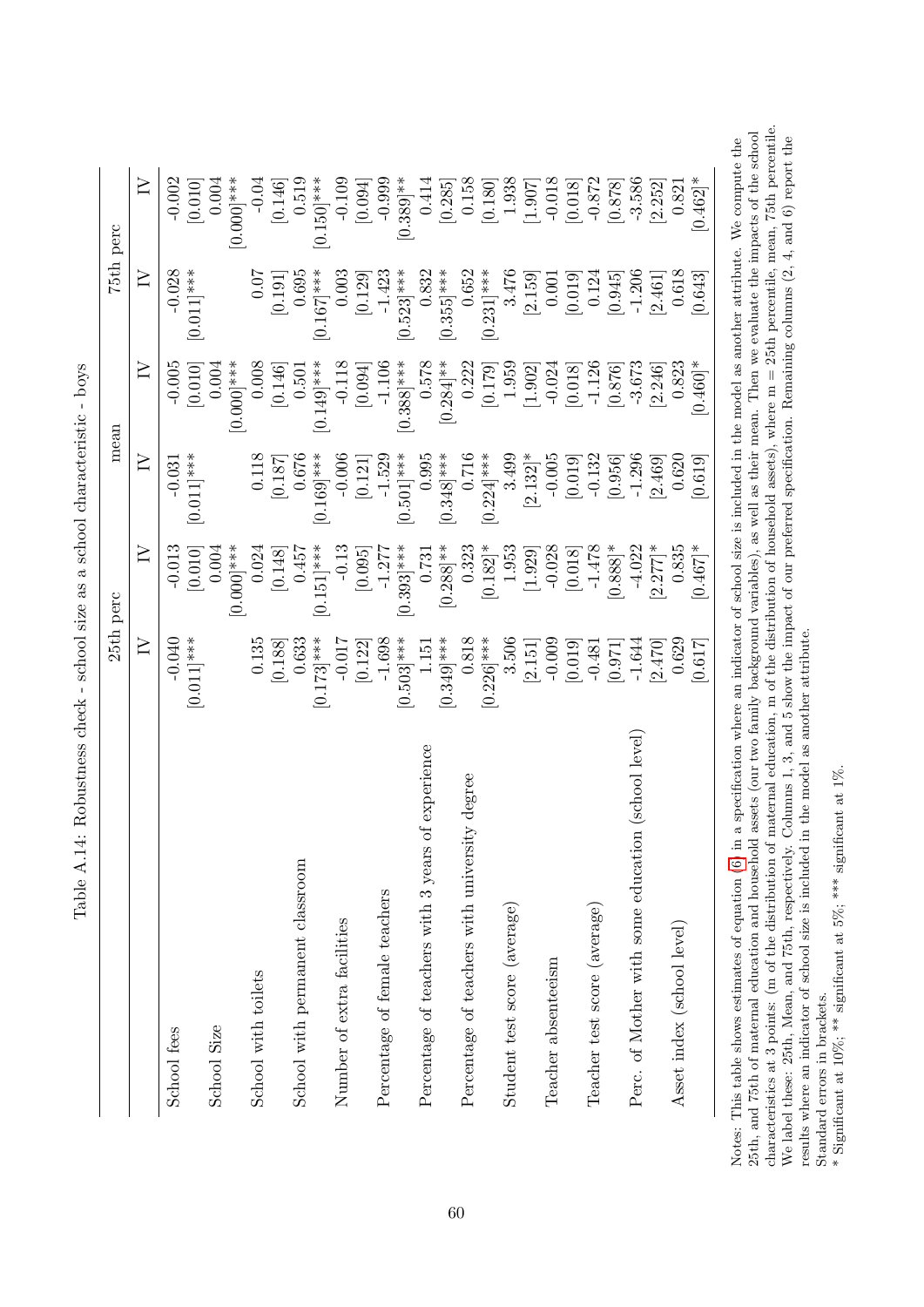| School with toilets<br>School fees                 |                |                        | mean           |                        | 75th perc.     |                        |
|----------------------------------------------------|----------------|------------------------|----------------|------------------------|----------------|------------------------|
|                                                    | No endogeneity | No peers               | No endogeneity | No peers               | No endogeneity | No peers               |
|                                                    | $-0.095$       | $-0.097$               | $-0.069$       | $-0.069$               | $-0.053$       | $-0.054$               |
|                                                    | $[0.012]$ ***  | $[0.011]$ ***          | $[0.012]$ ***  | $[0.011]$ ***          | $[0.013]$ ***  | $[0.012]$ ***          |
|                                                    | $-0.006$       | $-0.042$               | 0.077          | 0.056                  | 0.16           | 0.143                  |
|                                                    | [0.168]        | [0.170]                | [0.171]        | [0.171]                | [0.176]        | [0.175]                |
| School with permanent classroom                    | 0.346          | 0.337                  | 0.203          | 0.198                  | 0.102          | 0.098                  |
|                                                    | $[0.163]^{**}$ | $[0.165]$ **           | [0.166]        | [0.166]                | [0.170]        | [0.170]                |
| Number of extra facilities                         | 0.22           | 0.197                  | 0.215          | 0.2                    | 0.208          | 0.197                  |
|                                                    | $[0.044]$ ***  | $0.044]***$            | $[0.045]$ ***  | $[0.045]$ ***          | $[0.047]$ ***  | $[0.046]$ ***          |
| Percentage of female teachers                      | 0.664          | 0.559                  | 0.763          | 0.694                  | $0.801\,$      | 0.748                  |
|                                                    | $[0.186]$ ***  | $0.186$ <sup>***</sup> | $[0.190]$ ***  | $0.187$ <sup>***</sup> | $[0.195]$ ***  | $(0.192]$ ***          |
| Percentage of teachers with 3 years of experience  | $1.00\,$       | 1.052                  | $1.065\,$      | 1.098                  | 1.079          | $1.105$                |
|                                                    | $[0.187]$ ***  | $0.187$ <sup>***</sup> | $[0.190]$ ***  | $[0.189]$ ***          | $[0.195]$ ***  | $0.194$ <sup>***</sup> |
| Percentage of teachers with university degree      | 0.541          | 0.555                  | 0.581          | 0.59                   | 0.586          | 0.593                  |
|                                                    | $[0.218]$ **   | $[0.221]$ **           | $[0.223]$ ***  | $0.223$ <sup>***</sup> | $[0.229]$ **   | $0.228$  ***           |
| Student test score (average)                       | 0.645          |                        | 0.477          |                        | 0.346          |                        |
|                                                    | [0.506]        |                        | [0.516]        |                        | [0.530]        |                        |
| Teacher absenteeism                                | 0.025          | 0.026                  | 0.019          | 0.02                   | 0.014          | 0.015                  |
|                                                    | $[0.015]$ *    | $[0.015]$ *            | [0.015]        | [0.015]                | [0.015]        | [0.015]                |
| Teacher test score (average)                       | 0.473          | 0.665                  | 0.305          | 0.424                  | 0.188          | 0.278                  |
|                                                    | [0.663]        | [0.669]                | [0.676]        | [0.675]                | [0.694]        | [0.691]                |
| Perc. of Mother with some education (school level) | $-0.623$       |                        | $-0.368$       |                        | $-0.283$       |                        |
|                                                    | $[0.222]$ ***  |                        | [0.226]        |                        | [0.232]        |                        |
| Asset index (school level)                         | $-0.093$       |                        | $-0.067$       |                        | $-0.052$       |                        |
|                                                    | [0.062]        |                        | [0.063]        |                        | [0.065]        |                        |

Table A.15: Robustness check - specifications without peer variables and without endogeneity of peer variables - girls Table A.15: Robustness check - specifications without peer variables and without endogeneity of peer variables - girls

percentile. We label these: 25th, Mean, and 75th, respectively. Columns 1, 3, and 5 show the impact of the specification without endogeneity. Remaining columns (2, 4, 6) report the results where peer school variables were percentile. We label these: 25th, Mean, and 75th, respectively. Columns 1, 3, and 5 show the impact of the specification without endogeneity. Remaining columns (2, Notes: This table shows estimates of equation [\(6\)](#page-15-4) in a specification where there are no peer variables and where peer variables are taken as exogenous. We compute  $\mu$  and the same surface of the distribution of maternal education, m of the distribution of household assets), where  $m = 25$ th percentile, mean, 75th of maternal education and household assets (our two family background school characteristics at 3 points: (m of the distribution of maternal education, m of the distribution of household assets), where m = 25th percentile, mean, 75th the 25th and 75th of maternal education and household assets (our two family background variables), as well as their mean. Then we evaluate the impacts of the 4, 6) report the results where peer school variables were excluded from the model. Note

<span id="page-62-0"></span>Standard errors in brackets.  $\hat{}^*$  significant at 5%; \*\*\* significant at 1%. Significant at 10%; \*\* significant at 5%; \*\*\* significant at 1%. Standard errors in brackets.

\* Significant at 10%; \*\* significant at 5%; \*\*\* significant at 1%.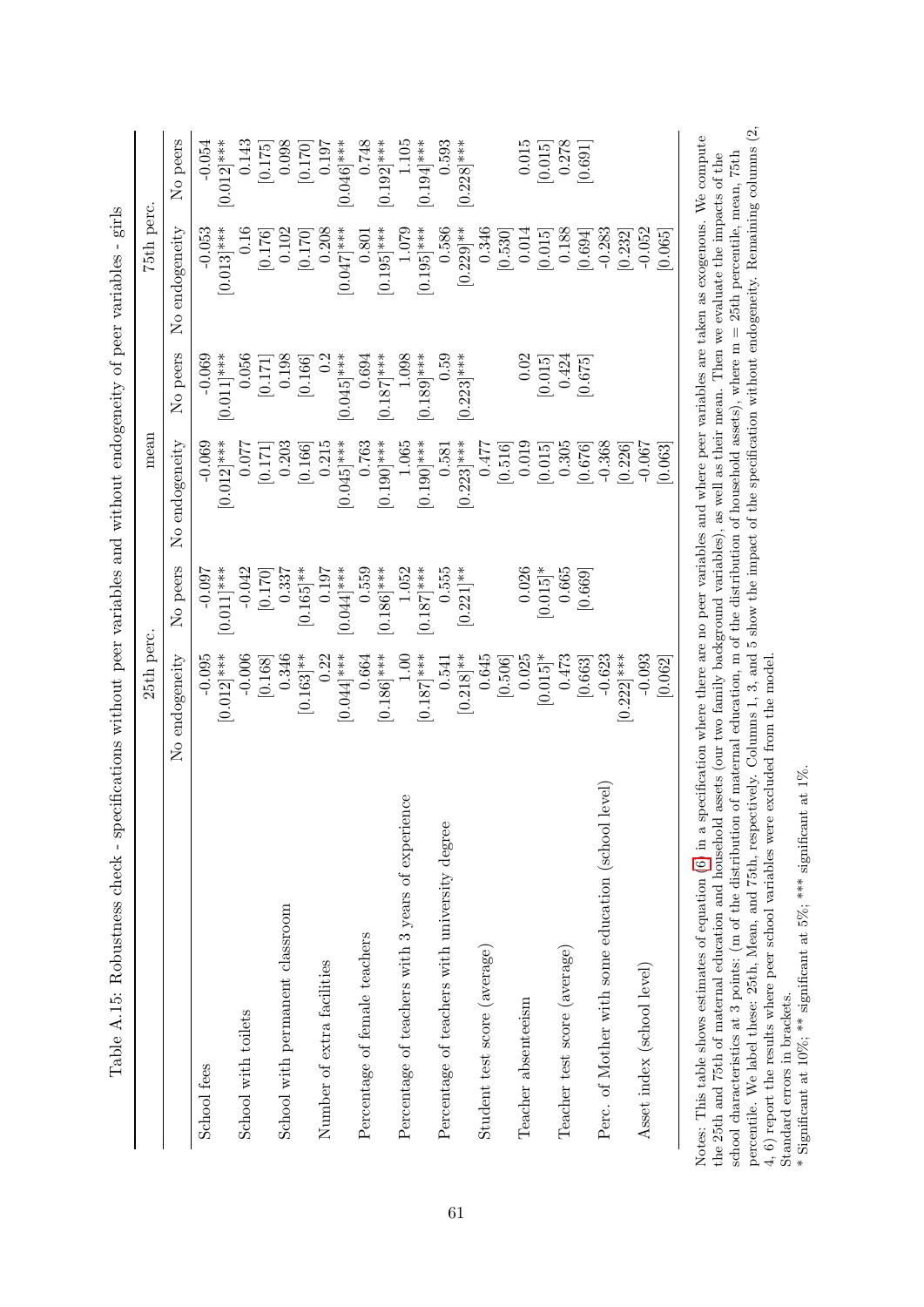|                                                       | 25th perc.     |                        | mean           |                        | 75th perc.            |                        |
|-------------------------------------------------------|----------------|------------------------|----------------|------------------------|-----------------------|------------------------|
|                                                       | No endogeneity | No peers               | No endogeneity | No peers               | No endogeneity        | No peers               |
| School fees                                           | $-0.039$       | $-0.038$               | $-0.032$       | $-0.03$                | $-0.028$              | $-0.026$               |
|                                                       | $[0.012]$ ***  | $[0.011]$ ***          | $[0.012]$ ***  | $[0.011]$ ***          | $0.012$ <sup>**</sup> | $[0.011]$ **           |
| School with toilets                                   | 0.149          | 0.155                  | 0.143          | 0.138                  | $\overline{C}$        | 0.089                  |
|                                                       | [0.128]        | [0.127]                | [0.127]        | [0.125]                | [0.127]               | [0.125]                |
| School with permanent classroom                       | 0.54           | 0.542                  | 0.578          | 0.575                  | 0.595                 | 0.59                   |
|                                                       | $[0.146]$ ***  | $0.145$ <sup>***</sup> | $0.144$ ***    | $0.144$ <sup>***</sup> | $[0.144]$ ***         | $0.144$ <sup>***</sup> |
| Number of extra facilities                            | 0.099          | 0.099                  | 0.114          | 0.119                  | 0.124                 | 0.13                   |
|                                                       | $[0.038]$ ***  | $[0.037]$ ***          | $[0.037]$ ***  | $[0.036]$ ***          | $[0.037]$ ***         | $0.037$ <sup>***</sup> |
| Percentage of female teachers                         | $-1.282$       | $-1.28$                | $-1.09$        | $-1.069$               | $-0.978$              | $-0.953$               |
|                                                       | $[0.168]$ ***  | $0.163$ <sup>***</sup> | $[0.166]$ ***  | $0.161]$ ***           | $[0.166]$ ***         | $(0.162]$ ***          |
| Percentage of teachers with 3 years of experience     | 0.663          | 0.657                  | 0.51           | 0.496                  | 0.348                 | 0.332                  |
|                                                       | $[0.188]$ ***  | $[0.187]$ ***          | $[0.185]$ ***  | $0.185$ <sup>***</sup> | $[0.186]$ *           | $[0.185]^\ast$         |
| Percentage of teachers with university degree         | 0.776          | $0.774\,$              | 0.677          | 0.68                   | 0.615                 | 0.619                  |
|                                                       | $[0.190]$ ***  | $[0.189]$ ***          | $[0.188]$ ***  | $0.187$ <sup>***</sup> | $[0.188]$ ***         | $[0.188]$ ***          |
| Student test score (average)                          | 0.25           |                        | 0.187          |                        | 0.094                 |                        |
|                                                       | [0.467]        |                        | [0.461]        |                        | [0.462]               |                        |
| Teacher absenteeism                                   | $-0.004$       | $-0.004$               | $-0.002$       | $-0.001$               | 0.004                 | $0.005\,$              |
|                                                       | [0.017]        | [0.017]                | [0.017]        | [710.0]                | [0.017]               | [0.017]                |
| Teacher test score (average)                          | 0.378          | 0.440                  | 0.637          | 0.697                  | $0.875\,$             | 0.928                  |
|                                                       | [0.580]        | [0.575]                | [0.574]        | [0.568]                | [0.575]               | [0.570]                |
| level)<br>Perc. of Mother with some education (school | $-0.154$       |                        | $-0.163$       |                        | $-0.177$              |                        |
|                                                       | [0.223]        |                        | [0.220]        |                        | [0.221]               |                        |
| Asset index (school level)                            | 0.013          |                        | 0.054          |                        | 0.071                 |                        |
|                                                       | 0.058          |                        | [730.0]        |                        | [250.0]               |                        |

<span id="page-63-0"></span>Table A.16: Robustness check - specifications without peer variables and without endogeneity of peer variables - boys Table A.16: Robustness check - specifications without peer variables and without endogeneity of peer variables - boys

percentile. We label these: 25th, Mean, and 75th, respectively. Columns 1, 3, and 5 show the impact of the specification without endogeneity. Remaining columns (2, 4, 6) report the results where peer school variables were percentile. We label these: 25th, Mean, and 75th, respectively. Columns 1, 3, and 5 show the impact of the specification without endogeneity. Remaining columns (2, Notes: This table shows estimates of equation [\(6\)](#page-15-4) in a specification where there are no peer variables and where peer variables are taken as exogenous. We compute  $\mu$  and  $\mu$  and  $\sigma$  and  $\sigma$  and  $\sigma$  and  $\sigma$  are defined as a controller to the set of the distribution of maternal education and maternal education of the function, m of the distribution of household assets), where school characteristics at 3 points: (m of the distribution of maternal education, m of the distribution of household assets), where m = 25th percentile, mean, 75th the 25th and 75th of maternal education and household assets (our two family background variables), as well as their mean. Then we evaluate the impacts of the 4, 6) report the results where peer school variables were excluded from the model. Note

Standard errors in brackets.  $\hat{}^*$  significant at 5%; \*\*\* significant at 1%. Significant at 10%; \*\* significant at 5%; \*\*\* significant at 1%. Standard errors in brackets.

\* Significant at 10%; \*\* significant at 5%; \*\*\* significant at 1%.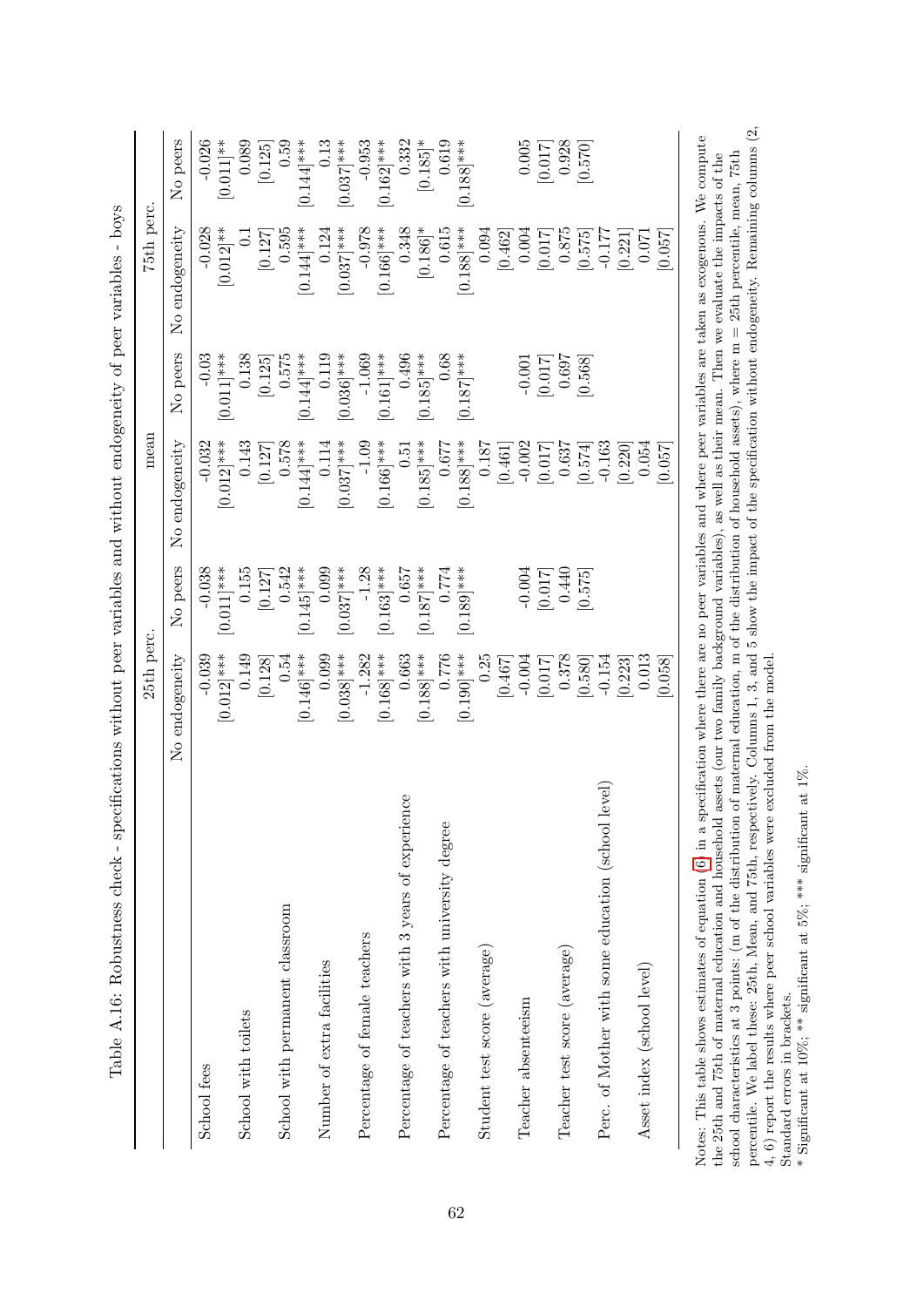|                    | All          |             |              | Affected by the Policy |
|--------------------|--------------|-------------|--------------|------------------------|
|                    | <b>GIRLS</b> | <b>BOYS</b> | <b>GIRLS</b> | <b>BOYS</b>            |
| No Private schools | 2.3          | 8.5         | 2.8          | 10.2                   |
| Voucher Program    | $-3.0$       | $-3.2$      | -            |                        |

<span id="page-64-0"></span>Table A.17: Compensating variation - after trimming the bottom and top 1% of the distribution Panel A - Average Compensating Variation (in U.S. dollars)

Panel B - Total Compensating Variation (in thousand U.S. dollars)

|                    | <b>GIRLS</b> | <b>BOYS</b> | TOTAL    | DIE      |
|--------------------|--------------|-------------|----------|----------|
| No Private schools | 86.1         | 318.1       | 404.2    | $-232.0$ |
| Voucher Program    | -113.5       | $-118.2$    | $-231.7$ | $-4.7$   |

Notes: In this table we present changes in welfare using the average of the compensating variation after trimming the bottom and top 1% of the distribution of this variable. Panel A shows the estimates of the median compensating variation (in U.S. dollars) for a policy that forces all private schools to shut down and from the introduction of vouchers. Columns (1) and (2) show the results for everyone, and columns (3) and (4) display the estimates for those affected by the policy intervention. In the "no private schools" scenario those not affected by the policy intervention have no change in their consumer surplus. In Panel B we obtain the total welfare change, in U.S. thousand dollars, taking the median compensating variation across the sample and multiply by the total number of students enrolled in the regions from our sample in rural Punjab. As before, Columns (1) and (2) show the results for everyone. Column (3) presents the sum of welfare change for girls and boys, and column (4) displays the difference between boys and girls. 1 U.S. dollars ≈ 85.6 Pakistani Rupees.

Table A.18: Compensating variation - one private school Panel A - Median Compensating Variation (in U.S. dollars)

<span id="page-64-1"></span>

|                         | Αll          |        |              | Affected by the Policy |
|-------------------------|--------------|--------|--------------|------------------------|
|                         | <b>GIRLS</b> | – BOYS | <b>GIRLS</b> | <b>BOYS</b>            |
| Only one Private school | (1.4)        |        | 1.0          | 3.4                    |

| Panel B - Total Compensating Variation (in thousand U.S. dollars) |            |       |     |
|-------------------------------------------------------------------|------------|-------|-----|
|                                                                   | GIRLS BOYS | TOTAL | DIF |

|                         | GIRLS BOYS |      | TOTAL | DIE     |
|-------------------------|------------|------|-------|---------|
| Only one Private school | 13.3       | 46.1 | 59.3  | $-32.8$ |

Notes: In this simulation we present the changes in welfare for a policy where we close all but one private school in each village. The private school that is allowed to be open in this simulation has the average characteristics of all private schools in the village. Panel A shows estimates of the median compensating variation, in U.S. dollars, separately for boys and girls. Columns (1) and (2) show the results for everyone, and columns (3) and (4) display the estimates for those affected by the policy intervention. In Panel B we obtain the total welfare change, in U.S. thousand dollars, taking the median compensating variation across the sample and multiply by the total number of students

enrolled in the regions from our sample in rural Punjab. As before, Columns (1) and (2) show the results for everyone, and columns (3) and (4) display the estimates for those affected by the policy intervention.

1 U.S. dollars ≈ 85.6 Pakistani Rupees.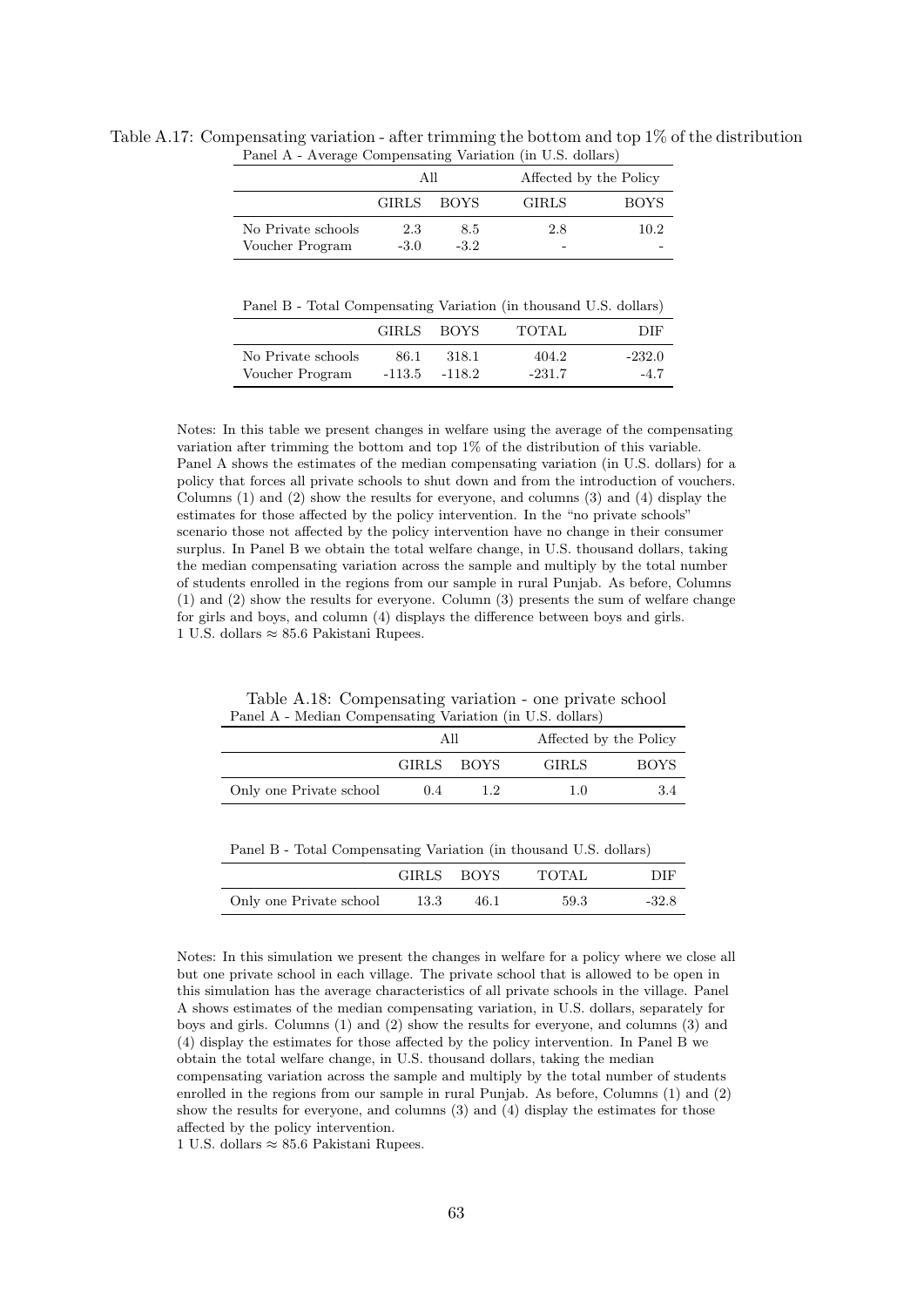| $\ddot{c}$ .0<br>Household distance to facilities<br>$-1.0$<br>Household distance to facilities<br>2.5<br>$\frac{1}{1}$<br>above mean<br>above mean<br>below mean<br>2.5<br>$-2.3$<br>6.8<br>$-2.3$<br>below mean<br>above mean<br>$-2.5$<br>above mean<br>$\overline{7.8}$<br>$-2.7$<br>$\frac{31}{5}$<br>Income<br>Income<br>below mean<br>below mean<br>$-1.8$<br><b>BOYS</b><br>$-1.9$<br>1.6<br>4.9<br>(in U.S. dollars)<br>(in U.S. dollars)<br>Median<br>Median<br>At least some education<br>$-2.8$<br>At least some education<br>3.9<br>$-3.7$<br>20.0<br>Mother Education<br>Mother Education<br>No education<br>No education<br>$-1.8$<br>1.7<br>4.5<br>$7.1-$<br>No Private schools<br>No Private schools<br>Voucher program<br>Voucher program |  | <b>GIRLS</b> |  |  |
|-------------------------------------------------------------------------------------------------------------------------------------------------------------------------------------------------------------------------------------------------------------------------------------------------------------------------------------------------------------------------------------------------------------------------------------------------------------------------------------------------------------------------------------------------------------------------------------------------------------------------------------------------------------------------------------------------------------------------------------------------------------|--|--------------|--|--|
|                                                                                                                                                                                                                                                                                                                                                                                                                                                                                                                                                                                                                                                                                                                                                             |  |              |  |  |
|                                                                                                                                                                                                                                                                                                                                                                                                                                                                                                                                                                                                                                                                                                                                                             |  |              |  |  |
|                                                                                                                                                                                                                                                                                                                                                                                                                                                                                                                                                                                                                                                                                                                                                             |  |              |  |  |
|                                                                                                                                                                                                                                                                                                                                                                                                                                                                                                                                                                                                                                                                                                                                                             |  |              |  |  |
|                                                                                                                                                                                                                                                                                                                                                                                                                                                                                                                                                                                                                                                                                                                                                             |  |              |  |  |
|                                                                                                                                                                                                                                                                                                                                                                                                                                                                                                                                                                                                                                                                                                                                                             |  |              |  |  |
|                                                                                                                                                                                                                                                                                                                                                                                                                                                                                                                                                                                                                                                                                                                                                             |  |              |  |  |
|                                                                                                                                                                                                                                                                                                                                                                                                                                                                                                                                                                                                                                                                                                                                                             |  |              |  |  |
|                                                                                                                                                                                                                                                                                                                                                                                                                                                                                                                                                                                                                                                                                                                                                             |  |              |  |  |
|                                                                                                                                                                                                                                                                                                                                                                                                                                                                                                                                                                                                                                                                                                                                                             |  |              |  |  |
|                                                                                                                                                                                                                                                                                                                                                                                                                                                                                                                                                                                                                                                                                                                                                             |  |              |  |  |
|                                                                                                                                                                                                                                                                                                                                                                                                                                                                                                                                                                                                                                                                                                                                                             |  |              |  |  |

| i<br>Sidnama<br>Sidnama<br>I                                        |
|---------------------------------------------------------------------|
| l<br>l<br>ׇ֒<br>֕<br>l                                              |
| ١<br>1<br>Ï                                                         |
| contract contract contract contract contract<br>I<br>)<br>i<br>ׇ֚֘֡ |
| í<br>י<br>$\frac{1}{4}$<br>Ì                                        |
| )<br>I                                                              |
| I<br>$\overline{a}$<br>I                                            |

<span id="page-65-0"></span>Notes: This table shows the changes in welfare by household type (mother education, income, and household distance to facilities) for a policy Notes: This table shows the changes in welfare by household type (mother education, income, and household distance to facilities) for a policy that forces all private schools to shut down ("no private schools") and from the introduction of vouchers. For both, girls and boys, the table shows the median compensating variation (in U.S. dollars). that forces all private schools to shut down ("no private schools") and from the introduction of vouchers. For both, girls and boys, the table shows the median compensating variation (in U.S. dollars).

the status quo, and the alternative state, which is the environment without private schools and the scenario where school fees are equal to zero. We use compensating variation to measure changes in a household's income that equates utility across two states: a benchmark state, which is the status quo, and the alternative state, which is the environment without private schools and the scenario where school fees are equal to zero. We use compensating variation to measure changes in a household's income that equates utility across two states: a benchmark state, which is For example, it corresponds to the amount of income required to compensate a given household for the elimination of private schools. For example, it corresponds to the amount of income required to compensate a given household for the elimination of private schools.  $1$  U.S. dollars  $\approx$  85.6 Pakistani Rupees. 1 U.S. dollars ≈ 85.6 Pakistani Rupees.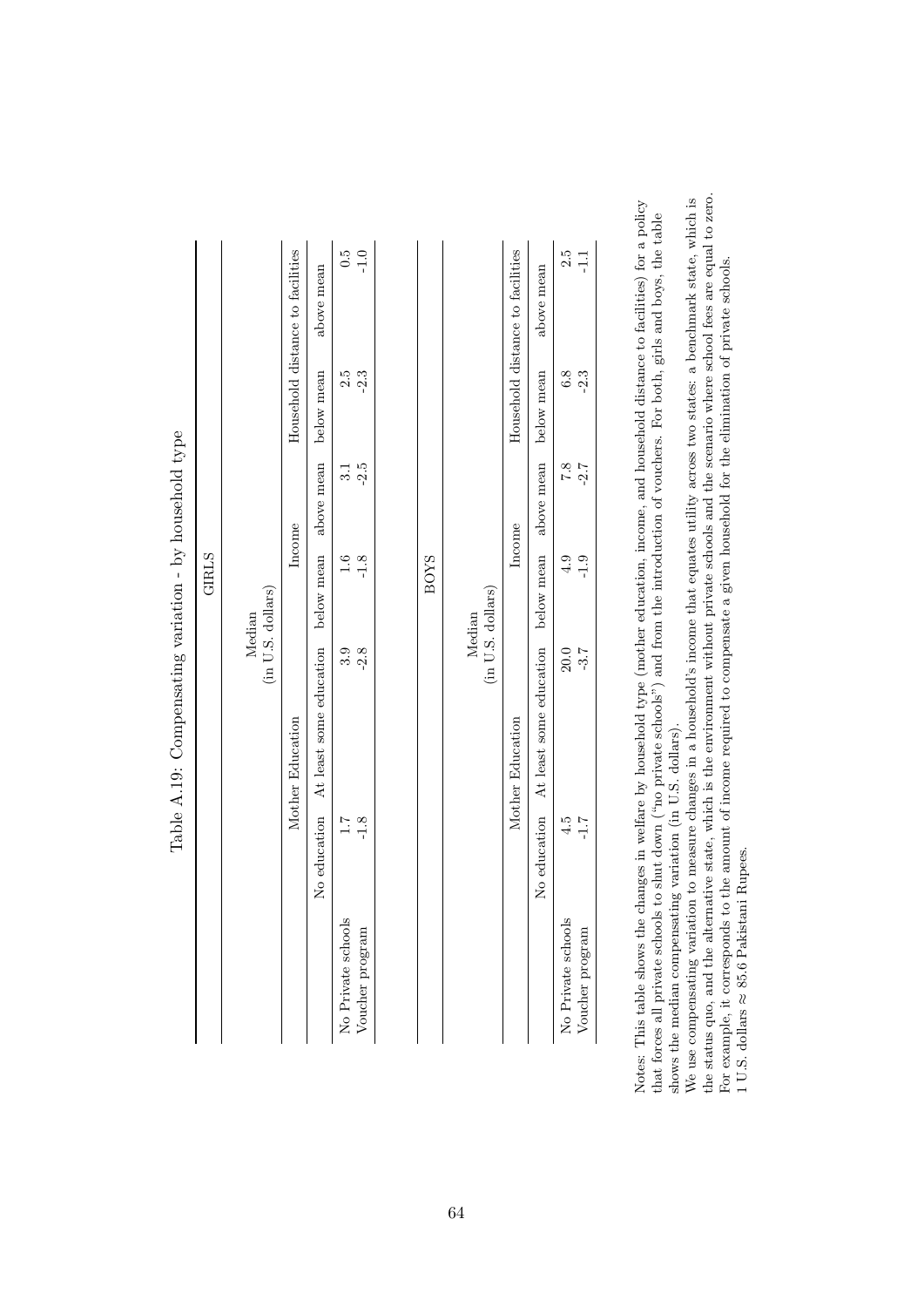### <span id="page-66-0"></span>B Appendix - BLP (First step)

In this part of the Appendix, we discuss the estimation procedure of the first step. The coefficients of this model can be estimated using the algorithms described in [Berry et al.](#page-44-3) [\(1995\)](#page-44-3) and [Berry et al.](#page-45-2) [\(2004\)](#page-45-2), which we adapt slightly to the type of data we have available.

The first step entails estimating  $\delta_{jtg}, \beta_{rkg}^o, \beta_{kg}^u, \overline{\gamma}_g, \gamma_{rg}, \gamma_g^u$  by maximum likelihood, including a contraction mapping to obtain  $\delta_{jtq}$ .

Under the assumption that  $\varepsilon_{ijtg}$  has an extreme value Type I distribution, the probability of household i choose school j for children of gender  $g$  (i.e. the probability of  $u_{ijtg} > u_{iqtg}, \forall j \neq q$  is

$$
P_{ijtg} = \Pr(y_i = j | z_{itg}, x_{jtg}, d_{ijtg}, v_{itg}, \beta_g, \gamma_g)
$$
\n
$$
= \frac{\exp(\delta_{jtg} + \sum_{k=1}^K \sum_{r=1}^R x_{jktg} z_{irtg} \beta_{rk}^o + \overline{\gamma} d_{ijtg} + \sum_{r=1}^R d_{ijtg} z_{irtg} \gamma_{rg} + \sum_{k=1}^K x_{jktg} v_{itg} \beta_{kg}^u + d_{ijtg} v_{itg} \gamma_g^u)}{\sum_{q=0}^J \exp(\delta_{qtg} + \sum_{k=1}^K \sum_{r=1}^R x_{qktg} z_{irtg} \beta_{rkg}^o + \overline{\gamma}_g d_{iqtg} + \sum_{r=1}^R d_{iqtg} z_{irtg} \gamma_{rg} + \sum_{k=1}^K x_{qktg} v_{itg} \beta_{kg}^u + d_{iqtg} v_{itg} \gamma_g^u)}
$$
\n(9)

and the likelihood function is given by:

$$
L(\beta_g, \gamma_g) = \prod_{j=0}^J \prod_{i \in A_j} P_{ijtg}
$$

and the log-likelihood by:

$$
LL(\beta_g, \gamma_g) = \sum_{j=0}^{J} \sum_{i \in A_j} \ln(P_{ijtg})
$$

where, the set of households that choose school  $j$  is given by

$$
A_{jtg}(x_{jtg}, d_{ijtg}; \delta_{jtg}, \beta_{rkg}^o, \overline{\gamma}_g, \gamma_{rg}) = \{(\varepsilon_{i0tg}, ..., \varepsilon_{iJtg}) | u_{ijtg} > u_{iltg}, \forall j \neq l\}
$$

As  $v_{itg}$  is unobserved, the expected value of the probability unconditional on  $v_{itg}$  is given by:

$$
\widehat{P}_{ijtg}(z_{itg}, x_{jtg}, d_{ijtg}, \beta_g, \gamma_g) = \int P_{ijtg} f(v) d(v)
$$

To calculate the log-likelihood function we approximate this integral using simulation and then sum the log of this probability over students  $i$  of gender  $g$ .

Let  $P_{iqtq}$  be a simulated approximation to  $P_{iqtq}$ . The simulated choice probability is given by

<span id="page-66-1"></span>
$$
\tilde{P}_{ijtg}=\sum_{n=1}^{ND}\frac{\exp(\delta_{jtg}+\sum_{k=1}^{K}\sum_{r=1}^{R}x_{jktg}z_{irtg}\beta_{rkg}^{o}+\overline{\gamma}_{g}d_{ijtg}+\sum_{r=1}^{R}d_{ijtg}z_{irtg}\gamma_{rg}+\sum_{k=1}^{K}x_{jktg}v_{itgn}\beta_{kg}^{u}+d_{ijtg}v_{itgn}\gamma_{g}^{u})}{\sum_{q=0}^{J}\exp(\delta_{qtg}+\sum_{k=1}^{K}\sum_{r=1}^{R}x_{qktg}z_{irtg}\beta_{rkg}^{o}+\overline{\gamma}_{g}d_{iqtg}+\sum_{r=1}^{R}d_{iqtg}z_{irtg}\gamma_{rg}+\sum_{k=1}^{K}x_{qktg}v_{itgn}\beta_{kg}^{u}+d_{iqtg}\gamma_{g}^{u})} \tag{10}
$$

for random draws  $v_{itqn}, n = 1, ..., ND$ .

The Simulated log-likelihood function is given by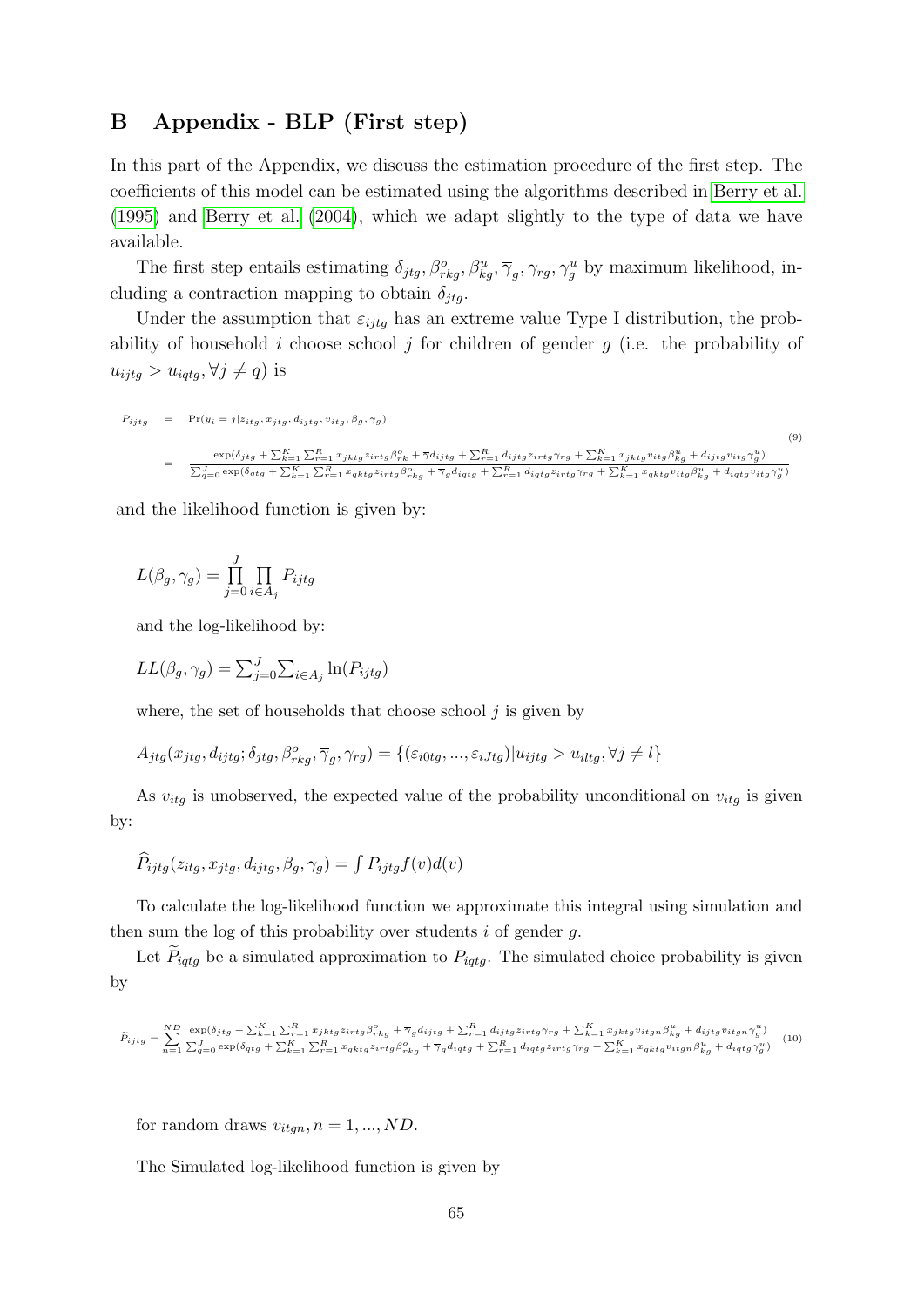$SLL(\beta, \gamma) = \sum_{j=0}^{J} \sum_{i \in A_j} \ln(\widetilde{P}_{ijtg})$ 

This procedure is the same as Maximum Likelihood except that simulated probabilities are used instead of the exact probabilities<sup>[29](#page-67-0)</sup>.

Partially differentiating [\(10\)](#page-66-1) with respect to  $\delta_{qtg}$  we get

$$
\frac{\partial SLL}{\partial \delta_{qtg}} = \sum_{\substack{j=0 \ i \in A_j}}^J \sum_{\substack{\widetilde{P}_{ijtg} \\ j \neq q}} \frac{\partial \widetilde{P}_{ijtg}}{\partial \delta_{qtg}} + \sum_{i \in A_q} \frac{1}{\widetilde{P}_{iqtg}} \frac{\partial \widetilde{P}_{iqtg}}{\partial \delta_{qtg}}
$$
(11)

Given that

$$
\frac{\partial \widetilde{P}_{iqtg}}{\partial \delta_{qtg}} = \widetilde{P}_{iqtg} (1 - \widetilde{P}_{iqtg}) \tag{12}
$$

$$
\frac{\partial P_{ijtg}}{\partial \delta_{qtg}} = -\widetilde{P}_{iqtg}\widetilde{P}_{ijtg}, j \neq q \tag{13}
$$

the FOC with respect to  $\delta_{qtg}$  of the MSL problem becomes:

$$
\frac{\partial SLL}{\partial \delta_{qtg}} = \sum_{i \in A_q} 1 - \sum_{j=0}^{J} \sum_{i \in A_j} \widetilde{P}_{iqtg}
$$

$$
= N_q - \sum_{i=1}^{N} \widetilde{P}_{iqtg} = 0
$$

Dividing by N we get:

$$
sh_{qg} - \frac{1}{N} \sum_{i=1}^{N} \widetilde{P}_{iqtg} = 0
$$
\n(14)

where  $sh_{qg}$  is the share of students that attend school  $q$  and N is the total number of students<sup>[30](#page-67-1)</sup>.

This condition implies that the estimated  $\delta_{jtg}$  has to guarantee that the empirical share of students attending school  $j$  has to be equal to the average probability that a student attends this school.

<span id="page-67-0"></span> $29$ See [Train](#page-46-10) [\(2009\)](#page-46-10) for further details.

<span id="page-67-1"></span><sup>&</sup>lt;sup>30</sup>The procedure is done for each gender. The market is the combination of village t and gender g.